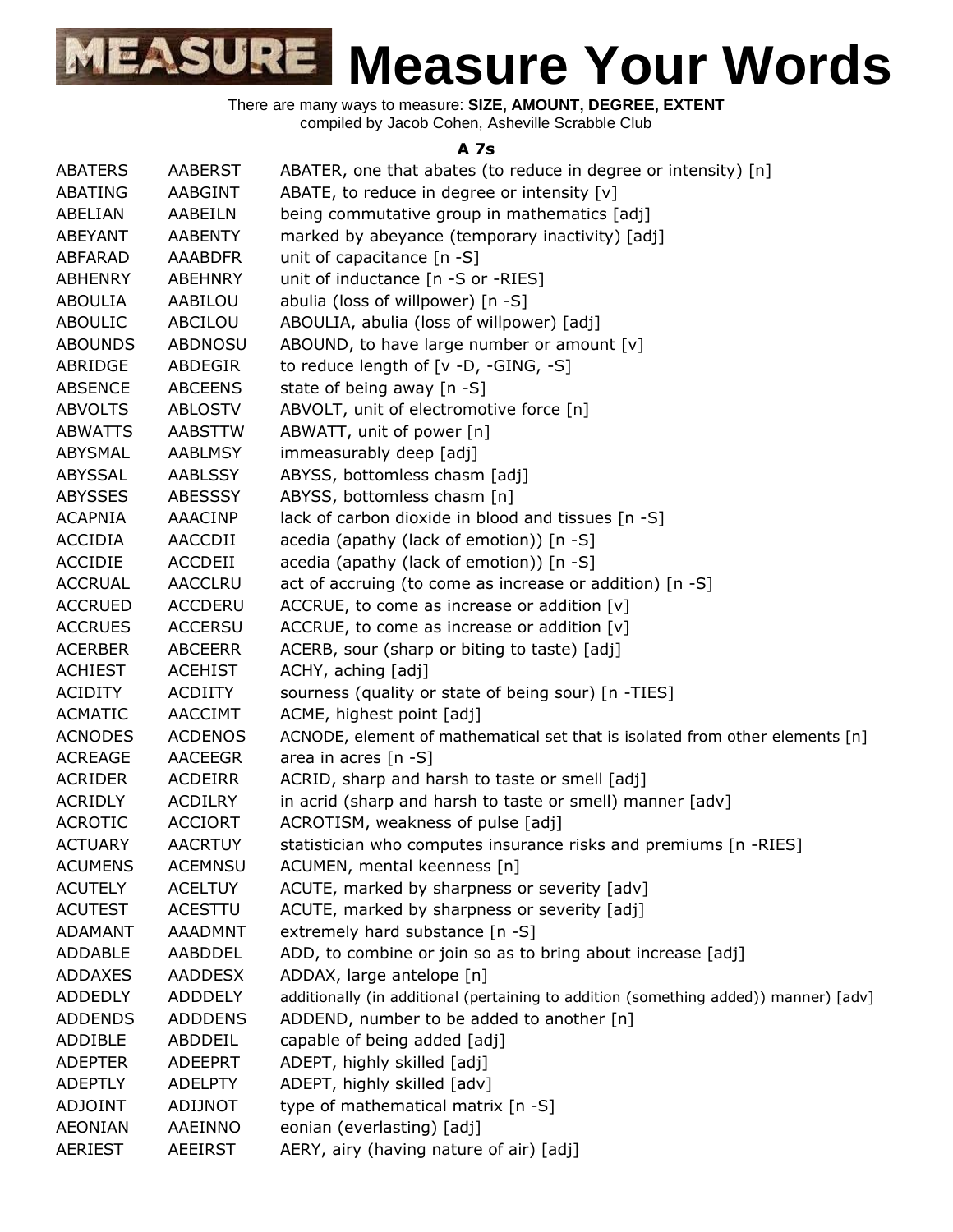| AFFABLY        | <b>AABFFLY</b> | AFFABLE, easy to talk to [adv]                                                                  |
|----------------|----------------|-------------------------------------------------------------------------------------------------|
| <b>AFTMOST</b> | <b>AFMOSTT</b> | nearest stern [adj]                                                                             |
| <b>AGEINGS</b> | <b>AEGGINS</b> | AGEING, aging (process of growing old) [n]                                                      |
| <b>AGELESS</b> | <b>AEEGLSS</b> | never growing old [adj]                                                                         |
| <b>AGELONG</b> | <b>AEGGLNO</b> | lasting for long time [adj]                                                                     |
| AGNOSIA        | AAGINOS        | loss of ability to recognize familiar objects [n -S]                                            |
| <b>AGONIES</b> | <b>AEGINOS</b> | AGONY, extreme pain [n]                                                                         |
| <b>AGONISE</b> | <b>AEGINOS</b> | to agonize (to suffer extreme pain) [v -D, -SING, -S]                                           |
| AGONIZE        | AEGINOZ        | to suffer extreme pain [v -D, -ZING, -S]                                                        |
| <b>AIDLESS</b> | <b>ADEILSS</b> |                                                                                                 |
|                |                | helpless (defenseless) [adj]                                                                    |
| <b>AIMLESS</b> | <b>AEILMSS</b> | lacking direction or purpose [adj]                                                              |
| AIRIEST        | AEIIRST        | AIRY, having nature of air [adj]                                                                |
| <b>AIRLESS</b> | <b>AEILRSS</b> | having no air [adj]                                                                             |
| <b>AIRSOME</b> | <b>AEIMORS</b> | cold (having little or no warmth) [adj]                                                         |
| AIRWISE        | AEIIRSW        | skillful in aviation [adj]                                                                      |
| AKRASIA        | <b>AAAIKRS</b> | acrasia (lack of self-control) [n -S]                                                           |
| <b>AKRATIC</b> | <b>AACIKRT</b> | AKRASIA, acrasia (lack of self-control) [adj]                                                   |
| <b>ALBEDOS</b> | <b>ABDELOS</b> | ALBEDO, ratio of light reflected by planet to that received by it [n]                           |
| ALBINAL        | AABILLN        | albinic (pertaining to albinism (condition of being albino (lacking normal pigmentation)) [adj] |
| ALBINIC        | ABCIILN        | pertaining to albinism (condition of being albino (lacking normal pigmentation)) [adj]          |
| ALBINOS        | ABILNOS        | ALBINO, organism lacking normal pigmentation [n]                                                |
| <b>ALERTER</b> | <b>AEELRRT</b> | ALERT, ready for sudden action [adj]                                                            |
| <b>ALEXIAS</b> | AAEILSX        | ALEXIA, cerebral disorder marked by loss of ability to read [n]                                 |
| <b>ALGEBRA</b> | AABEGLR        | branch of mathematics [n -S]                                                                    |
| ALIDADE        | AADDEIL        | device used in angular measurement [n -S]                                                       |
| <b>ALIDADS</b> | <b>AADDILS</b> | ALIDAD, alidade (device used in angular measurement) [n]                                        |
| ALIQUOT        | AILOQTU        | number that divides evenly into another [n -S]                                                  |
| ALLAYED        | <b>AADELLY</b> | ALLAY, to reduce in intensity or severity [v]                                                   |
| ALLAYER        | AAELLRY        | one that allays (to reduce in intensity or severity) [n -S]                                     |
| <b>ALLEGRO</b> | <b>AEGLLOR</b> | musical passage played in rapid tempo [n -S]                                                    |
| <b>ALLERGY</b> | <b>AEGLLRY</b> | state of hypersensitive reaction to certain things [n -GIES]                                    |
| <b>ALLOBAR</b> | AABLLOR        | change in barometric pressure [n -S]                                                            |
| <b>ALMUDES</b> | ADELMSU        | ALMUDE, almud (Spanish unit of capacity) [n]                                                    |
| ALODIAL        | AADILLO        | ALODIUM, allodium (land held in absolute ownership) [adj]                                       |
| <b>ALODIUM</b> | ADILMOU        | allodium (land held in absolute ownership) [n -IA]                                              |
| <b>ALOOFLY</b> | <b>AFLLOOY</b> | ALOOF, distant in interest or feeling [adv]                                                     |
| <b>ALREADY</b> | <b>AADELRY</b> | by this time [adv]                                                                              |
| AMENTIA        | AAEIMNT        |                                                                                                 |
|                |                | mental deficiency [n -S]                                                                        |
| AMENTUM        | <b>AEMMNTU</b> | ament (mentally deficient person) [n -TA]                                                       |
| AMITIES        | AEIIMST        | AMITY, friendship (state of being friend) [n]                                                   |
| <b>AMMETER</b> | <b>AEEMMRT</b> | instrument for measuring amperage [n -S]                                                        |
| AMNESIA        | AAEIMNS        | loss of memory [n -S]                                                                           |
| <b>AMOUNTS</b> | AMNOSTU        | AMOUNT, to combine to yield sum [v]                                                             |
| AMPERES        | <b>AEEMPRS</b> | AMPERE, unit of electric current strength [n]                                                   |
| AMPLEST        | <b>AELMPST</b> | AMPLE, abundant (present in great quantity) [adj]                                               |
| <b>AMPLIFY</b> | AFILMPY        | to make larger or more powerful [v -FIED, -ING, -FIES]                                          |
| ANANDAS        | <b>AAADNNS</b> | ANANDA, extreme happiness [n]                                                                   |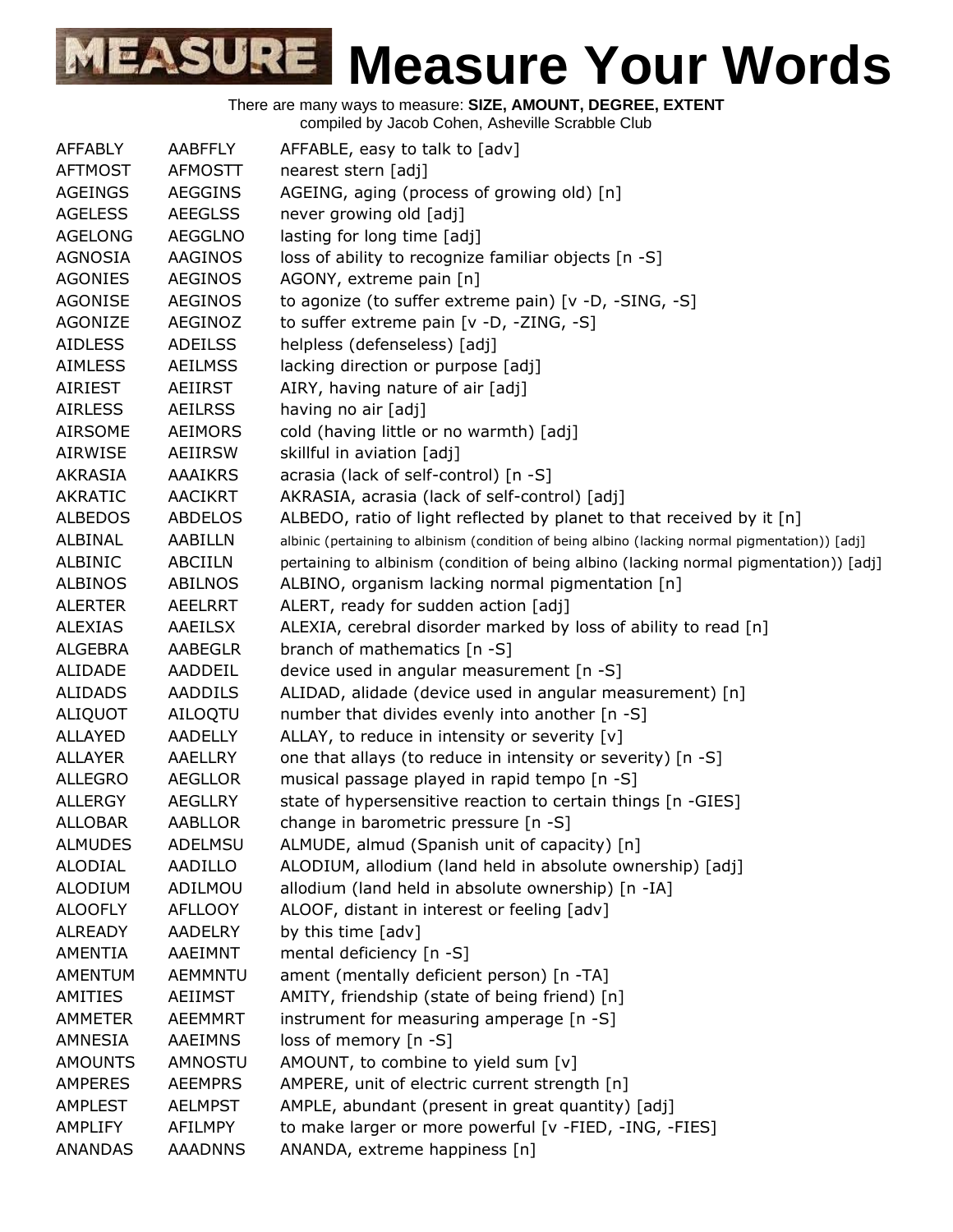There are many ways to measure: **SIZE, AMOUNT, DEGREE, EXTENT**

compiled by Jacob Cohen, Asheville Scrabble Club

| <b>ANAPEST</b> | <b>AAENPST</b> | type of metrical foot [n -S]                                      |
|----------------|----------------|-------------------------------------------------------------------|
| ANDANTE        | <b>AADENNT</b> | moderately slow musical passage [n -S]                            |
| ANERGIA        | AAEGINR        | anergy (lack of energy) [n -S]                                    |
| ANERGIC        | <b>ACEGINR</b> | ANERGY, lack of energy [adj]                                      |
| ANGRIER        | <b>AEGINRR</b> | ANGRY, feeling strong displeasure or hostility [adj]              |
| ANGUISH        | <b>AGHINSU</b> | to suffer extreme pain [v -ED, -ING, -ES]                         |
| <b>ANGULAR</b> | AAGLNRU        | having sharp corners [adj]                                        |
| <b>ANNUITY</b> | <b>AINNTUY</b> | allowance or income paid at regular intervals [n -TIES]           |
| <b>ANOREXY</b> | <b>AENORXY</b> | anorexia (loss of appetite) [n -XIES]                             |
| <b>ANOSMIA</b> | <b>AAIMNOS</b> | loss of sense of smell [n -S]                                     |
| ANOSMIC        | <b>ACIMNOS</b> | ANOSMIA, loss of sense of smell [adj]                             |
| <b>ANOTHER</b> | <b>AEHNORT</b> | one more [adj]                                                    |
| <b>ANTILOG</b> | AGILNOT        | number corresponding to given logarithm [n -S]                    |
| <b>ANTIQUE</b> | AEINQTU        | to give appearance of age to [v -D, -UING, -S]                    |
| <b>ANTSIER</b> | <b>AEINRST</b> | ANTSY, fidgety (nervously restless) [adj]                         |
| <b>ANYTIME</b> | <b>AEIMNTY</b> | at any time [adv]                                                 |
| <b>ANYWAYS</b> | <b>AANSWYY</b> | anyway (in any way) [adv]                                         |
| ANYWISE        | <b>AEINSWY</b> | in any way [adv]                                                  |
| <b>APHASIA</b> | <b>AAAHIPS</b> | loss of ability to use words [n -S]                               |
| <b>APHESIS</b> | <b>AEHIPSS</b> | loss of unstressed vowel from beginning of word [n -SES]          |
| <b>APHETIC</b> | <b>ACEHIPT</b> | APHESIS, loss of unstressed vowel from beginning of word [adj]    |
| <b>APHONIA</b> | <b>AAHINOP</b> | loss of voice [n -S]                                              |
| <b>APHOTIC</b> | <b>ACHIOPT</b> | lacking light [adj]                                               |
| <b>APLENTY</b> | <b>AELNPTY</b> | being in sufficient quantity [adj]                                |
| <b>APOGEAL</b> | AAEGLOP        | APOGEE, point in orbit of body which is farthest from earth [adj] |
| <b>APOGEAN</b> | AAEGNOP        | APOGEE, point in orbit of body which is farthest from earth [adj  |
| <b>APOGEES</b> | <b>AEEGOPS</b> | APOGEE, point in orbit of body which is farthest from earth [n]   |
| <b>APOGEIC</b> | <b>ACEGIOP</b> | APOGEE, point in orbit of body which is farthest from earth [adj] |
| <b>APOLUNE</b> | <b>AELNOPU</b> | point in orbit of body which is farthest from moon [n -S]         |
| <b>APOTHEM</b> | <b>AEHMOPT</b> | perpendicular from center to any side of regular polygon [n -S]   |
| <b>APPENDS</b> | <b>ADENPPS</b> | APPEND, to add as supplement [v]                                  |
| APPRIZE        | AEIPPRZ        | to appraise (to set value on) [v -D, -ZING, -S]                   |
| APRAXIA        | <b>AAAIPRX</b> | loss of ability to perform coordinated movements [n -S] :         |
| APRAXIC        | <b>AACIPRX</b> | APRAXIA, loss of ability to perform coordinated movements [adj]   |
| <b>APTNESS</b> | <b>AENPSST</b> | quality of being apt (suitable (appropriate)) [n -ES]             |
| <b>ARCHINE</b> | <b>ACEHINR</b> | Russian unit of linear measure [n -S]                             |
| <b>ARCSINE</b> | <b>ACEINRS</b> | inverse function to sine [n -S]                                   |
| <b>AREALLY</b> | <b>AAELLRY</b> | AREA, particular extent of space or surface [adv]                 |
| ARIDEST        | ADEIRST        | ARID, extremely dry [adj]                                         |
| <b>ARIDITY</b> | <b>ADIIRTY</b> | state of being arid (extremely dry) [n -TIES]                     |
| <b>ARMLOAD</b> | <b>AADLMOR</b> | armful (as much as arm can hold) [n -S]                           |
| <b>ARMSFUL</b> | AFLMRSU        | ARMFUL, as much as arm can hold [n]                               |
| <b>ARPENTS</b> | <b>AENPRST</b> | ARPENT, old French unit of area [n]                               |
| <b>ARROBAS</b> | <b>AABORRS</b> | ARROBA, Spanish unit of weight [n]                                |
| <b>ARSHINS</b> | <b>AHINRSS</b> | ARSHIN, archine (Russian unit of linear measure) [n]              |
| <b>ARTIEST</b> | AEIRSTT        | ARTY, showily or pretentiously artistic [adj]                     |
| <b>ARTSIER</b> | <b>AEIRRST</b> | ARTSY, arty (showily or pretentiously artistic) [adj]             |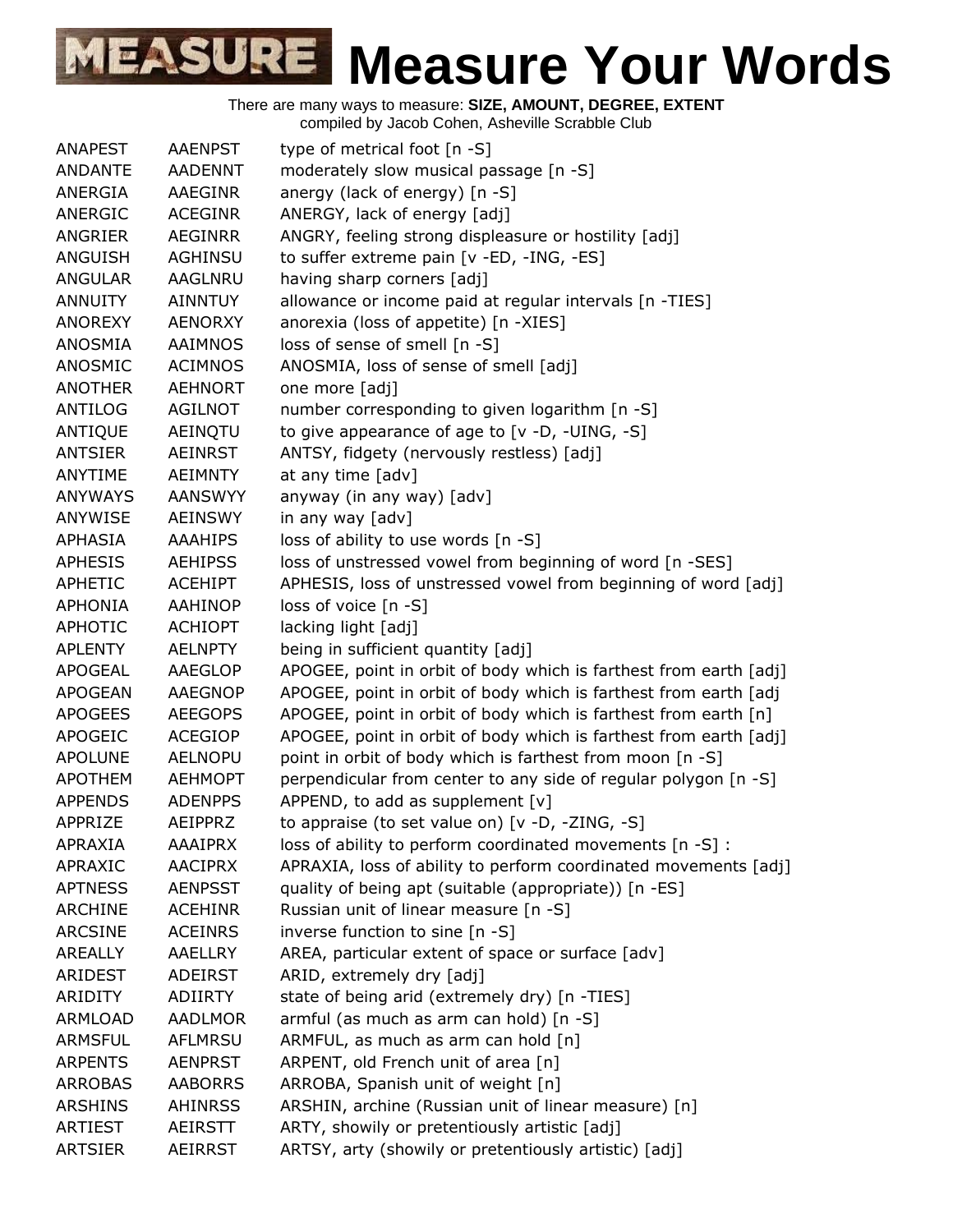| There are many ways to measure: SIZE, AMOUNT, DEGREE, EXTENT<br>compiled by Jacob Cohen, Asheville Scrabble Club |                |                                                                                   |  |
|------------------------------------------------------------------------------------------------------------------|----------------|-----------------------------------------------------------------------------------|--|
| <b>ASEPSIS</b>                                                                                                   | <b>AEIPSSS</b> | condition of being aseptic (free from germs) [n -SES]                             |  |
| <b>ASEPTIC</b>                                                                                                   | <b>ACEIPST</b> | free from germs [adj]                                                             |  |
| <b>ASHIEST</b>                                                                                                   | <b>AEHISST</b> | ASHY, covered with ashes [adj]                                                    |  |
| <b>ASPHYXY</b>                                                                                                   | <b>AHPSXYY</b> | asphyxia (unconsciousness caused by lack of oxygen) [n -XIES]                     |  |
| <b>ASSUAGE</b>                                                                                                   | AAEGSSU        | to make less severe [v -D, -GING, -S]                                             |  |
| <b>ASSWAGE</b>                                                                                                   | <b>AAEGSSW</b> | to assuage (to make less severe) [v -D, -GING, -S]                                |  |
| <b>ASTATIC</b>                                                                                                   | <b>AACISTT</b> | unstable (not stable (resistant to sudden change or position or condition)) [adj] |  |
| <b>ASTHENY</b>                                                                                                   | <b>AEHNSTY</b> | asthenia (lack of strength) [n -NIES]                                             |  |
| <b>ASTYLAR</b>                                                                                                   | <b>AALRSTY</b> | having no columns [adj]                                                           |  |
| <b>ATACTIC</b>                                                                                                   | <b>AACCITT</b> | showing no regularity of structure [adj]                                          |  |
| <b>ATAXIAS</b>                                                                                                   | <b>AAAISTX</b> | ATAXIA, loss of muscular coordination [n]                                         |  |
| <b>ATAXIES</b>                                                                                                   | <b>AAEISTX</b> | ATAXY, ataxia (loss of muscular coordination) [n]                                 |  |
| <b>ATOPIES</b>                                                                                                   | <b>AEIOPST</b> | ATOPY, type of allergy (state of hypersensitive reaction to certain things) [n]   |  |
| <b>ATTRITE</b>                                                                                                   | AEIRTTT        | to attrit (to lose by attrition) $[v -D, -TING, -S]$                              |  |
| <b>ATTRITS</b>                                                                                                   | <b>AIRSTTT</b> | ATTRIT, to lose by attrition [v]                                                  |  |
| AUDITED                                                                                                          | ADDEITU        | AUDIT, to examine with intent to verify $[v]$                                     |  |
| <b>AUDITEE</b>                                                                                                   | ADEEITU        | one that is audited $[n - S]$                                                     |  |
| <b>AUDITOR</b>                                                                                                   | ADIORTU        | one that audits (to examine with intent to verify) [n -S]                         |  |
| <b>AUGENDS</b>                                                                                                   | <b>ADEGNSU</b> | AUGEND, number to which another is to be added [n]                                |  |
| <b>AUGMENT</b>                                                                                                   | <b>AEGMNTU</b> | to increase (to make or become greater) [-ED, -ING, -S]                           |  |
| <b>AULDEST</b>                                                                                                   | <b>ADELSTU</b> | AULD, old (living or existing for relatively long time) [adj]                     |  |
| <b>AUSFORM</b>                                                                                                   | <b>AFMORSU</b> | to subject steel to strengthening process [v -ED, -ING, -S]                       |  |
| <b>AUTARCH</b>                                                                                                   | <b>AACHRTU</b> | absolute ruler [n -S]                                                             |  |
| AVARICE                                                                                                          | <b>AACEIRV</b> | greed (excessive desire for gain or wealth) [n -S]                                |  |
| <b>AVERAGE</b>                                                                                                   | AAEEGRV        | to calculate arithmetic mean of [v -D, -GING, -S]                                 |  |
| <b>AVIDITY</b>                                                                                                   | ADIITVY        | state of being avid (eager (impatiently longing)) [n -TIES]                       |  |
| <b>AWELESS</b>                                                                                                   | <b>AEELSSW</b> | lacking awe [adj]                                                                 |  |
| <b>AWFULLY</b>                                                                                                   | <b>AFLLUWY</b> | AWFUL, extremely bad or unpleasant [adv]                                          |  |
| <b>AZIMUTH</b>                                                                                                   | <b>AHIMTUZ</b> | angle of horizontal deviation [n -S]                                              |  |
|                                                                                                                  |                | <b>B</b> 7s                                                                       |  |
| <b>BABYING</b>                                                                                                   | ABBGINY        | BABY, to coddle (to pamper (to treat with extreme or excessive indulgence)) [v]   |  |
| <b>BADDEST</b>                                                                                                   | ABDDEST        | BAD, not good (having positive or desirable qualities) [adj]                      |  |
| <b>BADNESS</b>                                                                                                   | <b>ABDENSS</b> | state of being bad (not good (having positive or desirable qualities)) [n -ES]    |  |
| <b>BAGGIER</b>                                                                                                   | ABEGGIR        | BAGGY, loose-fitting [adj]                                                        |  |
| <b>BAGSFUL</b>                                                                                                   | <b>ABFGLSU</b> | BAGFUL, as much as bag can hold [n]                                               |  |
| <b>BAKINGS</b>                                                                                                   | <b>ABGIKNS</b> | BAKING, quantity baked [n]                                                        |  |
| <b>BALANCE</b>                                                                                                   | <b>AABCELN</b> | to weigh (to determine weight of) [v -D, -CING, -S]                               |  |
| <b>BALDEST</b>                                                                                                   | <b>ABDELST</b> | BALD, lacking hair [adj]                                                          |  |
| <b>BALDISH</b>                                                                                                   | ABDHILS        | somewhat bald [adj]                                                               |  |
| <b>BALKIER</b>                                                                                                   | ABEIKLR        | BALKY, stubborn (unyielding (to give up)) [adj]                                   |  |
| <b>BALLIER</b>                                                                                                   | ABEILLR        | BALLY, noisy uproar [adj]                                                         |  |
| <b>BALMIER</b>                                                                                                   | ABEILMR        | BALMY, mild (not harsh or rough) [adj]                                            |  |
| <b>BANALLY</b>                                                                                                   | <b>AABLLNY</b> | BANAL, ordinary (of kind to be expected in normal order of events) [adv]          |  |
| <b>BANDIER</b>                                                                                                   | ABDEINR        | BANDY, curved apart at knees [adj]                                                |  |
| <b>BARCODE</b>                                                                                                   | <b>ABCDEOR</b> | automatically scannable geometric identifying code [n -S]                         |  |
| <b>BAREFIT</b>                                                                                                   | ABEFIRT        | barefoot (being without shoes) [adj]                                              |  |
| <b>BARKIER</b>                                                                                                   | ABEIKRR        | BARKY, covered with bark (tough outer covering of root or stem) [adj]             |  |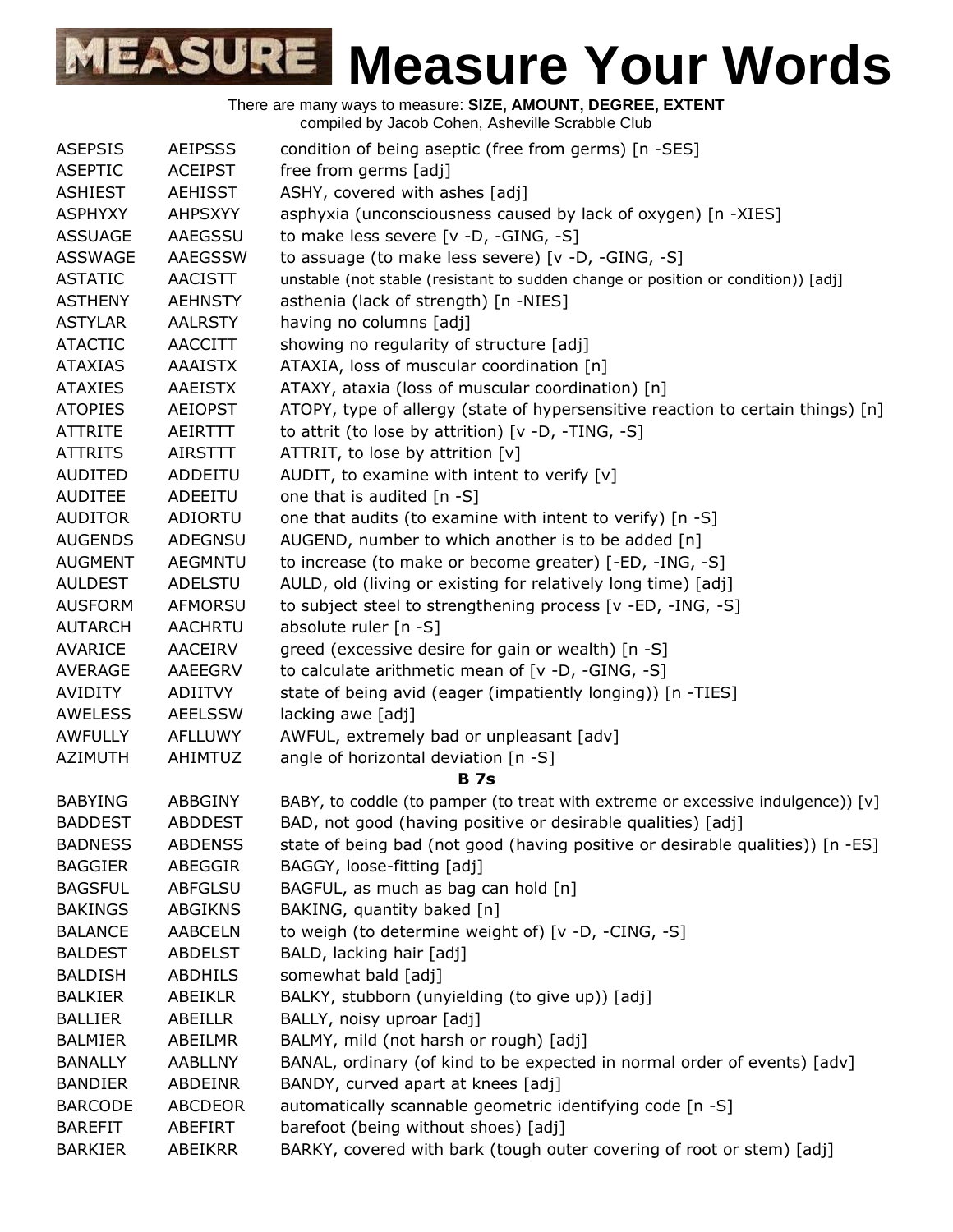There are many ways to measure: **SIZE, AMOUNT, DEGREE, EXTENT**

compiled by Jacob Cohen, Asheville Scrabble Club

| <b>BARLESS</b> | <b>ABELRSS</b> | having no restraints [adj]                                        |
|----------------|----------------|-------------------------------------------------------------------|
| <b>BARMIER</b> | ABEIMRR        | BARMY, full of barm; frothy [adj]                                 |
| <b>BASSEST</b> | <b>ABESSST</b> | BASS, deep-sounding [adj]                                         |
| <b>BATHYAL</b> | <b>AABHLTY</b> | pertaining to deep water [adj]                                    |
| <b>BATTIER</b> | ABEIRTT        | BATTY, crazy (insane (mentally unsound)) [adj]                    |
| <b>BAWDIER</b> | ABDEIRW        | BAWDY, obscene (indecent (not decent)) [adj]                      |
| <b>BEAMIER</b> | ABEEIMR        | BEAMY, beaming [adj]                                              |
| <b>BEANERY</b> | ABEENRY        | cheap restaurant [n -RIES]                                        |
| <b>BEASTIE</b> | <b>ABEEIST</b> | tiny animal [n -S]                                                |
| <b>BEAUTER</b> | <b>ABEERTU</b> | BEAUT, beautiful [adj]                                            |
| <b>BEAVERS</b> | <b>ABEERSV</b> | BEAVER, to work hard [v]                                          |
| <b>BEDWARF</b> | <b>ABDEFRW</b> | to cause to appear small by comparison [v -ED, -ING, -S]          |
| <b>BEEFIER</b> | <b>BEEEFIR</b> | BEEFY, brawny (muscular (pertaining to muscle)) [adj]             |
| <b>BEERIER</b> | <b>BEEEIRR</b> | BEERY, affected by beer [adj]                                     |
| <b>BEGGARY</b> | ABEGGRY        | extreme poverty [n -RIES]                                         |
| <b>BEIGEST</b> | <b>BEEGIST</b> | BEIGE, of tan color [adj]                                         |
| <b>BELABOR</b> | ABBELOR        | to discuss for absurd amount of time [v -ED, -ING, -S]            |
| <b>BELATED</b> | ABDEELT        | late or too late [adj]                                            |
| <b>BEMEANS</b> | <b>ABEEMNS</b> | BEMEAN, to debase (to lower in character, quality, or value) [v]  |
| <b>BENDIER</b> | <b>BDEEINR</b> | BENDY, flexible (capable of being bent) [adj]                     |
| <b>BESIDES</b> | <b>BDEEISS</b> | in addition [adv]                                                 |
| <b>BEVELED</b> | <b>BDEEELV</b> | BEVEL, to cut at angle [v]                                        |
| <b>BEVELER</b> | <b>BEEELRV</b> | one that bevels (to cut at angle) [n -S]                          |
| <b>BIAXIAL</b> | AABIILX        | having two axes [adj]                                             |
| <b>BIBASIC</b> | ABBCIIS        | dibasic (having two replaceable hydrogen atoms) [adj]             |
| <b>BICOLOR</b> | <b>BCILOOR</b> | something having two colors [n -S]                                |
| <b>BICRONS</b> | <b>BCINORS</b> | BICRON, one billionth of meter [n]                                |
| <b>BIENNIA</b> | ABEIINN        | BIENNIUM, period of two years [n]                                 |
| <b>BIFACES</b> | ABCEFIS        | BIFACE, stone tool having cutting edge [n]                        |
| <b>BIFIDLY</b> | <b>BDFIILY</b> | BIFID, divided into two parts [adv]                               |
| <b>BIFILAR</b> | ABFIILR        | having two threads [adj]                                          |
| <b>BIFOLDS</b> | <b>BDFILOS</b> | BIFOLD, two-piece door [n]                                        |
| <b>BIGGEST</b> | <b>BEGGIST</b> | BIG, of considerable size [adj]                                   |
| <b>BIGGIES</b> | <b>BEGGIIS</b> | BIGGIE, one that is big [n] / BIGGY, biggie (one that is big) [n] |
| <b>BIGNESS</b> | <b>BEGINSS</b> | state of being big (of considerable size) [n -ES]                 |
| <b>BIGTIME</b> | <b>BEGIIMT</b> | pertaining to highest level [adj]                                 |
| <b>BIJURAL</b> | ABIJLRU        | pertaining to single jurisdiction with two legal systems [adj]    |
| <b>BILAYER</b> | ABEILRY        | film with two molecular layers $[n -S]$                           |
| <b>BILEVEL</b> | <b>BEEILLV</b> | house having two levels [n -S]                                    |
| <b>BILGIER</b> | <b>BEGIILR</b> | BILGY, smelling like seepage [adj]                                |
| <b>BILLERS</b> | <b>BEILLRS</b> | BILLER, one that bills (to present statement of costs to) [n]     |
| <b>BILLING</b> | <b>BGIILLN</b> | BILL, to present statement of costs to [v]                        |
| <b>BILLION</b> | <b>BIILLNO</b> | number $[n - S]$                                                  |
| <b>BILLOWS</b> | <b>BILLOSW</b> | BILLOW, to swell (to increase in size or volume) [v]              |
| <b>BILOBED</b> | <b>BBDEILO</b> | bilobate (having two lobes) [adj]                                 |
| <b>BIMETAL</b> | ABEILMT        | something composed of two metals [n -S]                           |
| <b>BIMODAL</b> | ABDILMO        | having two statistical modes [adj]                                |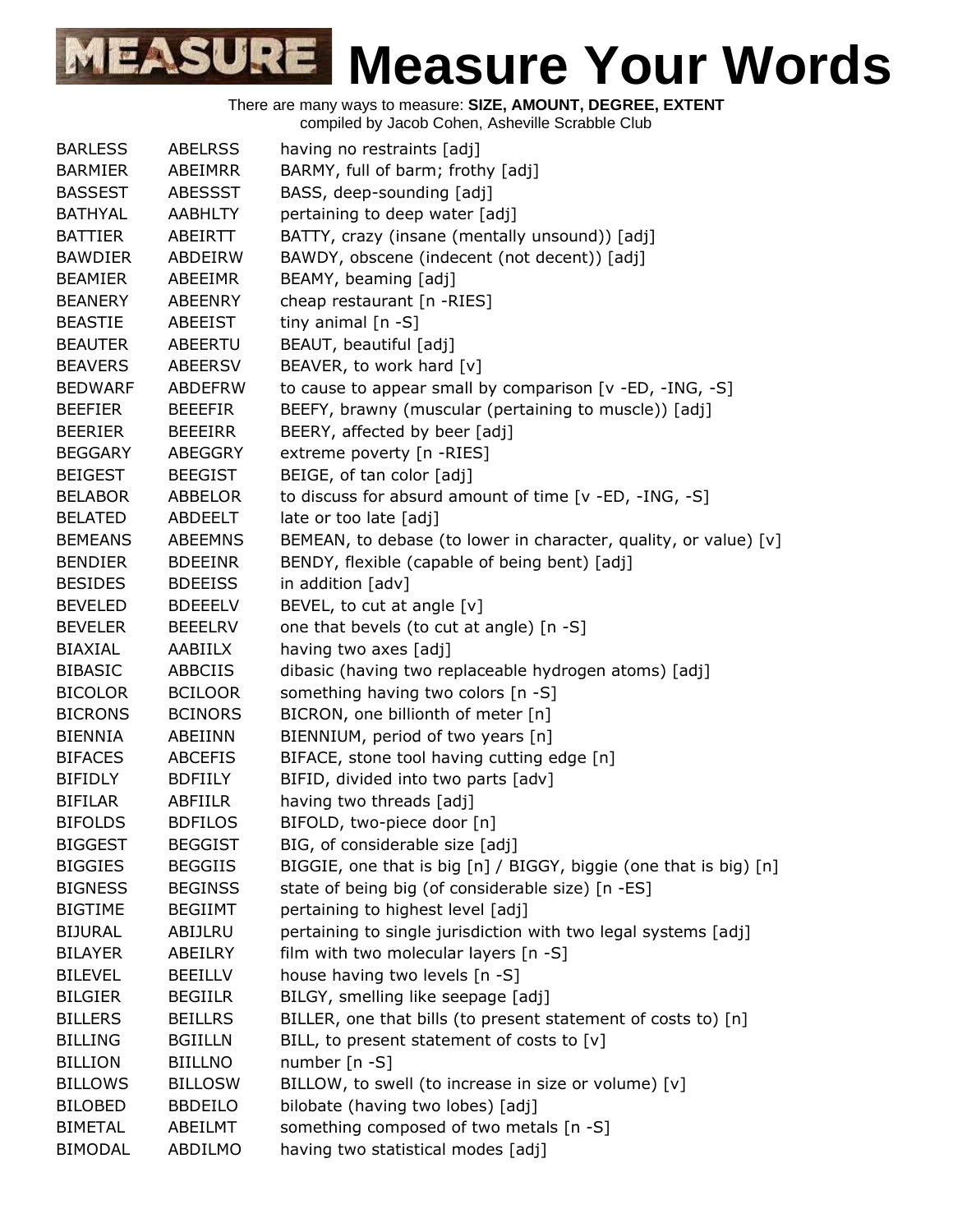

| <b>BIMORPH</b> | <b>BHIMOPR</b> | device consisting of two crystals cemented together [n -S]                                               |
|----------------|----------------|----------------------------------------------------------------------------------------------------------|
| <b>BINGERS</b> | <b>BEGINRS</b> | BINGER, one that binges (to indulge in something to excess) [n]                                          |
| <b>BINGING</b> | <b>BGGIINN</b> | BINGE, to indulge in something to excess [v] / bingeing (act of indulging in something to excess) [n -S] |
| <b>BIOMASS</b> | <b>ABIMOSS</b> | amount of living matter [n -ES]                                                                          |
| <b>BIPARTY</b> | <b>ABIPRTY</b> | of two parties [adj]                                                                                     |
| <b>BIPEDAL</b> | ABDEILP        | BIPED, two-footed animal [adj]                                                                           |
| <b>BIPLANE</b> | ABEILNP        | type of airplane [n -S]                                                                                  |
| <b>BIPOLAR</b> | <b>ABILOPR</b> | having two poles [adj]                                                                                   |
| <b>BISECTS</b> | <b>BCEISST</b> | BISECT, to cut into two parts $[v]$                                                                      |
| <b>BISTATE</b> | <b>ABEISTT</b> | pertaining to two states [adj]                                                                           |
| <b>BITCHEN</b> | <b>BCEHINT</b> | excellent [adj]                                                                                          |
| <b>BITRATE</b> | ABEIRTT        | data transmission speed [n -S]                                                                           |
| <b>BITSIER</b> | <b>BEIIRST</b> | BITSY, tiny (very small) [adj]                                                                           |
| <b>BITTIER</b> | <b>BEIIRTT</b> | BITTY, tiny (very small) [adj]                                                                           |
| <b>BITTILY</b> | <b>BIILTTY</b> | BITTY, tiny (very small) [adv]                                                                           |
| <b>BITTOCK</b> | <b>BCIKOTT</b> | small amount [n -S]                                                                                      |
| <b>BITURBO</b> | <b>BBIORTU</b> | two-turbo engine [n -S]                                                                                  |
| <b>BIZONAL</b> | ABILNOZ        | BIZONE, two combined zones [adj]                                                                         |
| <b>BIZONES</b> | <b>BEINOSZ</b> | BIZONE, two combined zones [n]                                                                           |
| <b>BLACKER</b> | <b>ABCEKLR</b> | BLACK, being of darkest color [adj]                                                                      |
| <b>BLAHEST</b> | <b>ABEHLST</b> | BLAH, dull, unexciting [adj]                                                                             |
| <b>BLANDER</b> | <b>ABDELNR</b> | BLAND, soothing [adj]                                                                                    |
| <b>BLANKER</b> | <b>ABEKLNR</b> | BLANK, empty (containing nothing (absence of all quantity or magnitude)) [adj]                           |
| <b>BLANKLY</b> | <b>ABKLLNY</b> | in blank (empty (containing nothing (absence of all quantity or magnitude))) manner [adv]                |
| <b>BLARING</b> | ABGILNR        | BLARE, to sound loudly [v]                                                                               |
| <b>BLASTIE</b> | ABEILST        | dwarf (extremely small person) [n -S]                                                                    |
| <b>BLEAKER</b> | <b>ABEEKLR</b> | BLEAK, dreary (dismal (cheerless and depressing)) [adj]                                                  |
| <b>BLEAKLY</b> | <b>ABEKLLY</b> | in bleak (dreary (dismal (cheerless and depressing))) manner [adv]                                       |
| <b>BLINDED</b> | <b>BDDEILN</b> | BLIND, to make sightless [v]                                                                             |
| <b>BLINDER</b> | <b>BDEILNR</b> | BLIND, sightless [adj]                                                                                   |
| <b>BLINDLY</b> | <b>BDILLNY</b> | in blind (sightless) manner [adv]                                                                        |
| <b>BLITHER</b> | <b>BEHILRT</b> | BLITHE, merry (cheerful (full of spirits)) [adj]                                                         |
| <b>BLOATED</b> | ABDELOT        | BLOAT, to swell (to increase in size or volume) [v]                                                      |
| <b>BLOBBED</b> | <b>BBBDELO</b> | BLOB, to splotch (to mark with large, irregular spots) [v]                                               |
| <b>BLONDER</b> | <b>BDELNOR</b> | BLOND, light-colored [adj]                                                                               |
| <b>BLOOPED</b> | <b>BDELOOP</b> | BLOOP, to hit short fly ball [v]                                                                         |
| <b>BLOWIER</b> | <b>BEILORW</b> | BLOWY, windy (marked by strong wind) [adj]                                                               |
| <b>BLOWIER</b> | <b>BEILORW</b> | BLOWY, windy (marked by strong wind) [adj]                                                               |
| <b>BLUFFER</b> | <b>BEFFLRU</b> | BLUFF, having broad front [adj]                                                                          |
| <b>BLUFFLY</b> | <b>BFFLLUY</b> | BLUFF, having broad front [adv]                                                                          |
| <b>BLUNTER</b> | <b>BELNRTU</b> | BLUNT, not sharp or pointed [adj]                                                                        |
| <b>BLUSTER</b> | <b>BELRSTU</b> | to blow violently [v -ED, -ING, -S]                                                                      |
| <b>BOATFUL</b> | <b>ABFLOTU</b> | as much as boat can hold [n -S]                                                                          |
| <b>BOBTAIL</b> | ABBILOT        | to cut short $[v - ED, -ING, -S]$                                                                        |
| <b>BOFFOLA</b> | <b>ABFFLOO</b> | boff (hearty laugh) [n -S]                                                                               |
| <b>BOLDEST</b> | <b>BDELOST</b> | BOLD, daring [adj]                                                                                       |
| <b>BOMBLET</b> | <b>BBELMOT</b> | small bomb [n -S]                                                                                        |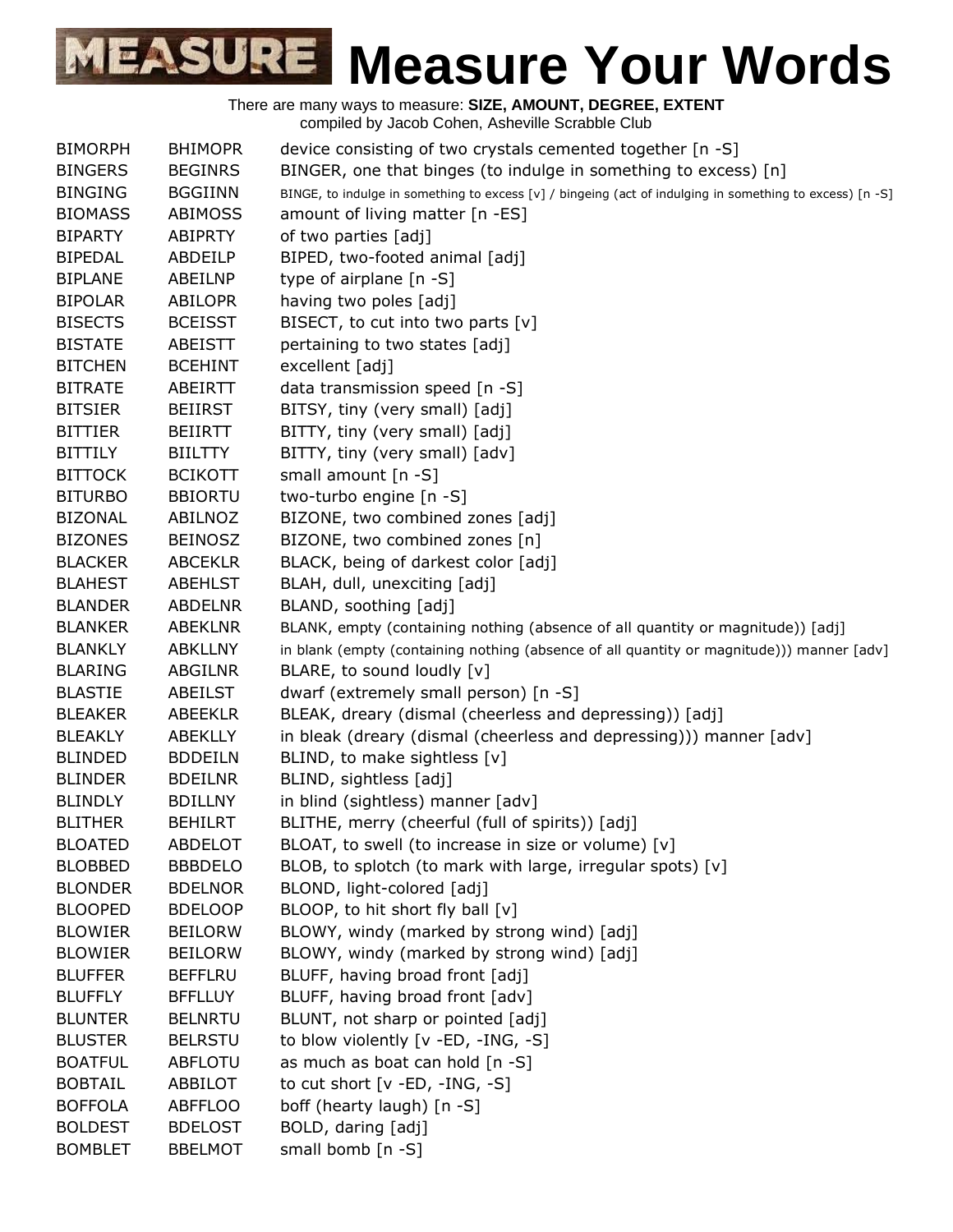| <b>BONEYER</b> | <b>BEENORY</b> | BONEY, bony (full of bones) [adj]                                                      |
|----------------|----------------|----------------------------------------------------------------------------------------|
| <b>BONGING</b> | <b>BGGINNO</b> | BONG, to make deep, ringing sound [v]                                                  |
| <b>BONIEST</b> | <b>BEINOST</b> | BONY, full of bones [adj]                                                              |
| <b>BONNIER</b> | <b>BEINNOR</b> | BONNY, pretty (pleasing to eye) [adj]                                                  |
| <b>BONUSES</b> | <b>BEINSSU</b> | BONUS, additional payment [n]                                                          |
| <b>BOOCOOS</b> | BCOOOOS        | BOOCOO, beaucoup (abundance (state of being abundant (present in great quantity))) [n] |
| <b>BOOKFUL</b> | <b>BFKLOOU</b> | as much as book can hold [n -S]                                                        |
| <b>BOOKOOS</b> | BKOOOOS        | BOOKOO, beaucoup (abundance (state of being abundant (present in great quantity))) [n] |
| <b>BOOMERS</b> | <b>BEMOORS</b> | BOOMER, one that booms (to make deep, resonant sound) [n]                              |
| <b>BOOMIER</b> | <b>BEIMOOR</b> | BOOMY, prospering [adj]                                                                |
| <b>BOOMING</b> | <b>BGIMNOO</b> | BOOM, to make deep, resonant sound [v]                                                 |
| <b>BOOMLET</b> | <b>BELMOOT</b> | small increase in prosperity [n -S]                                                    |
| <b>BOONEST</b> | <b>BENOOST</b> | BOON, timely benefit [adj]                                                             |
| <b>BOOTIES</b> | <b>BEIOOST</b> | BOOTY, rich gain or prize [n]                                                          |
| <b>BOOZIER</b> | <b>BEIOORZ</b> | BOOZY, drunken (drunk (intoxicated)) [adj]                                             |
| <b>BOOZING</b> | <b>BGINOOZ</b> | act of drinking liquor excessively [n -S] / BOOZE, to drink liquor excessively [v]     |
| <b>BOPPIER</b> | <b>BEIOPPR</b> | BOPPY, suggestive of bebop [adj]                                                       |
| <b>BOREDOM</b> | <b>BDEMOOR</b> | tedium (state of being tedious (causing weariness (quality of being weary))) [n -S]    |
| <b>BOSKIER</b> | <b>BEIKORS</b> | BOSKY, wooded; bushy [adj]                                                             |
| <b>BOSSEST</b> | <b>BEOSSST</b> | BOSS, first-rate, excellent [adj]                                                      |
| <b>BOSSIER</b> | <b>BEIORSS</b> | BOSSY, domineering [adj]                                                               |
| <b>BOWLFUL</b> | <b>BFLLOUW</b> | as much as bowl can hold [n -S]                                                        |
| <b>BOWSHOT</b> | <b>BHOOSTW</b> | distance arrow is shot [n -S]                                                          |
| <b>BRAGGER</b> | ABEGGRR        | BRAG, first-rate [adj]                                                                 |
| <b>BRAGGER</b> | <b>ABEGGRR</b> | BRAG, first-rate [adj]                                                                 |
| <b>BRAHMAN</b> | <b>AABHMNR</b> | member of highest Hindu caste [n -S]                                                   |
| <b>BRAKIER</b> | ABEIKRR        | BRAKY, abounding in shrubs or ferns [adj]                                              |
| <b>BRASHER</b> | <b>ABEHRRS</b> | BRASH, rash; hasty [adj]                                                               |
| <b>BRAVEST</b> | ABERSTV        | BRAVE, showing courage [adj]                                                           |
| <b>BRAVURA</b> | <b>AABRRUV</b> | fine musical technique [n -S, -RE]                                                     |
| <b>BRAVURE</b> | ABERRUV        | BRAVURA, fine musical technique [n]                                                    |
| <b>BRAWEST</b> | ABERSTW        | BRAW, splendid (magnificent) [adj]                                                     |
| <b>BRAWLIE</b> | ABEILRW        | splendidly (in splendid (magnificent) manner) [adv]                                    |
| <b>BREADTH</b> | <b>ABDEHRT</b> | width (extent from side to side) [n -S]                                                |
| <b>BREVIER</b> | BEEIRRV        | size of type [n -S]                                                                    |
| <b>BREVITY</b> | <b>BEIRTVY</b> | shortness of duration [n -TIES]                                                        |
| <b>BREWING</b> | <b>BEGINRW</b> | quantity brewed at one time [n -S]                                                     |
| <b>BRIEFER</b> | <b>BEEFIRR</b> | BRIEF, short (having little length) [adj]                                              |
| <b>BRIEFLY</b> | <b>BEFILRY</b> | in brief (short (having little length)) manner [adv]                                   |
| <b>BRILLER</b> | <b>BEILLRR</b> | BRILL [adj]                                                                            |
| <b>BRIMMED</b> | <b>BDEIMMR</b> | BRIM, to fill to top [v]                                                               |
| <b>BRINIER</b> | <b>BEIINRR</b> | BRINY, salty (tasting of or containing salt) [adj]                                     |
| <b>BRISKER</b> | <b>BEIKRRS</b> | BRISK, lively (full of energy) [adj]                                                   |
| <b>BROADER</b> | <b>ABDEORR</b> | BROAD, wide (having great extent from side to side) [adj]                              |
| <b>BROWNER</b> | <b>BENORRW</b> | BROWN, of dark color [adj]                                                             |
| <b>BRUSKER</b> | <b>BEKRRSU</b> | BRUSK, brusque (abrupt in manner) [adj]                                                |
| <b>BRUTISM</b> | <b>BIMRSTU</b> | state of being brutal (cruel; savage) [n -S]                                           |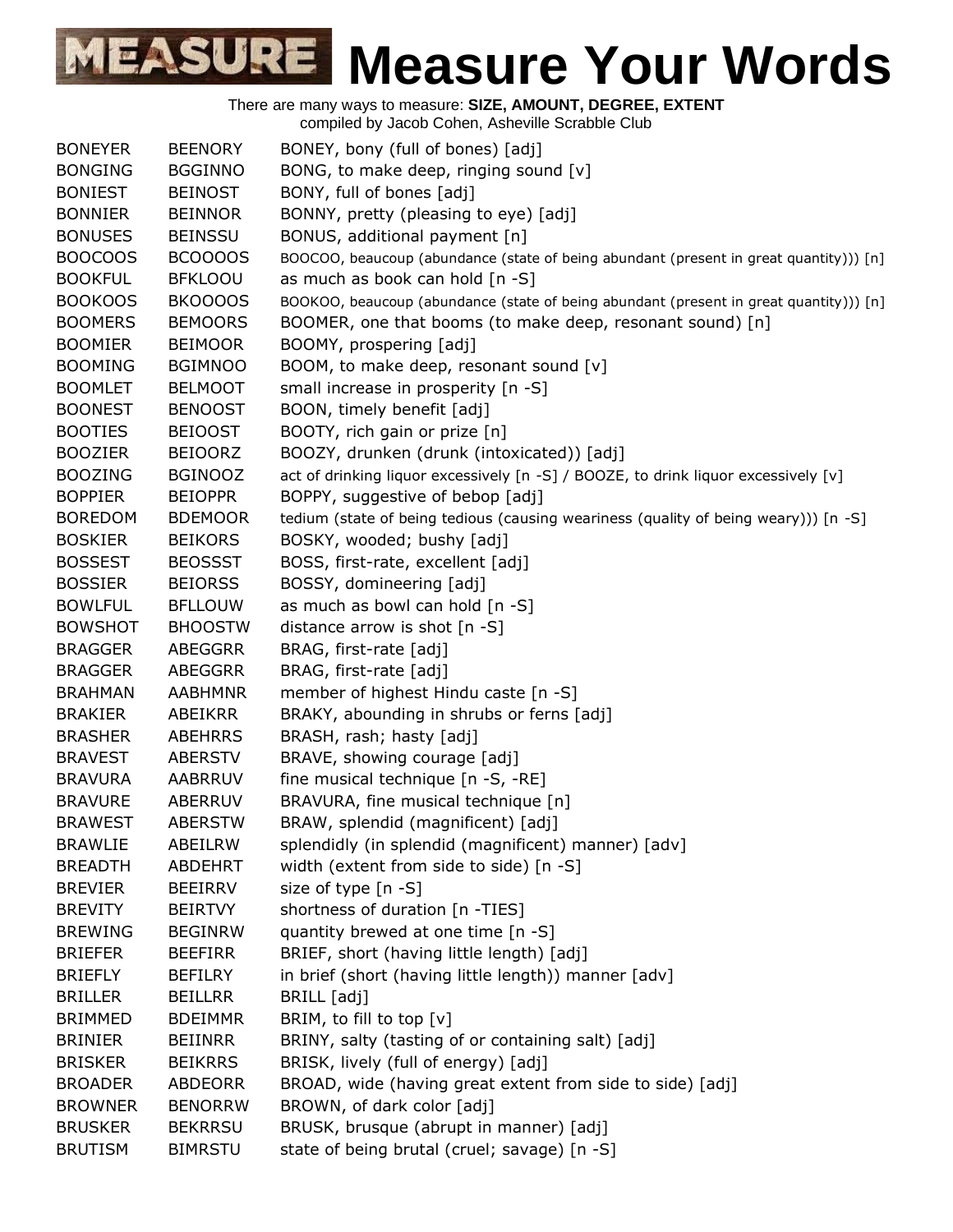| <b>BUDGETS</b> | <b>BDEGSTU</b> | BUDGET, to estimate expenditures [v]                           |
|----------------|----------------|----------------------------------------------------------------|
| <b>BUFFEST</b> | <b>BEFFSTU</b> | BUFF, having muscular physique [adj]                           |
| <b>BUFFETS</b> | <b>BEFFSTU</b> | BUFFET, to hit sharply [v]                                     |
| <b>BUFFIER</b> | <b>BEFFIRU</b> | BUFFY, of yellowish-brown color [adj]                          |
| <b>BUGGIER</b> | <b>BEGGIRU</b> | BUGGY, infested with bugs [adj]                                |
| <b>BULGIER</b> | <b>BEGILRU</b> | BULGY, bulging [adj]                                           |
| <b>BULKIER</b> | <b>BEIKLRU</b> | BULKY, massive (of considerable size) [adj]                    |
| <b>BULKILY</b> | <b>BIKLLUY</b> | BULKY, massive (of considerable size) [adv]                    |
| <b>BULLIER</b> | <b>BEILLRU</b> | BULLY, wonderful [adj]                                         |
| <b>BUMMEST</b> | <b>BEMMSTU</b> | BUM, of little value; worthless [adj]                          |
| <b>BUMPERS</b> | <b>BEMPRSU</b> | BUMPER, to fill to brim [v]                                    |
| <b>BUMPIER</b> | <b>BEIMPRU</b> | BUMPY, of uneven surface [adj]                                 |
| <b>BURETTE</b> | <b>BEERTTU</b> | measuring tube [n -S]                                          |
| <b>BURLIER</b> | <b>BEILRRU</b> | BURLY, heavy and muscular [adj]                                |
| <b>BURRIER</b> | <b>BEIRRRU</b> | BURRY, prickly (having many sharp points) [adj]                |
| <b>BUSHIER</b> | <b>BEHIRSU</b> | BUSHY, covered with bushes [adj]                               |
| <b>BUSIEST</b> | <b>BEISSTU</b> | BUSY, occupied [adj]                                           |
| <b>BUSLOAD</b> | ABDLOSU        | load that fills bus [n -S]                                     |
| <b>BUSTIER</b> | <b>BEIRSTU</b> | BUSTY, full-bosomed [adj]                                      |
| <b>BUTCHER</b> | <b>BCEHRTU</b> | BUTCH, being very short haircut [adj]                          |
| <b>BUXOMER</b> | <b>BEMORUX</b> | BUXOM, healthily plump [adj]                                   |
| <b>BUYOFFS</b> | <b>BFFOSUY</b> | BUYOFF, payment for consideration [n]                          |
| <b>BUZZCUT</b> | <b>BCTUUZZ</b> | very short haircut [n -S]                                      |
| <b>BUZZIER</b> | <b>BEIRUZZ</b> | BUZZY, having vibrating sound [adj]                            |
|                |                | C <sub>7s</sub>                                                |
| <b>CAFARDS</b> | <b>AACDFRS</b> | CAFARD, state of depression [n]                                |
| <b>CAGIEST</b> | <b>ACEGIST</b> | CAGY, cagey (shrewd (having keen insight)) [adj] / CAGEY [adj] |
| CAISSON        | <b>ACINOSS</b> | watertight chamber [n -S]                                      |
| <b>CAKIEST</b> | <b>ACEIKST</b> | CAKEY, tending to form lumps [adj] / CAKY [adj]                |
| <b>CALANDO</b> | <b>AACDLNO</b> | gradually diminishing [adj]                                    |
| <b>CALENDS</b> | <b>ACDELNS</b> | first day of Roman month [n CALENDS]                           |
| CALIBER        | <b>ABCEILR</b> | diameter of gun barrel [n -S]                                  |
| <b>CALIBRE</b> | <b>ABCEILR</b> | caliber (diameter of gun barrel) [n -D, -S]                    |
| CALIPER        | <b>ACEILPR</b> | to use type of measuring device [v -ED, -ING, -S]              |
| <b>CALMEST</b> | <b>ACELMST</b> | CALM, free from agitation [adj]                                |
| CALORIE        | <b>ACEILOR</b> | unit of heat $[n -S]$                                          |
| <b>CAMBERS</b> | <b>ABCEMRS</b> | CAMBER, to arch slightly [v]                                   |
| <b>CAMBISM</b> | <b>ABCIMMS</b> | theory and practice of exchange in commerce [n -S]             |
| <b>CAMBIST</b> | <b>ABCIMST</b> | dealer in bills of exchange [n -S]                             |
| <b>CAMPIER</b> | <b>ACEIMPR</b> | CAMPY, comically exaggerated [adj]                             |
| <b>CANDELA</b> | <b>AACDELN</b> | unit of light intensity [n -S]                                 |
| <b>CANFULS</b> | <b>ACFLNSU</b> | CANFUL, as much as can holds [n]                               |
| <b>CANSFUL</b> | <b>ACFLNSU</b> | CANFUL, as much as can holds [n]                               |
| <b>CANTERS</b> | <b>ACENRST</b> | CANTER, to ride horse at moderate pace [v]                     |
| <b>CANTONS</b> | <b>ACNNOST</b> | CANTON, to divide into cantons (districts) [v]                 |
| <b>CAPSULE</b> | <b>ACELPSU</b> | to condense into brief form [v, -D, -LING, -S]                 |
| <b>CARCELS</b> | <b>ACCELRS</b> | CARCEL, unit of illumination [n]                               |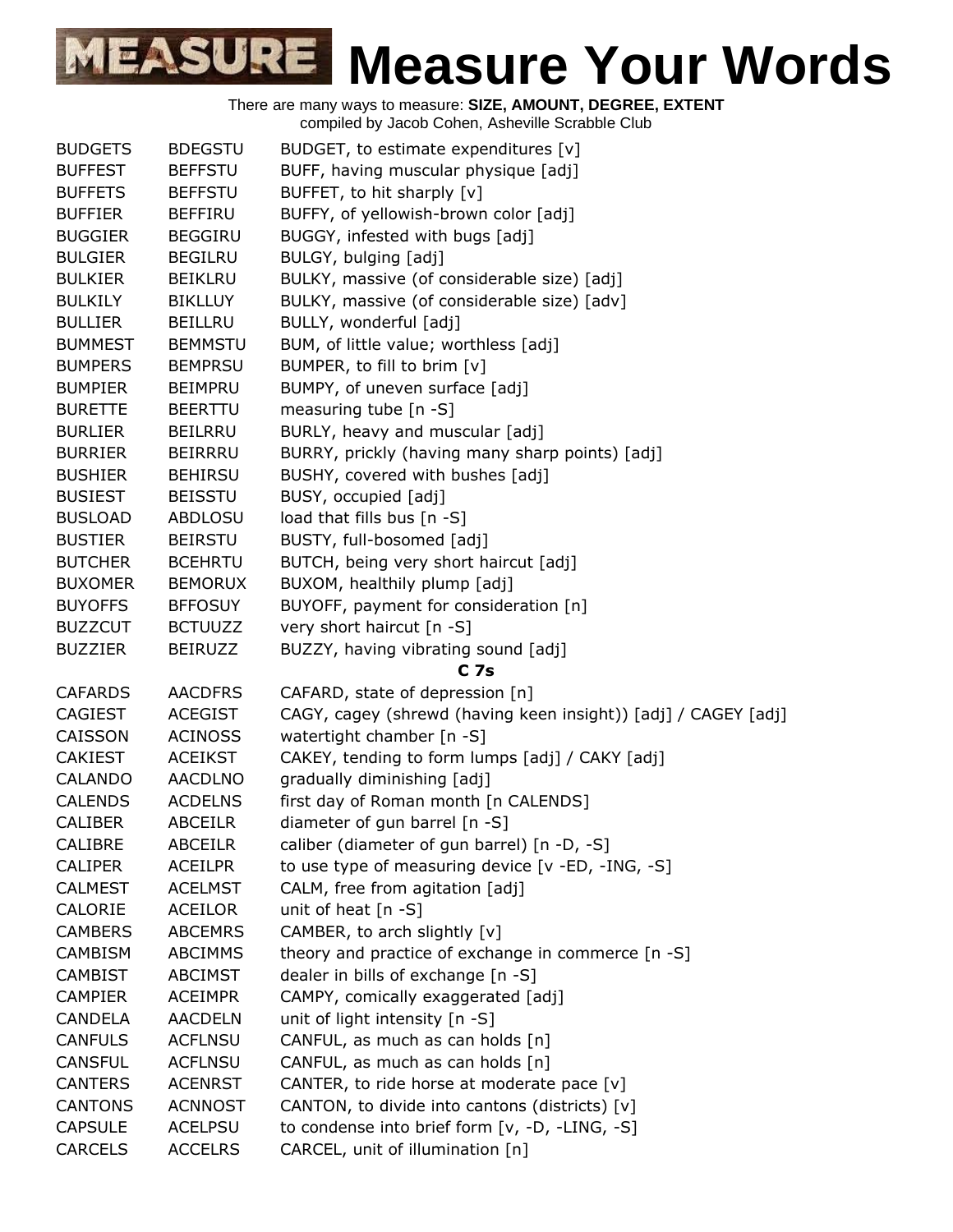| <b>CAREERS</b>  | <b>ACEERRS</b>  | CAREER, to go at full speed $[v]$                                |
|-----------------|-----------------|------------------------------------------------------------------|
| <b>CARFARE</b>  | <b>AACEFRR</b>  | payment for bus or car ride [n -S]                               |
| <b>CARFULS</b>  | <b>ACFLRSU</b>  | CARFUL, as much as car can hold [n]                              |
| <b>CARLOAD</b>  | <b>AACDLOR</b>  | as much as car can hold [n -S]                                   |
| <b>CARTFUL</b>  | <b>ACFLRTU</b>  | cartload (as much as cart can hold) [n -S]                       |
| <b>CATNAPS</b>  | <b>AACNPST</b>  | CATNAP, to doze (to sleep lightly) [v]                           |
| <b>CATSPAW</b>  | <b>AACPSTW</b>  | light wind [n -S]                                                |
| <b>CATTIER</b>  | <b>ACEIRTT</b>  | CATTY, catlike; spiteful [adj]                                   |
| <b>CATTIES</b>  | <b>ACEISTT</b>  | CATTIE, Asian unit of weight [n]                                 |
| <b>CAYENNE</b>  | <b>ACEENNY</b>  | hot seasoning [n -S]                                             |
| <b>CEASING</b>  | <b>ACEGINS</b>  | CEASE, to stop (to discontinue progress or motion of) [v]        |
| <b>CEDULAS</b>  | <b>ACDELSU</b>  | CEDULA, Philippine tax [n]                                       |
| <b>CENSUAL</b>  | <b>ACELNSU</b>  | pertaining to act of censusing (to take official count of) [adj] |
| <b>CENTALS</b>  | <b>ACELNST</b>  | CENTAL, unit of weight [n]                                       |
| <b>CENTARE</b>  | <b>ACEENRT</b>  | measure of land area [n -S]                                      |
| <b>CENTILE</b>  | <b>CEEILNT</b>  | value of statistical variable [n -S]                             |
| <b>CENTIME</b>  | <b>CEEIMNT</b>  | $100^{\text{th}}$ part of franc [n -S]                           |
| <b>CENTIMO</b>  | <b>CEIMNOT</b>  | any of various small coins [n -S]                                |
| <b>CENTNER</b>  | <b>CEENNRT</b>  | unit of weight [n -S]                                            |
| <b>CENTUMS</b>  | <b>CEMNSTU</b>  | CENTUM, one hundred [n]                                          |
| <b>CENTURY</b>  | <b>CENRTUY</b>  | period of 100 years [n -RIES]                                    |
| <b>CERTAIN</b>  | <b>ACEINRT</b>  | absolutely confident [adj -ER, -EST]                             |
| <b>CERTIFY</b>  | <b>CEFIRTY</b>  | to confirm (to assure validity of) [v -FIED, -ING, -FIES]        |
| <b>CESSING</b>  | <b>CEGINSS</b>  | CESS, to tax or assess $[v]$                                     |
| <b>CHAINER</b>  | <b>ACEHINR</b>  | chainman (surveyor's assistant who uses measuring chain) [n -S]  |
| <b>CHAMBRE</b>  | <b>ABCEHMR</b>  | brought (as wine) to room temperature [adj]                      |
| <b>CHANTRY</b>  | <b>ACHNRTY</b>  | endowment given to church [n -RIES]                              |
| <b>CHAOSES</b>  | <b>ACEHOSS</b>  | CHAOS, state of total disorder; confused mass [n]                |
| <b>CHAOTIC</b>  | <b>ACCHIOT</b>  | CHAOS, state of total disorder; confused mass [adj]              |
| <b>CHAPTER</b>  | <b>ACEHPRT</b>  | to divide book into chapters (main sections) [v -ED, -ING, -S]   |
| <b>CHARIER</b>  | <b>ACEHIRR</b>  | CHARY, cautious (exercising prudence to avoid danger) [adj]      |
| <b>CHARITY</b>  | <b>ACHIRTY</b>  | something given to needy [n -TIES]                               |
| <b>CHARTIST</b> | <b>ACHIRSTT</b> | stock market specialist [n -S]                                   |
| <b>CHASTER</b>  | <b>ACEHRST</b>  | CHASTE, morally pure [adj]                                       |
| <b>CHEAPEN</b>  | <b>ACEEHNP</b>  | to make cheap [v -ED, -ING, -S]                                  |
| <b>CHEAPER</b>  | <b>ACEEHPR</b>  | CHEAP, inexpensive [adj]                                         |
| <b>CHEAPIE</b>  | ACEEHIP         | one that is cheap [n -S]                                         |
| <b>CHEAPLY</b>  | <b>ACEHLPY</b>  | in cheap (inexpensive) manner [adv]                              |
| <b>CHEAPOS</b>  | <b>ACEHOPS</b>  | CHEAPO, cheapie (one that is cheap) [n]                          |
| <b>CHETRUM</b>  | <b>CEHMRTU</b>  | monetary unit of Bhutan [n -S]                                   |
| <b>CHEWIER</b>  | <b>CEEHIRW</b>  | CHEWY, not easily chewed [adj]                                   |
| <b>CHICEST</b>  | <b>CCEHIST</b>  | CHIC, smartly stylish [adj]                                      |
| <b>CHIEFER</b>  | <b>CEEFHIR</b>  | CHIEF, highest in authority [adj]                                |
| <b>CHIEFLY</b>  | <b>CEFHILY</b>  | above all [adv]                                                  |
| <b>CHILIAD</b>  | ACDHIIL         | group of one thousand [n -S]                                     |
| <b>CHILLED</b>  | <b>CDEHILL</b>  | CHILL, to make cold [v]                                          |
| <b>CHILLER</b>  | <b>CEHILLR</b>  | CHILL, cool (moderately cold) [adj]                              |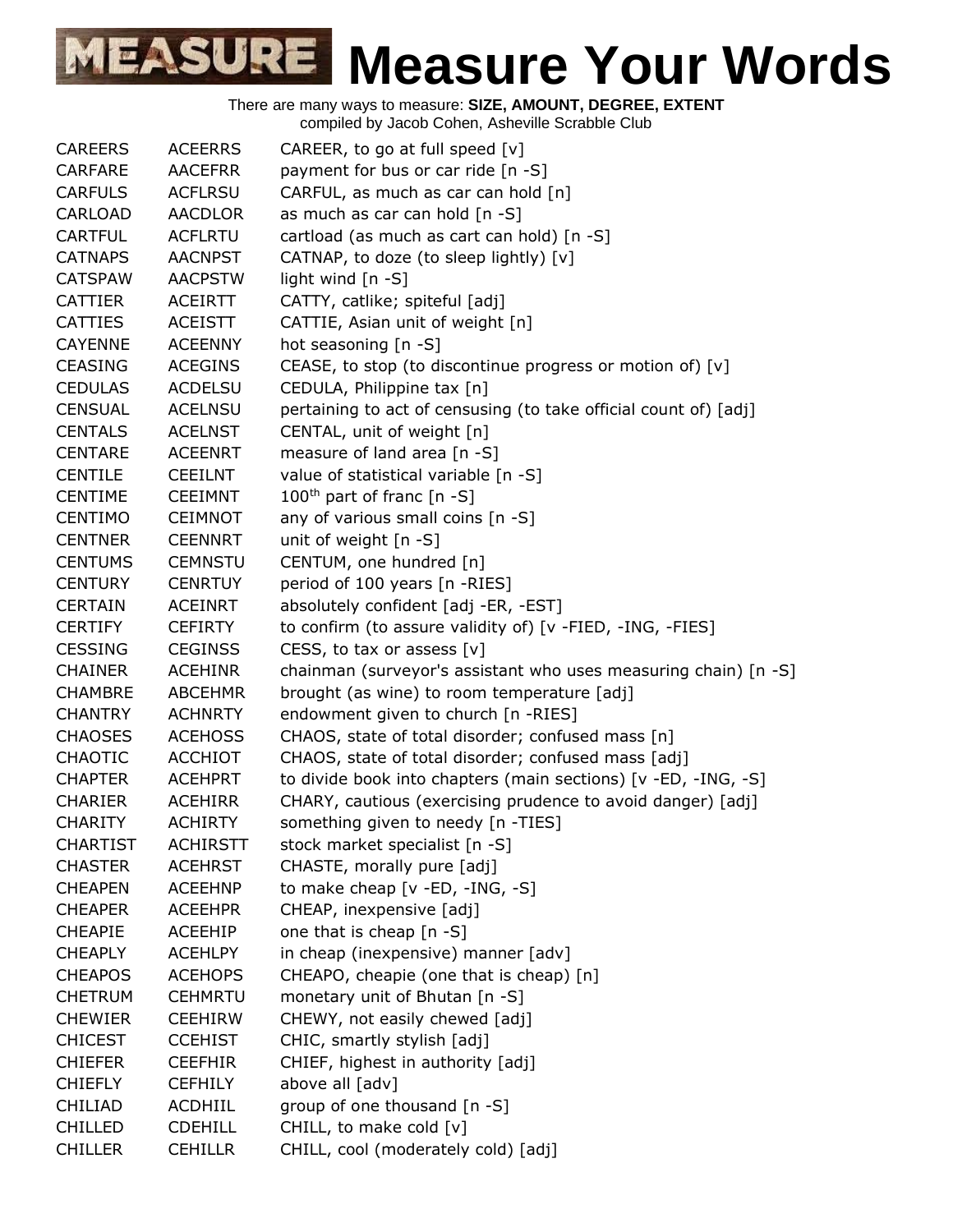|                |                | complied by Jacob Coriem, Asheville Scrabble Club                                       |
|----------------|----------------|-----------------------------------------------------------------------------------------|
| <b>CHILLIS</b> | <b>CHIILLS</b> | CHILLI, chili (hot pepper) [n]                                                          |
| <b>CHINCHY</b> | <b>CCHHINY</b> | stingy (unwilling to spend or give) [adj -HIER, -HIEST]                                 |
| <b>CHINTZY</b> | <b>CHINTYZ</b> | gaudy; cheap [adj -ZIER, -ZIEST]                                                        |
| <b>CHIRKER</b> | <b>CEHIKRR</b> | CHIRK, cheerful (full of spirits) [adj]                                                 |
| <b>CHOICER</b> | <b>CCEHIOR</b> | CHOICE, of fine quality [adj]                                                           |
| <b>CHOKIER</b> | <b>CEHIKOR</b> | CHOKEY, choky (tending to cause choking) [adj] / CHOKY [adj]                            |
| <b>CHOLERA</b> | <b>ACEHLOR</b> | acute disease [n -S]                                                                    |
| <b>CHOOSER</b> | <b>CEHOORS</b> | one that chooses (to take by preference) [n -S]                                         |
| <b>CHOOSES</b> | <b>CEHOOSS</b> | CHOOSE, to take by preference                                                           |
| <b>CHROMAS</b> | <b>ACHMORS</b> | CHROMA, purity of color [n]                                                             |
| <b>CHRONIC</b> | <b>CCHINOR</b> | one that suffers from long-lasting disease [n -S]                                       |
| <b>CHRONON</b> | <b>CHNNOOR</b> | hypothetical unit of time [n -S]                                                        |
| <b>CHUFFER</b> | <b>CEFFHRU</b> | CHUFF, gruff (low and harsh in speech) [adj]                                            |
| <b>CICEROS</b> | <b>CCEIORS</b> | CICERO, unit of measure in printing [n]                                                 |
| <b>CINQUES</b> | CEINQSU        | CINQUE, number five [n]                                                                 |
| <b>CIPHERS</b> | <b>CEHIPRS</b> | CIPHER. to solve problems in arithmetic [v]                                             |
| <b>CISSOID</b> | <b>CDIIOSS</b> | type of geometric curve [n -S]                                                          |
| <b>CLARITY</b> | <b>ACILRTY</b> | state of being clear (clean and pure) [n -TIES]                                         |
| <b>CLASSIC</b> | <b>ACCILSS</b> | work of enduring excellence [n -S]                                                      |
| <b>CLEANER</b> | <b>ACEELNR</b> | CLEAN, free from dirt or stain [adj] / one that cleans (to rid of dirt or stain) [n -S] |
| <b>CLEARER</b> | <b>ACEELRR</b> | CLEAR, clean and pure [adj]                                                             |
| <b>CLEARLY</b> | <b>ACELLRY</b> | in clear (clean and pure) manner [adv]                                                  |
| <b>CLIMATE</b> | <b>ACEILMT</b> | weather conditions characteristic of area [n -S]                                        |
| <b>CLOCKED</b> | <b>CCDEKLO</b> | CLOCK, to time with stopwatch [v]                                                       |
| <b>CLOCKER</b> | <b>CCEKLOR</b> | one that clocks (to time with stopwatch) [n -S]                                         |
| <b>CLOSEST</b> | <b>CELOSST</b> | CLOSE, near (situated within short distance) [adj]                                      |
| <b>CLOSEUP</b> | <b>CELOPSU</b> | photograph taken at close range [n -S]                                                  |
| <b>COALIER</b> | <b>ACEILOR</b> | COALY, containing coal [adj]                                                            |
| <b>COARSER</b> | <b>ACEORRS</b> | COARSE, rough (having uneven surface) [adj]                                             |
| COBBIER        | <b>BBCEIOR</b> | COBBY, stocky (having short, thick body) [adj]                                          |
| <b>COCKIER</b> | <b>CCEIKOR</b> | COCKY, arrogantly self-confident [adj]                                                  |
| CODDLED        | <b>CDDDELO</b> | CODDLE, to pamper (to treat with extreme or excessive indulgence) [v]                   |
| <b>CODDLER</b> | <b>CDDELOR</b> | one that coddles (to pamper (to treat with extreme or excessive indulgence)) [n -S]     |
| <b>CODDLES</b> | <b>CDDELOS</b> | CODDLE, to pamper (to treat with extreme or excessive indulgence) $[v]$                 |
| COEQUAL        | ACELOQU        | one who is equal with another [n -S]                                                    |
| <b>COEVALS</b> | <b>ACELOSV</b> | COEVAL, one of same era or period as [n]                                                |
| <b>COFFING</b> | <b>CFFGINO</b> | COFF, to buy, to purchase, to acquire by payment of money $[v]$                         |
| <b>COGENCY</b> | <b>CCEGNOY</b> | state of being cogent (convincing) [n -CIES]                                            |
| <b>COLDEST</b> | <b>CDELOST</b> | COLD, having little or no warmth [adj]                                                  |
| <b>COLDISH</b> | <b>CDHILOS</b> | somewhat cold [adj]                                                                     |
| <b>COLONES</b> | <b>CELNOOS</b> | colon, monetary unit of Costa Rica [n] / colone, colon [n]                              |
| <b>COMFIER</b> | <b>CEFIMOR</b> | COMFY, comfortable [adj]                                                                |
| <b>COMPARE</b> | <b>ACEMOPR</b> | to represent as similar [v -D, -RING, -S]                                               |
| <b>COMPART</b> | <b>ACMOPRT</b> | to divide into parts [v -ED, -ING, -S]                                                  |
| <b>COMPEER</b> | <b>CEEMOPR</b> | to equal or match [v -ED, -ING, -S]                                                     |
| <b>COMPTED</b> | <b>CDEMOPT</b> | COMPT, to count (to list or mention units of one by one to ascertain total) [v]         |
| <b>COMPUTE</b> | <b>CEMOPTU</b> | to calculate $[v -D, -TING, -S]$                                                        |
|                |                |                                                                                         |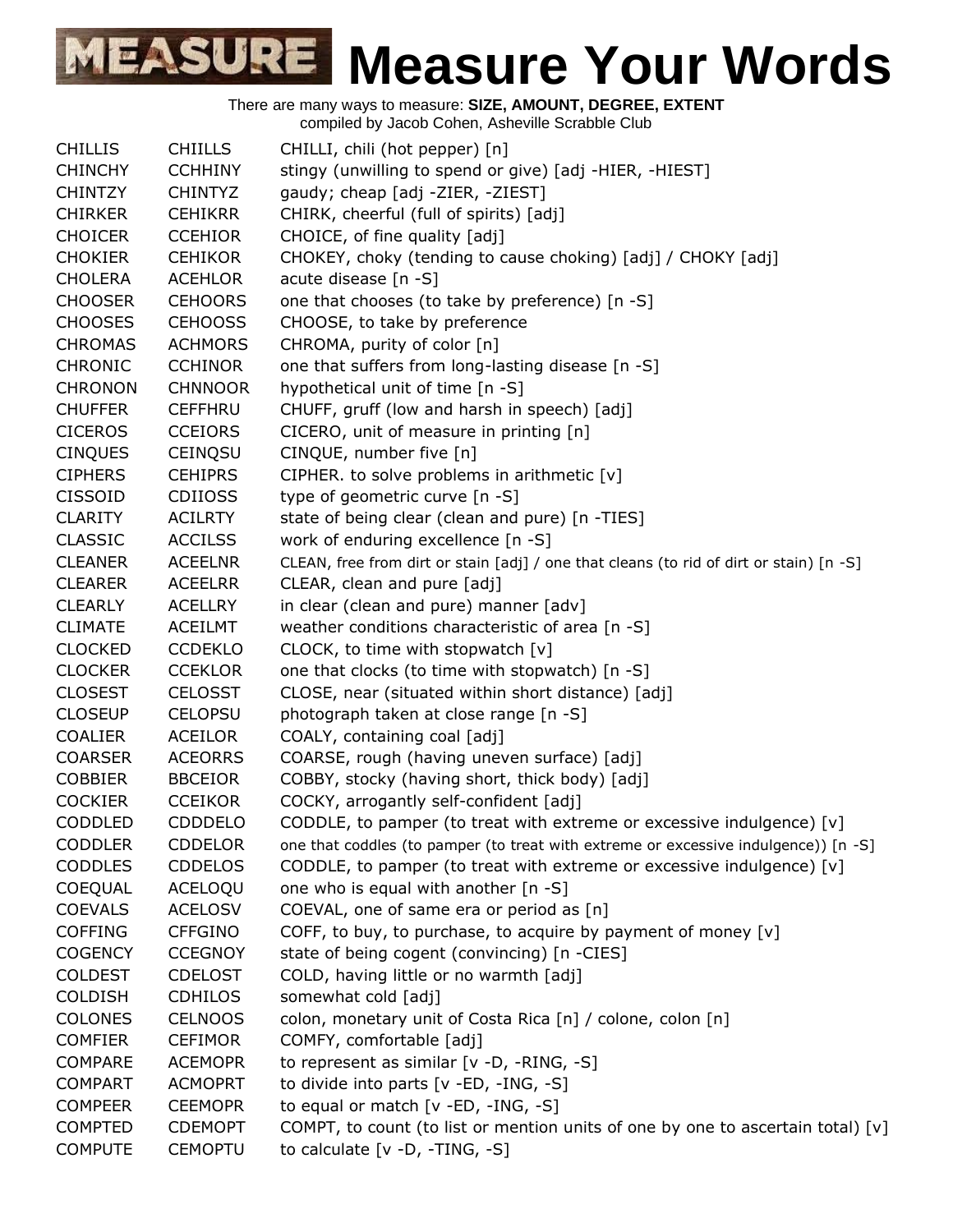| <b>CONCISE</b> | <b>CCEINOS</b> |                                                                                   |
|----------------|----------------|-----------------------------------------------------------------------------------|
|                |                | succinct (clearly expressed in few words) [adj -R, -ST]                           |
| <b>CONDORS</b> | <b>CDNOORS</b> | CONDOR, coin of Chile [n]                                                         |
| <b>CONGEST</b> | <b>CEGNOST</b> | to fill to excess [v -ED, -ING, -S]                                               |
| <b>CONGIUS</b> | CGINOSU        | ancient unit of measure [n -II]                                                   |
| <b>CONOIDS</b> | <b>CDINOOS</b> | CONOID, geometric solid [n]                                                       |
| <b>CONSUME</b> | <b>CEMNOSU</b> | to use up $[v -D, -MING, -S]$                                                     |
| <b>COOLEST</b> | <b>CELOOST</b> | COOL, moderately cold [adj]                                                       |
| <b>COOLING</b> | CGILNOO        | COOL, to make less warm [v]                                                       |
| <b>COOLISH</b> | <b>CHILOOS</b> | somewhat cool [adj]                                                               |
| <b>COOLTHS</b> | <b>CHLOOST</b> | COOLTH, coolness (state of being cool (moderately cold)) [n]                      |
| <b>COPECKS</b> | <b>CCEKOPS</b> | COPECK, kopeck, Russian coin [n]                                                  |
| <b>COPIOUS</b> | <b>CIOOPSU</b> | abundant (present in great quantity) [adj]                                        |
| <b>CORDAGE</b> | <b>ACDEGOR</b> | amount of wood in area [n -S]                                                     |
| <b>CORDOBA</b> | <b>ABCDOOR</b> | monetary unit of Nicaragua [n -S]                                                 |
| <b>CORNIER</b> | <b>CEINORR</b> | CORNY, trite (used so often as to be made commonplace) [adj]                      |
| <b>CORRECT</b> | <b>CCEORRT</b> | free from error [adj -ER, -EST]                                                   |
| <b>COSHERS</b> | <b>CEHORSS</b> | COSHER, to coddle (to pamper (to treat with extreme or excessive indulgence)) [v] |
| COSINES        | <b>CEINOSS</b> | COSINE, trigonometric function of angle [n]                                       |
| <b>COSTING</b> | <b>CGINOST</b> | estimation of price of production of something [n -S] / COST [v]                  |
| <b>COULOMB</b> | <b>BCLMOOU</b> | electrical measure [n -S]                                                         |
| <b>COUNTED</b> | CDENOTU        | COUNT, to list or mention units of one by one to ascertain total [v]              |
| <b>COUTHER</b> | <b>CEHORTU</b> | COUTH, sophisticated [adj]                                                        |
| <b>COWIEST</b> | <b>CEIOSTW</b> | COWY, suggestive of cow [adj]                                                     |
|                |                |                                                                                   |
| <b>COYNESS</b> | <b>CENOSSY</b> | state of being coy (shy (timid (lacking courage or self-confidence))) [n -ES]     |
| <b>COZIEST</b> | <b>CEIOSTZ</b> | COZY, snug and comfortable [adj]                                                  |
| <b>CRANKER</b> | <b>ACEKNRR</b> | CRANK, lively (full of energy) [adj]                                              |
| <b>CRASSER</b> | <b>ACERRSS</b> | CRASS, grossly vulgar or stupid [adj]                                             |
| <b>CRAZIER</b> | <b>ACEIRRZ</b> | CRAZY, insane (mentally unsound) [adj]                                            |
| <b>CREPIER</b> | <b>CEEIPRR</b> | CREPEY, crinkly (crinkled) [adj] / CREPY [adj]                                    |
| <b>CRETICS</b> | <b>CCEIRST</b> | CRETIC, type of metrical foot [n]                                                 |
| <b>CREWCUT</b> | <b>CCERTUW</b> | short haircut [n -S]                                                              |
| <b>CRISPER</b> | <b>CEIPRRS</b> | CRISP, brittle (likely to break) [adj]                                            |
| <b>CRITICS</b> | <b>CCIIRST</b> | CRITIC, one who judges merits of something [n]                                    |
| <b>CROOKER</b> | <b>CEKOORR</b> | CROOK, sick (affected with disease or ill health) [adj]                           |
| <b>CROSSER</b> | <b>CEORRSS</b> | CROSS, ill-tempered [adj]                                                         |
| <b>CRUCIAL</b> | <b>ACCILRU</b> | of supreme importance [adj]                                                       |
| <b>CRUDELY</b> | <b>CDELRUY</b> | CRUDE, unrefined (not refined (to free from impurities)) [adv]                    |
| <b>CRUDEST</b> | <b>CDERSTU</b> | CRUDE, unrefined (not refined (to free from impurities)) [adj]                    |
| <b>CRUDITY</b> | <b>CDIRTUY</b> | state of being crude (unrefined (not refined (refine))) [n -TIES]                 |
| <b>CRUELER</b> | <b>CEELRRU</b> | CRUEL, indifferent to pain of others [adj]                                        |
| <b>CRUSADO</b> | <b>ACDORSU</b> | old Portuguese coin [n -S or -ES]                                                 |
| <b>CRUZADO</b> | <b>ACDORUZ</b> | crusado (old Portuguese coin) [n -ES, -S]                                         |
| <b>CUBITAL</b> | <b>ABCILTU</b> | CUBIT, ancient measure of length [adj]                                            |
| <b>CUPFULS</b> | <b>CFLPSUU</b> | as much as cup can hold [adj]                                                     |
| <b>CUPSFUL</b> | <b>CFLPSUU</b> | CUPFUL, as much as cup can hold [n]                                               |
| <b>CURDIER</b> | <b>CDEIRRU</b> | CURDY, curdled [adj]                                                              |
| <b>CURLIER</b> | <b>CEILRRU</b> | CURLY, tending to curl [adj]                                                      |
|                |                |                                                                                   |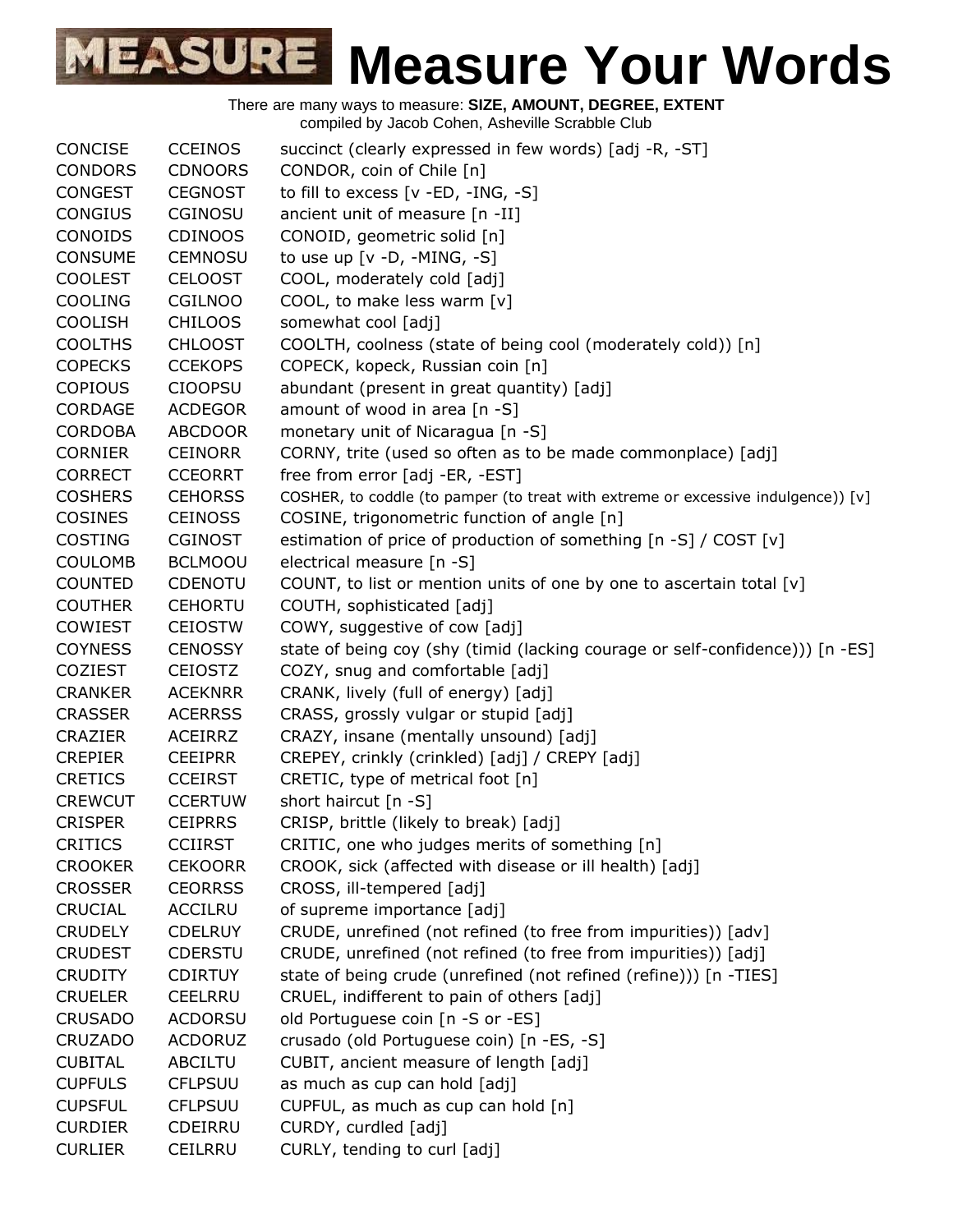There are many ways to measure: **SIZE, AMOUNT, DEGREE, EXTENT**

compiled by Jacob Cohen, Asheville Scrabble Club

| <b>CURSORY</b> | <b>CORRSUY</b> | hasty and superficial [adj]                                                    |
|----------------|----------------|--------------------------------------------------------------------------------|
| <b>CURTEST</b> | <b>CERSTTU</b> | CURT, abrupt (rudely brief) [adj]                                              |
| <b>CURVIER</b> | <b>CEIRRUV</b> | CURVEY, curvy (curved) [adj] / CURVY [adj]                                     |
| <b>CUSHIER</b> | <b>CEHIRSU</b> | CUSHY, easy (not difficult) [adj]                                              |
| <b>CUTBACK</b> | <b>ABCCKTU</b> | reduction [n -S]                                                               |
| <b>CUTDOWN</b> | <b>CDNOTUW</b> | reduction [n -S]                                                               |
| <b>CYCLOID</b> | <b>CCDILOY</b> | geometric curve [n -S]                                                         |
| <b>CYPHERS</b> | <b>CEHPRSY</b> | CYPHER, cipher (to solve problems in arithmetic) [v]                           |
|                |                | <b>D</b> 7s                                                                    |
| <b>DABBLED</b> | ABBDDEL        | DABBLE, to involve oneself in superficial interest                             |
| <b>DABBLER</b> | ABBDDEL        | one that dabbles (to involve oneself in superficial interest) [n -S]           |
| <b>DABBLES</b> | <b>ABBDELS</b> | DABBLE, to involve oneself in superficial interest                             |
| <b>DABSTER</b> | <b>ABDERST</b> | dabbler (one that dabbles (to involve oneself in superficial interest)) [n -S] |
| <b>DACTYLS</b> | <b>ACDLSTY</b> | DACTYL, type of metrical foot [n]                                              |
| <b>DAFFIER</b> | <b>ADEFFIR</b> | DAFFY, silly (showing lack of good sense) [adj]                                |
| <b>DAFTEST</b> | <b>ADEFSTT</b> | DAFT, insane (mentally unsound) [adj]                                          |
| <b>DALASIS</b> | <b>AADILSS</b> | DALASI, unit of Gambian currency [n]                                           |
| <b>DALTONS</b> | <b>ADLNOST</b> | DALTON, unit of atomic mass [n]                                                |
| <b>DAMNEST</b> | <b>ADEMNST</b> | damndest (utmost (greatest degree or amount)) [n -S]                           |
| <b>DAMPENS</b> | <b>ADEMNPS</b> | DAMPEN, to moisten (to make slightly wet) [v]                                  |
| <b>DAMPERS</b> | <b>ADEMPRS</b> | DAMPER, one that damps (to lessen in intensity) [n]                            |
| <b>DAMPEST</b> | <b>ADEMPST</b> | DAMP, moist (slightly wet) [adj]                                               |
| <b>DAMPING</b> | ADGIMNP        | DAMP, to lessen in intensity [v]                                               |
| <b>DAMPISH</b> | <b>ADHIMPS</b> | somewhat damp [adj]                                                            |
| <b>DANCIER</b> | <b>ACDEINR</b> | DANCEY, suitable for dancing [adj]                                             |
| <b>DANDIER</b> | <b>ADDEINR</b> | DANDY, fine (excellent) [adj]                                                  |
| <b>DANDILY</b> | <b>ADDILNY</b> | in dandy (fine (excellent)) manner [adv]                                       |
| <b>DANGEST</b> | <b>ADEGNST</b> | DANG, damn [adj]                                                               |
| <b>DANKEST</b> | <b>ADEKNST</b> | DANK, unpleasantly damp [adj]                                                  |
| <b>DARKENS</b> | <b>ADEKNRS</b> | DARKEN, to make dark (having little or no light) [v]                           |
| <b>DARKEST</b> | <b>ADEKRST</b> | DARK, having little or no light [adj]                                          |
| <b>DARKISH</b> | <b>ADHIKRS</b> | somewhat dark [adj]                                                            |
| <b>DAUBERY</b> | <b>ABDERUY</b> | bad or inexpert painting [n -RIES]                                             |
| <b>DAYLONG</b> | <b>ADGLNOY</b> | lasting all day [adj]                                                          |
| <b>DEADEST</b> | <b>ADDEEST</b> | DEAD, deprived of life [adj]                                                   |
| <b>DEADEYE</b> | <b>ADDEEEY</b> | expert marksman [n -S]                                                         |
| <b>DEAFEST</b> | <b>ADEEFST</b> | DEAF, lacking sense of hearing [adj]                                           |
| <b>DEAFISH</b> | <b>ADEFHIS</b> | somewhat deaf [adj]                                                            |
| <b>DEAREST</b> | <b>ADEERST</b> | DEAR, greatly loved [adj] / much-loved person [n -S]                           |
| <b>DEARTHS</b> | <b>ADEHRST</b> | DEARTH, scarcity (quality of being scarce) [n]                                 |
| <b>DEBASED</b> | <b>ABDDEES</b> | DEBASE, to lower in character, quality, or value [v]                           |
| <b>DEBASER</b> | <b>ABDEERS</b> | one that debases (to lower in character, quality, or value) [n -S]             |
| <b>DEBASES</b> | <b>ABDEESS</b> | DEBASE, to lower in character, quality, or value [v]                           |
| <b>DECADAL</b> | <b>AACDDEL</b> | DECADE, period of ten years [adj]                                              |
| <b>DECADES</b> | <b>ACDDEES</b> | DECADE, period of ten years [n]                                                |
| <b>DECAGON</b> | <b>ACDEGNO</b> | ten-sided polygon [n -S]                                                       |
| <b>DECARES</b> | <b>ACDEERS</b> | DECARE, dekare (measure equal to ten ares) [n]                                 |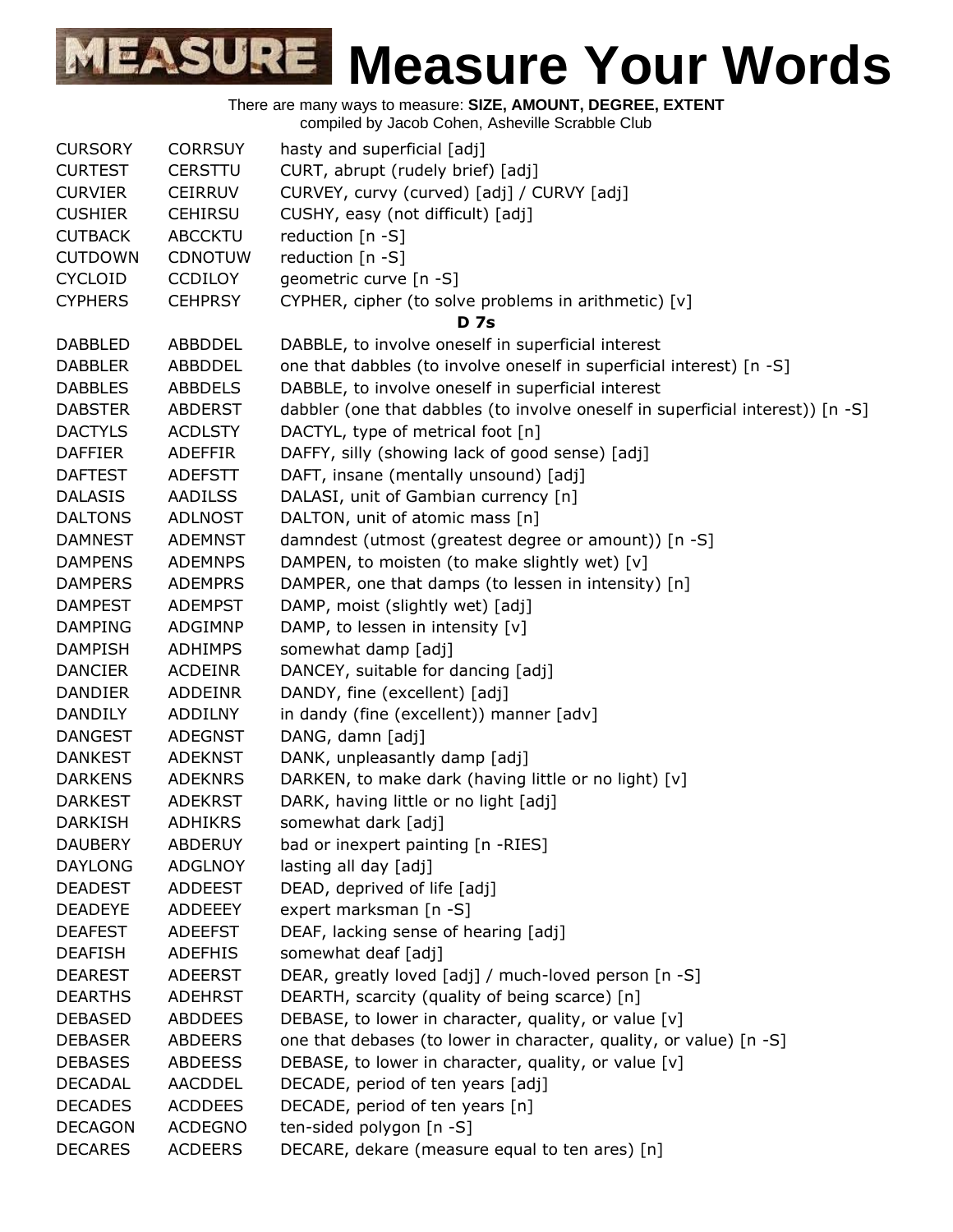| <b>DECENCY</b> | <b>CCDEENY</b> | state of being decent (conforming to recognized standards of propriety) [n -CIES] |
|----------------|----------------|-----------------------------------------------------------------------------------|
| <b>DECIARE</b> | <b>ACDEEIR</b> | metric unit of area $[n - S]$                                                     |
| <b>DECIBEL</b> | <b>BCDEEIL</b> | unit of sound intensity [n -S]                                                    |
| <b>DECILES</b> | <b>CDEEILS</b> | DECILE, statistical interval [n]                                                  |
| <b>DECIMAL</b> | <b>ACDEILM</b> | fraction whose denominator is some power of ten [n -S]                            |
| <b>DECUMAN</b> | ACDEMNU        | extremely large [adj]                                                             |
| <b>DECUPLE</b> | <b>CDEELPU</b> | to increase tenfold [v -D, -LING, -S]                                             |
| <b>DEDUCTS</b> | <b>CDDESTU</b> | DEDUCT, to subtract (to take away) [v]                                            |
| <b>DEEDIER</b> | <b>DDEEEIR</b> | DEEDY, industrious [adj]                                                          |
| <b>DEEPENS</b> | <b>DEEENPS</b> | DEEPEN, to make deep (extending far down from surface) [v]                        |
| <b>DEEPEST</b> | <b>DEEEPST</b> | DEEP, extending far down from surface [adj]                                       |
| <b>DEFFEST</b> | <b>DEEFFST</b> | DEF, excellent [adj]                                                              |
| <b>DEFICIT</b> | <b>CDEFIIT</b> | shortage (insufficient supply or amount) [n -S]                                   |
| <b>DEFTEST</b> | <b>DEEFSTT</b> | DEFT, skillful (having skill) [adj]                                               |
| <b>DEGREED</b> | <b>DDEEEGR</b> | DEGREE, one of series of stages [adj]                                             |
| <b>DEGREES</b> | <b>DEEEGRS</b> | DEGREE, one of series of stages [n]                                               |
| <b>DEKARES</b> | <b>ADEEKRS</b> | DEKARE, measure equal to ten ares [n]                                             |
| <b>DELVING</b> | <b>DEGILNV</b> | DELVE, to search in depth [v]                                                     |
| <b>DEMOTED</b> | <b>DDEEMOT</b> | DEMOTE, to lower in rank or grade [v]                                             |
| <b>DEMOTES</b> | <b>DEEMOST</b> | DEMOTE, to lower in rank or grade [v]                                             |
| <b>DEMURER</b> | <b>DEEMRRU</b> | DEMURE, shy and modest [adj]                                                      |
| <b>DENARIS</b> | <b>ADEINRS</b> | DENARI, monetary unit of Macedonia [n]                                            |
| <b>DENSELY</b> | <b>DEELNSY</b> | DENSE, compact (closely and firmly united) [adv]                                  |
| <b>DENSEST</b> | <b>DEENSST</b> | DENSE, compact (closely and firmly united) [adj]                                  |
| <b>DENSIFY</b> | <b>DEFINSY</b> | to make denser (compact (closely and firmly united)) [v -FIED, -ING, -FIES]       |
| <b>DENSITY</b> | <b>DEINSTY</b> | state of being dense (compact (closely and firmly united)) [n -TIES]              |
| <b>DERATED</b> | ADDEERT        | DERATE, to lower rated capability of [v]                                          |
| <b>DERATES</b> | <b>ADEERST</b> | DERATE, to lower rated capability of [v]                                          |
| <b>DERNIER</b> | <b>DEEINRR</b> | last [adj]                                                                        |
| <b>DESERVE</b> | <b>DEEERSV</b> | to be entitled to or worthy of $[v -D, -VING, -S]$                                |
| <b>DESKILL</b> | <b>DEIKLLS</b> | to reduce level of skill required [v -ED, -ING, -S]                               |
| <b>DESPAIR</b> | <b>ADEIPRS</b> | to lose all hope $[v - ED, ING, -S]$                                              |
| <b>DESPISE</b> | <b>DEEIPSS</b> | to loathe (to detest greatly) [v -D, -SING, -S]                                   |
| <b>DESPOTS</b> | <b>DEOPSST</b> | DESPOT, tyrant (absolute ruler) [n]                                               |
| <b>DESTROY</b> | <b>DEORSTY</b> | to damage beyond repair or renewal [v -ED, -ING, -S]                              |
| <b>DEUCING</b> | CDEGINU        | DEUCE, to bring tennis score to tie [v]                                           |
| <b>DEVALUE</b> | ADEELUV        | to lessen worth of [v -D, -UING, -S]                                              |
| <b>DEVIANT</b> | <b>ADEINTV</b> | one that deviates from norm [n -S]                                                |
| <b>DEVIATE</b> | ADEEITV        | to turn aside from course or norm [v -D, -TING, -S]                               |
| <b>DEWIEST</b> | <b>DEEISTW</b> | DEWY, moist with dew [adj]                                                        |
| <b>DIALERS</b> | ADEILRS        | DIALER, one that dials (to manipulate with calibrated device) [n]                 |
| <b>DIALING</b> | ADGIILN        | measurement of time by sundials [n -S]                                            |
| <b>DIALIST</b> | ADIILST        | dialer (one that dials (to manipulate with calibrated device) [n -S]              |
| <b>DIALLED</b> | ADDEILL        | DIAL, to manipulate calibrated device [v]                                         |
| <b>DIARCHY</b> | <b>ACDHIRY</b> | government with two rulers [n -HIES]                                              |
| <b>DIBASIC</b> | ABCDIIS        | having two replaceable hydrogen atoms [adj]                                       |
| <b>DICIEST</b> | <b>CDEIIST</b> | DICEY, dangerous [adj]                                                            |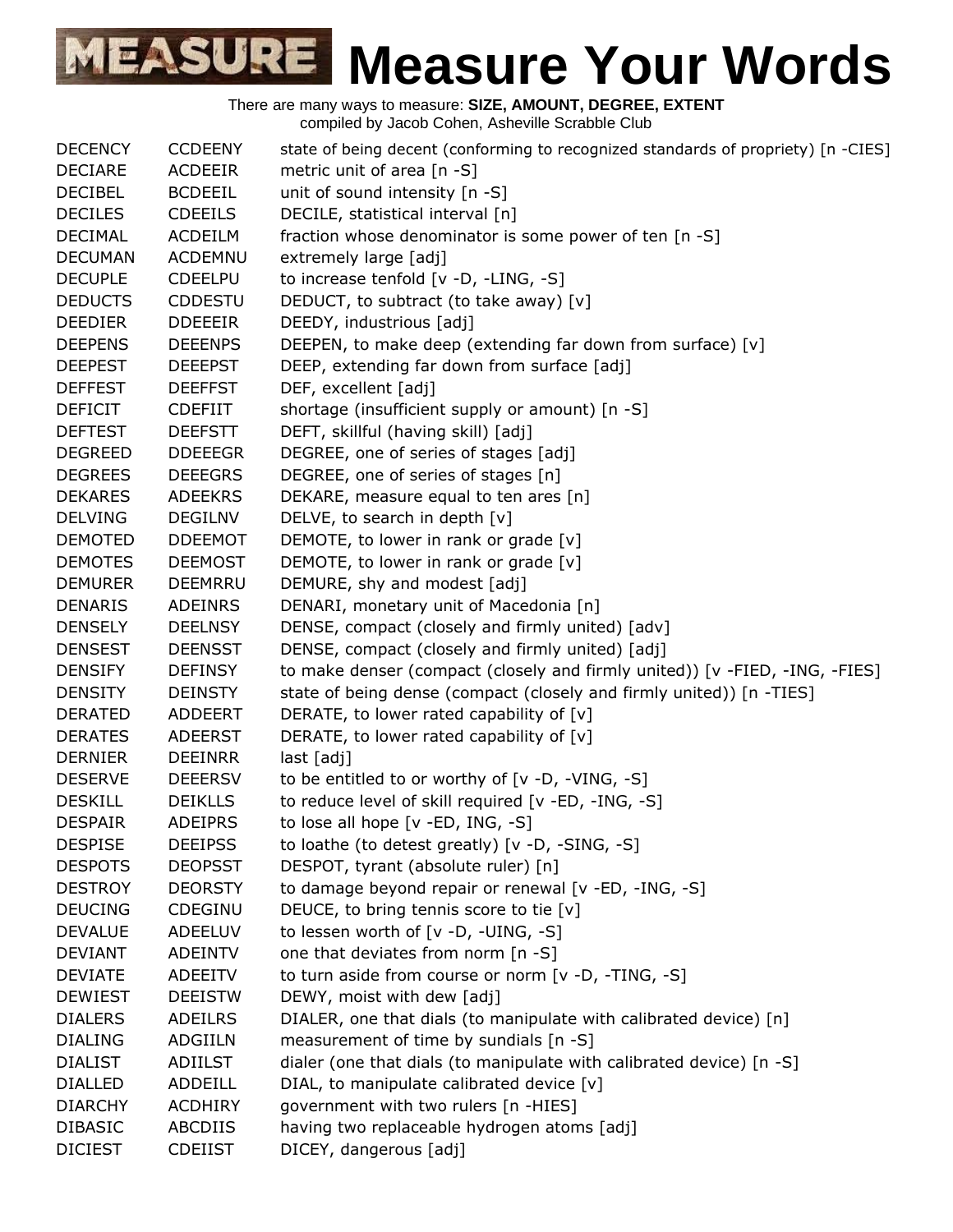|                |                | complied by Jacob Conen, Asheville Octabble Club                                       |
|----------------|----------------|----------------------------------------------------------------------------------------|
| <b>DICKIER</b> | <b>CDEIIKR</b> | DICKY, poor in condition [adj]                                                         |
| <b>DICOTYL</b> | <b>CDILOTY</b> | dicot (plant with two seed leaves) [n -S]                                              |
| <b>DICTIER</b> | <b>CDEIIRT</b> | DICTY, snobbish (characteristic of snob) [adj]                                         |
| <b>DICYCLY</b> | <b>CCDILYY</b> | state of being dicyclic (having two maxima of population each year) [n -LIES]          |
| <b>DIDDLEY</b> | <b>DDDEILY</b> | diddly (least amount) [n -S]                                                           |
| <b>DIETARY</b> | <b>ADEIRTY</b> | system of dieting (to regulate one's daily sustenance) [n -RIES]                       |
| <b>DIETERS</b> | <b>DEEIRST</b> | DIETER, one that diets ((to regulate one's daily sustenance) [n]                       |
| <b>DIETING</b> | <b>DEGIINT</b> | DIET, to regulate one's daily sustenance [v]                                           |
| <b>DILATED</b> | <b>ADDEILT</b> | DILATE, to make wider or larger [v]                                                    |
| <b>DILATER</b> | ADEILRT        | dilator (one that dilates (to make wider or larger)) [n -S]                            |
| <b>DILATES</b> | ADEILST        | DILATE, to make wider or larger [v]                                                    |
| <b>DILATOR</b> | <b>ADILORT</b> | one that dilates (to make wider or larger) [n -S]                                      |
| <b>DILUTED</b> | <b>DDEILTU</b> | DILUTE, to thin or reduce concentration of [v]                                         |
| <b>DILUTER</b> | <b>DEILRTU</b> | one that dilutes (to thin or reduce concentration of) [n -S]                           |
| <b>DILUTES</b> | <b>DEILSTU</b> | DILUTE, to thin or reduce concentration of [v]                                         |
| <b>DILUTOR</b> | <b>DILORTU</b> | diluter (one that dilutes (to thin or reduce concentration of)) [n -S]                 |
| <b>DIMERIC</b> | <b>CDEIIMR</b> | dimerous (composed of two parts) [adj]                                                 |
| <b>DIMETER</b> | <b>DEEIMRT</b> | verse of two metrical feet [n -S]                                                      |
| <b>DIMMEST</b> | <b>DEIMMST</b> | DIM, obscure (dark or indistinct) [adj]                                                |
| <b>DIMNESS</b> | <b>DEIMNSS</b> | state of being dim (obscure (dark or indistinct)) [n -ES]                              |
| <b>DIMORPH</b> | <b>DHIMOPR</b> | either of two distinct forms [n -S]                                                    |
| <b>DINEROS</b> | <b>DEINORS</b> | DINERO, former silver coin of Peru [n]                                                 |
| <b>DINGIER</b> | <b>DEGIINR</b> | DINGY, grimy (dirty (unclean (clean))) [adj]                                           |
| <b>DINITRO</b> | <b>DIINORT</b> | containing two nitro groups [adj]                                                      |
| <b>DINKIER</b> | <b>DEIIKNR</b> | DINKY, small (of limited size or quantity) [adj]                                       |
| <b>DIOBOLS</b> | <b>BDILOOS</b> | DIOBOL, coin of ancient Greece [n]                                                     |
| <b>DIOPTER</b> | <b>DEIOPRT</b> | measure of refractive power [n -S]                                                     |
| <b>DIOPTRE</b> | <b>DEIOPRT</b> | diopter (measure of refractive power) [n -S]                                           |
| <b>DIORAMA</b> | AADIMOR        | three-dimensional exhibit [n -S]                                                       |
| <b>DIPHASE</b> | <b>ADEHIPS</b> | having two phases [adj]                                                                |
| <b>DIPLOID</b> | <b>DDIILOP</b> | cell having basic chromosome number doubled [n -S]                                     |
| <b>DIPLOMA</b> | ADILMOP        | certificate of academic degree [n -S, -TA] / to furnish with diploma [v -ED, -ING, -S] |
| <b>DIPODIC</b> | <b>CDDIIOP</b> | DIPODY, dimeter (verse of two metrical feet) [adj]                                     |
| <b>DIPOLAR</b> | <b>ADILOPR</b> | DIPOLE, pair of equal and opposite electric charges [adj]                              |
| <b>DIPOLES</b> | <b>DEILOPS</b> | DIPOLE, pair of equal and opposite electric charges [n]                                |
| <b>DIPPIER</b> | <b>DEIIPPR</b> | DIPPY, foolish (lacking good sense or judgment) [adj]                                  |
| <b>DIRHAMS</b> | <b>ADHIMRS</b> | DIRHAM, monetary unit of Morocco [n]                                                   |
| <b>DIRTIER</b> | DEIIRRT        | DIRTY, unclean (free from dirt or stain) [adj]                                         |
| <b>DISHFUL</b> | <b>DFHILSU</b> | as much as dish can hold [n -S]                                                        |
| <b>DISHIER</b> | <b>DEHIIRS</b> | DISHY, attractive [adj]                                                                |
| <b>DISOMIC</b> | CDIIMOS        | having number of chromosomes duplicated [adj]                                          |
| <b>DISRATE</b> | <b>ADEIRST</b> | to lower in rating or rank [v -D, -TING, -S]                                           |
| <b>DISTANT</b> | <b>ADINSTT</b> | far off or apart [adj]                                                                 |
| <b>DISTEND</b> | <b>DDEINST</b> | to swell (to increase in size or volume) [v -ED, -ING, -S]                             |
| <b>DITHIOL</b> | <b>DHIILOT</b> | containing two chemical groups both of which include sulfur and hydrogen [adj]         |
| <b>DITSIER</b> | <b>DEIIRST</b> | DITSY, silly, eccentric [adj]                                                          |
| <b>DITZIER</b> | <b>DEIIRTZ</b> | DITZY, ditsy (silly, eccentric) [adj]                                                  |
|                |                |                                                                                        |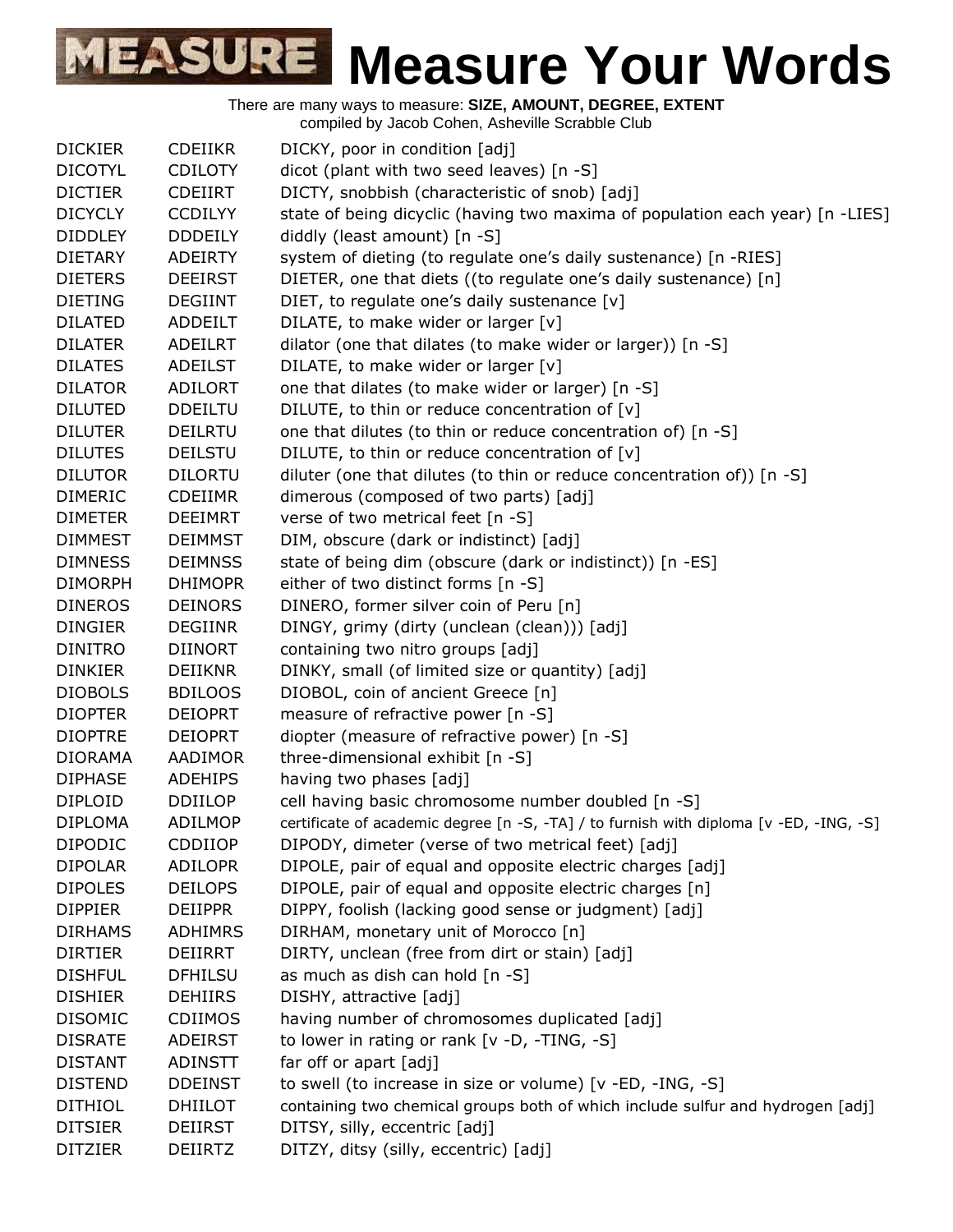| <b>DIVIDED</b><br><b>DDDEIIV</b><br>DIVIDE, to separate into parts, areas, or groups [v]<br><b>DIVIDER</b><br>one that divides (to separate into parts, areas, or groups) [n -S]<br><b>DDEIIRV</b><br><b>DIVIDES</b><br>DIVIDE, to separate into parts, areas, or groups [v]<br><b>DDEIISV</b><br>DIVINE, pertaining to or characteristic of god [adj]<br><b>DIVINER</b><br><b>DEIINRV</b><br><b>DIVISOR</b><br><b>DIIORSV</b><br>number by which dividend is divided [n -S]<br><b>DIVVIED</b><br><b>DDEIIVV</b><br>DIVVY, to divide (to separate into parts, areas, or groups) [v]<br>DIVVY, to divide (to separate into parts, areas, or groups) [v]<br><b>DIVVIES</b><br><b>DEIISVV</b><br><b>DIZZIER</b><br>DIZZY, having sensation of whirling [adj]<br><b>DEIIRZZ</b><br><b>DOBLONS</b><br><b>BDLNOOS</b><br>DOBLON, former gold coin of Spain and Spanish America [n]<br><b>DODGIER</b><br><b>DDEGIOR</b><br>DODGY, evasive (tending to evade) [adj]<br>DOLLAR, monetary unit of United States [n]<br><b>DOLLARS</b><br><b>ADLLORS</b><br><b>DOLLOPS</b><br><b>DLLOOPS</b><br>DOLLOP, to dispense in small amounts [v]<br>DOOMY, doomful (ominous (portending evil)) [adj]<br><b>DOOMIER</b><br><b>DEIMOOR</b><br><b>DOOZERS</b><br><b>DEOORSZ</b><br>DOOZER, extraordinary one of kind [n]<br><b>DOPIEST</b><br><b>DEIOPST</b><br>DOPY, dopey (lethargic; stupid) [adj] / DOPEY [adj]<br>DORKY, stupid, foolish [adj]<br><b>DORKIER</b><br><b>DEIKORR</b><br>DOSAGE, amount of medicine to be given [n]<br><b>DOSAGES</b><br><b>ADEGOSS</b><br>DOTAGE, state of senility [n]<br><b>DOTAGES</b><br><b>ADEGOST</b><br><b>DOTIEST</b><br>DOTY, stained by decay [adj]<br>DEIOSTT<br><b>DOTTIER</b><br><b>DEIORTT</b><br>DOTTY, crazy (insane (mentally unsound)) [adj]<br><b>DOUBLED</b><br>DOUBLE, to make twice as great [v]<br><b>BDDELOU</b><br>one that doubles (to make twice as great) [n -S]<br><b>DOUBLER</b><br><b>BDELORU</b><br><b>DOUBLES</b><br><b>BDELOSU</b><br>DOUBLE, to make twice as great [v]<br>DOUCE, sober, sedate [adj]<br><b>DOUCEST</b><br><b>CDEOSTU</b><br><b>DOUREST</b><br>DOUR, sullen (showing brooding ill humor or resentment) [adj]<br><b>DEORSTU</b><br><b>DOWDIER</b><br>DOWDY, lacking in stylishness or neatness [adj]<br><b>DDEIORW</b><br><b>DOWNIER</b><br>DOWNY, soft (yielding readily to pressure) [adj]<br><b>DEINORW</b><br>DOWRY, money or property wife brings to her husband at marriage [n]<br><b>DOWRIES</b><br><b>DEIORSW</b><br>twelfth (number twelve in series) [n -S]<br><b>DOZENTH</b><br><b>DEHNOTZ</b><br><b>DOZIEST</b><br><b>DEIOSTZ</b><br>DOZY, drowsy (sleepy (ready or inclined to sleep)) [adj]<br>DRAB, cheerless [adj]<br><b>DRABBER</b><br><b>ABBDERR</b><br><b>DRACHMA</b><br><b>AACDHMR</b><br>former monetary unit of Greece [n -S, -E or -I]<br><b>ACDHMRS</b><br>DRACHM, unit of weight [n]<br><b>DRACHMS</b><br>extremely severe [adj]<br><b>DRASTIC</b><br><b>ACDIRST</b><br>DREAD, frightening [adj]<br><b>DREADER</b><br><b>ADDEERR</b><br><b>DREARER</b><br><b>ADEERRR</b><br>DREAR, dreary (dismal (cheerless and depressing)) [adj]<br>to rain lightly [v -D, -LING, -S]<br><b>DRIZZLE</b><br>DEILRZZ<br>characterized by light rain [adj -LIER, -LIEST]<br><b>DRIZZLY</b><br><b>DILRYZZ</b><br>DROLL, comical (funny (causing laughter or amusement)) [adj]<br><b>DROLLER</b><br><b>DELLORR</b><br>habitually lazy [adj]<br><b>DRONISH</b><br><b>DHINORS</b><br><b>DROPOUT</b><br><b>DOOPRTU</b><br>one who quits school prematurely [n -S]<br><b>DROUGHT</b><br><b>DGHORTU</b><br>dry period [n -S]<br>DROUK, to drench (to wet thoroughly) [v]<br><b>DROUKED</b><br><b>DDEKORU</b><br>DROUTH, drought (dry period) [n]<br><b>DROUTHS</b><br><b>DHORSTU</b><br>DROWSE, to doze (to sleep lightly) [v]<br><b>DROWSED</b><br><b>DDEORSW</b><br>DROWSE, to doze (to sleep lightly) [v]<br><b>DROWSES</b><br><b>DEORSSW</b><br><b>DRUNKER</b><br>DRUNK, intoxicated [adj]<br><b>DEKNRRU</b> |  |  |
|-----------------------------------------------------------------------------------------------------------------------------------------------------------------------------------------------------------------------------------------------------------------------------------------------------------------------------------------------------------------------------------------------------------------------------------------------------------------------------------------------------------------------------------------------------------------------------------------------------------------------------------------------------------------------------------------------------------------------------------------------------------------------------------------------------------------------------------------------------------------------------------------------------------------------------------------------------------------------------------------------------------------------------------------------------------------------------------------------------------------------------------------------------------------------------------------------------------------------------------------------------------------------------------------------------------------------------------------------------------------------------------------------------------------------------------------------------------------------------------------------------------------------------------------------------------------------------------------------------------------------------------------------------------------------------------------------------------------------------------------------------------------------------------------------------------------------------------------------------------------------------------------------------------------------------------------------------------------------------------------------------------------------------------------------------------------------------------------------------------------------------------------------------------------------------------------------------------------------------------------------------------------------------------------------------------------------------------------------------------------------------------------------------------------------------------------------------------------------------------------------------------------------------------------------------------------------------------------------------------------------------------------------------------------------------------------------------------------------------------------------------------------------------------------------------------------------------------------------------------------------------------------------------------------------------------------------------------------------------------------------------------------------------------------------------------------------------------------------------------------------------------------------------------------------------------------------------------------------------------------------------------------------------------------------------------------------------------------------------------------------------------------------------------------------------------------------------------------------------------------------------------------------------------------------------------------------------------------------------------------------------------------------------------------------------------------------------------------------------------------------------------------------------------------------------------------------------------------------------------------------------------------------------------------------------------------------------------------------------------|--|--|
|                                                                                                                                                                                                                                                                                                                                                                                                                                                                                                                                                                                                                                                                                                                                                                                                                                                                                                                                                                                                                                                                                                                                                                                                                                                                                                                                                                                                                                                                                                                                                                                                                                                                                                                                                                                                                                                                                                                                                                                                                                                                                                                                                                                                                                                                                                                                                                                                                                                                                                                                                                                                                                                                                                                                                                                                                                                                                                                                                                                                                                                                                                                                                                                                                                                                                                                                                                                                                                                                                                                                                                                                                                                                                                                                                                                                                                                                                                                                                                                   |  |  |
|                                                                                                                                                                                                                                                                                                                                                                                                                                                                                                                                                                                                                                                                                                                                                                                                                                                                                                                                                                                                                                                                                                                                                                                                                                                                                                                                                                                                                                                                                                                                                                                                                                                                                                                                                                                                                                                                                                                                                                                                                                                                                                                                                                                                                                                                                                                                                                                                                                                                                                                                                                                                                                                                                                                                                                                                                                                                                                                                                                                                                                                                                                                                                                                                                                                                                                                                                                                                                                                                                                                                                                                                                                                                                                                                                                                                                                                                                                                                                                                   |  |  |
|                                                                                                                                                                                                                                                                                                                                                                                                                                                                                                                                                                                                                                                                                                                                                                                                                                                                                                                                                                                                                                                                                                                                                                                                                                                                                                                                                                                                                                                                                                                                                                                                                                                                                                                                                                                                                                                                                                                                                                                                                                                                                                                                                                                                                                                                                                                                                                                                                                                                                                                                                                                                                                                                                                                                                                                                                                                                                                                                                                                                                                                                                                                                                                                                                                                                                                                                                                                                                                                                                                                                                                                                                                                                                                                                                                                                                                                                                                                                                                                   |  |  |
|                                                                                                                                                                                                                                                                                                                                                                                                                                                                                                                                                                                                                                                                                                                                                                                                                                                                                                                                                                                                                                                                                                                                                                                                                                                                                                                                                                                                                                                                                                                                                                                                                                                                                                                                                                                                                                                                                                                                                                                                                                                                                                                                                                                                                                                                                                                                                                                                                                                                                                                                                                                                                                                                                                                                                                                                                                                                                                                                                                                                                                                                                                                                                                                                                                                                                                                                                                                                                                                                                                                                                                                                                                                                                                                                                                                                                                                                                                                                                                                   |  |  |
|                                                                                                                                                                                                                                                                                                                                                                                                                                                                                                                                                                                                                                                                                                                                                                                                                                                                                                                                                                                                                                                                                                                                                                                                                                                                                                                                                                                                                                                                                                                                                                                                                                                                                                                                                                                                                                                                                                                                                                                                                                                                                                                                                                                                                                                                                                                                                                                                                                                                                                                                                                                                                                                                                                                                                                                                                                                                                                                                                                                                                                                                                                                                                                                                                                                                                                                                                                                                                                                                                                                                                                                                                                                                                                                                                                                                                                                                                                                                                                                   |  |  |
|                                                                                                                                                                                                                                                                                                                                                                                                                                                                                                                                                                                                                                                                                                                                                                                                                                                                                                                                                                                                                                                                                                                                                                                                                                                                                                                                                                                                                                                                                                                                                                                                                                                                                                                                                                                                                                                                                                                                                                                                                                                                                                                                                                                                                                                                                                                                                                                                                                                                                                                                                                                                                                                                                                                                                                                                                                                                                                                                                                                                                                                                                                                                                                                                                                                                                                                                                                                                                                                                                                                                                                                                                                                                                                                                                                                                                                                                                                                                                                                   |  |  |
|                                                                                                                                                                                                                                                                                                                                                                                                                                                                                                                                                                                                                                                                                                                                                                                                                                                                                                                                                                                                                                                                                                                                                                                                                                                                                                                                                                                                                                                                                                                                                                                                                                                                                                                                                                                                                                                                                                                                                                                                                                                                                                                                                                                                                                                                                                                                                                                                                                                                                                                                                                                                                                                                                                                                                                                                                                                                                                                                                                                                                                                                                                                                                                                                                                                                                                                                                                                                                                                                                                                                                                                                                                                                                                                                                                                                                                                                                                                                                                                   |  |  |
|                                                                                                                                                                                                                                                                                                                                                                                                                                                                                                                                                                                                                                                                                                                                                                                                                                                                                                                                                                                                                                                                                                                                                                                                                                                                                                                                                                                                                                                                                                                                                                                                                                                                                                                                                                                                                                                                                                                                                                                                                                                                                                                                                                                                                                                                                                                                                                                                                                                                                                                                                                                                                                                                                                                                                                                                                                                                                                                                                                                                                                                                                                                                                                                                                                                                                                                                                                                                                                                                                                                                                                                                                                                                                                                                                                                                                                                                                                                                                                                   |  |  |
|                                                                                                                                                                                                                                                                                                                                                                                                                                                                                                                                                                                                                                                                                                                                                                                                                                                                                                                                                                                                                                                                                                                                                                                                                                                                                                                                                                                                                                                                                                                                                                                                                                                                                                                                                                                                                                                                                                                                                                                                                                                                                                                                                                                                                                                                                                                                                                                                                                                                                                                                                                                                                                                                                                                                                                                                                                                                                                                                                                                                                                                                                                                                                                                                                                                                                                                                                                                                                                                                                                                                                                                                                                                                                                                                                                                                                                                                                                                                                                                   |  |  |
|                                                                                                                                                                                                                                                                                                                                                                                                                                                                                                                                                                                                                                                                                                                                                                                                                                                                                                                                                                                                                                                                                                                                                                                                                                                                                                                                                                                                                                                                                                                                                                                                                                                                                                                                                                                                                                                                                                                                                                                                                                                                                                                                                                                                                                                                                                                                                                                                                                                                                                                                                                                                                                                                                                                                                                                                                                                                                                                                                                                                                                                                                                                                                                                                                                                                                                                                                                                                                                                                                                                                                                                                                                                                                                                                                                                                                                                                                                                                                                                   |  |  |
|                                                                                                                                                                                                                                                                                                                                                                                                                                                                                                                                                                                                                                                                                                                                                                                                                                                                                                                                                                                                                                                                                                                                                                                                                                                                                                                                                                                                                                                                                                                                                                                                                                                                                                                                                                                                                                                                                                                                                                                                                                                                                                                                                                                                                                                                                                                                                                                                                                                                                                                                                                                                                                                                                                                                                                                                                                                                                                                                                                                                                                                                                                                                                                                                                                                                                                                                                                                                                                                                                                                                                                                                                                                                                                                                                                                                                                                                                                                                                                                   |  |  |
|                                                                                                                                                                                                                                                                                                                                                                                                                                                                                                                                                                                                                                                                                                                                                                                                                                                                                                                                                                                                                                                                                                                                                                                                                                                                                                                                                                                                                                                                                                                                                                                                                                                                                                                                                                                                                                                                                                                                                                                                                                                                                                                                                                                                                                                                                                                                                                                                                                                                                                                                                                                                                                                                                                                                                                                                                                                                                                                                                                                                                                                                                                                                                                                                                                                                                                                                                                                                                                                                                                                                                                                                                                                                                                                                                                                                                                                                                                                                                                                   |  |  |
|                                                                                                                                                                                                                                                                                                                                                                                                                                                                                                                                                                                                                                                                                                                                                                                                                                                                                                                                                                                                                                                                                                                                                                                                                                                                                                                                                                                                                                                                                                                                                                                                                                                                                                                                                                                                                                                                                                                                                                                                                                                                                                                                                                                                                                                                                                                                                                                                                                                                                                                                                                                                                                                                                                                                                                                                                                                                                                                                                                                                                                                                                                                                                                                                                                                                                                                                                                                                                                                                                                                                                                                                                                                                                                                                                                                                                                                                                                                                                                                   |  |  |
|                                                                                                                                                                                                                                                                                                                                                                                                                                                                                                                                                                                                                                                                                                                                                                                                                                                                                                                                                                                                                                                                                                                                                                                                                                                                                                                                                                                                                                                                                                                                                                                                                                                                                                                                                                                                                                                                                                                                                                                                                                                                                                                                                                                                                                                                                                                                                                                                                                                                                                                                                                                                                                                                                                                                                                                                                                                                                                                                                                                                                                                                                                                                                                                                                                                                                                                                                                                                                                                                                                                                                                                                                                                                                                                                                                                                                                                                                                                                                                                   |  |  |
|                                                                                                                                                                                                                                                                                                                                                                                                                                                                                                                                                                                                                                                                                                                                                                                                                                                                                                                                                                                                                                                                                                                                                                                                                                                                                                                                                                                                                                                                                                                                                                                                                                                                                                                                                                                                                                                                                                                                                                                                                                                                                                                                                                                                                                                                                                                                                                                                                                                                                                                                                                                                                                                                                                                                                                                                                                                                                                                                                                                                                                                                                                                                                                                                                                                                                                                                                                                                                                                                                                                                                                                                                                                                                                                                                                                                                                                                                                                                                                                   |  |  |
|                                                                                                                                                                                                                                                                                                                                                                                                                                                                                                                                                                                                                                                                                                                                                                                                                                                                                                                                                                                                                                                                                                                                                                                                                                                                                                                                                                                                                                                                                                                                                                                                                                                                                                                                                                                                                                                                                                                                                                                                                                                                                                                                                                                                                                                                                                                                                                                                                                                                                                                                                                                                                                                                                                                                                                                                                                                                                                                                                                                                                                                                                                                                                                                                                                                                                                                                                                                                                                                                                                                                                                                                                                                                                                                                                                                                                                                                                                                                                                                   |  |  |
|                                                                                                                                                                                                                                                                                                                                                                                                                                                                                                                                                                                                                                                                                                                                                                                                                                                                                                                                                                                                                                                                                                                                                                                                                                                                                                                                                                                                                                                                                                                                                                                                                                                                                                                                                                                                                                                                                                                                                                                                                                                                                                                                                                                                                                                                                                                                                                                                                                                                                                                                                                                                                                                                                                                                                                                                                                                                                                                                                                                                                                                                                                                                                                                                                                                                                                                                                                                                                                                                                                                                                                                                                                                                                                                                                                                                                                                                                                                                                                                   |  |  |
|                                                                                                                                                                                                                                                                                                                                                                                                                                                                                                                                                                                                                                                                                                                                                                                                                                                                                                                                                                                                                                                                                                                                                                                                                                                                                                                                                                                                                                                                                                                                                                                                                                                                                                                                                                                                                                                                                                                                                                                                                                                                                                                                                                                                                                                                                                                                                                                                                                                                                                                                                                                                                                                                                                                                                                                                                                                                                                                                                                                                                                                                                                                                                                                                                                                                                                                                                                                                                                                                                                                                                                                                                                                                                                                                                                                                                                                                                                                                                                                   |  |  |
|                                                                                                                                                                                                                                                                                                                                                                                                                                                                                                                                                                                                                                                                                                                                                                                                                                                                                                                                                                                                                                                                                                                                                                                                                                                                                                                                                                                                                                                                                                                                                                                                                                                                                                                                                                                                                                                                                                                                                                                                                                                                                                                                                                                                                                                                                                                                                                                                                                                                                                                                                                                                                                                                                                                                                                                                                                                                                                                                                                                                                                                                                                                                                                                                                                                                                                                                                                                                                                                                                                                                                                                                                                                                                                                                                                                                                                                                                                                                                                                   |  |  |
|                                                                                                                                                                                                                                                                                                                                                                                                                                                                                                                                                                                                                                                                                                                                                                                                                                                                                                                                                                                                                                                                                                                                                                                                                                                                                                                                                                                                                                                                                                                                                                                                                                                                                                                                                                                                                                                                                                                                                                                                                                                                                                                                                                                                                                                                                                                                                                                                                                                                                                                                                                                                                                                                                                                                                                                                                                                                                                                                                                                                                                                                                                                                                                                                                                                                                                                                                                                                                                                                                                                                                                                                                                                                                                                                                                                                                                                                                                                                                                                   |  |  |
|                                                                                                                                                                                                                                                                                                                                                                                                                                                                                                                                                                                                                                                                                                                                                                                                                                                                                                                                                                                                                                                                                                                                                                                                                                                                                                                                                                                                                                                                                                                                                                                                                                                                                                                                                                                                                                                                                                                                                                                                                                                                                                                                                                                                                                                                                                                                                                                                                                                                                                                                                                                                                                                                                                                                                                                                                                                                                                                                                                                                                                                                                                                                                                                                                                                                                                                                                                                                                                                                                                                                                                                                                                                                                                                                                                                                                                                                                                                                                                                   |  |  |
|                                                                                                                                                                                                                                                                                                                                                                                                                                                                                                                                                                                                                                                                                                                                                                                                                                                                                                                                                                                                                                                                                                                                                                                                                                                                                                                                                                                                                                                                                                                                                                                                                                                                                                                                                                                                                                                                                                                                                                                                                                                                                                                                                                                                                                                                                                                                                                                                                                                                                                                                                                                                                                                                                                                                                                                                                                                                                                                                                                                                                                                                                                                                                                                                                                                                                                                                                                                                                                                                                                                                                                                                                                                                                                                                                                                                                                                                                                                                                                                   |  |  |
|                                                                                                                                                                                                                                                                                                                                                                                                                                                                                                                                                                                                                                                                                                                                                                                                                                                                                                                                                                                                                                                                                                                                                                                                                                                                                                                                                                                                                                                                                                                                                                                                                                                                                                                                                                                                                                                                                                                                                                                                                                                                                                                                                                                                                                                                                                                                                                                                                                                                                                                                                                                                                                                                                                                                                                                                                                                                                                                                                                                                                                                                                                                                                                                                                                                                                                                                                                                                                                                                                                                                                                                                                                                                                                                                                                                                                                                                                                                                                                                   |  |  |
|                                                                                                                                                                                                                                                                                                                                                                                                                                                                                                                                                                                                                                                                                                                                                                                                                                                                                                                                                                                                                                                                                                                                                                                                                                                                                                                                                                                                                                                                                                                                                                                                                                                                                                                                                                                                                                                                                                                                                                                                                                                                                                                                                                                                                                                                                                                                                                                                                                                                                                                                                                                                                                                                                                                                                                                                                                                                                                                                                                                                                                                                                                                                                                                                                                                                                                                                                                                                                                                                                                                                                                                                                                                                                                                                                                                                                                                                                                                                                                                   |  |  |
|                                                                                                                                                                                                                                                                                                                                                                                                                                                                                                                                                                                                                                                                                                                                                                                                                                                                                                                                                                                                                                                                                                                                                                                                                                                                                                                                                                                                                                                                                                                                                                                                                                                                                                                                                                                                                                                                                                                                                                                                                                                                                                                                                                                                                                                                                                                                                                                                                                                                                                                                                                                                                                                                                                                                                                                                                                                                                                                                                                                                                                                                                                                                                                                                                                                                                                                                                                                                                                                                                                                                                                                                                                                                                                                                                                                                                                                                                                                                                                                   |  |  |
|                                                                                                                                                                                                                                                                                                                                                                                                                                                                                                                                                                                                                                                                                                                                                                                                                                                                                                                                                                                                                                                                                                                                                                                                                                                                                                                                                                                                                                                                                                                                                                                                                                                                                                                                                                                                                                                                                                                                                                                                                                                                                                                                                                                                                                                                                                                                                                                                                                                                                                                                                                                                                                                                                                                                                                                                                                                                                                                                                                                                                                                                                                                                                                                                                                                                                                                                                                                                                                                                                                                                                                                                                                                                                                                                                                                                                                                                                                                                                                                   |  |  |
|                                                                                                                                                                                                                                                                                                                                                                                                                                                                                                                                                                                                                                                                                                                                                                                                                                                                                                                                                                                                                                                                                                                                                                                                                                                                                                                                                                                                                                                                                                                                                                                                                                                                                                                                                                                                                                                                                                                                                                                                                                                                                                                                                                                                                                                                                                                                                                                                                                                                                                                                                                                                                                                                                                                                                                                                                                                                                                                                                                                                                                                                                                                                                                                                                                                                                                                                                                                                                                                                                                                                                                                                                                                                                                                                                                                                                                                                                                                                                                                   |  |  |
|                                                                                                                                                                                                                                                                                                                                                                                                                                                                                                                                                                                                                                                                                                                                                                                                                                                                                                                                                                                                                                                                                                                                                                                                                                                                                                                                                                                                                                                                                                                                                                                                                                                                                                                                                                                                                                                                                                                                                                                                                                                                                                                                                                                                                                                                                                                                                                                                                                                                                                                                                                                                                                                                                                                                                                                                                                                                                                                                                                                                                                                                                                                                                                                                                                                                                                                                                                                                                                                                                                                                                                                                                                                                                                                                                                                                                                                                                                                                                                                   |  |  |
|                                                                                                                                                                                                                                                                                                                                                                                                                                                                                                                                                                                                                                                                                                                                                                                                                                                                                                                                                                                                                                                                                                                                                                                                                                                                                                                                                                                                                                                                                                                                                                                                                                                                                                                                                                                                                                                                                                                                                                                                                                                                                                                                                                                                                                                                                                                                                                                                                                                                                                                                                                                                                                                                                                                                                                                                                                                                                                                                                                                                                                                                                                                                                                                                                                                                                                                                                                                                                                                                                                                                                                                                                                                                                                                                                                                                                                                                                                                                                                                   |  |  |
|                                                                                                                                                                                                                                                                                                                                                                                                                                                                                                                                                                                                                                                                                                                                                                                                                                                                                                                                                                                                                                                                                                                                                                                                                                                                                                                                                                                                                                                                                                                                                                                                                                                                                                                                                                                                                                                                                                                                                                                                                                                                                                                                                                                                                                                                                                                                                                                                                                                                                                                                                                                                                                                                                                                                                                                                                                                                                                                                                                                                                                                                                                                                                                                                                                                                                                                                                                                                                                                                                                                                                                                                                                                                                                                                                                                                                                                                                                                                                                                   |  |  |
|                                                                                                                                                                                                                                                                                                                                                                                                                                                                                                                                                                                                                                                                                                                                                                                                                                                                                                                                                                                                                                                                                                                                                                                                                                                                                                                                                                                                                                                                                                                                                                                                                                                                                                                                                                                                                                                                                                                                                                                                                                                                                                                                                                                                                                                                                                                                                                                                                                                                                                                                                                                                                                                                                                                                                                                                                                                                                                                                                                                                                                                                                                                                                                                                                                                                                                                                                                                                                                                                                                                                                                                                                                                                                                                                                                                                                                                                                                                                                                                   |  |  |
|                                                                                                                                                                                                                                                                                                                                                                                                                                                                                                                                                                                                                                                                                                                                                                                                                                                                                                                                                                                                                                                                                                                                                                                                                                                                                                                                                                                                                                                                                                                                                                                                                                                                                                                                                                                                                                                                                                                                                                                                                                                                                                                                                                                                                                                                                                                                                                                                                                                                                                                                                                                                                                                                                                                                                                                                                                                                                                                                                                                                                                                                                                                                                                                                                                                                                                                                                                                                                                                                                                                                                                                                                                                                                                                                                                                                                                                                                                                                                                                   |  |  |
|                                                                                                                                                                                                                                                                                                                                                                                                                                                                                                                                                                                                                                                                                                                                                                                                                                                                                                                                                                                                                                                                                                                                                                                                                                                                                                                                                                                                                                                                                                                                                                                                                                                                                                                                                                                                                                                                                                                                                                                                                                                                                                                                                                                                                                                                                                                                                                                                                                                                                                                                                                                                                                                                                                                                                                                                                                                                                                                                                                                                                                                                                                                                                                                                                                                                                                                                                                                                                                                                                                                                                                                                                                                                                                                                                                                                                                                                                                                                                                                   |  |  |
|                                                                                                                                                                                                                                                                                                                                                                                                                                                                                                                                                                                                                                                                                                                                                                                                                                                                                                                                                                                                                                                                                                                                                                                                                                                                                                                                                                                                                                                                                                                                                                                                                                                                                                                                                                                                                                                                                                                                                                                                                                                                                                                                                                                                                                                                                                                                                                                                                                                                                                                                                                                                                                                                                                                                                                                                                                                                                                                                                                                                                                                                                                                                                                                                                                                                                                                                                                                                                                                                                                                                                                                                                                                                                                                                                                                                                                                                                                                                                                                   |  |  |
|                                                                                                                                                                                                                                                                                                                                                                                                                                                                                                                                                                                                                                                                                                                                                                                                                                                                                                                                                                                                                                                                                                                                                                                                                                                                                                                                                                                                                                                                                                                                                                                                                                                                                                                                                                                                                                                                                                                                                                                                                                                                                                                                                                                                                                                                                                                                                                                                                                                                                                                                                                                                                                                                                                                                                                                                                                                                                                                                                                                                                                                                                                                                                                                                                                                                                                                                                                                                                                                                                                                                                                                                                                                                                                                                                                                                                                                                                                                                                                                   |  |  |
|                                                                                                                                                                                                                                                                                                                                                                                                                                                                                                                                                                                                                                                                                                                                                                                                                                                                                                                                                                                                                                                                                                                                                                                                                                                                                                                                                                                                                                                                                                                                                                                                                                                                                                                                                                                                                                                                                                                                                                                                                                                                                                                                                                                                                                                                                                                                                                                                                                                                                                                                                                                                                                                                                                                                                                                                                                                                                                                                                                                                                                                                                                                                                                                                                                                                                                                                                                                                                                                                                                                                                                                                                                                                                                                                                                                                                                                                                                                                                                                   |  |  |
|                                                                                                                                                                                                                                                                                                                                                                                                                                                                                                                                                                                                                                                                                                                                                                                                                                                                                                                                                                                                                                                                                                                                                                                                                                                                                                                                                                                                                                                                                                                                                                                                                                                                                                                                                                                                                                                                                                                                                                                                                                                                                                                                                                                                                                                                                                                                                                                                                                                                                                                                                                                                                                                                                                                                                                                                                                                                                                                                                                                                                                                                                                                                                                                                                                                                                                                                                                                                                                                                                                                                                                                                                                                                                                                                                                                                                                                                                                                                                                                   |  |  |
|                                                                                                                                                                                                                                                                                                                                                                                                                                                                                                                                                                                                                                                                                                                                                                                                                                                                                                                                                                                                                                                                                                                                                                                                                                                                                                                                                                                                                                                                                                                                                                                                                                                                                                                                                                                                                                                                                                                                                                                                                                                                                                                                                                                                                                                                                                                                                                                                                                                                                                                                                                                                                                                                                                                                                                                                                                                                                                                                                                                                                                                                                                                                                                                                                                                                                                                                                                                                                                                                                                                                                                                                                                                                                                                                                                                                                                                                                                                                                                                   |  |  |
|                                                                                                                                                                                                                                                                                                                                                                                                                                                                                                                                                                                                                                                                                                                                                                                                                                                                                                                                                                                                                                                                                                                                                                                                                                                                                                                                                                                                                                                                                                                                                                                                                                                                                                                                                                                                                                                                                                                                                                                                                                                                                                                                                                                                                                                                                                                                                                                                                                                                                                                                                                                                                                                                                                                                                                                                                                                                                                                                                                                                                                                                                                                                                                                                                                                                                                                                                                                                                                                                                                                                                                                                                                                                                                                                                                                                                                                                                                                                                                                   |  |  |
|                                                                                                                                                                                                                                                                                                                                                                                                                                                                                                                                                                                                                                                                                                                                                                                                                                                                                                                                                                                                                                                                                                                                                                                                                                                                                                                                                                                                                                                                                                                                                                                                                                                                                                                                                                                                                                                                                                                                                                                                                                                                                                                                                                                                                                                                                                                                                                                                                                                                                                                                                                                                                                                                                                                                                                                                                                                                                                                                                                                                                                                                                                                                                                                                                                                                                                                                                                                                                                                                                                                                                                                                                                                                                                                                                                                                                                                                                                                                                                                   |  |  |
|                                                                                                                                                                                                                                                                                                                                                                                                                                                                                                                                                                                                                                                                                                                                                                                                                                                                                                                                                                                                                                                                                                                                                                                                                                                                                                                                                                                                                                                                                                                                                                                                                                                                                                                                                                                                                                                                                                                                                                                                                                                                                                                                                                                                                                                                                                                                                                                                                                                                                                                                                                                                                                                                                                                                                                                                                                                                                                                                                                                                                                                                                                                                                                                                                                                                                                                                                                                                                                                                                                                                                                                                                                                                                                                                                                                                                                                                                                                                                                                   |  |  |
|                                                                                                                                                                                                                                                                                                                                                                                                                                                                                                                                                                                                                                                                                                                                                                                                                                                                                                                                                                                                                                                                                                                                                                                                                                                                                                                                                                                                                                                                                                                                                                                                                                                                                                                                                                                                                                                                                                                                                                                                                                                                                                                                                                                                                                                                                                                                                                                                                                                                                                                                                                                                                                                                                                                                                                                                                                                                                                                                                                                                                                                                                                                                                                                                                                                                                                                                                                                                                                                                                                                                                                                                                                                                                                                                                                                                                                                                                                                                                                                   |  |  |
|                                                                                                                                                                                                                                                                                                                                                                                                                                                                                                                                                                                                                                                                                                                                                                                                                                                                                                                                                                                                                                                                                                                                                                                                                                                                                                                                                                                                                                                                                                                                                                                                                                                                                                                                                                                                                                                                                                                                                                                                                                                                                                                                                                                                                                                                                                                                                                                                                                                                                                                                                                                                                                                                                                                                                                                                                                                                                                                                                                                                                                                                                                                                                                                                                                                                                                                                                                                                                                                                                                                                                                                                                                                                                                                                                                                                                                                                                                                                                                                   |  |  |
|                                                                                                                                                                                                                                                                                                                                                                                                                                                                                                                                                                                                                                                                                                                                                                                                                                                                                                                                                                                                                                                                                                                                                                                                                                                                                                                                                                                                                                                                                                                                                                                                                                                                                                                                                                                                                                                                                                                                                                                                                                                                                                                                                                                                                                                                                                                                                                                                                                                                                                                                                                                                                                                                                                                                                                                                                                                                                                                                                                                                                                                                                                                                                                                                                                                                                                                                                                                                                                                                                                                                                                                                                                                                                                                                                                                                                                                                                                                                                                                   |  |  |
|                                                                                                                                                                                                                                                                                                                                                                                                                                                                                                                                                                                                                                                                                                                                                                                                                                                                                                                                                                                                                                                                                                                                                                                                                                                                                                                                                                                                                                                                                                                                                                                                                                                                                                                                                                                                                                                                                                                                                                                                                                                                                                                                                                                                                                                                                                                                                                                                                                                                                                                                                                                                                                                                                                                                                                                                                                                                                                                                                                                                                                                                                                                                                                                                                                                                                                                                                                                                                                                                                                                                                                                                                                                                                                                                                                                                                                                                                                                                                                                   |  |  |
|                                                                                                                                                                                                                                                                                                                                                                                                                                                                                                                                                                                                                                                                                                                                                                                                                                                                                                                                                                                                                                                                                                                                                                                                                                                                                                                                                                                                                                                                                                                                                                                                                                                                                                                                                                                                                                                                                                                                                                                                                                                                                                                                                                                                                                                                                                                                                                                                                                                                                                                                                                                                                                                                                                                                                                                                                                                                                                                                                                                                                                                                                                                                                                                                                                                                                                                                                                                                                                                                                                                                                                                                                                                                                                                                                                                                                                                                                                                                                                                   |  |  |
|                                                                                                                                                                                                                                                                                                                                                                                                                                                                                                                                                                                                                                                                                                                                                                                                                                                                                                                                                                                                                                                                                                                                                                                                                                                                                                                                                                                                                                                                                                                                                                                                                                                                                                                                                                                                                                                                                                                                                                                                                                                                                                                                                                                                                                                                                                                                                                                                                                                                                                                                                                                                                                                                                                                                                                                                                                                                                                                                                                                                                                                                                                                                                                                                                                                                                                                                                                                                                                                                                                                                                                                                                                                                                                                                                                                                                                                                                                                                                                                   |  |  |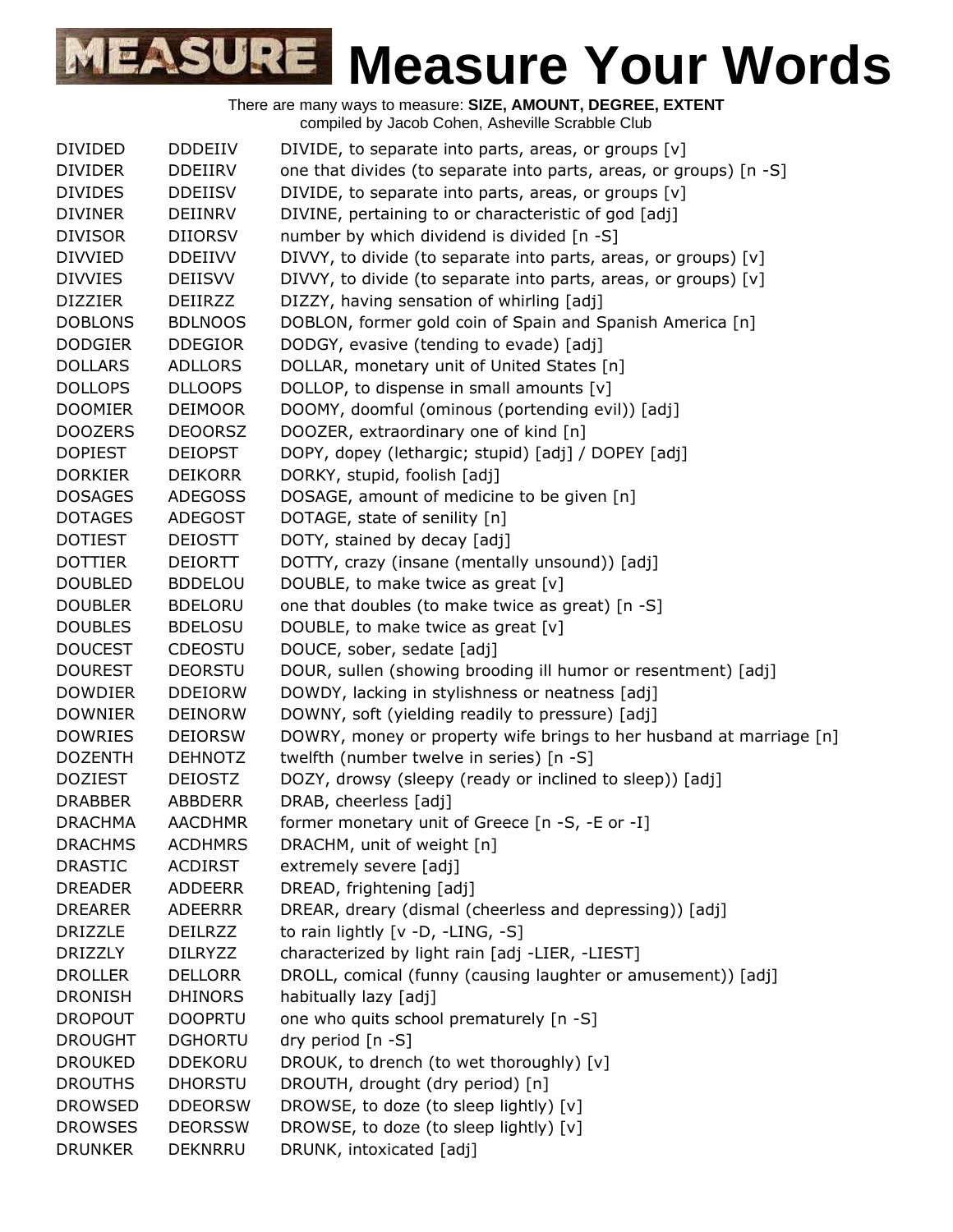There are many ways to measure: **SIZE, AMOUNT, DEGREE, EXTENT** compiled by Jacob Cohen, Asheville Scrabble Club DRYNESS DENRSSY state of being dry (having no moisture) [n -ES] DUALISE ADEILSU to dualize (to make twofold) [v -D, -SING, -S] DUALITY ADILTUY state of being twofold [n -TIES] DUALIZE ADEILUZ to make twofold [v -D, -ZING, -S] DUBIETY BDEITUY state of being dubious (doubtful (uncertain (not certain))) [n -TIES] DUCKIER CDEIKRU DUCKY, excellent [adj] DUCTILE CDEILTU easily molded or shaped [adj] DUENESS DEENSSU state of being owed [n -ES] DUFFEST DEFFSTU DUFF, worthless, useless [adj] DULLEST DELLSTU DULL, mentally slow [adj] DULNESS DELNSSU dullness (state of being dull (mentally slow)) [n -ES] DUMBEST BDEMSTU DUMB, incapable of speech [adj] DUMPIER DEIMPRU DUMPY, short and thick [adj] DUMPING DGIMNPU selling of large quantities of goods at below market price [n -S] / DUMP, to let fall heavily [v] DUNGIER DEGINRU DUNGY, filthy (offensively dirty) [adj] DUNNESS DENNSSU state of being dun (of dull brown color) [n -ES] DUNNEST DENNSTU DUN, of dull brown color [adj] DUPLETS DELPSTU DUPLET, set of two of one kind [n] DURABLE ABDELRU able to withstand wear or decay [adj] DURABLY ABDLRUY DURABLE, able to withstand wear or decay [adv] DUSKIER DEIKRSU DUSKY, somewhat dark [adj] DUSTIER DEIRSTU DUSTY, full of dust [adj] DWARFED ADDEFRW DWARF, to cause to appear small [v] DWARFER ADEFRRW DWARF, extremely small [adj] DWARVES ADERSVW DWARF, extremely small person [n] DWINDLE DDEILNW to decrease steadily [v -D, -ING, -S] DYADICS ACDDISY DYADIC, sum of mathematical dyads [n] DYVOURS DORSUVY DYVOUR, one who is bankrupt [n] **E 7s** EAGERER AEEEGRR EAGER, impatiently longing [adj] EAGLING AEGGILN EAGLE, to score eagle (two strokes under par) on hole in golf [v] EARLIER AEEILRR EARLY [adj] / EARLY, near beginning of period of time or series of events [adv] EASIEST AEEISST EASY, not difficult [adj] ECONOMY CEMNOOY thrift (care and wisdom in management of one's resources) [n -MIES] ECSTASY ACESSTY state of exaltation [n -SIES] ECTASIS ACEISST lengthening of usually short syllable [n -SES] ECTATIC ACCEITT ECTASIS, lengthening of usually short syllable [adj] EDACITY ACDEITY gluttony (excessive eating) [n -TIES] EDEMATA AADEEMT EDEMA, excessive accumulation of serous fluid [n] EDGIEST DEEGIST EDGY, tense, nervous, or irritable [adj] EENSIER EEEINRS EENSY, tiny (very small) [adj] EERIEST EEEIRST EERIE, weird (mysteriously strange) [adj] / EERY [adj] EFTSOON EFNOOST soon afterward [adv] EGALITE AEEGILT equality (state of being equal (having same capability, quantity, or effect as another)) [n -S] EGGIEST EEGGIST EGGY, tasting or smelling of egg [adj] EGOISMS EGIMOSS EGOISM, extreme devotion to self-interest [n] EGOTIZE EEGIOTZ to talk and think about oneself excessively [v -D, -ZING, -S]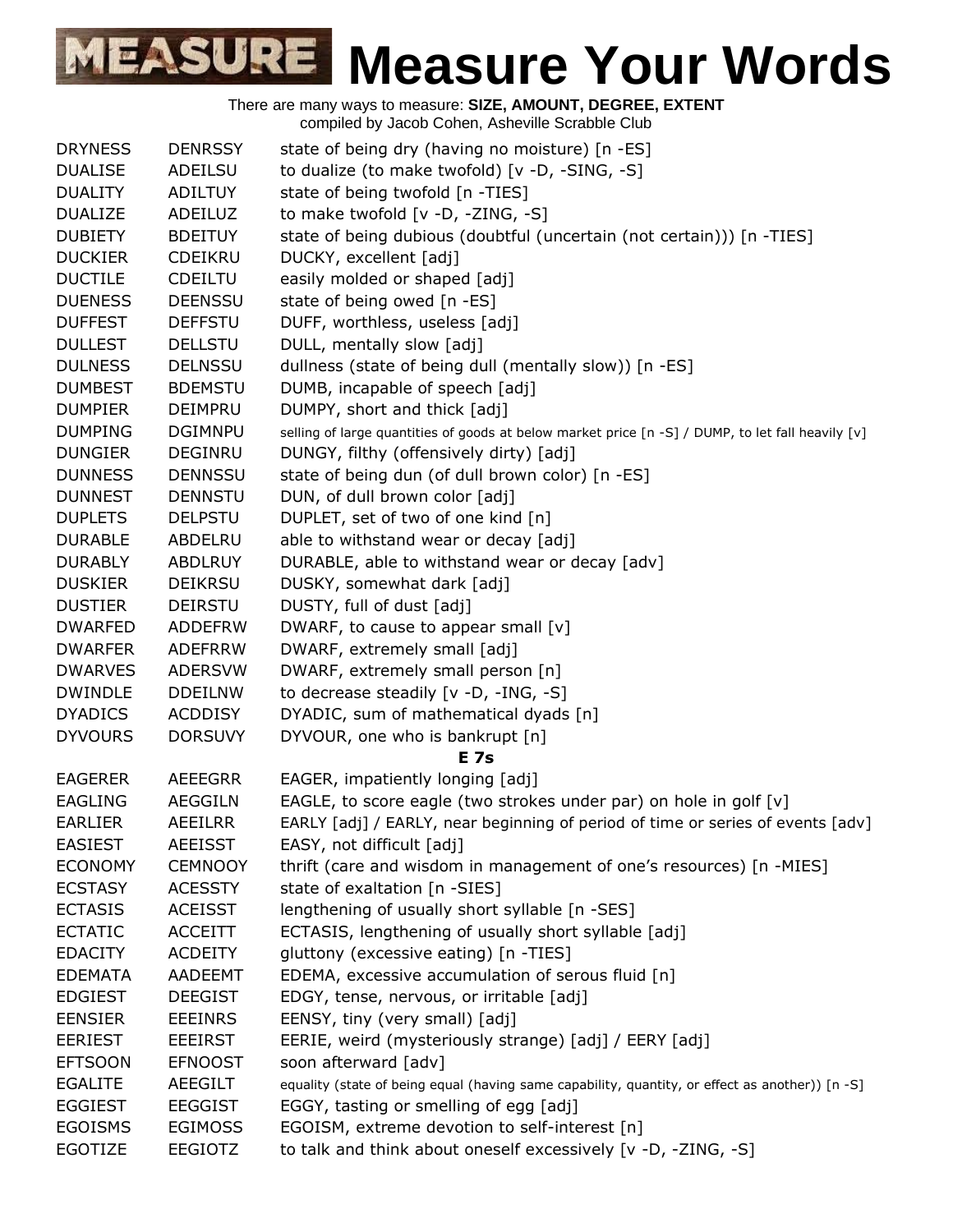| <b>EIGHTHS</b> | <b>EGHHIST</b> | EIGHTH, one of eight equal parts [n]                                               |
|----------------|----------------|------------------------------------------------------------------------------------|
| <b>EIGHTVO</b> | <b>EGHIOTV</b> | octavo (page size) [n -S]                                                          |
| <b>EKPWELE</b> | <b>EEEKLPW</b> | former monetary unit of Equatorial Guinea [n -S]                                   |
| <b>ELEVENS</b> | <b>EEELNSV</b> | ELEVEN, number [n]                                                                 |
| <b>ELLIPSE</b> | <b>EEILLPS</b> | type of plane curve [n -S]                                                         |
| <b>ELMIEST</b> | <b>EEILMST</b> | ELMY, abounding in elms [adj]                                                      |
| <b>EMBRYON</b> | <b>BEMNORY</b> | embryo (organism in its early stages of development) [n -S]                        |
| <b>EMBRYOS</b> | <b>BEMORSY</b> | EMBRYO, organism in its early stages of development [n]                            |
| <b>EMINENT</b> | <b>EEIMNNT</b> | of high station or rank [adj]                                                      |
| <b>EMPTIED</b> | <b>DEEIMPT</b> | EMPTY, containing nothing [v]                                                      |
| <b>EMPTIER</b> | <b>EEIMPRT</b> | EMPTY, containing nothing (absence of all quantity or magnitude) [adj]             |
| <b>EMPTIES</b> | <b>EEIMPST</b> | EMPTY, containing nothing [v]                                                      |
| <b>EMPTILY</b> | EILMPTY        | in empty (containing nothing (absence of all quantity or magnitude)) manner [adv]  |
| <b>EMULATE</b> | AEELMTU        | to try to equal or surpass [v -D, -TING, -S]                                       |
| <b>EMULOUS</b> | <b>ELMOSUU</b> | eager to equal or surpass another [adj]                                            |
| <b>ENDLESS</b> | <b>DEELNSS</b> | enduring forever [adj]                                                             |
| <b>ENDMOST</b> | <b>DEMNOST</b> | farthest (far) [adj]                                                               |
|                |                |                                                                                    |
| <b>ENDURED</b> | <b>DDEENRU</b> | ENDURE, to last (to continue in existence) [v]                                     |
| <b>ENDURER</b> | <b>DEENRRU</b> | one that endures (to last (to continue in existence)) [n -S]                       |
| <b>ENDURES</b> | <b>DEENRSU</b> | ENDURE, to last (to continue in existence) [v]                                     |
| <b>ENGROSS</b> | <b>EGNORSS</b> | to occupy completely [v -ED, -ING, -ES]                                            |
| <b>ENGULFS</b> | <b>EFGLNSU</b> | ENGULF, to surround completely [v]                                                 |
| <b>ENHANCE</b> | <b>ACEEHNN</b> | to raise to higher degree [v -D, -CING, -S]                                        |
| <b>ENLARGE</b> | <b>AEEGLNR</b> | to make or become larger [v -D, -GING, -S]                                         |
| <b>ENNEADS</b> | <b>ADEENNS</b> | ENNEAD, group of nine [n]                                                          |
| <b>ENOUGHS</b> | <b>EGHNOSU</b> | ENOUGH, sufficient supply [n]                                                      |
| <b>ENTASIS</b> | <b>AEINSST</b> | slight convexity in column [n -SES]                                                |
| <b>ENTIRES</b> | <b>EEINRST</b> | ENTIRE, whole of something [n]                                                     |
| <b>ENTROPY</b> | <b>ENOPRTY</b> | thermodynamic measure of disorder [n -PIES]                                        |
| <b>ENVELOP</b> | <b>EELNOPV</b> | to cover completely [v -D, -PING, -S]                                              |
| <b>ENVIRON</b> | <b>EINNORV</b> | to encircle (to form circle around) [v -ED, -ING, -S]                              |
| <b>ENWHEEL</b> | <b>EEEHLNW</b> | to encircle (to form circle around) [v -ED, -ING, -S]                              |
| <b>ENWRAPS</b> | <b>AENPRSW</b> | ENWRAP, to envelop (to cover completely) [v]                                       |
| <b>EPIGONE</b> | <b>EEGINOP</b> | inferior imitator [n -S]                                                           |
| <b>EPIGONS</b> | <b>EGINOPS</b> | EPIGON, epigone (inferior imitator) [n]                                            |
| <b>EPOCHAL</b> | <b>ACEHLOP</b> | EPOCH, particular period of time [adj]                                             |
| <b>EQUABLE</b> | ABEELQU        | not changing or varying greatly [adj]                                              |
| <b>EQUABLY</b> | <b>ABELQUY</b> | EQUABLE, not changing or varying greatly [adv]                                     |
| <b>EQUALED</b> | ADEELQU        | EQUAL, to be equal to $[v]$                                                        |
| <b>EQUALLY</b> |                | in equal manner [adv]                                                              |
|                | <b>AELLQUY</b> |                                                                                    |
| <b>EQUATED</b> | ADEEQTU        | EQUATE, to make equal (having same capability, quantity, or effect as another) [v] |
| <b>EQUATES</b> | AEEQSTU        | EQUATE, to make equal (having same capability, quantity, or effect as another) [v] |
| <b>EQUATOR</b> | <b>AEOQRTU</b> | great circle of spherical celestial bodies [n -S]                                  |
| <b>ERELONG</b> | <b>EEGLNOR</b> | soon (in near future) [adv]                                                        |
| <b>ERETHIC</b> | <b>CEEHIRT</b> | ERETHISM, abnormal irritability [adj]                                              |
| <b>ERGODIC</b> | <b>CDEGIOR</b> | pertaining to probability that any state will recur [adj]                          |
| <b>ESCUAGE</b> | <b>ACEEGSU</b> | scutage, tax exacted by feudal lord in lieu of military service [n -S]             |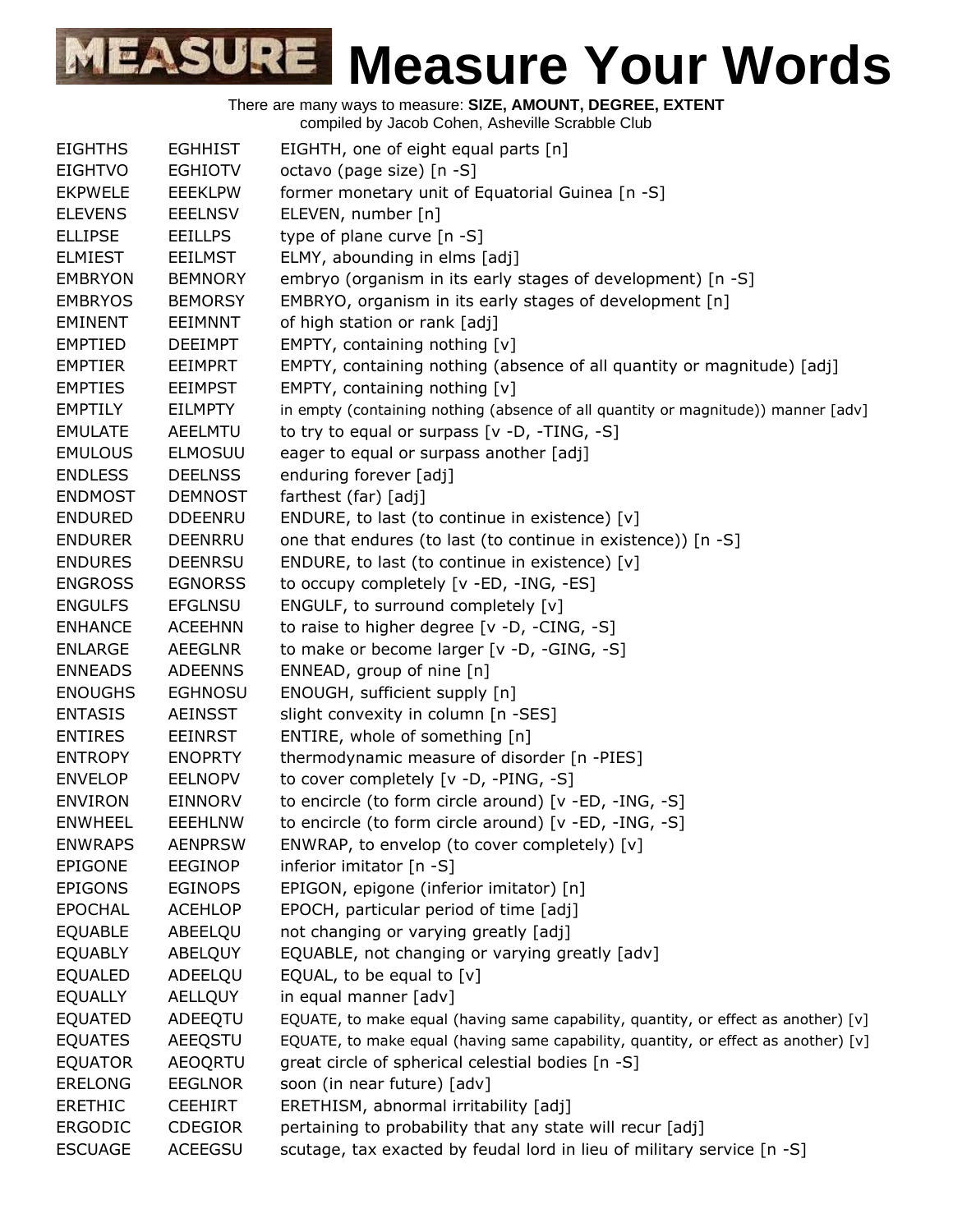| <b>ESCUDOS</b> | <b>CDEOSSU</b> | ESCUDO, former monetary unit of Portugal [n]                            |
|----------------|----------------|-------------------------------------------------------------------------|
| <b>ESSENCE</b> | <b>CEEENSS</b> | fundamental nature or quality [n -S]                                    |
| <b>ESTROUS</b> | <b>EORSSTU</b> | pertaining to estrus (period of heat in female mammals) [adj]           |
| <b>ESTRUAL</b> | <b>AELRSTU</b> | estrous (pertaining to estrus (period of heat in female mammals)) [adj] |
| <b>ESTRUMS</b> | <b>EMRSSTU</b> | ESTRUM, estrus (period of heat in female mammals) [n]                   |
| <b>ETERNAL</b> | AEELNRT        | something lasting forever [n -S]                                        |
| <b>ETYMONS</b> | <b>EMNOSTY</b> | ETYMON, earliest known form of word [n]                                 |
| <b>EUSTACY</b> | <b>ACESTUY</b> | worldwide change in sea level [n -CIES]                                 |
| <b>EUSTASY</b> | <b>AESSTUY</b> | eustacy (worldwide change in sea level) [n -SIES]                       |
| <b>EVENERS</b> | <b>EEENRSV</b> | EVENER, one that evens (to make even (flat and smooth)) [n]             |
| <b>EVENEST</b> | <b>EEENSTV</b> | EVEN, flat and smooth [adj]                                             |
| <b>EVILEST</b> | <b>EEILSTV</b> | EVIL, morally bad [adj]                                                 |
| <b>EVILLER</b> | EEILLRV        | EVIL, morally bad [adj]                                                 |
| <b>EVOLUTE</b> | <b>EELOTUV</b> | type of geometric curve [n -S]                                          |
| <b>EXABYTE</b> | ABEETXY        | one quintillion bytes [n -S]                                            |
| <b>EXACTER</b> | <b>ACEERTX</b> | EXACT, precise (sharply and clearly defined or stated) [adj             |
| <b>EXACTLY</b> | <b>ACELTXY</b> | in exact (precise (sharply and clearly defined or stated)) manner [adv] |
| <b>EXCEEDS</b> | <b>CDEEESX</b> | EXCEED, to go beyond [v]                                                |
| <b>EXHAUST</b> | <b>AEHSTUX</b> | to use up $[v - ED, -ING, -S]$                                          |
| <b>EXIGENT</b> | <b>EEGINTX</b> | urgent (requiring immediate attention) [adj]                            |
| <b>EXPANDS</b> | <b>ADENPSX</b> | EXPAND, to increase in size or volume $[v]$                             |
| <b>EXPANSE</b> | <b>AEENPSX</b> | wide, continuous area [n -S]                                            |
| <b>EXPENSE</b> | <b>EEENPSX</b> | to charge with costs [v -D, -SING, -S]                                  |
| <b>EXPIRED</b> | <b>DEEIPRX</b> | EXPIRE, to come to end $[v]$                                            |
| <b>EXPIRER</b> | <b>EEIPRRX</b> | one that expires (to come to end) [n -S]                                |
| <b>EXPIRES</b> | <b>EEIPRSX</b> | EXPIRE, to come to end [v]                                              |
| <b>EXTENDS</b> | <b>DEENSTX</b> | EXTEND, to stretch out to full length [v]                               |
| <b>EXTENTS</b> | <b>EENSTTX</b> | EXTENT, range over which something extends [n]                          |
| <b>EXTREME</b> | <b>EEEMRTX</b> | existing in very high degree [adj -R, -ST] / highest degree [n -S]      |
| <b>EYEFULS</b> | <b>EEFLSUY</b> | EYEFUL, complete view [n]                                               |
|                |                | <b>F7s</b>                                                              |
| <b>FABBEST</b> | <b>ABBEFST</b> | FAB, fabulous (almost unbelievable) [adj]                               |
| <b>FACETED</b> | <b>ACDEEFT</b> | FACET, to cut small plane surfaces on $[v]$                             |
| <b>FACIEND</b> | <b>ACDEFIN</b> | number to be multiplied by another [n -S]                               |
| <b>FACTFUL</b> | <b>ACFFLTU</b> | FACT, something known with certainty [adj]                              |
| <b>FACTORS</b> | <b>ACFORST</b> | FACTOR, to express as product of two or more quantities [v]             |
| <b>FADDIER</b> | <b>ADDEFIR</b> | FADDY, faddish (inclined to take up fads) [adj]                         |
| <b>FADEDLY</b> | <b>ADDEFLY</b> | FADE, to lose color or brightness [adv]                                 |
| <b>FADEINS</b> | <b>ADEFINS</b> | FADEIN, gradual increase in brightness of image [n]                     |
| <b>FADEOUT</b> | <b>ADEFOTU</b> | gradual disappearance of image [n -S]                                   |
| <b>FAINEST</b> | <b>AEFINST</b> | FAIN, glad (feeling pleasure) [adj]                                     |
| <b>FAINTER</b> | <b>AEFINRT</b> | FAINT, lacking strength or vigor [adj]                                  |
| <b>FAINTLY</b> | <b>AFILNTY</b> | in faint (lacking strength or vigor) manner [adv]                       |
| <b>FAIREST</b> | <b>AEFIRST</b> | FAIR, free from bias, dishonesty, or injustice [adj]                    |
| <b>FAIRISH</b> | <b>AFHIIRS</b> | moderately good [adj]                                                   |
| <b>FALLOFF</b> | <b>AFFFLLO</b> | decline in quantity or quality [n -S]                                   |
| <b>FALSEST</b> | <b>AEFLSST</b> | FALSE, contrary to truth or fact [adj]                                  |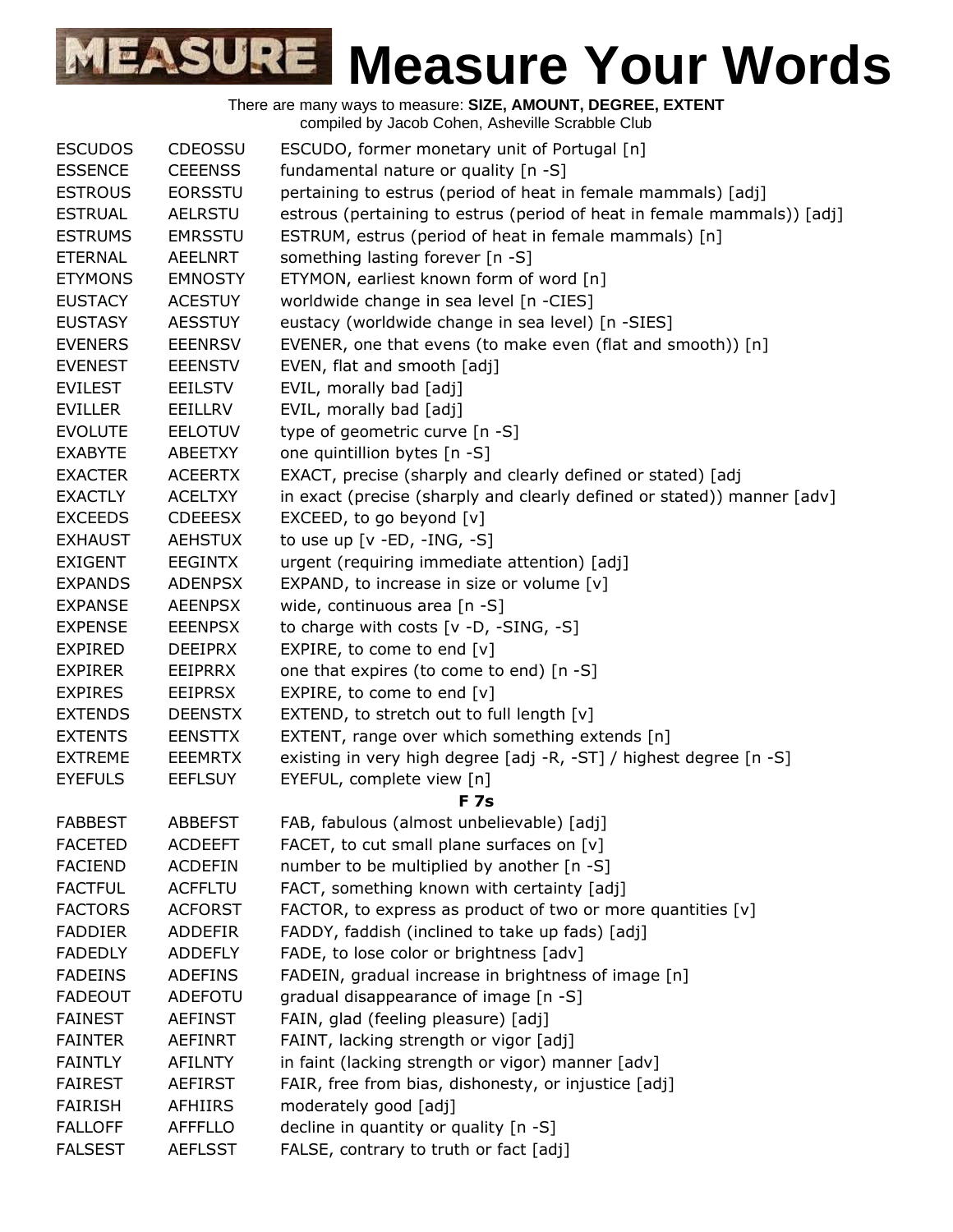| <b>FAMINES</b> | <b>AEFIMNS</b> | FAMINE, widespread scarcity of food [n]                                           |
|----------------|----------------|-----------------------------------------------------------------------------------|
| <b>FANATIC</b> | <b>AACFINT</b> | zealot (one who is zealous) [n -S]                                                |
| <b>FANCIER</b> | <b>ACEFINR</b> | FANCY, ornamental [adj]                                                           |
| <b>FANEGAS</b> | <b>AAEFGNS</b> | FANEGA, Spanish unit of dry measure [n]                                           |
| <b>FARADAY</b> | <b>AAADFRY</b> | unit of electricity $[n - S]$                                                     |
| <b>FARAWAY</b> | <b>AAAFRWY</b> | distant (far off or apart) [adj]                                                  |
| <b>FARNESS</b> | <b>AEFNRSS</b> | state of being far off or apart [n -ES]                                           |
| <b>FARTHER</b> | <b>AEFHRRT</b> | FAR [adj] / FAR, at or to great distance [adv]                                    |
| <b>FASTEST</b> | <b>AEFSSTT</b> | FAST, moving or able to move quickly [adj]                                        |
| <b>FATLESS</b> | <b>AEFLSST</b> | having no fat (abundance of flesh) [adj]                                          |
| <b>FATNESS</b> | <b>AEFNSST</b> | state of being fat (having abundance of flesh) [n -ES]                            |
| <b>FATTEST</b> | <b>AEFSTTT</b> | FAT, having abundance of flesh [adj]                                              |
| <b>FATTIER</b> | AEFIRTT        | FATTY, greasy; oily [adj]                                                         |
| <b>FAWNIER</b> | <b>AEFINRW</b> | FAWNY, of yellowish-brown color [adj]                                             |
| <b>FEATEST</b> | <b>AEEFSTT</b> | FEAT, skillful (having skill) [adj]                                               |
| <b>FEBRILE</b> | <b>BEEFILR</b> | feverish (having fever) [adj]                                                     |
| <b>FEEBLER</b> | <b>BEEEFLR</b> | FEEBLE, weak (lacking strength) [adj]                                             |
| <b>FEELESS</b> | <b>EEEFLSS</b> | requiring no fee [adj]                                                            |
| <b>FELLEST</b> | <b>EEFLLST</b> | FELL, cruel (indifferent to pain of ors) [adj]                                    |
| <b>FENINGA</b> | <b>AEFGINN</b> | FENING, monetary unit of Bosnia and Herzegovina [n]                               |
| <b>FENINGS</b> | <b>EFGINNS</b> | FENING, monetary unit of Bosnia and Herzegovina [n]                               |
| <b>FERNIER</b> | <b>EEFINRR</b> | FERNY, abounding in ferns [adj]                                                   |
| <b>FERVORS</b> | <b>EFORRSV</b> | FERVOR, great warmth or intensity [n]                                             |
| <b>FETUSES</b> | <b>EEFSSTU</b> | FETUS, unborn organism carried within womb in later stages of its development [n] |
| <b>FEVERED</b> | <b>DEEEFRV</b> | FEVER, to affect with fever (abnormal elevation of body temperature) [v]          |
| <b>FEWNESS</b> | <b>EEFNSSW</b> | state of being few (amounting to or consisting of small number) [n -ES]           |
| <b>FEYNESS</b> | <b>EEFNSSY</b> | state of being fey (crazy (insane (mentally unsound))) [n -ES]                    |
| <b>FIASCHI</b> | <b>ACFHIIS</b> | FIASCO, complete failure [n]                                                      |
| <b>FIASCOS</b> | <b>ACFIOSS</b> | FIASCO, complete failure [n]                                                      |
| <b>FICKLER</b> | <b>CEFIKLR</b> | FICKLE, not constant or loyal [adj]                                               |
| <b>FIERCER</b> | <b>CEEFIRR</b> | FIERCE, violently hostile or aggressive [adj]                                     |
| <b>FIERIER</b> | EEFIIRR        | FIERY, intensely hot [adj]                                                        |
| <b>FIERILY</b> | <b>EFIILRY</b> |                                                                                   |
| <b>FIFTEEN</b> | EEFFINT        | FIERY, intensely hot [adv]<br>number [n -S]                                       |
| <b>FIFTHLY</b> |                | in fifth place [adv]                                                              |
|                | <b>FFHILTY</b> |                                                                                   |
| <b>FIFTIES</b> | <b>EFFIIST</b> | FIFTY, number [n]                                                                 |
| <b>FIGURED</b> | <b>DEFGIRU</b> | FIGURE, to compute (to calculate) [v]                                             |
| <b>FIGURER</b> | <b>EFGIRRU</b> | one that figures (to compute (to calculate)) [n -S]                               |
| <b>FIGURES</b> | <b>EFGIRSU</b> | FIGURE, to compute (to calculate) [v]                                             |
| <b>FILLING</b> | <b>FGIILLN</b> | FILL, to put as much as can be held into $[v]$                                    |
| <b>FINALLY</b> | <b>AFILLNY</b> | at end [adv]                                                                      |
| <b>FINANCE</b> | <b>ACEFINN</b> | to supply money for [v -D, -CING, -S]                                             |
| <b>FINITES</b> | <b>EFIINST</b> | FINITE, something that is finite (having definite limits) [n]                     |
| <b>FINMARK</b> | <b>AFIKMNR</b> | former monetary unit of Finland [n -S]                                            |
| <b>FINNIER</b> | <b>EFIINNR</b> | FINNY, having or characterized by fins [adj]                                      |
| <b>FIRKINS</b> | <b>FIIKNRS</b> | FIRKIN, British unit of capacity [n]                                              |
| <b>FIRMEST</b> | <b>EFIMRST</b> | FIRM, unyielding to pressure [adj]                                                |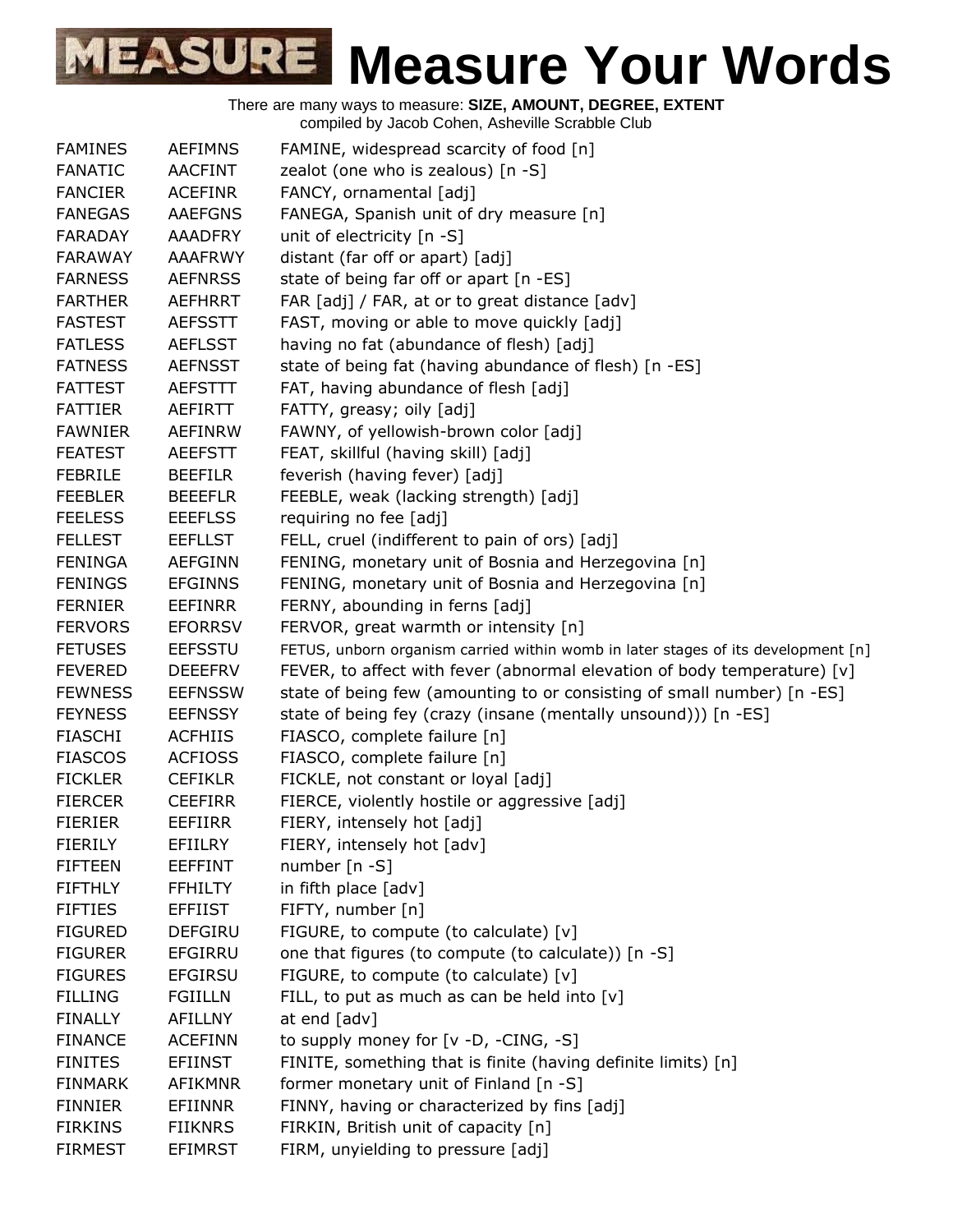| <b>FIRRIER</b> | EFIIRRR        | FIRRY, abounding in firs [adj]                                          |
|----------------|----------------|-------------------------------------------------------------------------|
| <b>FIRSTLY</b> | <b>FILRSTY</b> | before all others [adv]                                                 |
| <b>FISTFUL</b> | <b>FFILSTU</b> | handful (as much as hand can hold) [n -S]                               |
| <b>FITNESS</b> | <b>EFINSST</b> | state of being fit (healthy (having good health)) [n -ES]               |
| <b>FITTEST</b> | <b>EFISTTT</b> | FIT, healthy (having good health) [adj]                                 |
| <b>FITTING</b> | <b>FGIINTT</b> | FIT, to bring to required form and size $[v]$                           |
| <b>FIXURES</b> | <b>EFIRSUX</b> | FIXURE, firmness (state of being firm (unyielding to pressure)) [n]     |
| <b>FIZZIER</b> | <b>EFIIRZZ</b> | FIZZY, fizzing [adj]                                                    |
| <b>FLACCID</b> | <b>ACCDFIL</b> | lacking firmness (state of being firm (unyielding to pressure)) [adj]   |
| <b>FLAMIER</b> | AEFILMR        | FLAMY, flaming [adj]                                                    |
| <b>FLATTER</b> | <b>AEFLRTT</b> | FLAT, having smooth or even surface [adj]                               |
| <b>FLAVORY</b> |                | full of flavor [adj]                                                    |
|                | <b>AFLORVY</b> |                                                                         |
| <b>FLAWIER</b> | AEFILRW        | FLAWY, full of flaws [adj]                                              |
| <b>FLAWIER</b> | <b>AEFILRW</b> | FLAWY, full of flaws [adj]                                              |
| <b>FLAXIER</b> | <b>AEFILRX</b> | FLAXY, flaxen (of pale yellow color) [adj]                              |
| <b>FLEABAG</b> | AABEFGL        | inferior hotel [n -S]                                                   |
| <b>FLEETER</b> | <b>EEEFLRT</b> | FLEET, swift (moving with great rate of motion) [adj]                   |
| <b>FLIPPER</b> | EFILPPR        | FLIP, flippant (impudent (offensively bold or disrespectful)) [adj]     |
| <b>FLORINS</b> | <b>FILNORS</b> | FLORIN, former gold coin of Europe [n]                                  |
| <b>FLUKIER</b> | <b>EFIKLRU</b> | FLUKEY, fluky (happening by or depending on chance) [adj] / FLUKY [adj] |
| <b>FLUSHER</b> | <b>EFHLRSU</b> | FLUSH, ruddy (having healthy, reddish color) [adj]                      |
| <b>FOAMIER</b> | <b>AEFIMOR</b> | FOAMY, covered with foam [adj]                                          |
| <b>FOGGIER</b> | <b>EFGGIOR</b> | FOGGY, filled with fog [adj]                                            |
| <b>FOGGILY</b> | <b>FGGILOY</b> | FOGGY, filled with fog [adv]                                            |
| <b>FOGLESS</b> | <b>EFGLOSS</b> | having no fog [adj]                                                     |
| <b>FOLKIER</b> | <b>EFIKLOR</b> | FOLKIE, being in style of folk music [adj] / FOLKY [adj]                |
| <b>FONDEST</b> | <b>DEFNOST</b> | FOND, having affection [adj]                                            |
| <b>FOOTAGE</b> | <b>AEFGOOT</b> | length or quantity expressed in feet [n -S]                             |
| <b>FOOTIER</b> | <b>EFIOORT</b> | FOOTY, paltry (petty (insignificant)) [adj]                             |
| <b>FOREVER</b> | <b>EEFORRV</b> | indefinite length of time [n -S]                                        |
| <b>FOREXES</b> | <b>EEFORSX</b> | FOREX, foreign exchange [n]                                             |
| <b>FORINTS</b> | <b>FINORST</b> | FORINT, monetary unit of Hungary [n]                                    |
| <b>FORKFUL</b> | <b>FFKLORU</b> | as much as fork will hold [n -S or -KSFUL]                              |
| <b>FORMULA</b> | <b>AFLMORU</b> | exact method for doing something [n -S or -E]                           |
| <b>FORTIES</b> | <b>EFIORST</b> | FORTY, number [n]                                                       |
| <b>FORTUNE</b> | <b>EFNORTU</b> | to endow with wealth [v -D, -NING, -S]                                  |
| <b>FOULEST</b> | <b>EFLOSTU</b> | FOUL, offensive to senses [adj]                                         |
| <b>FOURTHS</b> | <b>FHORSTU</b> | FOURTH, one of four equal parts [n]                                     |
| <b>FOXIEST</b> | <b>EFIOSTX</b> | FOXY, crafty (skillful in deceiving) [adj]                              |
| <b>FOZIEST</b> | <b>EFIOSTZ</b> | FOZY, too ripe [adj]                                                    |
| <b>FRACTAL</b> | <b>AACFLRT</b> | complex geometric curve [n -S]                                          |
| <b>FRAGILE</b> | <b>AEFGILR</b> | easily broken or damaged [adj]                                          |
| <b>FRAILER</b> | <b>AEFILRR</b> | FRAIL, fragile (easily broken or damaged) [adj]                         |
| <b>FRANKER</b> | <b>AEFKNRR</b> | FRANK, honest and unreserved in speech [adj]                            |
|                |                |                                                                         |
| <b>FREEBEE</b> | <b>BEEEEFR</b> | freebie (something given or received without charge) [n -S]             |
| <b>FREEBIE</b> | <b>BEEEFIR</b> | something given or received without charge [n -S]                       |
| <b>FREEDOM</b> | <b>DEEFMOR</b> | state of being free (not subject to restriction or control) [n -S]      |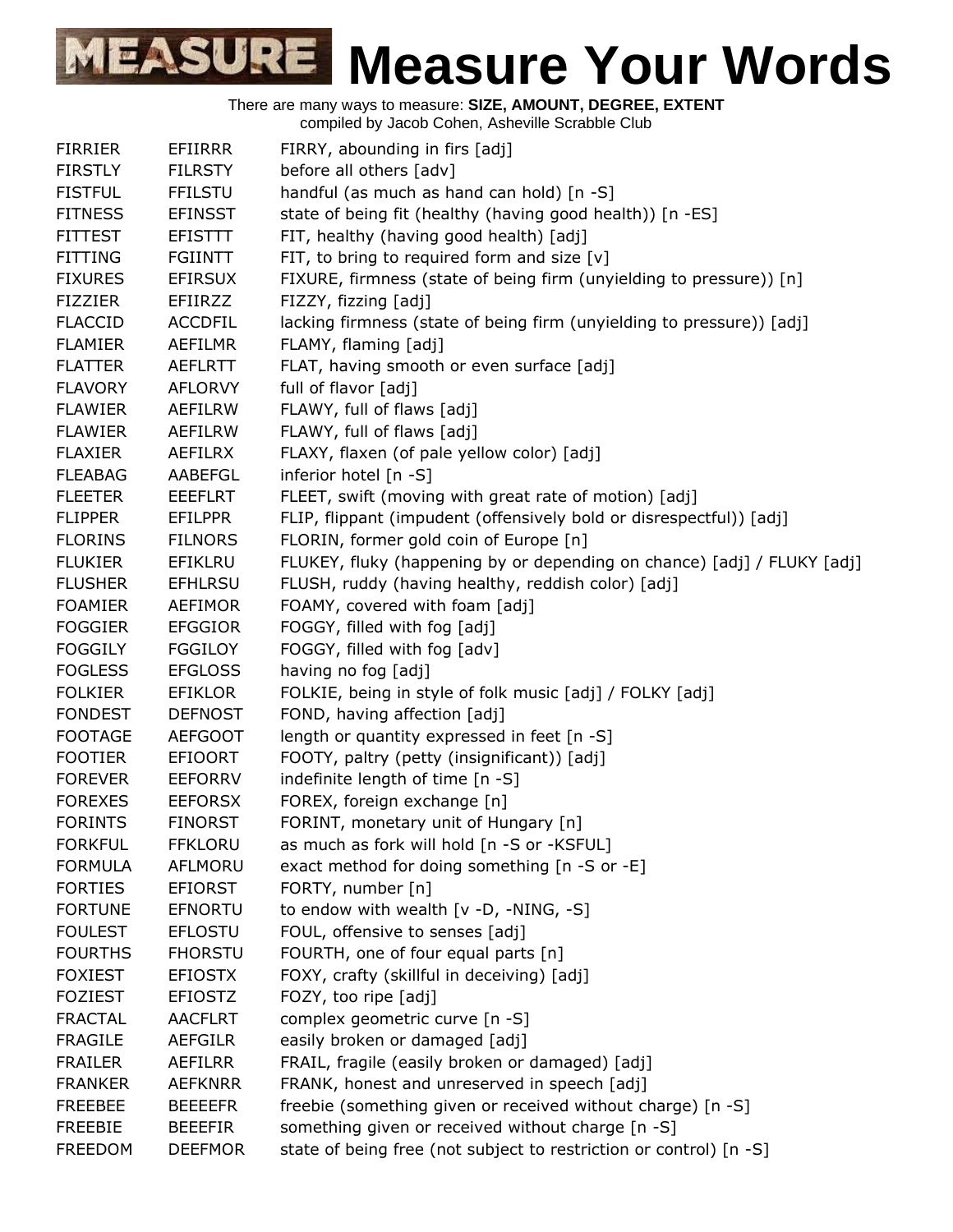There are many ways to measure: **SIZE, AMOUNT, DEGREE, EXTENT**

compiled by Jacob Cohen, Asheville Scrabble Club

| <b>FREEING</b> | <b>EEFGINR</b> | FREE, to make free [v]                                                      |
|----------------|----------------|-----------------------------------------------------------------------------|
| <b>FRESHER</b> | <b>EEFHRRS</b> | FRESH, new (existing only short time) [adj]                                 |
| <b>FRONTER</b> | <b>EFNORRT</b> | FRONT, pertaining to or situated at forward part of surface [adj]           |
| <b>FUBSIER</b> | <b>BEFIRSU</b> | FUBSY, chubby and somewhat squat [adj]                                      |
| <b>FUGGIER</b> | <b>EFGGIRU</b> | FUGGY, stuffy and odorous [adj]                                             |
| <b>FULFILL</b> | <b>FFILLLU</b> | to bring about accomplishment of [v -ED, -ING, -S]                          |
| <b>FULFILS</b> | <b>FFILLSU</b> | to fulfill (to bring about accomplishment of) [v]                           |
| <b>FULLEST</b> | <b>EFLLSTU</b> | FULL, filled completely [adj]                                               |
| <b>FULNESS</b> | <b>EFLNSSU</b> | fullness (state of being full (filled completely)) [n -ES]                  |
| <b>FUMIEST</b> | <b>EFIMSTU</b> | FUMY, producing or full of fumes [adj]                                      |
| <b>FUNKIER</b> | EFIKNRU        | FUNKY, having offensive odor [adj]                                          |
| <b>FUNNEST</b> | <b>EFNNSTU</b> | FUN, providing enjoyment [adj]                                              |
| <b>FUNNIER</b> | EFINNRU        | FUNNY, causing laughter or amusement [adj]                                  |
| <b>FURIOSO</b> | <b>FIOORSU</b> | with great force -- used as musical direction [adv]                         |
| <b>FURIOUS</b> | <b>FIORSUU</b> | extremely angry [adj]                                                       |
| <b>FURLONG</b> | <b>FGLNORU</b> | unit of distance [n -S]                                                     |
| <b>FURORES</b> | <b>EFORRSU</b> | FURORE, furor (uproar (state of noisy excitement and confusion)) [n]        |
| <b>FURRIER</b> | EFIRRRU        | FURRY, covered with fur [adj]                                               |
| <b>FURTHER</b> | <b>EFHRRTU</b> | FAR, at or to great distance [adv]                                          |
|                | EFIRRUZ        | FURZY, abounding in furze [adj]                                             |
| <b>FURZIER</b> |                |                                                                             |
| <b>FUSSIER</b> | <b>EFIRSSU</b> | FUSSY, overly concerned with small details [adj]                            |
| <b>FUSTIER</b> | EFIRSTU        | FUSTY, musty (having stale odor) [adj]                                      |
| <b>FUZZIER</b> | EFIRUZZ        | FUZZY, blurry (unclear (clean and pure)) [adj]                              |
|                |                | G 7s                                                                        |
| <b>GABBIER</b> | ABBEGIR        | GABBY, talkative [adj]                                                      |
| <b>GABELLE</b> | <b>ABEEGLL</b> | tax on salt $[n -S]$                                                        |
| <b>GABLING</b> | ABGGILN        | GABLE, to form triangular section of wall [v]                               |
| <b>GAINERS</b> | <b>AEGINRS</b> | GAINER, one that gains (to acquire (to come into possession of)) [n]        |
| <b>GAINFUL</b> | AFGILNU        | profitable [adj]                                                            |
| <b>GAINING</b> | <b>AGGIINN</b> | GAIN, to acquire (to come into possession of) [v]                           |
| <b>GALLONS</b> | <b>AGLLNOS</b> | GALLON, unit of liquid measure [n]                                          |
| <b>GALLOPS</b> | <b>AGLLOPS</b> | GALLOP, to ride horse at full speed [v]                                     |
| <b>GALORES</b> | <b>AEGLORS</b> | GALORE, abundance (state of being abundant (present in great quantity)) [n] |
| <b>GAMETAL</b> | AAEGLMT        | GAMETE, mature reproductive cell [adj]                                      |
| <b>GAMETIC</b> | <b>ACEGIMT</b> | GAMETE, mature reproductive cell [adj]                                      |
| <b>GAMIEST</b> | <b>AEGIMST</b> | GAMY, plucky (brave and spirited) [adj] / GAMEY [adj]                       |
| <b>GAMINGS</b> | <b>AGGIMNS</b> | GAMING, practice of gambling [n]                                            |
| <b>GAMMIER</b> | <b>AEGIMMR</b> | GAMMY, lame (physically disabled) [adj]                                     |
| <b>GANGUES</b> | <b>AEGGNSU</b> | GANGUE, worthless rock in which valuable minerals are found [n]             |
| <b>GAPLESS</b> | <b>AEGLPSS</b> | having no gap [adj]                                                         |
| <b>GAPPIER</b> | <b>AEGIPPR</b> | GAPPY, having openings [adj]                                                |
| <b>GASEITY</b> | <b>AEGISTY</b> | state of being gas [n -TIES]                                                |
| <b>GASHEST</b> | <b>AEGHSST</b> | GASH, knowing (astute (shrewd (having keen insight))) [adj]                 |
| <b>GASKETS</b> | <b>AEGKSST</b> | GASKET, packing to make something fluid-tight [n]                           |
| <b>GASKING</b> | <b>AGGIKNS</b> | gasket (packing to make something fluid-tight) [n -S]                       |
| <b>GASLESS</b> | <b>AEGLSSS</b> | having no gas [adj]                                                         |
| <b>GASSIER</b> | <b>AEGIRSS</b> | GASSY, containing gas [adj]                                                 |
|                |                |                                                                             |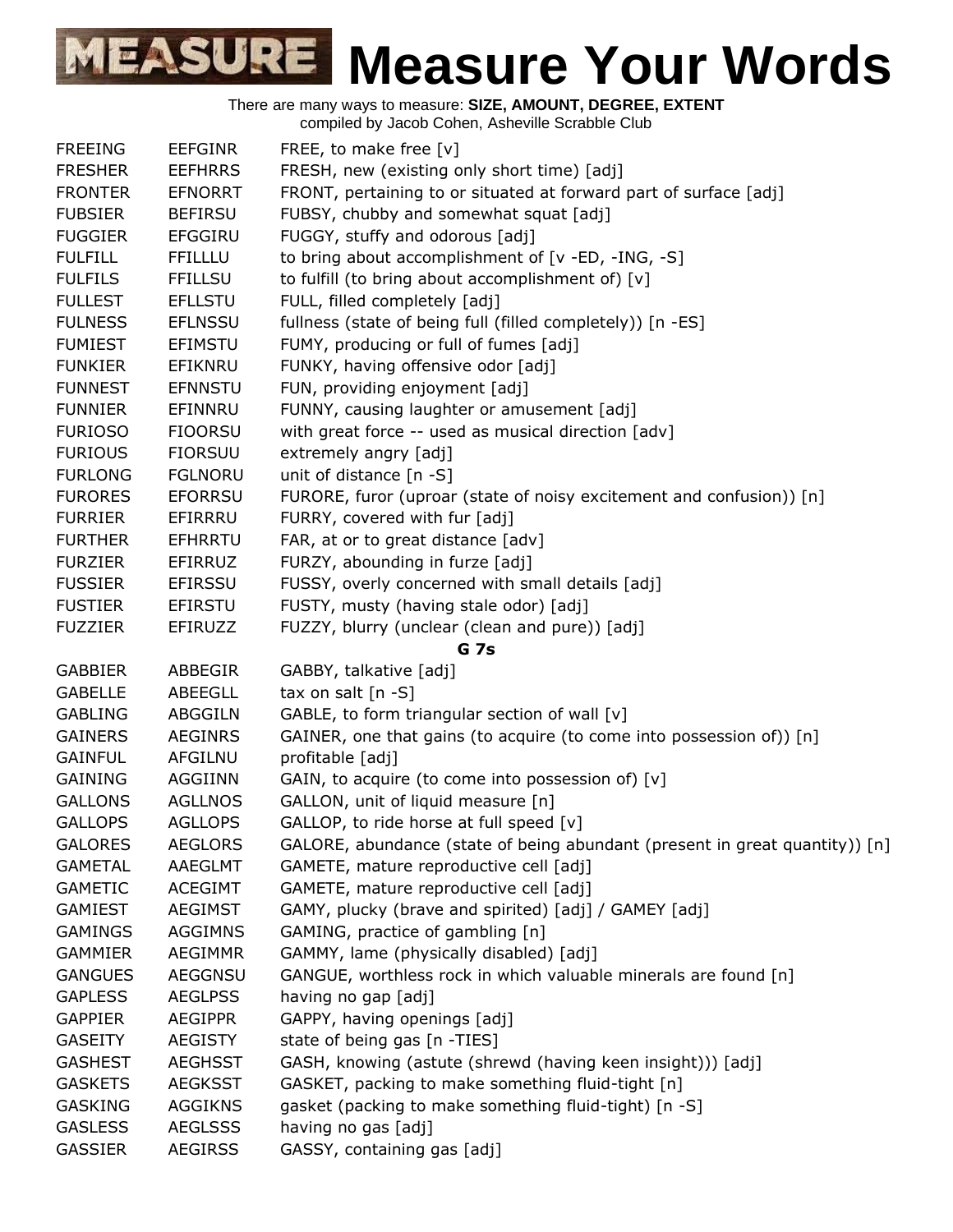| <b>GAUCHER</b> | <b>ACEGHRU</b> | GAUCHE, lacking social grace [adj]                                                         |
|----------------|----------------|--------------------------------------------------------------------------------------------|
| <b>GAUDIER</b> | ADEGIRU        | GAUDY, tastelessly showy [adj]                                                             |
| <b>GAUGERS</b> | AEGGRSU        | GAUGER, one that gauges (to measure precisely) [n]                                         |
| <b>GAUGING</b> | AGGGINU        | GAUGE, to measure precisely [v]                                                            |
| <b>GAUNTER</b> | <b>AEGNRTU</b> | GAUNT, emaciated [adj]                                                                     |
| <b>GAUNTLY</b> | <b>AGLNTUY</b> | GAUNT, emaciated [adv]                                                                     |
| <b>GAUSSES</b> | AEGSSSU        | GAUSS, unit of magnetic induction [n]                                                      |
| <b>GAWKIER</b> | <b>AEGIKRW</b> | GAWKY, awkward (lacking skill, dexterity, or grace) [adj]                                  |
| <b>GAYNESS</b> | <b>AEGNSSY</b> | state of being gay (merry (cheerful (full of spirits))) [n -ES]                            |
| <b>GEEKIER</b> | <b>EEEGIKR</b> | GEEKY, socially awkward or unappealing [adj]                                               |
| <b>GEMINAL</b> | <b>AEGILMN</b> | of or pertaining to two substituents on same atom [adj]                                    |
| <b>GENTLER</b> | <b>EEGLNRT</b> | GENTLE, mild (not harsh or rough) [adj]                                                    |
| <b>GENUINE</b> | EEGINNU        | authentic (conforming to fact and therefore worthy of belief) [adj]                        |
| <b>GENUSES</b> | <b>EEGNSSU</b> | GENUS, kind, sort, or class [n]                                                            |
| <b>GEODESY</b> | <b>DEEGOSY</b> | geographical surveying [n -SIES]                                                           |
| <b>GERMIER</b> | <b>EEGIMRR</b> | GERMY, full of germs [adj]                                                                 |
| <b>GIDDIER</b> | <b>DDEGIIR</b> | GIDDY, dizzy (having sensation of whirling) [adj]                                          |
| <b>GIFTING</b> | <b>FGGIINT</b> | GIFT, to present with gift (something given without charge) [v]                            |
| <b>GIGABIT</b> | <b>ABGGIIT</b> | unit of information $[n -S]$                                                               |
| <b>GIGATON</b> | AGGINOT        | unit of weight [n -S]                                                                      |
| <b>GILBERT</b> | <b>BEGILRT</b> | unit of magnetomotive force [n -S]                                                         |
| <b>GIMPIER</b> | <b>EGIIMPR</b> | GIMPY, limping [adj]                                                                       |
| <b>GINNIER</b> | <b>EGIINNR</b> | GINNY, affected with gin (strong liquor) [adj]                                             |
| <b>GIRDING</b> | <b>DGGIINR</b> | GIRD, to surround (to extend completely around) [v]                                        |
| <b>GIRLIER</b> | <b>EGIILRR</b> | GIRLIE, girlish (of, pertaining to, or having characteristics of girl) [adj] / GIRLY [adj] |
| <b>GIRSHES</b> | <b>GEHIRSS</b> | GIRSH, qursh, monetary unit of Saudi Arabia [n]                                            |
| <b>GIRTHED</b> | <b>DEGHIRT</b> | GIRTH, to encircle (to form circle around) [v]                                             |
| <b>GIRTING</b> | <b>GGIINRT</b> | GIRT, GIRD, to surround (to extend completely around) [v]                                  |
| <b>GLADDER</b> | <b>ADDEGLR</b> | GLAD, feeling pleasure [adj]                                                               |
| <b>GLADIER</b> | <b>ADEGILR</b> | GLADY, having glades [adj]                                                                 |
| <b>GLAMMER</b> | <b>AEGLMMR</b> | GLAM, characterized by extravagant glamor [adj]                                            |
| <b>GLARIER</b> | <b>AEGILRR</b> | GLARY, glaring [adj]                                                                       |
| <b>GLAZIER</b> | <b>AEGILRZ</b> | GLAZY, covered with smooth, glossy coating [adj]                                           |
| <b>GLEANED</b> | <b>ADEEGLN</b> | GLEAN, to gather little by little [v]                                                      |
| <b>GLEANER</b> | <b>AEEGLNR</b> | one that gleans (to gather little by little) [n -S]                                        |
| <b>GLIBBER</b> | <b>BBEGILR</b> | GLIB, fluent (spoken or written with effortless ease) [adj]                                |
| <b>GLOATER</b> | <b>AEGLORT</b> | one that gloats (to regard with great or excessive satisfaction) [n -S]                    |
| <b>GLOBULE</b> | <b>BEGLLOU</b> | small spherical mass [n -S]                                                                |
| <b>GLUMMER</b> | EGLMMRU        | GLUM, being in low spirits [adj]                                                           |
| <b>GNARLED</b> | <b>ADEGLNR</b> | GNARL, to twist into state of deformity [v]                                                |
| <b>GOATIER</b> | <b>AEGIORT</b> | GOATY, suggestive of goat [adj]                                                            |
| <b>GODLIER</b> | <b>DEGILOR</b> | GODLY, pious (marked by religious reverence) [adj]                                         |
| <b>GODLING</b> | <b>DGGILNO</b> | lesser god $[n -S]$                                                                        |
| <b>GOITERS</b> | <b>EGIORST</b> | GOITER, enlargement of thyroid gland [n]                                                   |
| <b>GOITRED</b> | <b>DEGIORT</b> | GOITRE, goiter (enlargement of thyroid gland) [adj]                                        |
| <b>GOITRES</b> | <b>EGIORST</b> | GOITRE, goiter (enlargement of thyroid gland) [n]                                          |
| <b>GOLDEST</b> | <b>DEGLOST</b> | GOLD, golden (of color of gold) [adj]                                                      |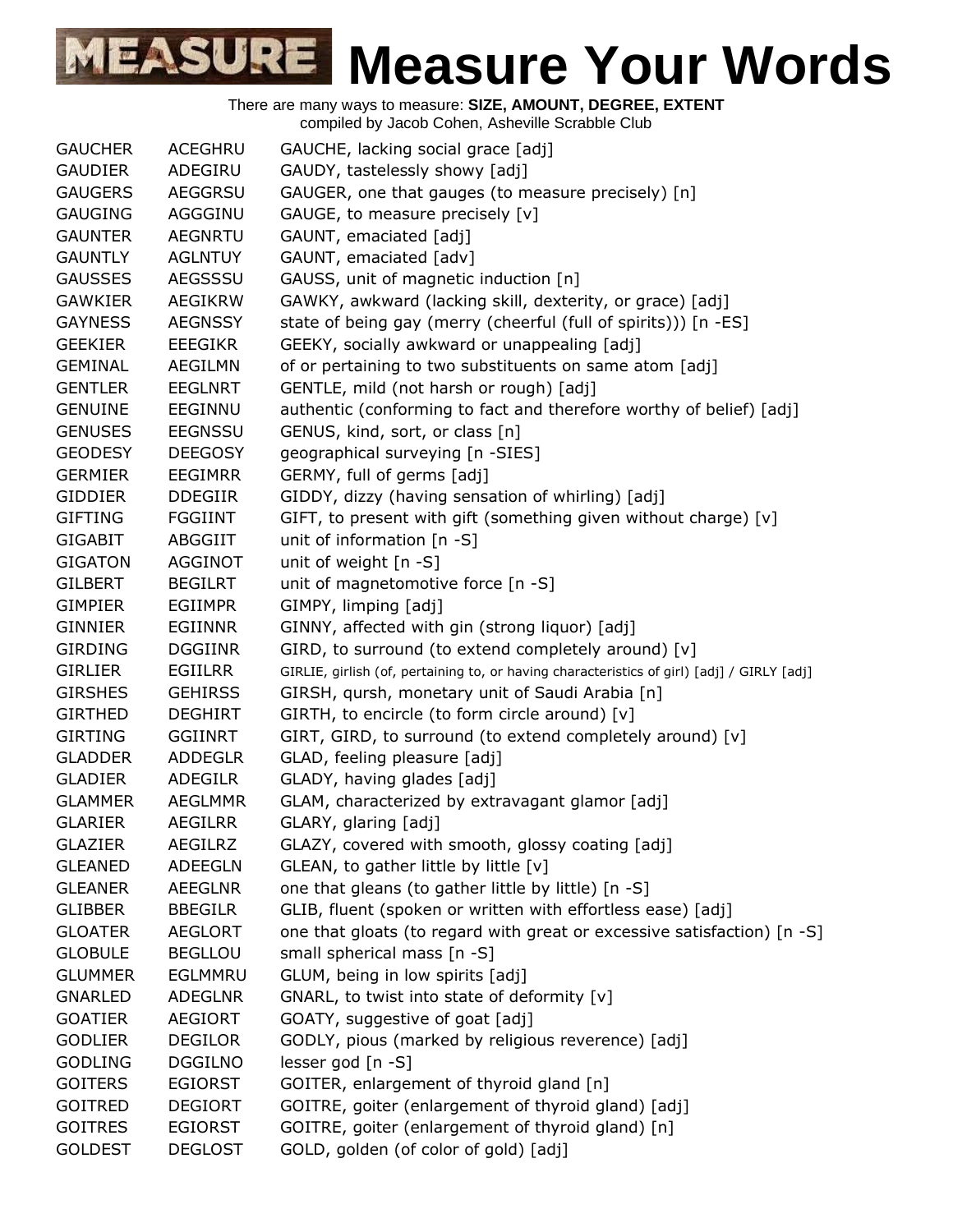| <b>GOLIATH</b> | <b>AGHILOT</b> | person considered to be giant [n -S]                                         |
|----------------|----------------|------------------------------------------------------------------------------|
| <b>GOMBEEN</b> | <b>BGEEMNO</b> | usury, lending of money at exorbitant interest rate [n -S]                   |
| <b>GOODISH</b> | <b>DGHIOOS</b> | somewhat good [adj]                                                          |
| <b>GOOFIER</b> | <b>EFGIOOR</b> | GOOFY, silly (showing lack of good sense) [adj]                              |
| <b>GOOGOLS</b> | GGLOOOS        | GOOGOL, enormous number [n]                                                  |
| <b>GOOIEST</b> | <b>EGIOOST</b> | GOOEY, sticky or viscid [adj]                                                |
| <b>GOONIER</b> | <b>EGINOOR</b> | GOONY, stupid (mentally slow) [adj]                                          |
| <b>GOOPIER</b> | <b>EGIOOPR</b> | GOOPY, sticky, gooey [adj]                                                   |
| <b>GORIEST</b> | <b>EGIORST</b> | GORY, bloody (stained with blood) [adj]                                      |
| <b>GORSIER</b> | <b>EGIORRS</b> | GORSY, abounding in gorse [adj]                                              |
| <b>GOURDES</b> | <b>DEGORSU</b> | GOURDE, monetary unit of Haiti [n]                                           |
| <b>GOURMET</b> | <b>EGMORTU</b> | connoisseur of fine food and drink [n -S]                                    |
| <b>GOUTIER</b> | EGIORTU        | GOUTY, affected with gout [adj]                                              |
| <b>GRADATE</b> | AADEGRT        | to change by degrees [v -D, -TING, -S]                                       |
| <b>GRAMMES</b> | <b>AEGMMRS</b> | GRAMME, gram (unit of mass and weight) [n]                                   |
| <b>GRANDER</b> | <b>ADEGNRR</b> | GRAND, large and impressive [adj]                                            |
| <b>GRANDER</b> | <b>ADEGNRR</b> | GRAND, large and impressive [adj]                                            |
| <b>GRANDLY</b> | <b>ADGLNRY</b> | in grand (large and impressive) manner [adv]                                 |
| <b>GRAVELY</b> | <b>AEGLRVY</b> | in grave (extremely serious) manner [adv]                                    |
| <b>GRAVEST</b> | <b>AEGRSTV</b> | GRAVE, extremely serious [adj]                                               |
| <b>GRAYEST</b> | <b>AEGRSTY</b> | GRAY, of color between white and black [adj]                                 |
| <b>GREATEN</b> | <b>AEEGNRT</b> | to make greater (large (of considerable size or quantity)) [v -ED, -ING, -S] |
| <b>GREATER</b> | <b>AEEGRRT</b> | GREAT, large (of considerable size or quantity) [adj]                        |
| <b>GREATLY</b> | <b>AEGLRTY</b> | in great (large (of considerable size or quantity)) manner [adv]             |
| <b>GREENER</b> | <b>EEEGNRR</b> | GREEN, of color of growing foliage [adj]                                     |
| <b>GREYEST</b> | <b>EEGRSTY</b> | GREY, gray (of color between white and black) [adj]                          |
| <b>GRIMIER</b> | <b>EGIIMRR</b> | GRIMY, dirty (unclean (free from dirt or stain)) [adj]                       |
| <b>GRIMMER</b> | <b>EGIMMRR</b> | GRIM, stern and unrelenting [adj]                                            |
| <b>GRIPIER</b> | EGIIPRR        | GRIPY, causing sharp pains in bowels [adj] / GRIPEY [adj]                    |
| <b>GRIPPLE</b> | <b>EGILPPR</b> | greedy (marked by greed) [adj]                                               |
| <b>GRODIER</b> | <b>DEGIORR</b> | GRODY, sleazy (of low quality or character) [adj]                            |
| <b>GROSSED</b> | <b>DEGORSS</b> | GROSS, to earn exclusive of deductions [v]                                   |
| <b>GROSSER</b> | <b>EGORRSS</b> | GROSS, flagrant (extremely conspicuous) [adj]                                |
| <b>GROSSLY</b> | <b>GLORSSY</b> | in gross (flagrant (extremely conspicuous)) manner [adv]                     |
| <b>GROWTHY</b> | <b>GHORTWY</b> | fast growing [adj -HIER, -HIEST]                                             |
| <b>GRUFFER</b> | <b>EFFGRRU</b> | GRUFF, low and harsh in speech [adj]                                         |
| <b>GRUMMER</b> | EGMMRRU        | GRUM, morose (sullen (showing brooding ill humor or resentment)) [adj]       |
| <b>GUARANI</b> | AAGINRU        | monetary unit of Paraguay [n -S or -ES]                                      |
| <b>GUILDER</b> | <b>DEGILRU</b> | former monetary unit of Netherlands [n -S]                                   |
| <b>GUINEAS</b> | AEGINSU        | GUINEA, formerly used British coin [n]                                       |
| <b>GULDENS</b> | <b>DEGLNSU</b> | GULDEN, guilder, former monetary unit of Netherlands [n]                     |
| <b>GULFIER</b> | <b>EFGILRU</b> | GULFY, full of whirlpools [adj]                                              |
| <b>GULPIER</b> | EGILPRU        | GULPY, marked by gulping [adj]                                               |
| <b>GUNGIER</b> | EGGINRU        | GUNGY, gunky (filthy, sticky, or greasy) [adj]                               |
| <b>GUNKIER</b> | EGIKNRU        | GUNKY, filthy, sticky, or greasy [adj]                                       |
| <b>GURSHES</b> | <b>EGHRSSU</b> | GURSH, qursh, monetary unit of Saudi Arabia [n]                              |
| <b>GUSHIER</b> | <b>EGHIRSU</b> | GUSHY, overly sentimental [adj]                                              |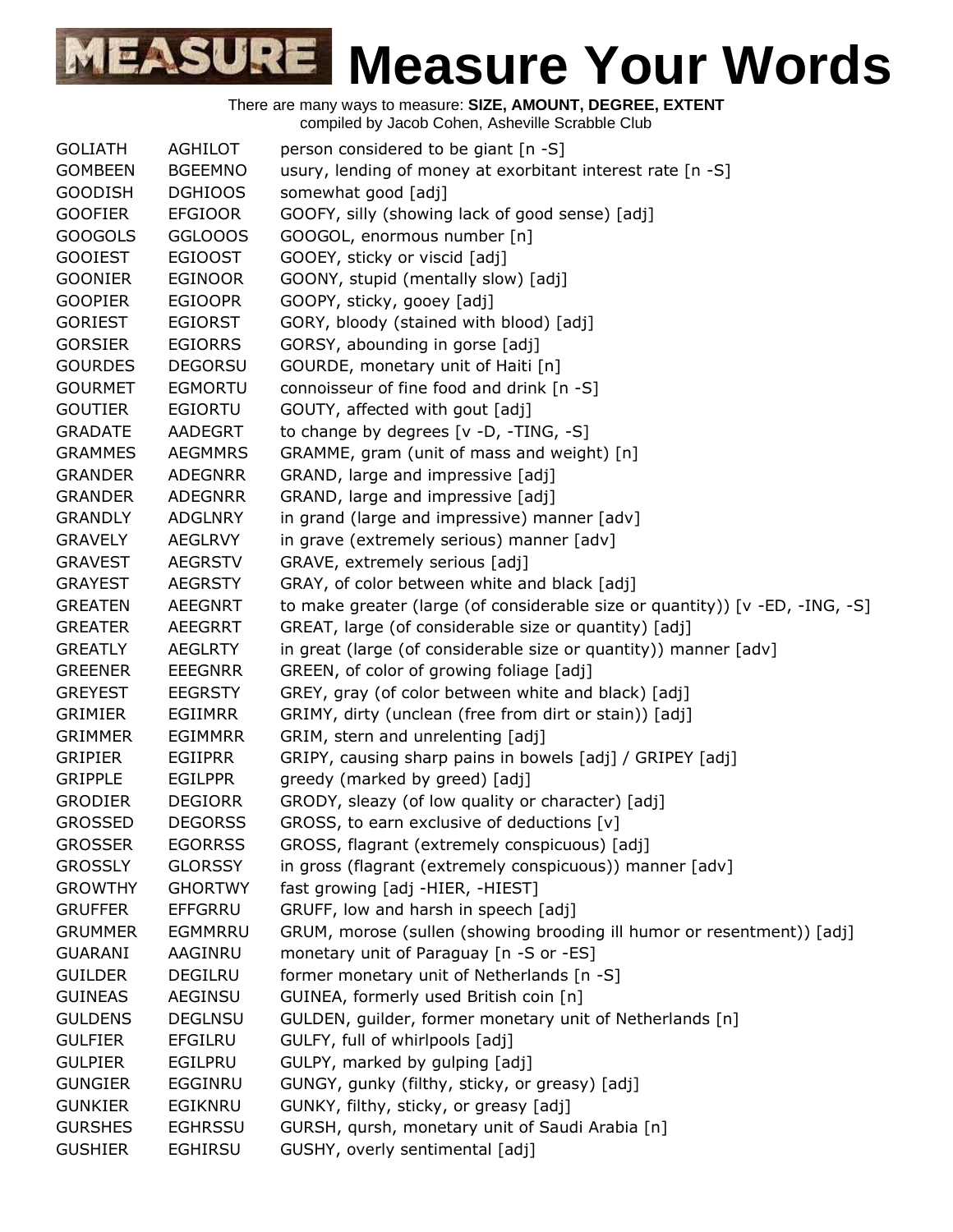| <b>GUSTIER</b> | <b>EGIRSTU</b> | GUSTY, blowing in gusts [adj]                                                                                            |
|----------------|----------------|--------------------------------------------------------------------------------------------------------------------------|
| <b>GUTFULS</b> | <b>FGLSTUU</b> | GUTFUL, excessive amount [n]                                                                                             |
| <b>GUTSIER</b> | <b>EGIRSTU</b> | GUTSY, brave (showing courage) [adj]                                                                                     |
| <b>GUTTIER</b> | <b>EGIRTTU</b> | GUTTY, marked by courage [adj]                                                                                           |
|                |                | <b>H</b> 7s                                                                                                              |
| <b>HAGGLED</b> | ADEGGHL        | HAGGLE, to bargain (to discuss terms for selling or buying) [v]                                                          |
| <b>HAGGLER</b> | <b>AEGGHLR</b> | one that haggles (to bargain (to discuss terms for selling or buying)) [n -S]                                            |
| <b>HAGGLES</b> | <b>AEGGHLS</b> | HAGGLE, to bargain (to discuss terms for selling or buying) [v]                                                          |
| <b>HAIRIER</b> | AEHIIRR        | HAIRY, covered with hair [adj]                                                                                           |
| <b>HALFWAY</b> | <b>AAFHLWY</b> | being in middle [adj]                                                                                                    |
| <b>HALVERS</b> | <b>AEHLRSV</b> | half shares $[n -S]$                                                                                                     |
| <b>HALVING</b> | <b>AGHILNV</b> | act of fitting timbers together by cutting out half thickness of each [n -S] / HALVE, to divide into two equal parts [v] |
| <b>HAMMIER</b> | <b>AEHIMMR</b> | HAMMY, overly theatrical [adj]                                                                                           |
| <b>HANDFUL</b> | <b>ADFHLNU</b> | as much as hand can hold [n -S or -DSFUL]                                                                                |
| <b>HANDIER</b> | <b>ADEHINR</b> | HANDY, convenient for handling [adj]                                                                                     |
| <b>HANDOUT</b> | <b>ADHNOTU</b> | something given out free [n -S]                                                                                          |
| <b>HANTLES</b> | <b>AEHLNST</b> | HANTLE, large amount [n]                                                                                                 |
| <b>HAPPIER</b> | AEHIPPR        | HAPPY, marked by joy [adj]                                                                                               |
| <b>HARDEST</b> | <b>ADEHRST</b> | HARD, firm and unyielding [adj]                                                                                          |
| <b>HARDIER</b> | <b>ADEHIRR</b> | HARDY, very sturdy [adj]                                                                                                 |
| <b>HARSHER</b> | <b>AEHHRRS</b> | HARSH, severe (unsparing in treatment of others) [adj]                                                                   |
| <b>HASTATE</b> | <b>AAEHSTT</b> | triangular [adj]                                                                                                         |
| <b>HASTIER</b> | <b>AEHIRST</b> | HASTY, speedy (swift (moving with great rate of motion)) [adj]                                                           |
| <b>HATREDS</b> | ADEHRST        | HATRED, intense dislike or aversion [n]                                                                                  |
| <b>HATSFUL</b> | <b>AFHLSTU</b> | HATFUL, as much as hat can hold [n]                                                                                      |
| <b>HAUTEST</b> | <b>AEHSTTU</b> | HAUTE, high-class [adj]                                                                                                  |
| <b>HAWALAS</b> | <b>AAAHLSW</b> | HAWALA, type of financial arrangement in Islamic societies [n]                                                           |
| <b>HAZIEST</b> | <b>AEHISTZ</b> | HAZY, unclear (clean and pure) [adj]                                                                                     |
| <b>HEADFUL</b> | ADEFHLU        | great amount of knowledge [n -S]                                                                                         |
| <b>HEADIER</b> | ADEEHIR        | HEADY, intoxicating [adj]                                                                                                |
| <b>HEAPERS</b> | <b>AEEHPRS</b> | HEAPER, one that heaps (to pile up) [n]                                                                                  |
| <b>HEAPING</b> | AEGHINP        | HEAP, to pile up $[v]$                                                                                                   |
| <b>HEAVIER</b> | AEEHIRV        | HEAVY, having much weight [adj]                                                                                          |
| <b>HEAVIES</b> | <b>AEEHISV</b> | HEAVY, villain (cruelly malicious person) [n]                                                                            |
| <b>HEAVILY</b> | AEHILVY        | HEAVY, having much weight [adv]                                                                                          |
| <b>HEBETIC</b> | <b>BCEEHIT</b> | pertaining to puberty (period of sexual maturation) [adj]                                                                |
| <b>HECTARE</b> | <b>ACEEHRT</b> | unit of area [n -S]                                                                                                      |
| <b>HEDGIER</b> | <b>DEEGHIR</b> | HEDGY, abounding in hedges [adj]                                                                                         |
| <b>HEFTIER</b> | EEFHIRT        | HEFTY, heavy (having much weight) [adj]                                                                                  |
| <b>HEFTILY</b> | <b>EFHILTY</b> | HEFTY, heavy (having much weight) [adv]                                                                                  |
| <b>HEIGHTH</b> | <b>EGHHHIT</b> | height (highest point) [n -S]                                                                                            |
| <b>HEIGHTS</b> | <b>EGHHIST</b> | HEIGHT, highest point [n]                                                                                                |
| <b>HEIRDOM</b> | <b>DEHIMOR</b> | heirship (right to inheritance) [n -S]                                                                                   |
| <b>HEIRESS</b> | <b>EEHIRSS</b> | female inheritor [n -S]                                                                                                  |
| <b>HEKTARE</b> | AEEHKRT        | hectare (unit of area) [n -S]                                                                                            |
| <b>HEMPIER</b> | <b>EEHIMPR</b> | HEMPY, mischievous [adj] / HEMPIE [adj]                                                                                  |
| <b>HENRIES</b> | <b>EEHINRS</b> | HENRY, unit of inductance [n]                                                                                            |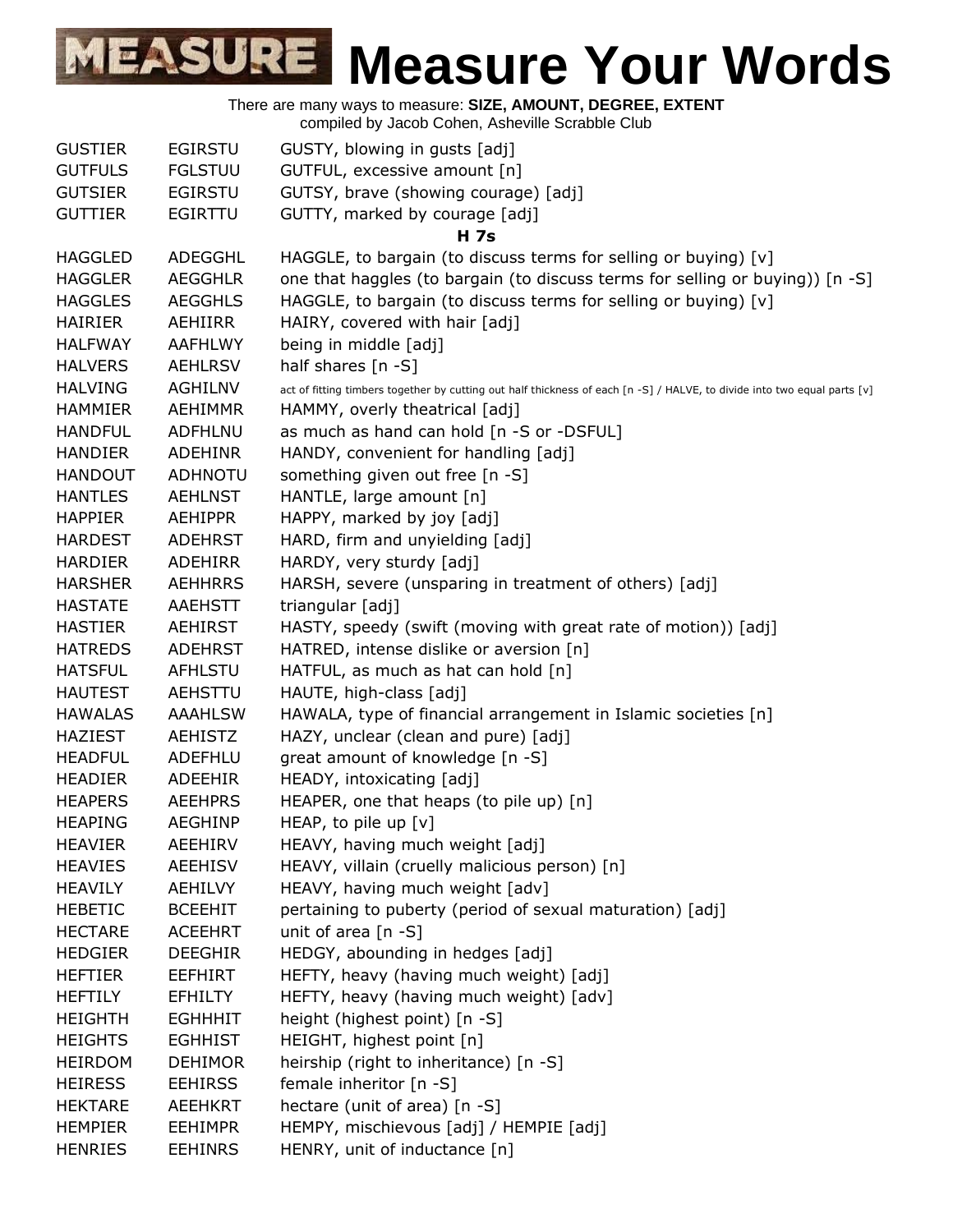| HEP, hip (aware of most current styles and trends) [adj]<br><b>HEPPEST</b><br><b>EEHPPST</b><br>HEPTAD, group of seven [n]<br><b>HEPTADS</b><br><b>ADEHPST</b><br>HERBY, abounding in herbs [adj]<br><b>HERBIER</b><br><b>BEEHIRR</b><br>HERTZ, unit of frequency [n]<br><b>HERTZES</b><br><b>EEHRSTZ</b><br>HEXADE, hexad (group of six) [n]<br><b>HEXADES</b><br><b>ADEEHSX</b><br>HEXAD, group of six [adj]<br><b>HEXADIC</b><br>ACDEHIX<br><b>HEXAGON</b><br><b>AEGHNOX</b><br>polygon having six sides [n -S]<br><b>AAEHLPX</b><br>edition in which six texts are set in parallel columns [n -S]<br><b>HEXAPLA</b><br>six-legged insect [n -S]<br><b>HEXAPOD</b><br><b>ADEHOPX</b><br>HICK, characteristic of rural people [adj]<br><b>HICKEST</b><br><b>CEHIKST</b><br>HIGGLE, to haggle (to bargain (to discuss terms for selling or buying)) [v]<br><b>HIGGLED</b><br><b>DEGGHIL</b><br><b>HIGGLER</b><br>one that higgles (to haggle (to bargain (to discuss terms for selling or buying))) [n -S]<br><b>EGGHILR</b><br>HIGGLE, to haggle (to bargain (to discuss terms for selling or buying)) $[v]$<br><b>HIGGLES</b><br><b>EGGHILS</b><br><b>HIGHEST</b><br><b>EGHHIST</b><br>HIGH, reaching far upward [adj]<br>HIGHTH, height (highest point) [n]<br><b>HIGHTHS</b><br><b>GHHHIST</b><br>HILLY, abounding in hills [adj]<br><b>HILLIER</b><br>EHIILLR<br>HINKY, suspicious [adj]<br><b>HINKIER</b><br><b>EHIIKNR</b><br>state of being hip (aware of most current styles and trends) [n -ES]<br><b>HIPNESS</b><br><b>EHINPSS</b><br>HIP, aware of most current styles and trends [adj]<br><b>HIPPEST</b><br><b>EHIPPST</b><br>HIPPY, having big hips [adj]<br><b>HIPPIER</b><br><b>EHIIPPR</b><br>HISSY, characterized by hissing sound [adj]<br><b>HISSIER</b><br><b>EHIIRSS</b><br>being without hit [adj]<br><b>HITLESS</b><br><b>EHILSST</b><br>HOARY, white with age [adj]<br><b>HOARIER</b><br>AEHIORR<br>HOARSE, low and rough in sound [adj]<br><b>HOARSER</b><br><b>AEHORRS</b><br>state of being hobo [n -S]<br><b>HOBOISM</b><br><b>BHIMOOS</b><br>HOCK, to pawn (to give as security for something borrowed) [v]<br><b>HOCKING</b><br><b>CGHIKNO</b><br>HOG, to take more than one's share $[v]$<br><b>HOGGING</b><br><b>GGGHINO</b><br><b>HOGGISH</b><br><b>GGHHIOS</b><br>coarsely selfish [adj]<br><b>HOGLIKE</b><br><b>EGHIKLO</b><br>hoggish (coarsely selfish) [adj]<br>HOKEY, false; contrived [adj]<br><b>HOKIEST</b><br><b>EHIKOST</b><br>HOLARD, total quantity of water in soil [n]<br><b>HOLARDS</b><br><b>ADHLORS</b><br><b>HOLIEST</b><br><b>EHILOST</b><br>HOLY, having divine nature or origin [adj]<br><b>HOMERIC</b><br><b>CEHIMOR</b><br>having large or grand quality [adj]<br><b>HOMIEST</b><br><b>EHIMOST</b><br>HOMY, homey (homelike (suggestive of home)) [adj] / HOMEY [adj]<br>HONDLE, to haggle (to bargain (to discuss terms for selling or buying)) [v]<br><b>HONDLED</b><br><b>DDEHLNO</b><br>HONDLE, to haggle (to bargain (to discuss terms for selling or buying)) $[v]$<br><b>HONDLES</b><br><b>DEHLNOS</b><br>truthfulness [n -TIES]<br><b>HONESTY</b><br><b>EHNOSTY</b><br>HOOKY, full of hooks [adj]<br><b>HOOKIER</b><br><b>EHIKOOR</b><br><b>HOOTIER</b><br><b>EHIOORT</b><br>HOOTY, sounding like cry of owl [adj]<br>HOPPY, having taste of hops (catkins of particular vine) [adj]<br><b>HOPPIER</b><br><b>EHIOPPR</b><br><b>HORNIER</b><br><b>EHINORR</b><br>HORNY, hornlike in hardness [adj]<br><b>HOTHEAD</b><br>ADEHHOT<br>quick-tempered person [n -S]<br>state of being hot (having high temperature) [n -ES]<br><b>HOTNESS</b><br><b>EHNOSST</b><br><b>HOTSHOT</b><br><b>HHOOSTT</b><br>showily skillful person [n -S]<br>hothead (quick-tempered person) [n -S]<br><b>HOTSPUR</b><br><b>HOPRSTU</b><br>HOT, having high temperature [adj]<br><b>HOTTEST</b><br><b>EHOSTTT</b><br><b>HOTTISH</b><br><b>HHIOSTT</b><br>somewhat hot [adj] |  |  |
|-----------------------------------------------------------------------------------------------------------------------------------------------------------------------------------------------------------------------------------------------------------------------------------------------------------------------------------------------------------------------------------------------------------------------------------------------------------------------------------------------------------------------------------------------------------------------------------------------------------------------------------------------------------------------------------------------------------------------------------------------------------------------------------------------------------------------------------------------------------------------------------------------------------------------------------------------------------------------------------------------------------------------------------------------------------------------------------------------------------------------------------------------------------------------------------------------------------------------------------------------------------------------------------------------------------------------------------------------------------------------------------------------------------------------------------------------------------------------------------------------------------------------------------------------------------------------------------------------------------------------------------------------------------------------------------------------------------------------------------------------------------------------------------------------------------------------------------------------------------------------------------------------------------------------------------------------------------------------------------------------------------------------------------------------------------------------------------------------------------------------------------------------------------------------------------------------------------------------------------------------------------------------------------------------------------------------------------------------------------------------------------------------------------------------------------------------------------------------------------------------------------------------------------------------------------------------------------------------------------------------------------------------------------------------------------------------------------------------------------------------------------------------------------------------------------------------------------------------------------------------------------------------------------------------------------------------------------------------------------------------------------------------------------------------------------------------------------------------------------------------------------------------------------------------------------------------------------------------------------------------------------------------------------------------------------------------------------------------------------------------------------------------------------------------------------------------------------------------------------------------------------------------------------------------------------------------------------------------------------------------------------------------------------------------------------------------------------------------------------------------------------------------------------------------------------------------------------------------------------------------------------------------------------------------|--|--|
|                                                                                                                                                                                                                                                                                                                                                                                                                                                                                                                                                                                                                                                                                                                                                                                                                                                                                                                                                                                                                                                                                                                                                                                                                                                                                                                                                                                                                                                                                                                                                                                                                                                                                                                                                                                                                                                                                                                                                                                                                                                                                                                                                                                                                                                                                                                                                                                                                                                                                                                                                                                                                                                                                                                                                                                                                                                                                                                                                                                                                                                                                                                                                                                                                                                                                                                                                                                                                                                                                                                                                                                                                                                                                                                                                                                                                                                                                                                       |  |  |
|                                                                                                                                                                                                                                                                                                                                                                                                                                                                                                                                                                                                                                                                                                                                                                                                                                                                                                                                                                                                                                                                                                                                                                                                                                                                                                                                                                                                                                                                                                                                                                                                                                                                                                                                                                                                                                                                                                                                                                                                                                                                                                                                                                                                                                                                                                                                                                                                                                                                                                                                                                                                                                                                                                                                                                                                                                                                                                                                                                                                                                                                                                                                                                                                                                                                                                                                                                                                                                                                                                                                                                                                                                                                                                                                                                                                                                                                                                                       |  |  |
|                                                                                                                                                                                                                                                                                                                                                                                                                                                                                                                                                                                                                                                                                                                                                                                                                                                                                                                                                                                                                                                                                                                                                                                                                                                                                                                                                                                                                                                                                                                                                                                                                                                                                                                                                                                                                                                                                                                                                                                                                                                                                                                                                                                                                                                                                                                                                                                                                                                                                                                                                                                                                                                                                                                                                                                                                                                                                                                                                                                                                                                                                                                                                                                                                                                                                                                                                                                                                                                                                                                                                                                                                                                                                                                                                                                                                                                                                                                       |  |  |
|                                                                                                                                                                                                                                                                                                                                                                                                                                                                                                                                                                                                                                                                                                                                                                                                                                                                                                                                                                                                                                                                                                                                                                                                                                                                                                                                                                                                                                                                                                                                                                                                                                                                                                                                                                                                                                                                                                                                                                                                                                                                                                                                                                                                                                                                                                                                                                                                                                                                                                                                                                                                                                                                                                                                                                                                                                                                                                                                                                                                                                                                                                                                                                                                                                                                                                                                                                                                                                                                                                                                                                                                                                                                                                                                                                                                                                                                                                                       |  |  |
|                                                                                                                                                                                                                                                                                                                                                                                                                                                                                                                                                                                                                                                                                                                                                                                                                                                                                                                                                                                                                                                                                                                                                                                                                                                                                                                                                                                                                                                                                                                                                                                                                                                                                                                                                                                                                                                                                                                                                                                                                                                                                                                                                                                                                                                                                                                                                                                                                                                                                                                                                                                                                                                                                                                                                                                                                                                                                                                                                                                                                                                                                                                                                                                                                                                                                                                                                                                                                                                                                                                                                                                                                                                                                                                                                                                                                                                                                                                       |  |  |
|                                                                                                                                                                                                                                                                                                                                                                                                                                                                                                                                                                                                                                                                                                                                                                                                                                                                                                                                                                                                                                                                                                                                                                                                                                                                                                                                                                                                                                                                                                                                                                                                                                                                                                                                                                                                                                                                                                                                                                                                                                                                                                                                                                                                                                                                                                                                                                                                                                                                                                                                                                                                                                                                                                                                                                                                                                                                                                                                                                                                                                                                                                                                                                                                                                                                                                                                                                                                                                                                                                                                                                                                                                                                                                                                                                                                                                                                                                                       |  |  |
|                                                                                                                                                                                                                                                                                                                                                                                                                                                                                                                                                                                                                                                                                                                                                                                                                                                                                                                                                                                                                                                                                                                                                                                                                                                                                                                                                                                                                                                                                                                                                                                                                                                                                                                                                                                                                                                                                                                                                                                                                                                                                                                                                                                                                                                                                                                                                                                                                                                                                                                                                                                                                                                                                                                                                                                                                                                                                                                                                                                                                                                                                                                                                                                                                                                                                                                                                                                                                                                                                                                                                                                                                                                                                                                                                                                                                                                                                                                       |  |  |
|                                                                                                                                                                                                                                                                                                                                                                                                                                                                                                                                                                                                                                                                                                                                                                                                                                                                                                                                                                                                                                                                                                                                                                                                                                                                                                                                                                                                                                                                                                                                                                                                                                                                                                                                                                                                                                                                                                                                                                                                                                                                                                                                                                                                                                                                                                                                                                                                                                                                                                                                                                                                                                                                                                                                                                                                                                                                                                                                                                                                                                                                                                                                                                                                                                                                                                                                                                                                                                                                                                                                                                                                                                                                                                                                                                                                                                                                                                                       |  |  |
|                                                                                                                                                                                                                                                                                                                                                                                                                                                                                                                                                                                                                                                                                                                                                                                                                                                                                                                                                                                                                                                                                                                                                                                                                                                                                                                                                                                                                                                                                                                                                                                                                                                                                                                                                                                                                                                                                                                                                                                                                                                                                                                                                                                                                                                                                                                                                                                                                                                                                                                                                                                                                                                                                                                                                                                                                                                                                                                                                                                                                                                                                                                                                                                                                                                                                                                                                                                                                                                                                                                                                                                                                                                                                                                                                                                                                                                                                                                       |  |  |
|                                                                                                                                                                                                                                                                                                                                                                                                                                                                                                                                                                                                                                                                                                                                                                                                                                                                                                                                                                                                                                                                                                                                                                                                                                                                                                                                                                                                                                                                                                                                                                                                                                                                                                                                                                                                                                                                                                                                                                                                                                                                                                                                                                                                                                                                                                                                                                                                                                                                                                                                                                                                                                                                                                                                                                                                                                                                                                                                                                                                                                                                                                                                                                                                                                                                                                                                                                                                                                                                                                                                                                                                                                                                                                                                                                                                                                                                                                                       |  |  |
|                                                                                                                                                                                                                                                                                                                                                                                                                                                                                                                                                                                                                                                                                                                                                                                                                                                                                                                                                                                                                                                                                                                                                                                                                                                                                                                                                                                                                                                                                                                                                                                                                                                                                                                                                                                                                                                                                                                                                                                                                                                                                                                                                                                                                                                                                                                                                                                                                                                                                                                                                                                                                                                                                                                                                                                                                                                                                                                                                                                                                                                                                                                                                                                                                                                                                                                                                                                                                                                                                                                                                                                                                                                                                                                                                                                                                                                                                                                       |  |  |
|                                                                                                                                                                                                                                                                                                                                                                                                                                                                                                                                                                                                                                                                                                                                                                                                                                                                                                                                                                                                                                                                                                                                                                                                                                                                                                                                                                                                                                                                                                                                                                                                                                                                                                                                                                                                                                                                                                                                                                                                                                                                                                                                                                                                                                                                                                                                                                                                                                                                                                                                                                                                                                                                                                                                                                                                                                                                                                                                                                                                                                                                                                                                                                                                                                                                                                                                                                                                                                                                                                                                                                                                                                                                                                                                                                                                                                                                                                                       |  |  |
|                                                                                                                                                                                                                                                                                                                                                                                                                                                                                                                                                                                                                                                                                                                                                                                                                                                                                                                                                                                                                                                                                                                                                                                                                                                                                                                                                                                                                                                                                                                                                                                                                                                                                                                                                                                                                                                                                                                                                                                                                                                                                                                                                                                                                                                                                                                                                                                                                                                                                                                                                                                                                                                                                                                                                                                                                                                                                                                                                                                                                                                                                                                                                                                                                                                                                                                                                                                                                                                                                                                                                                                                                                                                                                                                                                                                                                                                                                                       |  |  |
|                                                                                                                                                                                                                                                                                                                                                                                                                                                                                                                                                                                                                                                                                                                                                                                                                                                                                                                                                                                                                                                                                                                                                                                                                                                                                                                                                                                                                                                                                                                                                                                                                                                                                                                                                                                                                                                                                                                                                                                                                                                                                                                                                                                                                                                                                                                                                                                                                                                                                                                                                                                                                                                                                                                                                                                                                                                                                                                                                                                                                                                                                                                                                                                                                                                                                                                                                                                                                                                                                                                                                                                                                                                                                                                                                                                                                                                                                                                       |  |  |
|                                                                                                                                                                                                                                                                                                                                                                                                                                                                                                                                                                                                                                                                                                                                                                                                                                                                                                                                                                                                                                                                                                                                                                                                                                                                                                                                                                                                                                                                                                                                                                                                                                                                                                                                                                                                                                                                                                                                                                                                                                                                                                                                                                                                                                                                                                                                                                                                                                                                                                                                                                                                                                                                                                                                                                                                                                                                                                                                                                                                                                                                                                                                                                                                                                                                                                                                                                                                                                                                                                                                                                                                                                                                                                                                                                                                                                                                                                                       |  |  |
|                                                                                                                                                                                                                                                                                                                                                                                                                                                                                                                                                                                                                                                                                                                                                                                                                                                                                                                                                                                                                                                                                                                                                                                                                                                                                                                                                                                                                                                                                                                                                                                                                                                                                                                                                                                                                                                                                                                                                                                                                                                                                                                                                                                                                                                                                                                                                                                                                                                                                                                                                                                                                                                                                                                                                                                                                                                                                                                                                                                                                                                                                                                                                                                                                                                                                                                                                                                                                                                                                                                                                                                                                                                                                                                                                                                                                                                                                                                       |  |  |
|                                                                                                                                                                                                                                                                                                                                                                                                                                                                                                                                                                                                                                                                                                                                                                                                                                                                                                                                                                                                                                                                                                                                                                                                                                                                                                                                                                                                                                                                                                                                                                                                                                                                                                                                                                                                                                                                                                                                                                                                                                                                                                                                                                                                                                                                                                                                                                                                                                                                                                                                                                                                                                                                                                                                                                                                                                                                                                                                                                                                                                                                                                                                                                                                                                                                                                                                                                                                                                                                                                                                                                                                                                                                                                                                                                                                                                                                                                                       |  |  |
|                                                                                                                                                                                                                                                                                                                                                                                                                                                                                                                                                                                                                                                                                                                                                                                                                                                                                                                                                                                                                                                                                                                                                                                                                                                                                                                                                                                                                                                                                                                                                                                                                                                                                                                                                                                                                                                                                                                                                                                                                                                                                                                                                                                                                                                                                                                                                                                                                                                                                                                                                                                                                                                                                                                                                                                                                                                                                                                                                                                                                                                                                                                                                                                                                                                                                                                                                                                                                                                                                                                                                                                                                                                                                                                                                                                                                                                                                                                       |  |  |
|                                                                                                                                                                                                                                                                                                                                                                                                                                                                                                                                                                                                                                                                                                                                                                                                                                                                                                                                                                                                                                                                                                                                                                                                                                                                                                                                                                                                                                                                                                                                                                                                                                                                                                                                                                                                                                                                                                                                                                                                                                                                                                                                                                                                                                                                                                                                                                                                                                                                                                                                                                                                                                                                                                                                                                                                                                                                                                                                                                                                                                                                                                                                                                                                                                                                                                                                                                                                                                                                                                                                                                                                                                                                                                                                                                                                                                                                                                                       |  |  |
|                                                                                                                                                                                                                                                                                                                                                                                                                                                                                                                                                                                                                                                                                                                                                                                                                                                                                                                                                                                                                                                                                                                                                                                                                                                                                                                                                                                                                                                                                                                                                                                                                                                                                                                                                                                                                                                                                                                                                                                                                                                                                                                                                                                                                                                                                                                                                                                                                                                                                                                                                                                                                                                                                                                                                                                                                                                                                                                                                                                                                                                                                                                                                                                                                                                                                                                                                                                                                                                                                                                                                                                                                                                                                                                                                                                                                                                                                                                       |  |  |
|                                                                                                                                                                                                                                                                                                                                                                                                                                                                                                                                                                                                                                                                                                                                                                                                                                                                                                                                                                                                                                                                                                                                                                                                                                                                                                                                                                                                                                                                                                                                                                                                                                                                                                                                                                                                                                                                                                                                                                                                                                                                                                                                                                                                                                                                                                                                                                                                                                                                                                                                                                                                                                                                                                                                                                                                                                                                                                                                                                                                                                                                                                                                                                                                                                                                                                                                                                                                                                                                                                                                                                                                                                                                                                                                                                                                                                                                                                                       |  |  |
|                                                                                                                                                                                                                                                                                                                                                                                                                                                                                                                                                                                                                                                                                                                                                                                                                                                                                                                                                                                                                                                                                                                                                                                                                                                                                                                                                                                                                                                                                                                                                                                                                                                                                                                                                                                                                                                                                                                                                                                                                                                                                                                                                                                                                                                                                                                                                                                                                                                                                                                                                                                                                                                                                                                                                                                                                                                                                                                                                                                                                                                                                                                                                                                                                                                                                                                                                                                                                                                                                                                                                                                                                                                                                                                                                                                                                                                                                                                       |  |  |
|                                                                                                                                                                                                                                                                                                                                                                                                                                                                                                                                                                                                                                                                                                                                                                                                                                                                                                                                                                                                                                                                                                                                                                                                                                                                                                                                                                                                                                                                                                                                                                                                                                                                                                                                                                                                                                                                                                                                                                                                                                                                                                                                                                                                                                                                                                                                                                                                                                                                                                                                                                                                                                                                                                                                                                                                                                                                                                                                                                                                                                                                                                                                                                                                                                                                                                                                                                                                                                                                                                                                                                                                                                                                                                                                                                                                                                                                                                                       |  |  |
|                                                                                                                                                                                                                                                                                                                                                                                                                                                                                                                                                                                                                                                                                                                                                                                                                                                                                                                                                                                                                                                                                                                                                                                                                                                                                                                                                                                                                                                                                                                                                                                                                                                                                                                                                                                                                                                                                                                                                                                                                                                                                                                                                                                                                                                                                                                                                                                                                                                                                                                                                                                                                                                                                                                                                                                                                                                                                                                                                                                                                                                                                                                                                                                                                                                                                                                                                                                                                                                                                                                                                                                                                                                                                                                                                                                                                                                                                                                       |  |  |
|                                                                                                                                                                                                                                                                                                                                                                                                                                                                                                                                                                                                                                                                                                                                                                                                                                                                                                                                                                                                                                                                                                                                                                                                                                                                                                                                                                                                                                                                                                                                                                                                                                                                                                                                                                                                                                                                                                                                                                                                                                                                                                                                                                                                                                                                                                                                                                                                                                                                                                                                                                                                                                                                                                                                                                                                                                                                                                                                                                                                                                                                                                                                                                                                                                                                                                                                                                                                                                                                                                                                                                                                                                                                                                                                                                                                                                                                                                                       |  |  |
|                                                                                                                                                                                                                                                                                                                                                                                                                                                                                                                                                                                                                                                                                                                                                                                                                                                                                                                                                                                                                                                                                                                                                                                                                                                                                                                                                                                                                                                                                                                                                                                                                                                                                                                                                                                                                                                                                                                                                                                                                                                                                                                                                                                                                                                                                                                                                                                                                                                                                                                                                                                                                                                                                                                                                                                                                                                                                                                                                                                                                                                                                                                                                                                                                                                                                                                                                                                                                                                                                                                                                                                                                                                                                                                                                                                                                                                                                                                       |  |  |
|                                                                                                                                                                                                                                                                                                                                                                                                                                                                                                                                                                                                                                                                                                                                                                                                                                                                                                                                                                                                                                                                                                                                                                                                                                                                                                                                                                                                                                                                                                                                                                                                                                                                                                                                                                                                                                                                                                                                                                                                                                                                                                                                                                                                                                                                                                                                                                                                                                                                                                                                                                                                                                                                                                                                                                                                                                                                                                                                                                                                                                                                                                                                                                                                                                                                                                                                                                                                                                                                                                                                                                                                                                                                                                                                                                                                                                                                                                                       |  |  |
|                                                                                                                                                                                                                                                                                                                                                                                                                                                                                                                                                                                                                                                                                                                                                                                                                                                                                                                                                                                                                                                                                                                                                                                                                                                                                                                                                                                                                                                                                                                                                                                                                                                                                                                                                                                                                                                                                                                                                                                                                                                                                                                                                                                                                                                                                                                                                                                                                                                                                                                                                                                                                                                                                                                                                                                                                                                                                                                                                                                                                                                                                                                                                                                                                                                                                                                                                                                                                                                                                                                                                                                                                                                                                                                                                                                                                                                                                                                       |  |  |
|                                                                                                                                                                                                                                                                                                                                                                                                                                                                                                                                                                                                                                                                                                                                                                                                                                                                                                                                                                                                                                                                                                                                                                                                                                                                                                                                                                                                                                                                                                                                                                                                                                                                                                                                                                                                                                                                                                                                                                                                                                                                                                                                                                                                                                                                                                                                                                                                                                                                                                                                                                                                                                                                                                                                                                                                                                                                                                                                                                                                                                                                                                                                                                                                                                                                                                                                                                                                                                                                                                                                                                                                                                                                                                                                                                                                                                                                                                                       |  |  |
|                                                                                                                                                                                                                                                                                                                                                                                                                                                                                                                                                                                                                                                                                                                                                                                                                                                                                                                                                                                                                                                                                                                                                                                                                                                                                                                                                                                                                                                                                                                                                                                                                                                                                                                                                                                                                                                                                                                                                                                                                                                                                                                                                                                                                                                                                                                                                                                                                                                                                                                                                                                                                                                                                                                                                                                                                                                                                                                                                                                                                                                                                                                                                                                                                                                                                                                                                                                                                                                                                                                                                                                                                                                                                                                                                                                                                                                                                                                       |  |  |
|                                                                                                                                                                                                                                                                                                                                                                                                                                                                                                                                                                                                                                                                                                                                                                                                                                                                                                                                                                                                                                                                                                                                                                                                                                                                                                                                                                                                                                                                                                                                                                                                                                                                                                                                                                                                                                                                                                                                                                                                                                                                                                                                                                                                                                                                                                                                                                                                                                                                                                                                                                                                                                                                                                                                                                                                                                                                                                                                                                                                                                                                                                                                                                                                                                                                                                                                                                                                                                                                                                                                                                                                                                                                                                                                                                                                                                                                                                                       |  |  |
|                                                                                                                                                                                                                                                                                                                                                                                                                                                                                                                                                                                                                                                                                                                                                                                                                                                                                                                                                                                                                                                                                                                                                                                                                                                                                                                                                                                                                                                                                                                                                                                                                                                                                                                                                                                                                                                                                                                                                                                                                                                                                                                                                                                                                                                                                                                                                                                                                                                                                                                                                                                                                                                                                                                                                                                                                                                                                                                                                                                                                                                                                                                                                                                                                                                                                                                                                                                                                                                                                                                                                                                                                                                                                                                                                                                                                                                                                                                       |  |  |
|                                                                                                                                                                                                                                                                                                                                                                                                                                                                                                                                                                                                                                                                                                                                                                                                                                                                                                                                                                                                                                                                                                                                                                                                                                                                                                                                                                                                                                                                                                                                                                                                                                                                                                                                                                                                                                                                                                                                                                                                                                                                                                                                                                                                                                                                                                                                                                                                                                                                                                                                                                                                                                                                                                                                                                                                                                                                                                                                                                                                                                                                                                                                                                                                                                                                                                                                                                                                                                                                                                                                                                                                                                                                                                                                                                                                                                                                                                                       |  |  |
|                                                                                                                                                                                                                                                                                                                                                                                                                                                                                                                                                                                                                                                                                                                                                                                                                                                                                                                                                                                                                                                                                                                                                                                                                                                                                                                                                                                                                                                                                                                                                                                                                                                                                                                                                                                                                                                                                                                                                                                                                                                                                                                                                                                                                                                                                                                                                                                                                                                                                                                                                                                                                                                                                                                                                                                                                                                                                                                                                                                                                                                                                                                                                                                                                                                                                                                                                                                                                                                                                                                                                                                                                                                                                                                                                                                                                                                                                                                       |  |  |
|                                                                                                                                                                                                                                                                                                                                                                                                                                                                                                                                                                                                                                                                                                                                                                                                                                                                                                                                                                                                                                                                                                                                                                                                                                                                                                                                                                                                                                                                                                                                                                                                                                                                                                                                                                                                                                                                                                                                                                                                                                                                                                                                                                                                                                                                                                                                                                                                                                                                                                                                                                                                                                                                                                                                                                                                                                                                                                                                                                                                                                                                                                                                                                                                                                                                                                                                                                                                                                                                                                                                                                                                                                                                                                                                                                                                                                                                                                                       |  |  |
|                                                                                                                                                                                                                                                                                                                                                                                                                                                                                                                                                                                                                                                                                                                                                                                                                                                                                                                                                                                                                                                                                                                                                                                                                                                                                                                                                                                                                                                                                                                                                                                                                                                                                                                                                                                                                                                                                                                                                                                                                                                                                                                                                                                                                                                                                                                                                                                                                                                                                                                                                                                                                                                                                                                                                                                                                                                                                                                                                                                                                                                                                                                                                                                                                                                                                                                                                                                                                                                                                                                                                                                                                                                                                                                                                                                                                                                                                                                       |  |  |
|                                                                                                                                                                                                                                                                                                                                                                                                                                                                                                                                                                                                                                                                                                                                                                                                                                                                                                                                                                                                                                                                                                                                                                                                                                                                                                                                                                                                                                                                                                                                                                                                                                                                                                                                                                                                                                                                                                                                                                                                                                                                                                                                                                                                                                                                                                                                                                                                                                                                                                                                                                                                                                                                                                                                                                                                                                                                                                                                                                                                                                                                                                                                                                                                                                                                                                                                                                                                                                                                                                                                                                                                                                                                                                                                                                                                                                                                                                                       |  |  |
|                                                                                                                                                                                                                                                                                                                                                                                                                                                                                                                                                                                                                                                                                                                                                                                                                                                                                                                                                                                                                                                                                                                                                                                                                                                                                                                                                                                                                                                                                                                                                                                                                                                                                                                                                                                                                                                                                                                                                                                                                                                                                                                                                                                                                                                                                                                                                                                                                                                                                                                                                                                                                                                                                                                                                                                                                                                                                                                                                                                                                                                                                                                                                                                                                                                                                                                                                                                                                                                                                                                                                                                                                                                                                                                                                                                                                                                                                                                       |  |  |
|                                                                                                                                                                                                                                                                                                                                                                                                                                                                                                                                                                                                                                                                                                                                                                                                                                                                                                                                                                                                                                                                                                                                                                                                                                                                                                                                                                                                                                                                                                                                                                                                                                                                                                                                                                                                                                                                                                                                                                                                                                                                                                                                                                                                                                                                                                                                                                                                                                                                                                                                                                                                                                                                                                                                                                                                                                                                                                                                                                                                                                                                                                                                                                                                                                                                                                                                                                                                                                                                                                                                                                                                                                                                                                                                                                                                                                                                                                                       |  |  |
|                                                                                                                                                                                                                                                                                                                                                                                                                                                                                                                                                                                                                                                                                                                                                                                                                                                                                                                                                                                                                                                                                                                                                                                                                                                                                                                                                                                                                                                                                                                                                                                                                                                                                                                                                                                                                                                                                                                                                                                                                                                                                                                                                                                                                                                                                                                                                                                                                                                                                                                                                                                                                                                                                                                                                                                                                                                                                                                                                                                                                                                                                                                                                                                                                                                                                                                                                                                                                                                                                                                                                                                                                                                                                                                                                                                                                                                                                                                       |  |  |
|                                                                                                                                                                                                                                                                                                                                                                                                                                                                                                                                                                                                                                                                                                                                                                                                                                                                                                                                                                                                                                                                                                                                                                                                                                                                                                                                                                                                                                                                                                                                                                                                                                                                                                                                                                                                                                                                                                                                                                                                                                                                                                                                                                                                                                                                                                                                                                                                                                                                                                                                                                                                                                                                                                                                                                                                                                                                                                                                                                                                                                                                                                                                                                                                                                                                                                                                                                                                                                                                                                                                                                                                                                                                                                                                                                                                                                                                                                                       |  |  |
|                                                                                                                                                                                                                                                                                                                                                                                                                                                                                                                                                                                                                                                                                                                                                                                                                                                                                                                                                                                                                                                                                                                                                                                                                                                                                                                                                                                                                                                                                                                                                                                                                                                                                                                                                                                                                                                                                                                                                                                                                                                                                                                                                                                                                                                                                                                                                                                                                                                                                                                                                                                                                                                                                                                                                                                                                                                                                                                                                                                                                                                                                                                                                                                                                                                                                                                                                                                                                                                                                                                                                                                                                                                                                                                                                                                                                                                                                                                       |  |  |
|                                                                                                                                                                                                                                                                                                                                                                                                                                                                                                                                                                                                                                                                                                                                                                                                                                                                                                                                                                                                                                                                                                                                                                                                                                                                                                                                                                                                                                                                                                                                                                                                                                                                                                                                                                                                                                                                                                                                                                                                                                                                                                                                                                                                                                                                                                                                                                                                                                                                                                                                                                                                                                                                                                                                                                                                                                                                                                                                                                                                                                                                                                                                                                                                                                                                                                                                                                                                                                                                                                                                                                                                                                                                                                                                                                                                                                                                                                                       |  |  |
|                                                                                                                                                                                                                                                                                                                                                                                                                                                                                                                                                                                                                                                                                                                                                                                                                                                                                                                                                                                                                                                                                                                                                                                                                                                                                                                                                                                                                                                                                                                                                                                                                                                                                                                                                                                                                                                                                                                                                                                                                                                                                                                                                                                                                                                                                                                                                                                                                                                                                                                                                                                                                                                                                                                                                                                                                                                                                                                                                                                                                                                                                                                                                                                                                                                                                                                                                                                                                                                                                                                                                                                                                                                                                                                                                                                                                                                                                                                       |  |  |
|                                                                                                                                                                                                                                                                                                                                                                                                                                                                                                                                                                                                                                                                                                                                                                                                                                                                                                                                                                                                                                                                                                                                                                                                                                                                                                                                                                                                                                                                                                                                                                                                                                                                                                                                                                                                                                                                                                                                                                                                                                                                                                                                                                                                                                                                                                                                                                                                                                                                                                                                                                                                                                                                                                                                                                                                                                                                                                                                                                                                                                                                                                                                                                                                                                                                                                                                                                                                                                                                                                                                                                                                                                                                                                                                                                                                                                                                                                                       |  |  |
|                                                                                                                                                                                                                                                                                                                                                                                                                                                                                                                                                                                                                                                                                                                                                                                                                                                                                                                                                                                                                                                                                                                                                                                                                                                                                                                                                                                                                                                                                                                                                                                                                                                                                                                                                                                                                                                                                                                                                                                                                                                                                                                                                                                                                                                                                                                                                                                                                                                                                                                                                                                                                                                                                                                                                                                                                                                                                                                                                                                                                                                                                                                                                                                                                                                                                                                                                                                                                                                                                                                                                                                                                                                                                                                                                                                                                                                                                                                       |  |  |
|                                                                                                                                                                                                                                                                                                                                                                                                                                                                                                                                                                                                                                                                                                                                                                                                                                                                                                                                                                                                                                                                                                                                                                                                                                                                                                                                                                                                                                                                                                                                                                                                                                                                                                                                                                                                                                                                                                                                                                                                                                                                                                                                                                                                                                                                                                                                                                                                                                                                                                                                                                                                                                                                                                                                                                                                                                                                                                                                                                                                                                                                                                                                                                                                                                                                                                                                                                                                                                                                                                                                                                                                                                                                                                                                                                                                                                                                                                                       |  |  |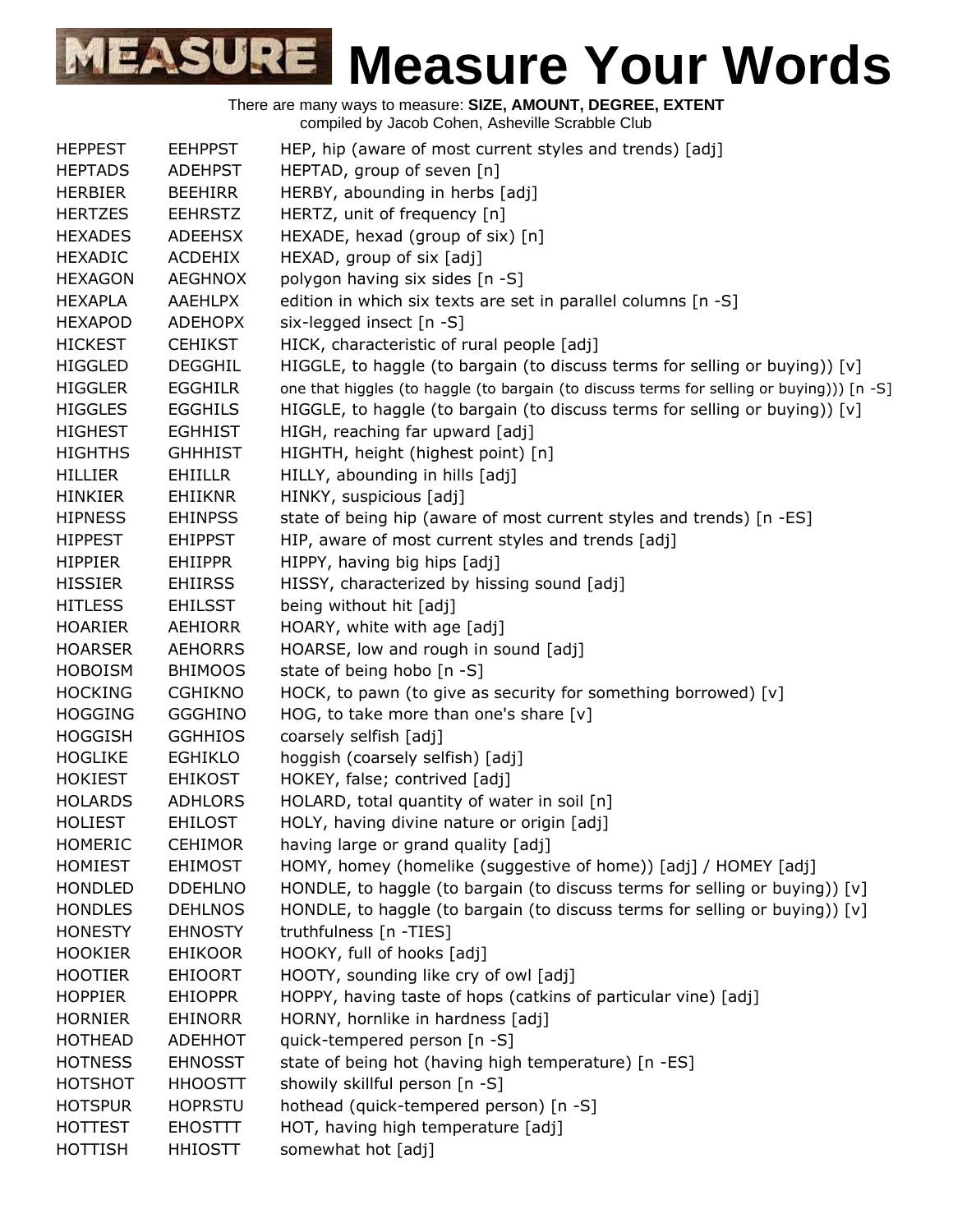|                |                | There are many ways to measure: SIZE, AMOUNT, DEGREE, EXTENT<br>compiled by Jacob Cohen, Asheville Scrabble Club |
|----------------|----------------|------------------------------------------------------------------------------------------------------------------|
| <b>HOUSIER</b> | <b>EHIORSU</b> | HOUSEY, being in style of house music [adj]                                                                      |
| <b>HRYVNAS</b> | <b>AHNRSVY</b> | HRYVNA, hryvnia, monetary unit of Ukraine [n]                                                                    |
| <b>HRYVNIA</b> | AHINRVY        | monetary unit of Ukraine [n -S]                                                                                  |
| <b>HRYVNYA</b> | <b>AHNRVYY</b> | HRYVNIA, monetary unit of Ukraine [n -S]                                                                         |
| <b>HUBBUBS</b> | <b>BBBHSUU</b> | HUBBUB, uproar (state of noisy excitement and confusion) [n]                                                     |
| <b>HUFFIER</b> | <b>EFFHIRU</b> | HUFFY, easily offended [adj]                                                                                     |
| <b>HUGEOUS</b> | <b>EGHOSUU</b> | huge (very large) [adj]                                                                                          |
| <b>HUGGIER</b> | <b>EGGHIRU</b> | HUGGY, involving or given to hugging [adj]                                                                       |
| <b>HULKIER</b> | <b>EHIKLRU</b> | HULKY, massive (of considerable size) [adj]                                                                      |
| <b>HULKING</b> | <b>GHIKLNU</b> | HULK, to appear impressively large [v]                                                                           |
| <b>HUMANER</b> | AEHMNRU        | HUMANE, compassionate [adj]                                                                                      |
| <b>HUMBLER</b> | <b>BEHLMRU</b> | HUMBLE, modest (having moderate regard for oneself) [adj]                                                        |
| <b>HUMIDLY</b> | <b>DHILMUY</b> | in humid (having much humidity) manner [adv]                                                                     |
| <b>HUMPIER</b> | EHIMPRU        | HUMPY, full of humps [adj]                                                                                       |
| <b>HUNDRED</b> | <b>DDEHNRU</b> | number [n -S]                                                                                                    |
| <b>HUNKIER</b> | EHIKNRU        | HUNKY, muscular and attractive [adj]                                                                             |
| <b>HUSKIER</b> | <b>EHIKRSU</b> | HUSKY, hoarse (low and rough in sound) [adj]                                                                     |
| <b>HYPERER</b> | <b>EEHPRRY</b> | HYPER [adj]                                                                                                      |
|                |                | I <sub>7s</sub>                                                                                                  |
| <b>IAMBICS</b> | <b>ABCIIMS</b> | IAMBIC, iamb (type of metrical foot) [n]                                                                         |
| <b>ICINESS</b> | <b>CEIINSS</b> | state of being icy (covered with ice) [n -ES]                                                                    |
| <b>ICKIEST</b> | <b>CEIIKST</b> | ICKY, repulsive [adj]                                                                                            |
| <b>IDEALLY</b> | ADEILLY        | perfectly (in perfect (lacking fault or defect; of extreme kind) manner) [adv]                                   |
| <b>IDLESSE</b> | <b>DEEILSS</b> | idleness (state of being idle (inactive (not active))) [n -S]                                                    |
| <b>IFFIEST</b> | <b>EFFIIST</b> | IFFY, full of uncertainty [adj]                                                                                  |
| <b>ILLNESS</b> | <b>EILLNSS</b> | sickness (state of being sick (affected with disease or ill health)) [n -ES]                                     |
| <b>IMMENSE</b> | <b>EEIMMNS</b> | great in size [adj -R, -ST]                                                                                      |
| <b>IMMUNER</b> | EIMMNRU        | IMMUNE [adj]                                                                                                     |
| <b>IMPREST</b> | <b>EIMPRST</b> | loan or advance of money [n -S]                                                                                  |
| <b>IMPROVE</b> | <b>EIMOPRV</b> | to make better [v -D, -VING, -S]                                                                                 |
| <b>IMPURER</b> | EIMPRRU        | IMPURE, not pure [adj]                                                                                           |
| <b>INANEST</b> | <b>AEINNST</b> | INANE, nonsensical [adj]                                                                                         |
| <b>INAPTLY</b> | <b>AILNPTY</b> | INAPT, not apt (suitable (appropriate)) [adv]                                                                    |
| <b>INBEING</b> | <b>BEGIINN</b> | state of being inherent (existing in something as essential characteristic) [n -S]                               |
| <b>INCHERS</b> | <b>CEHINRS</b> | INCHER, something having specified number of inches [n]                                                          |
| <b>INCHING</b> | <b>CGHIINN</b> | INCH, to move very slowly [v]                                                                                    |
| <b>INCOMES</b> | <b>CEIMNOS</b> | income, sum of money earned regularly [n]                                                                        |
| <b>INEPTER</b> | <b>EEINPRT</b> | INEPT, not suitable [adj]                                                                                        |
| <b>INEXACT</b> | <b>ACEINTX</b> | not exact (precise (sharply and clearly defined or stated)) [adj]                                                |
| <b>INFESTS</b> | <b>EFINSST</b> | INFEST, to overrun in large numbers [v]                                                                          |
| <b>INGULFS</b> | <b>FGILNSU</b> | INGULF, to engulf (to surround completely) [v]                                                                   |
| <b>INLYING</b> | <b>GIINNLY</b> | located farther in [adj]                                                                                         |
| <b>INNAGES</b> | <b>AEGINNS</b> | INNAGE, quantity of goods remaining in container after shipment [n]                                              |
| INNINGS        | <b>GIINNNS</b> | part of game of cricket [n -ES] / INNING, division of baseball game [n]                                          |
| <b>INPHASE</b> | <b>AEHINPS</b> | having matching electrical phases [adj]                                                                          |
| <b>INSANER</b> | <b>AEINNRS</b> | INSANE, mentally unsound [adj]                                                                                   |
| <b>INSOFAR</b> | AFINORS        | to such extent [adv]                                                                                             |
|                |                |                                                                                                                  |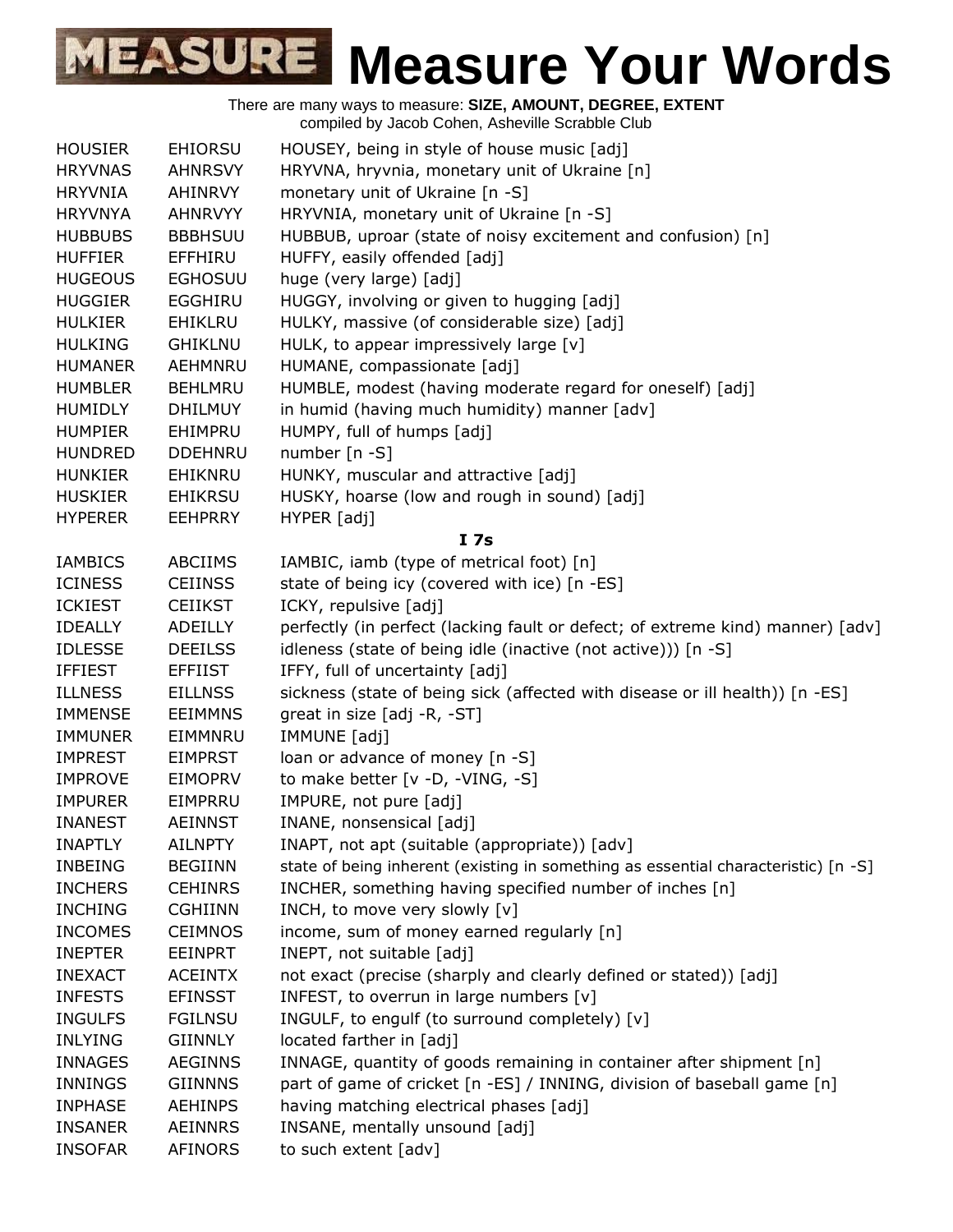

| <b>AINNSTT</b><br>very short time [n -S]<br><b>INSTANT</b><br><b>INTEGER</b><br>whole number $[n - S]$<br><b>EEGINRT</b><br>existing in extreme degree [adj -R, -ST]<br><b>INTENSE</b><br><b>EEINNST</b><br><b>INTERIM</b><br>EIIMNRT<br>interval (space of time between periods or events) [n -S]<br>to bill (to present statement of costs to) [v -D, -CING, -S]<br><b>INVOICE</b><br><b>CEIINOV</b><br>IRATE, angry (feeling strong displeasure or hostility) [adj]<br><b>IRATEST</b><br><b>AEIRSTT</b><br>IRONY, use of words to express opposite of what is literally said [adj]<br><b>IRONIER</b><br>EIINORR<br>man of great strength and stamina [n -MEN]<br><b>IRONMAN</b><br><b>AIMNNOR</b><br><b>ISOBATH</b><br><b>ABHIOST</b><br>line on map connecting points of equal water depth [n -S]<br><b>ISODOSE</b><br>pertaining to zones that receive equal doses of radiation [adj]<br><b>DEIOOSS</b><br>one of two or more proteins having similar form [n -S]<br><b>ISOFORM</b><br><b>FIMOORS</b><br>fusion of two similar gametes [n -MIES]<br><b>ISOGAMY</b><br><b>AGIMOSY</b><br>state of being of similar origin [n -NIES]<br><b>ISOGENY</b><br><b>EGINOSY</b><br>ISOGON, polygon having equal angles [n]<br><b>ISOGONS</b><br><b>GINOOSS</b><br>line on map connecting points of equal value [n -S]<br><b>ISOGRAM</b><br><b>AGIMORS</b><br><b>ISOGRIV</b><br>line drawn on map such that all points have equal grid variation [n -S]<br><b>GIIORSV</b><br>ISOHEL, line on map connecting points receiving equal sunshine [n]<br><b>ISOHELS</b><br><b>EHILOSS</b><br>line on map connecting points having equal rainfall [n -S]<br><b>ISOHYET</b><br><b>EHIOSTY</b><br><b>ISOLEAD</b><br><b>ADEILOS</b><br>line on ballistic graph [n -S]<br>isogram (line on map connecting points of equal value) [n -S]<br><b>ISOLINE</b><br>EIILNOS<br>equality of civil rights [n -MIES]<br><b>ISONOMY</b><br><b>IMNOOSY</b><br><b>ISOPACH</b><br><b>ACHIOPS</b><br>isogram connecting points of equal thickness [n -S]<br>type of quantum number [n -S]<br><b>ISOSPIN</b><br><b>IINOPSS</b><br>line on map connecting points of equal wind velocity [n -S]<br><b>ISOTACH</b><br><b>ACHIOST</b><br><b>ISOTONE</b><br><b>EINOOST</b><br>type of atom (smallest unit of element) [n -S]<br>state of being isotope (form of element) [n -PIES]<br><b>ISOTOPY</b><br><b>IOOPSTY</b><br>ITCHY, causing itching sensation [adj]<br><b>ITCHIER</b><br><b>CEHIIRT</b><br><b>IVORIER</b><br>EIIORRV<br>IVORY, hard white substance found in elephant tusks [adj]<br>J 7s<br><b>ACJKOPT</b><br>top prize or reward [n]<br><b>JACKPOT</b><br>old English coin [n -ES]<br><b>JACOBUS</b><br><b>ABCJOSU</b><br>JAGGY, jagged (having sharply uneven edge or surface) [adj]<br><b>JAGGIER</b><br><b>AEGGIJR</b><br><b>JAMMIER</b><br>AEIJMMR<br>JAMMY, sticky with jam (boiled fruit and sugar) [adj]<br><b>JARSFUL</b><br><b>AFJLRSU</b><br>JARFUL, quantity held by jar (cylindrical container) [n]<br>JAZZY, lively (full of energy) [adj]<br><b>JAZZIER</b><br>AEIJRZZ<br><b>JERKIER</b><br>JERKY, characterized by jerking movements [adj]<br><b>EEIJKRR</b><br>JETTY, having color jet black [adj]<br><b>JETTIER</b><br><b>EEIJRTT</b><br>JIGGY, pleasurably excited [adj]<br><b>JIGGIER</b><br><b>EGGIIJR</b><br>JIMP, natty (neatly dressed) [adj]<br><b>JIMPEST</b><br><b>EIJMPST</b><br><b>JITTERS</b><br><b>EIJRSTT</b><br>JITTER, to fidget (to move nervously or restlessly) [v]<br>JIVEY, jazzy, lively [adj]<br><b>JIVIEST</b><br><b>EIIJSTV</b><br><b>JOANNES</b><br><b>AEJNNOS</b><br>johannes, Portuguese coin [n JOANNES]<br><b>JOCOSER</b><br><b>CEJOORS</b><br>JOCOSE, humorous (funny; witty) [adj]<br><b>JOGGING</b><br><b>GGGIJNO</b><br>practice of running at slow, steady pace [n -S] / JOG, to run at slow, steady pace [v]<br>to move at slow, regular pace [v -TTED, -TTING, -S]<br><b>JOGTROT</b><br><b>GJOORTT</b><br><b>JOKIEST</b><br><b>EIJKOST</b><br>JOKY, jokey (amusing) [adj] / JOKEY [adj]<br><b>JOLLIER</b><br>JOLLY, cheerful (full of spirits) [adj]<br><b>EIJLLOR</b> |  |  |
|--------------------------------------------------------------------------------------------------------------------------------------------------------------------------------------------------------------------------------------------------------------------------------------------------------------------------------------------------------------------------------------------------------------------------------------------------------------------------------------------------------------------------------------------------------------------------------------------------------------------------------------------------------------------------------------------------------------------------------------------------------------------------------------------------------------------------------------------------------------------------------------------------------------------------------------------------------------------------------------------------------------------------------------------------------------------------------------------------------------------------------------------------------------------------------------------------------------------------------------------------------------------------------------------------------------------------------------------------------------------------------------------------------------------------------------------------------------------------------------------------------------------------------------------------------------------------------------------------------------------------------------------------------------------------------------------------------------------------------------------------------------------------------------------------------------------------------------------------------------------------------------------------------------------------------------------------------------------------------------------------------------------------------------------------------------------------------------------------------------------------------------------------------------------------------------------------------------------------------------------------------------------------------------------------------------------------------------------------------------------------------------------------------------------------------------------------------------------------------------------------------------------------------------------------------------------------------------------------------------------------------------------------------------------------------------------------------------------------------------------------------------------------------------------------------------------------------------------------------------------------------------------------------------------------------------------------------------------------------------------------------------------------------------------------------------------------------------------------------------------------------------------------------------------------------------------------------------------------------------------------------------------------------------------------------------------------------------------------------------------------------------------------------------------------------------------------------------------------------------------------------------------------------------------------------------------------------------------------------------------------------------------------------------------------------------------------------------------------------------------------------------------------------------------------------------------------------------------------------------------------------------------------------------------------------------------------------------------------------------------------------------------------------------------------------------------------------------------------------|--|--|
|                                                                                                                                                                                                                                                                                                                                                                                                                                                                                                                                                                                                                                                                                                                                                                                                                                                                                                                                                                                                                                                                                                                                                                                                                                                                                                                                                                                                                                                                                                                                                                                                                                                                                                                                                                                                                                                                                                                                                                                                                                                                                                                                                                                                                                                                                                                                                                                                                                                                                                                                                                                                                                                                                                                                                                                                                                                                                                                                                                                                                                                                                                                                                                                                                                                                                                                                                                                                                                                                                                                                                                                                                                                                                                                                                                                                                                                                                                                                                                                                                                                                                                        |  |  |
|                                                                                                                                                                                                                                                                                                                                                                                                                                                                                                                                                                                                                                                                                                                                                                                                                                                                                                                                                                                                                                                                                                                                                                                                                                                                                                                                                                                                                                                                                                                                                                                                                                                                                                                                                                                                                                                                                                                                                                                                                                                                                                                                                                                                                                                                                                                                                                                                                                                                                                                                                                                                                                                                                                                                                                                                                                                                                                                                                                                                                                                                                                                                                                                                                                                                                                                                                                                                                                                                                                                                                                                                                                                                                                                                                                                                                                                                                                                                                                                                                                                                                                        |  |  |
|                                                                                                                                                                                                                                                                                                                                                                                                                                                                                                                                                                                                                                                                                                                                                                                                                                                                                                                                                                                                                                                                                                                                                                                                                                                                                                                                                                                                                                                                                                                                                                                                                                                                                                                                                                                                                                                                                                                                                                                                                                                                                                                                                                                                                                                                                                                                                                                                                                                                                                                                                                                                                                                                                                                                                                                                                                                                                                                                                                                                                                                                                                                                                                                                                                                                                                                                                                                                                                                                                                                                                                                                                                                                                                                                                                                                                                                                                                                                                                                                                                                                                                        |  |  |
|                                                                                                                                                                                                                                                                                                                                                                                                                                                                                                                                                                                                                                                                                                                                                                                                                                                                                                                                                                                                                                                                                                                                                                                                                                                                                                                                                                                                                                                                                                                                                                                                                                                                                                                                                                                                                                                                                                                                                                                                                                                                                                                                                                                                                                                                                                                                                                                                                                                                                                                                                                                                                                                                                                                                                                                                                                                                                                                                                                                                                                                                                                                                                                                                                                                                                                                                                                                                                                                                                                                                                                                                                                                                                                                                                                                                                                                                                                                                                                                                                                                                                                        |  |  |
|                                                                                                                                                                                                                                                                                                                                                                                                                                                                                                                                                                                                                                                                                                                                                                                                                                                                                                                                                                                                                                                                                                                                                                                                                                                                                                                                                                                                                                                                                                                                                                                                                                                                                                                                                                                                                                                                                                                                                                                                                                                                                                                                                                                                                                                                                                                                                                                                                                                                                                                                                                                                                                                                                                                                                                                                                                                                                                                                                                                                                                                                                                                                                                                                                                                                                                                                                                                                                                                                                                                                                                                                                                                                                                                                                                                                                                                                                                                                                                                                                                                                                                        |  |  |
|                                                                                                                                                                                                                                                                                                                                                                                                                                                                                                                                                                                                                                                                                                                                                                                                                                                                                                                                                                                                                                                                                                                                                                                                                                                                                                                                                                                                                                                                                                                                                                                                                                                                                                                                                                                                                                                                                                                                                                                                                                                                                                                                                                                                                                                                                                                                                                                                                                                                                                                                                                                                                                                                                                                                                                                                                                                                                                                                                                                                                                                                                                                                                                                                                                                                                                                                                                                                                                                                                                                                                                                                                                                                                                                                                                                                                                                                                                                                                                                                                                                                                                        |  |  |
|                                                                                                                                                                                                                                                                                                                                                                                                                                                                                                                                                                                                                                                                                                                                                                                                                                                                                                                                                                                                                                                                                                                                                                                                                                                                                                                                                                                                                                                                                                                                                                                                                                                                                                                                                                                                                                                                                                                                                                                                                                                                                                                                                                                                                                                                                                                                                                                                                                                                                                                                                                                                                                                                                                                                                                                                                                                                                                                                                                                                                                                                                                                                                                                                                                                                                                                                                                                                                                                                                                                                                                                                                                                                                                                                                                                                                                                                                                                                                                                                                                                                                                        |  |  |
|                                                                                                                                                                                                                                                                                                                                                                                                                                                                                                                                                                                                                                                                                                                                                                                                                                                                                                                                                                                                                                                                                                                                                                                                                                                                                                                                                                                                                                                                                                                                                                                                                                                                                                                                                                                                                                                                                                                                                                                                                                                                                                                                                                                                                                                                                                                                                                                                                                                                                                                                                                                                                                                                                                                                                                                                                                                                                                                                                                                                                                                                                                                                                                                                                                                                                                                                                                                                                                                                                                                                                                                                                                                                                                                                                                                                                                                                                                                                                                                                                                                                                                        |  |  |
|                                                                                                                                                                                                                                                                                                                                                                                                                                                                                                                                                                                                                                                                                                                                                                                                                                                                                                                                                                                                                                                                                                                                                                                                                                                                                                                                                                                                                                                                                                                                                                                                                                                                                                                                                                                                                                                                                                                                                                                                                                                                                                                                                                                                                                                                                                                                                                                                                                                                                                                                                                                                                                                                                                                                                                                                                                                                                                                                                                                                                                                                                                                                                                                                                                                                                                                                                                                                                                                                                                                                                                                                                                                                                                                                                                                                                                                                                                                                                                                                                                                                                                        |  |  |
|                                                                                                                                                                                                                                                                                                                                                                                                                                                                                                                                                                                                                                                                                                                                                                                                                                                                                                                                                                                                                                                                                                                                                                                                                                                                                                                                                                                                                                                                                                                                                                                                                                                                                                                                                                                                                                                                                                                                                                                                                                                                                                                                                                                                                                                                                                                                                                                                                                                                                                                                                                                                                                                                                                                                                                                                                                                                                                                                                                                                                                                                                                                                                                                                                                                                                                                                                                                                                                                                                                                                                                                                                                                                                                                                                                                                                                                                                                                                                                                                                                                                                                        |  |  |
|                                                                                                                                                                                                                                                                                                                                                                                                                                                                                                                                                                                                                                                                                                                                                                                                                                                                                                                                                                                                                                                                                                                                                                                                                                                                                                                                                                                                                                                                                                                                                                                                                                                                                                                                                                                                                                                                                                                                                                                                                                                                                                                                                                                                                                                                                                                                                                                                                                                                                                                                                                                                                                                                                                                                                                                                                                                                                                                                                                                                                                                                                                                                                                                                                                                                                                                                                                                                                                                                                                                                                                                                                                                                                                                                                                                                                                                                                                                                                                                                                                                                                                        |  |  |
|                                                                                                                                                                                                                                                                                                                                                                                                                                                                                                                                                                                                                                                                                                                                                                                                                                                                                                                                                                                                                                                                                                                                                                                                                                                                                                                                                                                                                                                                                                                                                                                                                                                                                                                                                                                                                                                                                                                                                                                                                                                                                                                                                                                                                                                                                                                                                                                                                                                                                                                                                                                                                                                                                                                                                                                                                                                                                                                                                                                                                                                                                                                                                                                                                                                                                                                                                                                                                                                                                                                                                                                                                                                                                                                                                                                                                                                                                                                                                                                                                                                                                                        |  |  |
|                                                                                                                                                                                                                                                                                                                                                                                                                                                                                                                                                                                                                                                                                                                                                                                                                                                                                                                                                                                                                                                                                                                                                                                                                                                                                                                                                                                                                                                                                                                                                                                                                                                                                                                                                                                                                                                                                                                                                                                                                                                                                                                                                                                                                                                                                                                                                                                                                                                                                                                                                                                                                                                                                                                                                                                                                                                                                                                                                                                                                                                                                                                                                                                                                                                                                                                                                                                                                                                                                                                                                                                                                                                                                                                                                                                                                                                                                                                                                                                                                                                                                                        |  |  |
|                                                                                                                                                                                                                                                                                                                                                                                                                                                                                                                                                                                                                                                                                                                                                                                                                                                                                                                                                                                                                                                                                                                                                                                                                                                                                                                                                                                                                                                                                                                                                                                                                                                                                                                                                                                                                                                                                                                                                                                                                                                                                                                                                                                                                                                                                                                                                                                                                                                                                                                                                                                                                                                                                                                                                                                                                                                                                                                                                                                                                                                                                                                                                                                                                                                                                                                                                                                                                                                                                                                                                                                                                                                                                                                                                                                                                                                                                                                                                                                                                                                                                                        |  |  |
|                                                                                                                                                                                                                                                                                                                                                                                                                                                                                                                                                                                                                                                                                                                                                                                                                                                                                                                                                                                                                                                                                                                                                                                                                                                                                                                                                                                                                                                                                                                                                                                                                                                                                                                                                                                                                                                                                                                                                                                                                                                                                                                                                                                                                                                                                                                                                                                                                                                                                                                                                                                                                                                                                                                                                                                                                                                                                                                                                                                                                                                                                                                                                                                                                                                                                                                                                                                                                                                                                                                                                                                                                                                                                                                                                                                                                                                                                                                                                                                                                                                                                                        |  |  |
|                                                                                                                                                                                                                                                                                                                                                                                                                                                                                                                                                                                                                                                                                                                                                                                                                                                                                                                                                                                                                                                                                                                                                                                                                                                                                                                                                                                                                                                                                                                                                                                                                                                                                                                                                                                                                                                                                                                                                                                                                                                                                                                                                                                                                                                                                                                                                                                                                                                                                                                                                                                                                                                                                                                                                                                                                                                                                                                                                                                                                                                                                                                                                                                                                                                                                                                                                                                                                                                                                                                                                                                                                                                                                                                                                                                                                                                                                                                                                                                                                                                                                                        |  |  |
|                                                                                                                                                                                                                                                                                                                                                                                                                                                                                                                                                                                                                                                                                                                                                                                                                                                                                                                                                                                                                                                                                                                                                                                                                                                                                                                                                                                                                                                                                                                                                                                                                                                                                                                                                                                                                                                                                                                                                                                                                                                                                                                                                                                                                                                                                                                                                                                                                                                                                                                                                                                                                                                                                                                                                                                                                                                                                                                                                                                                                                                                                                                                                                                                                                                                                                                                                                                                                                                                                                                                                                                                                                                                                                                                                                                                                                                                                                                                                                                                                                                                                                        |  |  |
|                                                                                                                                                                                                                                                                                                                                                                                                                                                                                                                                                                                                                                                                                                                                                                                                                                                                                                                                                                                                                                                                                                                                                                                                                                                                                                                                                                                                                                                                                                                                                                                                                                                                                                                                                                                                                                                                                                                                                                                                                                                                                                                                                                                                                                                                                                                                                                                                                                                                                                                                                                                                                                                                                                                                                                                                                                                                                                                                                                                                                                                                                                                                                                                                                                                                                                                                                                                                                                                                                                                                                                                                                                                                                                                                                                                                                                                                                                                                                                                                                                                                                                        |  |  |
|                                                                                                                                                                                                                                                                                                                                                                                                                                                                                                                                                                                                                                                                                                                                                                                                                                                                                                                                                                                                                                                                                                                                                                                                                                                                                                                                                                                                                                                                                                                                                                                                                                                                                                                                                                                                                                                                                                                                                                                                                                                                                                                                                                                                                                                                                                                                                                                                                                                                                                                                                                                                                                                                                                                                                                                                                                                                                                                                                                                                                                                                                                                                                                                                                                                                                                                                                                                                                                                                                                                                                                                                                                                                                                                                                                                                                                                                                                                                                                                                                                                                                                        |  |  |
|                                                                                                                                                                                                                                                                                                                                                                                                                                                                                                                                                                                                                                                                                                                                                                                                                                                                                                                                                                                                                                                                                                                                                                                                                                                                                                                                                                                                                                                                                                                                                                                                                                                                                                                                                                                                                                                                                                                                                                                                                                                                                                                                                                                                                                                                                                                                                                                                                                                                                                                                                                                                                                                                                                                                                                                                                                                                                                                                                                                                                                                                                                                                                                                                                                                                                                                                                                                                                                                                                                                                                                                                                                                                                                                                                                                                                                                                                                                                                                                                                                                                                                        |  |  |
|                                                                                                                                                                                                                                                                                                                                                                                                                                                                                                                                                                                                                                                                                                                                                                                                                                                                                                                                                                                                                                                                                                                                                                                                                                                                                                                                                                                                                                                                                                                                                                                                                                                                                                                                                                                                                                                                                                                                                                                                                                                                                                                                                                                                                                                                                                                                                                                                                                                                                                                                                                                                                                                                                                                                                                                                                                                                                                                                                                                                                                                                                                                                                                                                                                                                                                                                                                                                                                                                                                                                                                                                                                                                                                                                                                                                                                                                                                                                                                                                                                                                                                        |  |  |
|                                                                                                                                                                                                                                                                                                                                                                                                                                                                                                                                                                                                                                                                                                                                                                                                                                                                                                                                                                                                                                                                                                                                                                                                                                                                                                                                                                                                                                                                                                                                                                                                                                                                                                                                                                                                                                                                                                                                                                                                                                                                                                                                                                                                                                                                                                                                                                                                                                                                                                                                                                                                                                                                                                                                                                                                                                                                                                                                                                                                                                                                                                                                                                                                                                                                                                                                                                                                                                                                                                                                                                                                                                                                                                                                                                                                                                                                                                                                                                                                                                                                                                        |  |  |
|                                                                                                                                                                                                                                                                                                                                                                                                                                                                                                                                                                                                                                                                                                                                                                                                                                                                                                                                                                                                                                                                                                                                                                                                                                                                                                                                                                                                                                                                                                                                                                                                                                                                                                                                                                                                                                                                                                                                                                                                                                                                                                                                                                                                                                                                                                                                                                                                                                                                                                                                                                                                                                                                                                                                                                                                                                                                                                                                                                                                                                                                                                                                                                                                                                                                                                                                                                                                                                                                                                                                                                                                                                                                                                                                                                                                                                                                                                                                                                                                                                                                                                        |  |  |
|                                                                                                                                                                                                                                                                                                                                                                                                                                                                                                                                                                                                                                                                                                                                                                                                                                                                                                                                                                                                                                                                                                                                                                                                                                                                                                                                                                                                                                                                                                                                                                                                                                                                                                                                                                                                                                                                                                                                                                                                                                                                                                                                                                                                                                                                                                                                                                                                                                                                                                                                                                                                                                                                                                                                                                                                                                                                                                                                                                                                                                                                                                                                                                                                                                                                                                                                                                                                                                                                                                                                                                                                                                                                                                                                                                                                                                                                                                                                                                                                                                                                                                        |  |  |
|                                                                                                                                                                                                                                                                                                                                                                                                                                                                                                                                                                                                                                                                                                                                                                                                                                                                                                                                                                                                                                                                                                                                                                                                                                                                                                                                                                                                                                                                                                                                                                                                                                                                                                                                                                                                                                                                                                                                                                                                                                                                                                                                                                                                                                                                                                                                                                                                                                                                                                                                                                                                                                                                                                                                                                                                                                                                                                                                                                                                                                                                                                                                                                                                                                                                                                                                                                                                                                                                                                                                                                                                                                                                                                                                                                                                                                                                                                                                                                                                                                                                                                        |  |  |
|                                                                                                                                                                                                                                                                                                                                                                                                                                                                                                                                                                                                                                                                                                                                                                                                                                                                                                                                                                                                                                                                                                                                                                                                                                                                                                                                                                                                                                                                                                                                                                                                                                                                                                                                                                                                                                                                                                                                                                                                                                                                                                                                                                                                                                                                                                                                                                                                                                                                                                                                                                                                                                                                                                                                                                                                                                                                                                                                                                                                                                                                                                                                                                                                                                                                                                                                                                                                                                                                                                                                                                                                                                                                                                                                                                                                                                                                                                                                                                                                                                                                                                        |  |  |
|                                                                                                                                                                                                                                                                                                                                                                                                                                                                                                                                                                                                                                                                                                                                                                                                                                                                                                                                                                                                                                                                                                                                                                                                                                                                                                                                                                                                                                                                                                                                                                                                                                                                                                                                                                                                                                                                                                                                                                                                                                                                                                                                                                                                                                                                                                                                                                                                                                                                                                                                                                                                                                                                                                                                                                                                                                                                                                                                                                                                                                                                                                                                                                                                                                                                                                                                                                                                                                                                                                                                                                                                                                                                                                                                                                                                                                                                                                                                                                                                                                                                                                        |  |  |
|                                                                                                                                                                                                                                                                                                                                                                                                                                                                                                                                                                                                                                                                                                                                                                                                                                                                                                                                                                                                                                                                                                                                                                                                                                                                                                                                                                                                                                                                                                                                                                                                                                                                                                                                                                                                                                                                                                                                                                                                                                                                                                                                                                                                                                                                                                                                                                                                                                                                                                                                                                                                                                                                                                                                                                                                                                                                                                                                                                                                                                                                                                                                                                                                                                                                                                                                                                                                                                                                                                                                                                                                                                                                                                                                                                                                                                                                                                                                                                                                                                                                                                        |  |  |
|                                                                                                                                                                                                                                                                                                                                                                                                                                                                                                                                                                                                                                                                                                                                                                                                                                                                                                                                                                                                                                                                                                                                                                                                                                                                                                                                                                                                                                                                                                                                                                                                                                                                                                                                                                                                                                                                                                                                                                                                                                                                                                                                                                                                                                                                                                                                                                                                                                                                                                                                                                                                                                                                                                                                                                                                                                                                                                                                                                                                                                                                                                                                                                                                                                                                                                                                                                                                                                                                                                                                                                                                                                                                                                                                                                                                                                                                                                                                                                                                                                                                                                        |  |  |
|                                                                                                                                                                                                                                                                                                                                                                                                                                                                                                                                                                                                                                                                                                                                                                                                                                                                                                                                                                                                                                                                                                                                                                                                                                                                                                                                                                                                                                                                                                                                                                                                                                                                                                                                                                                                                                                                                                                                                                                                                                                                                                                                                                                                                                                                                                                                                                                                                                                                                                                                                                                                                                                                                                                                                                                                                                                                                                                                                                                                                                                                                                                                                                                                                                                                                                                                                                                                                                                                                                                                                                                                                                                                                                                                                                                                                                                                                                                                                                                                                                                                                                        |  |  |
|                                                                                                                                                                                                                                                                                                                                                                                                                                                                                                                                                                                                                                                                                                                                                                                                                                                                                                                                                                                                                                                                                                                                                                                                                                                                                                                                                                                                                                                                                                                                                                                                                                                                                                                                                                                                                                                                                                                                                                                                                                                                                                                                                                                                                                                                                                                                                                                                                                                                                                                                                                                                                                                                                                                                                                                                                                                                                                                                                                                                                                                                                                                                                                                                                                                                                                                                                                                                                                                                                                                                                                                                                                                                                                                                                                                                                                                                                                                                                                                                                                                                                                        |  |  |
|                                                                                                                                                                                                                                                                                                                                                                                                                                                                                                                                                                                                                                                                                                                                                                                                                                                                                                                                                                                                                                                                                                                                                                                                                                                                                                                                                                                                                                                                                                                                                                                                                                                                                                                                                                                                                                                                                                                                                                                                                                                                                                                                                                                                                                                                                                                                                                                                                                                                                                                                                                                                                                                                                                                                                                                                                                                                                                                                                                                                                                                                                                                                                                                                                                                                                                                                                                                                                                                                                                                                                                                                                                                                                                                                                                                                                                                                                                                                                                                                                                                                                                        |  |  |
|                                                                                                                                                                                                                                                                                                                                                                                                                                                                                                                                                                                                                                                                                                                                                                                                                                                                                                                                                                                                                                                                                                                                                                                                                                                                                                                                                                                                                                                                                                                                                                                                                                                                                                                                                                                                                                                                                                                                                                                                                                                                                                                                                                                                                                                                                                                                                                                                                                                                                                                                                                                                                                                                                                                                                                                                                                                                                                                                                                                                                                                                                                                                                                                                                                                                                                                                                                                                                                                                                                                                                                                                                                                                                                                                                                                                                                                                                                                                                                                                                                                                                                        |  |  |
|                                                                                                                                                                                                                                                                                                                                                                                                                                                                                                                                                                                                                                                                                                                                                                                                                                                                                                                                                                                                                                                                                                                                                                                                                                                                                                                                                                                                                                                                                                                                                                                                                                                                                                                                                                                                                                                                                                                                                                                                                                                                                                                                                                                                                                                                                                                                                                                                                                                                                                                                                                                                                                                                                                                                                                                                                                                                                                                                                                                                                                                                                                                                                                                                                                                                                                                                                                                                                                                                                                                                                                                                                                                                                                                                                                                                                                                                                                                                                                                                                                                                                                        |  |  |
|                                                                                                                                                                                                                                                                                                                                                                                                                                                                                                                                                                                                                                                                                                                                                                                                                                                                                                                                                                                                                                                                                                                                                                                                                                                                                                                                                                                                                                                                                                                                                                                                                                                                                                                                                                                                                                                                                                                                                                                                                                                                                                                                                                                                                                                                                                                                                                                                                                                                                                                                                                                                                                                                                                                                                                                                                                                                                                                                                                                                                                                                                                                                                                                                                                                                                                                                                                                                                                                                                                                                                                                                                                                                                                                                                                                                                                                                                                                                                                                                                                                                                                        |  |  |
|                                                                                                                                                                                                                                                                                                                                                                                                                                                                                                                                                                                                                                                                                                                                                                                                                                                                                                                                                                                                                                                                                                                                                                                                                                                                                                                                                                                                                                                                                                                                                                                                                                                                                                                                                                                                                                                                                                                                                                                                                                                                                                                                                                                                                                                                                                                                                                                                                                                                                                                                                                                                                                                                                                                                                                                                                                                                                                                                                                                                                                                                                                                                                                                                                                                                                                                                                                                                                                                                                                                                                                                                                                                                                                                                                                                                                                                                                                                                                                                                                                                                                                        |  |  |
|                                                                                                                                                                                                                                                                                                                                                                                                                                                                                                                                                                                                                                                                                                                                                                                                                                                                                                                                                                                                                                                                                                                                                                                                                                                                                                                                                                                                                                                                                                                                                                                                                                                                                                                                                                                                                                                                                                                                                                                                                                                                                                                                                                                                                                                                                                                                                                                                                                                                                                                                                                                                                                                                                                                                                                                                                                                                                                                                                                                                                                                                                                                                                                                                                                                                                                                                                                                                                                                                                                                                                                                                                                                                                                                                                                                                                                                                                                                                                                                                                                                                                                        |  |  |
|                                                                                                                                                                                                                                                                                                                                                                                                                                                                                                                                                                                                                                                                                                                                                                                                                                                                                                                                                                                                                                                                                                                                                                                                                                                                                                                                                                                                                                                                                                                                                                                                                                                                                                                                                                                                                                                                                                                                                                                                                                                                                                                                                                                                                                                                                                                                                                                                                                                                                                                                                                                                                                                                                                                                                                                                                                                                                                                                                                                                                                                                                                                                                                                                                                                                                                                                                                                                                                                                                                                                                                                                                                                                                                                                                                                                                                                                                                                                                                                                                                                                                                        |  |  |
|                                                                                                                                                                                                                                                                                                                                                                                                                                                                                                                                                                                                                                                                                                                                                                                                                                                                                                                                                                                                                                                                                                                                                                                                                                                                                                                                                                                                                                                                                                                                                                                                                                                                                                                                                                                                                                                                                                                                                                                                                                                                                                                                                                                                                                                                                                                                                                                                                                                                                                                                                                                                                                                                                                                                                                                                                                                                                                                                                                                                                                                                                                                                                                                                                                                                                                                                                                                                                                                                                                                                                                                                                                                                                                                                                                                                                                                                                                                                                                                                                                                                                                        |  |  |
|                                                                                                                                                                                                                                                                                                                                                                                                                                                                                                                                                                                                                                                                                                                                                                                                                                                                                                                                                                                                                                                                                                                                                                                                                                                                                                                                                                                                                                                                                                                                                                                                                                                                                                                                                                                                                                                                                                                                                                                                                                                                                                                                                                                                                                                                                                                                                                                                                                                                                                                                                                                                                                                                                                                                                                                                                                                                                                                                                                                                                                                                                                                                                                                                                                                                                                                                                                                                                                                                                                                                                                                                                                                                                                                                                                                                                                                                                                                                                                                                                                                                                                        |  |  |
|                                                                                                                                                                                                                                                                                                                                                                                                                                                                                                                                                                                                                                                                                                                                                                                                                                                                                                                                                                                                                                                                                                                                                                                                                                                                                                                                                                                                                                                                                                                                                                                                                                                                                                                                                                                                                                                                                                                                                                                                                                                                                                                                                                                                                                                                                                                                                                                                                                                                                                                                                                                                                                                                                                                                                                                                                                                                                                                                                                                                                                                                                                                                                                                                                                                                                                                                                                                                                                                                                                                                                                                                                                                                                                                                                                                                                                                                                                                                                                                                                                                                                                        |  |  |
|                                                                                                                                                                                                                                                                                                                                                                                                                                                                                                                                                                                                                                                                                                                                                                                                                                                                                                                                                                                                                                                                                                                                                                                                                                                                                                                                                                                                                                                                                                                                                                                                                                                                                                                                                                                                                                                                                                                                                                                                                                                                                                                                                                                                                                                                                                                                                                                                                                                                                                                                                                                                                                                                                                                                                                                                                                                                                                                                                                                                                                                                                                                                                                                                                                                                                                                                                                                                                                                                                                                                                                                                                                                                                                                                                                                                                                                                                                                                                                                                                                                                                                        |  |  |
|                                                                                                                                                                                                                                                                                                                                                                                                                                                                                                                                                                                                                                                                                                                                                                                                                                                                                                                                                                                                                                                                                                                                                                                                                                                                                                                                                                                                                                                                                                                                                                                                                                                                                                                                                                                                                                                                                                                                                                                                                                                                                                                                                                                                                                                                                                                                                                                                                                                                                                                                                                                                                                                                                                                                                                                                                                                                                                                                                                                                                                                                                                                                                                                                                                                                                                                                                                                                                                                                                                                                                                                                                                                                                                                                                                                                                                                                                                                                                                                                                                                                                                        |  |  |
|                                                                                                                                                                                                                                                                                                                                                                                                                                                                                                                                                                                                                                                                                                                                                                                                                                                                                                                                                                                                                                                                                                                                                                                                                                                                                                                                                                                                                                                                                                                                                                                                                                                                                                                                                                                                                                                                                                                                                                                                                                                                                                                                                                                                                                                                                                                                                                                                                                                                                                                                                                                                                                                                                                                                                                                                                                                                                                                                                                                                                                                                                                                                                                                                                                                                                                                                                                                                                                                                                                                                                                                                                                                                                                                                                                                                                                                                                                                                                                                                                                                                                                        |  |  |
|                                                                                                                                                                                                                                                                                                                                                                                                                                                                                                                                                                                                                                                                                                                                                                                                                                                                                                                                                                                                                                                                                                                                                                                                                                                                                                                                                                                                                                                                                                                                                                                                                                                                                                                                                                                                                                                                                                                                                                                                                                                                                                                                                                                                                                                                                                                                                                                                                                                                                                                                                                                                                                                                                                                                                                                                                                                                                                                                                                                                                                                                                                                                                                                                                                                                                                                                                                                                                                                                                                                                                                                                                                                                                                                                                                                                                                                                                                                                                                                                                                                                                                        |  |  |
|                                                                                                                                                                                                                                                                                                                                                                                                                                                                                                                                                                                                                                                                                                                                                                                                                                                                                                                                                                                                                                                                                                                                                                                                                                                                                                                                                                                                                                                                                                                                                                                                                                                                                                                                                                                                                                                                                                                                                                                                                                                                                                                                                                                                                                                                                                                                                                                                                                                                                                                                                                                                                                                                                                                                                                                                                                                                                                                                                                                                                                                                                                                                                                                                                                                                                                                                                                                                                                                                                                                                                                                                                                                                                                                                                                                                                                                                                                                                                                                                                                                                                                        |  |  |
|                                                                                                                                                                                                                                                                                                                                                                                                                                                                                                                                                                                                                                                                                                                                                                                                                                                                                                                                                                                                                                                                                                                                                                                                                                                                                                                                                                                                                                                                                                                                                                                                                                                                                                                                                                                                                                                                                                                                                                                                                                                                                                                                                                                                                                                                                                                                                                                                                                                                                                                                                                                                                                                                                                                                                                                                                                                                                                                                                                                                                                                                                                                                                                                                                                                                                                                                                                                                                                                                                                                                                                                                                                                                                                                                                                                                                                                                                                                                                                                                                                                                                                        |  |  |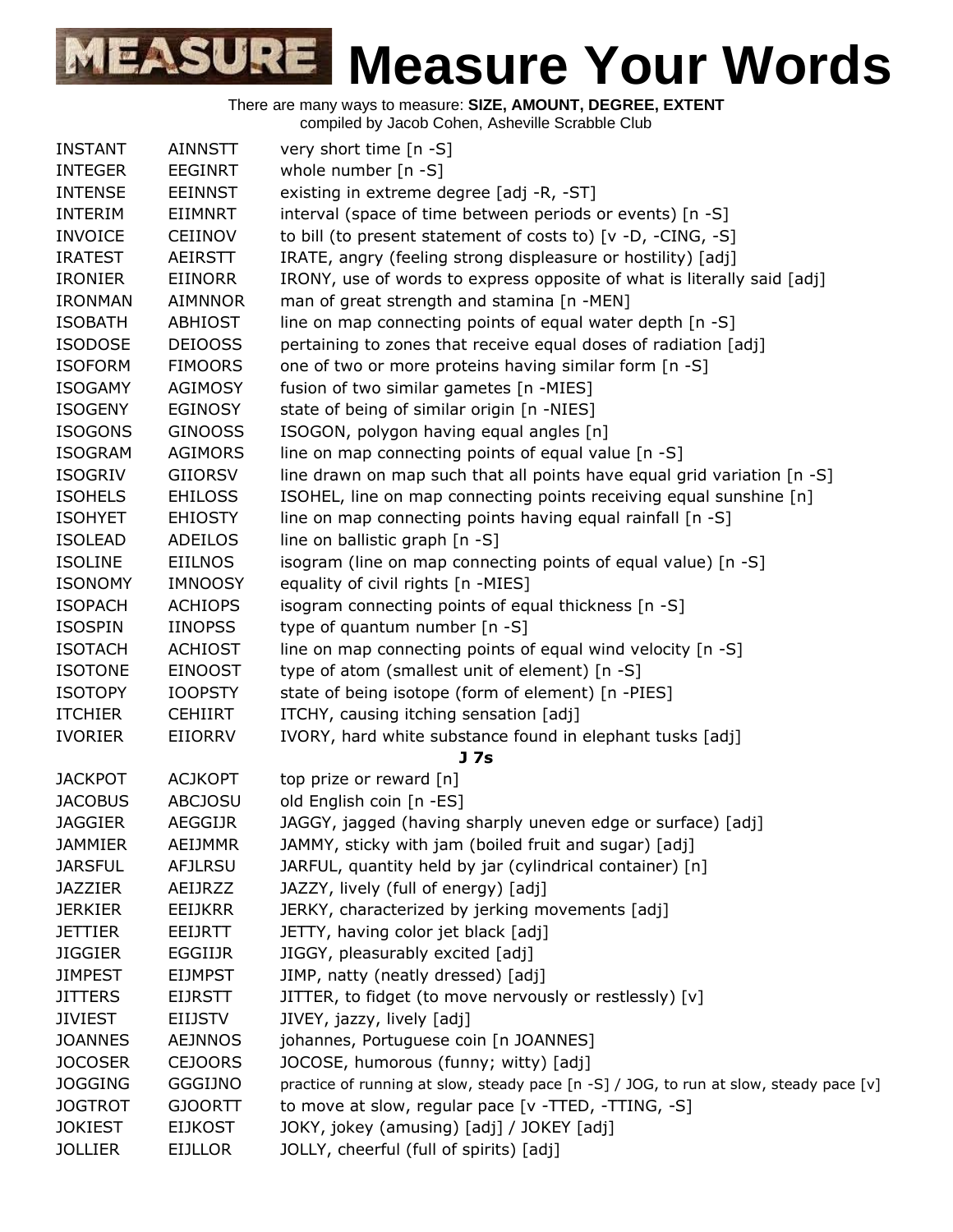| <b>JOLTIER</b> | <b>EIJLORT</b>  | JOLTY, marked by jolting motion [adj]                                    |
|----------------|-----------------|--------------------------------------------------------------------------|
| <b>JOWLIER</b> | <b>EIJLORW</b>  | JOWLY, having prominent jowls [adj]                                      |
| <b>JOYANCE</b> | <b>ACEJNOY</b>  | gladness (state of being glad (feeling pleasure)) [n -S]                 |
| <b>JUDGIER</b> | DEGIJRU         | JUDGEY, judgy (judgemental) [adj] JUDGY, judgemental [adj]               |
| <b>JUGSFUL</b> | <b>FGJLSUU</b>  | JUGFUL, as much as jug will hold [n]                                     |
| <b>JUICIER</b> | CEIIJRU         | JUICY, full of juice [adj]                                               |
| <b>JUICILY</b> | <b>CIIJLUY</b>  | JUICY, full of juice [adv]                                               |
| <b>JUMPIER</b> | EIJMPRU         | JUMPY, nervous (easily excited) [adj]                                    |
| <b>JUNKIER</b> | <b>EIJKNRU</b>  | JUNKY, worthless [adj]                                                   |
|                |                 |                                                                          |
| <b>JUSTEST</b> | <b>EJSSTTU</b>  | JUST, acting in conformity with what is morally good [adj]<br><b>K7s</b> |
|                |                 |                                                                          |
| <b>KAIZENS</b> | <b>AEIKNSZ</b>  | KAIZEN, Japanese business practice of continuous improvement [n]         |
| <b>KALENDS</b> | <b>ADEKLNS</b>  | calends (first day of Roman month) [n KALENDS]                           |
| <b>KANTARS</b> | <b>AAKNRST</b>  | KANTAR, unit of weight [n]                                               |
| <b>KAPEYKA</b> | <b>AAEKKPY</b>  | monetary unit of Belarus [n -EEK]                                        |
| <b>KEELAGE</b> | <b>AEEEGKL</b>  | amount paid to keep boat in harbor [n -S]                                |
| <b>KEENEST</b> | <b>EEEKNST</b>  | KEEN, enthusiastic [adj]                                                 |
| <b>KELTERS</b> | <b>EEKLRST</b>  | KELTER, kilter (good condition) [n]                                      |
| <b>KELVINS</b> | <b>EIKLNSV</b>  | KELVIN, unit of temperature [n]                                          |
| <b>KEMPIER</b> | <b>EEIKMPR</b>  | KEMPY, having coarse hair or fibers [adj]                                |
| <b>KICKIER</b> | <b>CEIIKKR</b>  | KICKY, exciting [adj]                                                    |
| <b>KILLING</b> | <b>GIIKLLN</b>  | sudden notable success [n -S]                                            |
| <b>KILOBAR</b> | ABIKLOR         | unit of atmospheric pressure [n -S]                                      |
| KILOBIT        | <b>BIIKLOT</b>  | unit of computer information [n -S]                                      |
| <b>KILORAD</b> | ADIKLOR         | unit of nuclear radiation [n -S]                                         |
| <b>KILOTON</b> | <b>IKLNOOT</b>  | unit of weight [n -S]                                                    |
| <b>KILTERS</b> | <b>EIKLRST</b>  | KILTER, good condition [n]                                               |
| <b>KINDEST</b> | <b>DEIKNST</b>  | KIND, having gentle, giving nature [adj]                                 |
| <b>KINGDOM</b> | <b>DGIKMNO</b>  | area ruled by king [n -S]                                                |
| <b>KINKIER</b> | <b>EIIKKNR</b>  | KINKY, tightly curled [adj]                                              |
| <b>KINSHIP</b> | <b>HIIKNPS</b>  | relationship (state of being related) [n KINSHIPS]                       |
| <b>KISSIER</b> | <b>EIIKRSS</b>  | KISSY, inclined to kiss [adj]                                            |
| <b>KISTFUL</b> | <b>FIIKLSTU</b> | as much as kist can hold [n -S]                                          |
| <b>KITTLER</b> | <b>EIKLRTT</b>  | KITTLE, ticklish (sensitive to tickling) [adj]                           |
| <b>KNACKER</b> | <b>ACEKKNR</b>  | to exhaust [v -ED, -ING, -S] / one that buys old livestock [n -S]        |
| <b>KOBOLDS</b> | <b>BDKLOOS</b>  | KOBOLD, elf (small, often mischievous fairy) [n]                         |
| <b>KOOKIER</b> | <b>EIKKOOR</b>  | KOOKIE, kooky (eccentric) [adj] / KOOKY [adj]                            |
| <b>KOPECKS</b> | <b>CEKKOPS</b>  | KOPECK, Russian coin [n]                                                 |
| <b>KOPIYKA</b> | <b>AIKKOPY</b>  | monetary unit of Ukraine [n -S]                                          |
| <b>KOPIYKY</b> | <b>IKKOPYY</b>  | KOPIYKA, monetary unit of Ukraine [n]                                    |
| <b>KOPIYOK</b> |                 |                                                                          |
|                | <b>IKKOOPY</b>  | KOPIYKA, monetary unit of Ukraine [n]                                    |
| <b>KORUNAS</b> | <b>AKNORSU</b>  | KORUNA, monetary unit of Czech Republic [n]                              |
| <b>KOSHERS</b> | <b>EHKORSS</b>  | KOSHER, to make fit to be eaten according to Jewish dietary laws [v]     |
| <b>KREUZER</b> | <b>EEKRRUZ</b>  | kreutzer, former monetary unit of Austria [n -S]                         |
| <b>KWACHAS</b> | <b>AACHKSW</b>  | KWACHA, monetary unit of Malawi and Zambia [n]                           |
| <b>KWANZAS</b> | <b>AAKNSWZ</b>  | KWANZA, monetary unit of Angola [n]                                      |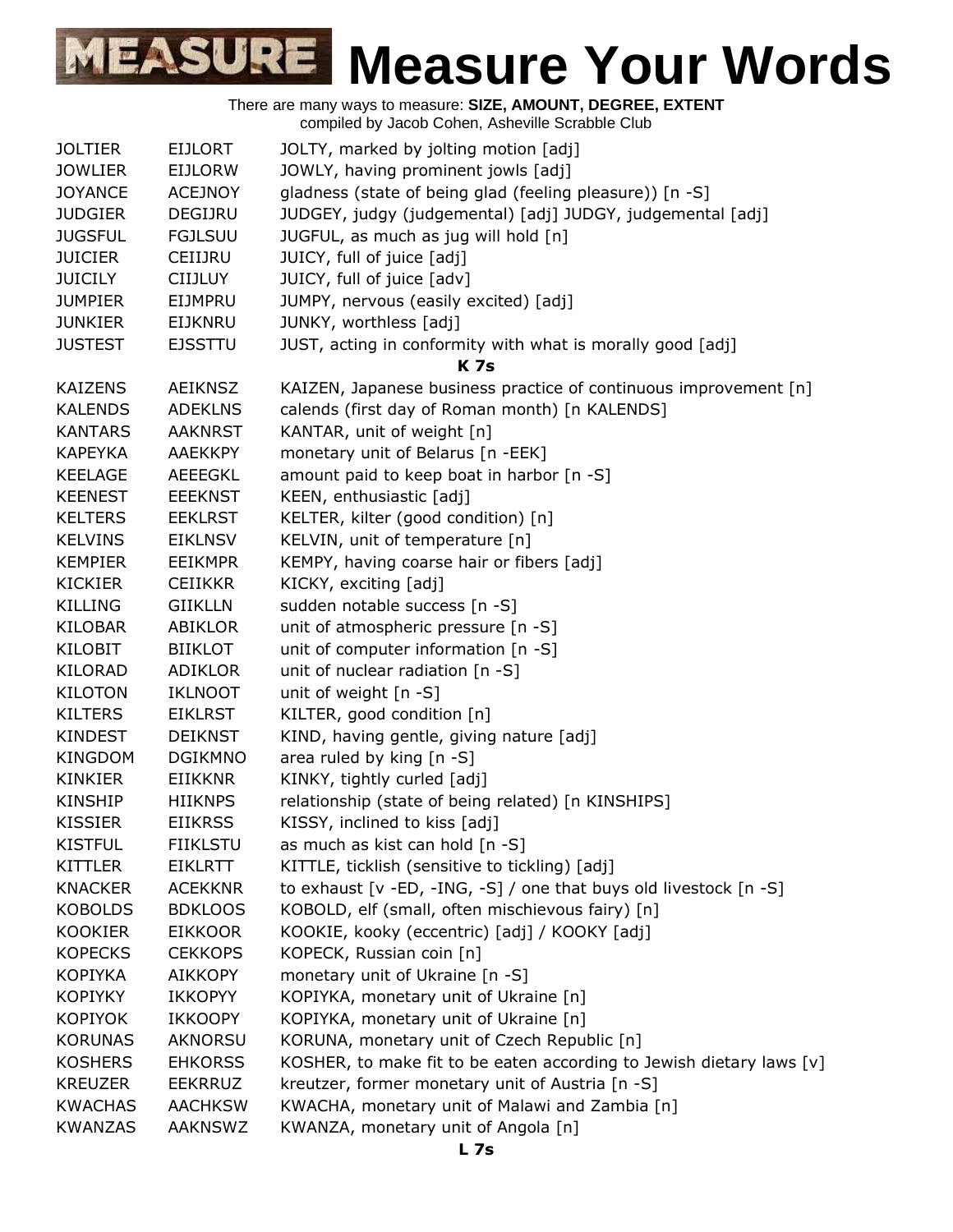There are many ways to measure: **SIZE, AMOUNT, DEGREE, EXTENT**

compiled by Jacob Cohen, Asheville Scrabble Club

| LACONIC        | <b>ACCILNO</b> | using minimum of words [adj]                                                |
|----------------|----------------|-----------------------------------------------------------------------------|
| LADDIER        | <b>ADDEILR</b> | LADDY, laddish in behavior [adj]                                            |
| LAIRIER        | AEIILRR        | LAIRY, unpleasantly loud [adj]                                              |
| LAKIEST        | <b>AEIKLST</b> | LAKY, of color of blood [adj]                                               |
| <b>LAMBERT</b> | <b>ABELMRT</b> | unit of brightness [n -S]                                                   |
| <b>LANGLEY</b> | <b>AEGLLNY</b> | unit of illumination [n -S]                                                 |
| LANGUID        | ADGILNU        | lacking in vigor or vitality [adj]                                          |
| <b>LANGUOR</b> | <b>AGLNORU</b> | state of being languid (lacking in vigor or vitality) [n -S]                |
| <b>LANKEST</b> | <b>AEKLNST</b> | LANK, long and slender [adj]                                                |
| <b>LANKIER</b> | <b>AEIKLNR</b> | LANKY, ungracefully tall and thin [adj]                                     |
| LARGELY        | <b>AEGLLRY</b> | LARGE, of considerable size or quantity [adv]                               |
| <b>LARGESS</b> | <b>AEGLRSS</b> | generosity [n -ES]                                                          |
| LARGEST        | <b>AEGLRST</b> | LARGE, of considerable size or quantity [adj]                               |
| LARGISH        | <b>AGHILRS</b> | somewhat large [adj]                                                        |
| LARKIER        | <b>AEIKLRR</b> | LARKY, playful (frolicsome) [adj]                                           |
| <b>LASHINS</b> | <b>AHILNSS</b> | abundance (state of being abundant (present in great quantity)) [n]         |
| <b>LASTERS</b> | <b>AELRSST</b> | LASTER, one that lasts (to continue in existence) [n]                       |
| LASTING        | <b>AGILNST</b> | durable fabric [n -S] / LAST, to continue in existence [v]                  |
| <b>LATENCY</b> | <b>ACELNTY</b> | state of being present but not manifest [n -CIES]                           |
| LATHIER        | AEHILRT        | LATHY, long and slender [adj]                                               |
| LATTERS        | <b>AELRSTT</b> | LATTER, second mentioned person or thing of two [n]                         |
| <b>LAWLESS</b> | <b>AELLSSW</b> | having no system of laws [adj]                                              |
| <b>LAXNESS</b> | <b>AELNSSX</b> | laxity (state of being lax (not strict or stringent)) [n -ES]               |
| LAZIEST        | <b>AEILSTZ</b> | LAZY, disinclined toward work or exertion [adj]                             |
| LAZYISH        | AHILSYZ        | somewhat lazy [adj]                                                         |
| LEADING        | ADEGILN        | LEAD, to cover with lead (heavy metallic element) [v]                       |
| LEAFIER        | <b>AEEFILR</b> | LEAFY, covered with leaves [adj]                                            |
| <b>LEAGUER</b> | AEEGLRU        | to besiege (to surround (to extend completely around)) [ $v$ -ED, -ING, -S] |
| <b>LEAKIER</b> | AEEIKLR        | LEAKY, tending to leak [adj]                                                |
| LEAKILY        | AEIKLLY        | LEAKY, tending to leak [adv]                                                |
| <b>LEANEST</b> | <b>AEELNST</b> | LEAN, having little fat [adj]                                               |
| LEARIER        | <b>AEEILRR</b> | LEARY, leery (suspicious) [adj]                                             |
| <b>LEASERS</b> | <b>AEELRSS</b> | LEASER, one that leases, to grant temporary use of in exchange for rent [n] |
| <b>LEASING</b> | <b>AEGILNS</b> | LEASE, to grant temporary use of in exchange for rent [v]                   |
| LEAVIER        | AEEILRV        | LEAVY, leafy (covered with leaves) [adj]                                    |
| <b>LECHERY</b> | <b>CEEHLRY</b> | excessive sexual indulgence [n -RIES]                                       |
| <b>LEDGERS</b> | <b>DEEGLRS</b> | LEDGER, account book of final entry [n]                                     |
| <b>LEDGIER</b> | <b>DEEGILR</b> | LEDGY, abounding in ledges [adj]                                            |
| LEERIER        | EEEILRR        | LEERY, suspicious [adj]                                                     |
| <b>LEFTEST</b> | <b>EEFLSTT</b> | LEFT, pertaining to side of body to north when one faces east [adj]         |
| <b>LEFTISH</b> | <b>EFHILST</b> | inclined to be leftist [adj]                                                |
| <b>LEGGIER</b> | <b>EEGGILR</b> | LEGGY, having long legs [adj]                                               |
| LEMPIRA        | <b>AEILMPR</b> | monetary unit of Honduras [n -S]                                            |
| <b>LENDERS</b> | <b>DEELNRS</b> | LENDER, one that lends (to give temporary use of) [n]                       |
| <b>LENDING</b> | <b>DEGILNN</b> | act of giving something temporarily [n -S] / LEND [v]                       |
| LENIENT        | EEILNNT        | gently tolerant [adj]                                                       |
| <b>LESSENS</b> | <b>EELNSSS</b> | LESSEN, to make or become less [v]                                          |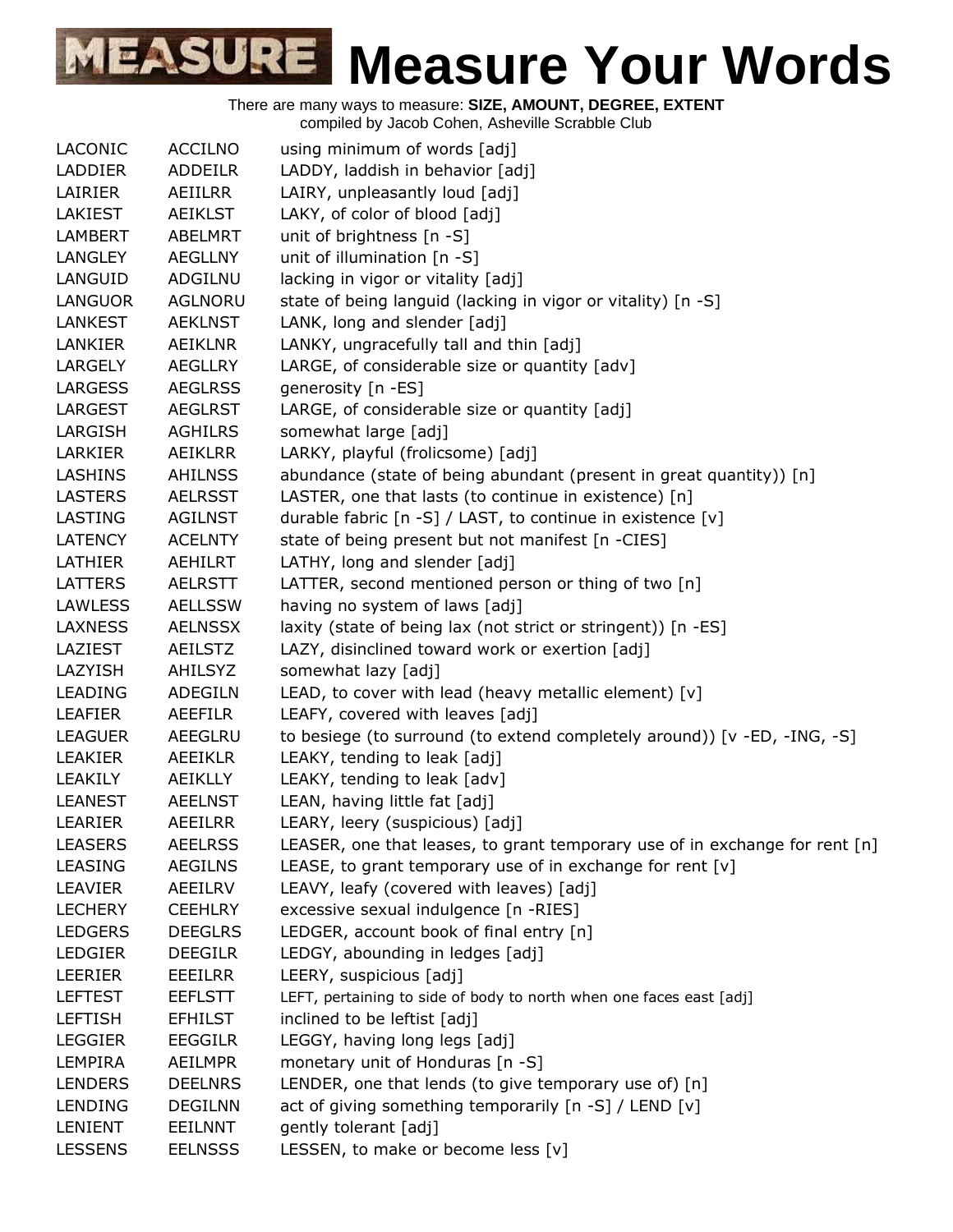There are many ways to measure: **SIZE, AMOUNT, DEGREE, EXTENT**

compiled by Jacob Cohen, Asheville Scrabble Club

| LETDOWN        | <b>DELNOTW</b> | decrease [n -S]                                                          |
|----------------|----------------|--------------------------------------------------------------------------|
| <b>LEVELLY</b> | <b>EELLLVY</b> | in even (flat and smooth) manner [adv]                                   |
| LEWDEST        | <b>DEELSTW</b> | LEWD, obscene (indecent (not decent)) [adj]                              |
| <b>LIBERTY</b> | <b>BEILRTY</b> | state of being free (not subject to restriction or control) [n -TIES]    |
| <b>LICENTE</b> | <b>CEEILNT</b> | SENTE, monetary unit of Lesotho [n]                                      |
| <b>LICHTLY</b> | <b>CHILLTY</b> | lightly (to moderate degree) [adv]                                       |
| <b>LIEFEST</b> | <b>EEFILST</b> | LIEF, willing (inclined or favorably disposed in mind) [adj]             |
| <b>LIFEFUL</b> | <b>EFFILLU</b> | full of life [adj]                                                       |
| <b>LIGHTEN</b> | <b>EGHILNT</b> | to reduce weight of [v -ED, -ING, -S]                                    |
| <b>LIGHTER</b> | <b>EGHILRT</b> | LIGHT, having little weight [adj]                                        |
| <b>LIGHTLY</b> | <b>GHILLTY</b> | to moderate degree [adv]                                                 |
| <b>LIMACON</b> | <b>ACILMNO</b> | type of geometric curve [n -S]                                           |
| LIMBIER        | <b>BEIILMR</b> | LIMBY, having many large branches [adj]                                  |
| <b>LIMITER</b> | EIILMRT        | one that limits (to restrict (to keep within certain boundaries)) [n -S] |
| <b>LIMPEST</b> | <b>EILMPST</b> | LIMP, lacking rigidity [adj]                                             |
| <b>LINAGES</b> | <b>AEGILNS</b> | LINAGE, number of lines of printed material [n]                          |
| <b>LINGIER</b> | <b>EGIILNR</b> | LINGY, covered with heaths [adj]                                         |
| <b>LINTIER</b> | <b>EIILNRT</b> | LINTY, covered with lint [adj]                                           |
| <b>LIPPIER</b> | EIILPPR        | LIPPY, impudent (offensively bold or disrespectful) [adj]                |
| <b>LISENTE</b> | <b>EEILNST</b> | SENTE, monetary unit of Lesotho [n]                                      |
| <b>LITHELY</b> | <b>EHILLTY</b> | LITHE, bending easily [adv]                                              |
| <b>LITHEST</b> | <b>EHILSTT</b> | LITHE, bending easily [adj]                                              |
| <b>LITHEST</b> | <b>EHILSTT</b> | LITHE, bending easily [adj]                                              |
| <b>LITTLER</b> | <b>EILLRTT</b> | LITTLE, small (of limited size or quantity) [adj]                        |
| <b>LITTLES</b> | <b>EILLSTT</b> | LITTLE, small amount [n]                                                 |
| <b>LOANEES</b> | <b>AEELNOS</b> | LOANEE, one that receives loan [n]                                       |
| <b>LOANERS</b> | <b>AELNORS</b> | LOANER, one that loans (to lend (to give temporary use of)) [n]          |
| <b>LOCALES</b> | <b>ACELLOS</b> | LOCALE, locality (area or neighborhood) [n]                              |
| <b>LOCALLY</b> | <b>ACLLLOY</b> | in particular area [adv]                                                 |
| <b>LOCATED</b> | <b>ACDELOT</b> | LOCATE, to determine position of $[v]$                                   |
| <b>LOCATER</b> | <b>ACELORT</b> | one that locates (to determine position of) [n -S]                       |
| <b>LOCATES</b> | <b>ACELOST</b> | LOCATE, to determine position of $[v]$                                   |
| <b>LOCATOR</b> | <b>ACLOORT</b> | locater (one that locates (to determine position of)) [n -S]             |
| <b>LOFTIER</b> | <b>EFILORT</b> | LOFTY, extending high in air [adj]                                       |
| <b>LOFTILY</b> | <b>FILLOTY</b> | in lofty (extending high in air) manner [adv]                            |
| <b>LOGGIER</b> | <b>EGGILOR</b> | LOGGY, logy (sluggish (displaying little movement or activity)) [adj]    |
| <b>LOGIEST</b> | <b>EGILOST</b> | LOGY, sluggish (displaying little movement or activity) [adj]            |
| <b>LONGERS</b> | <b>EGLNORS</b> | LONGER, one that longs (to desire strongly) [n]                          |
| <b>LONGEST</b> | <b>EGLNOST</b> | LONG, extending for considerable distance [adj]                          |
| <b>LONGING</b> | <b>GGILNNO</b> | strong desire [n -S] / LONG, to desire strongly [v]                      |
| LONGISH        | <b>GHILNOS</b> | somewhat long [adj]                                                      |
| <b>LOONIER</b> | <b>EILNOOR</b> | LOONEY, loony (crazy (insane (mentally unsound))) [adj] / LOONY [adj]    |
| <b>LOONIES</b> | <b>EILNOOS</b> | LOONIE, coin worth one Canadian dollar [n                                |
| <b>LOOPIER</b> | <b>EILOOPR</b> | LOOPY, full of loops [adj]                                               |
| <b>LOOSELY</b> | <b>ELLOOSY</b> | LOOSE, not firm, taut, or rigid [adv]                                    |
| <b>LOOSEST</b> | <b>ELOOSST</b> | LOOSE, not firm, taut, or rigid [adj]                                    |
| <b>LOPPIER</b> | <b>EILOPPR</b> | LOPPY, hanging limply [adj]                                              |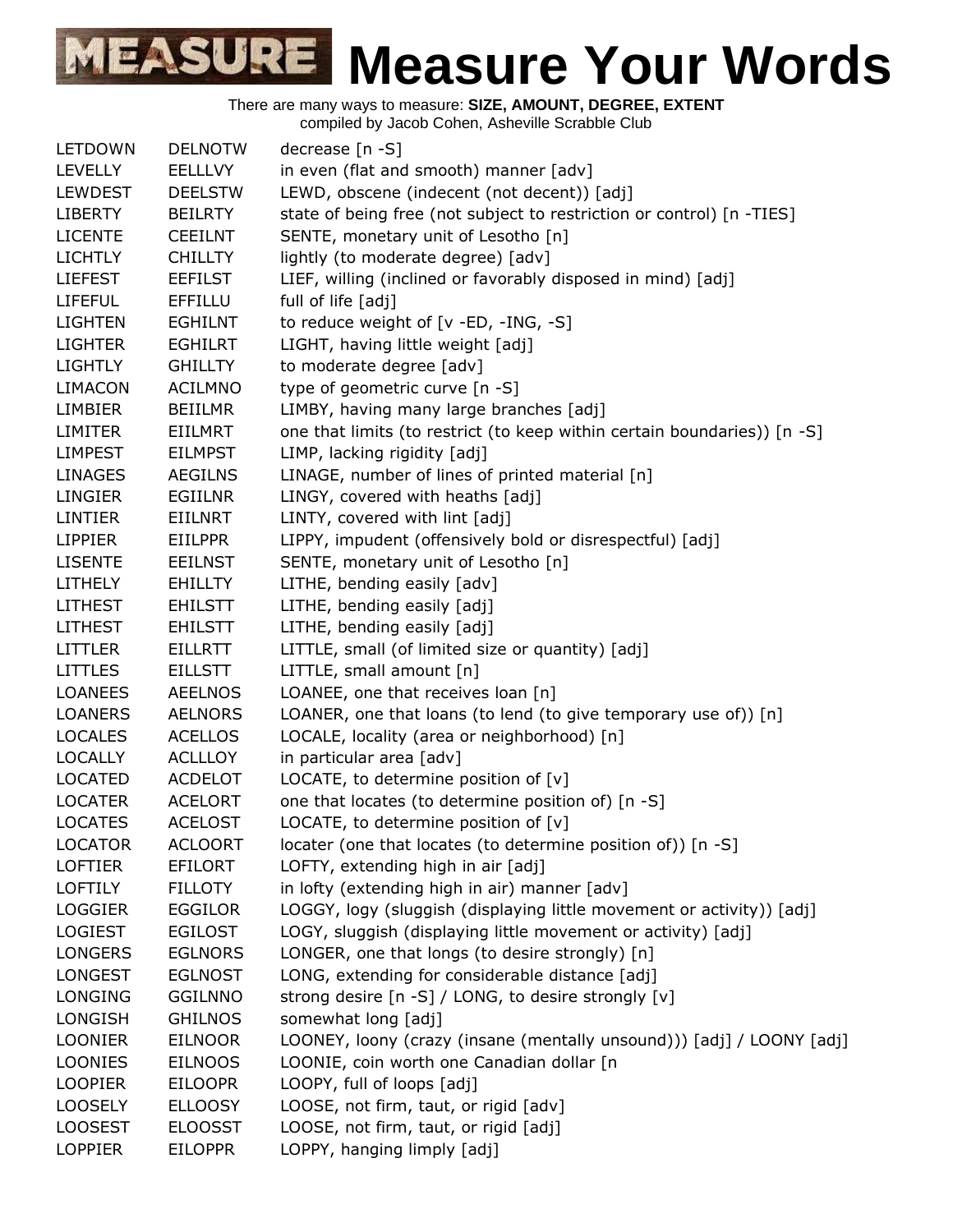| <b>LORDOMA</b> | <b>ADLMOOR</b> | lordosis (curvature of spinal column) [n -S]                               |
|----------------|----------------|----------------------------------------------------------------------------|
| <b>LORNEST</b> | <b>ELNORST</b> | LORN, abandoned [adj]                                                      |
| <b>LOSINGS</b> | <b>GILNOSS</b> | LOSING, loss (act of one that loses) [n]                                   |
| <b>LOTTERY</b> | <b>ELORTTY</b> | type of gambling game [n -RIES]                                            |
| LOTTING        | <b>GILNOTT</b> | LOT, to distribute proportionately [v]                                     |
| <b>LOUDEST</b> | <b>DELOSTU</b> | LOUD, strongly audible [adj]                                               |
| <b>LOUDISH</b> | <b>DHILOSU</b> | somewhat loud [adj]                                                        |
| <b>LOUSIER</b> | <b>EILORSU</b> | LOUSY, mean or contemptible [adj]                                          |
| LOVIEST        | EILOSTV        | LOVEY, fondly affectionate [adj]                                           |
| <b>LOWBALL</b> | ABLLLOW        | to give customer deceptively low price [v -ED, -ING, -S]                   |
| <b>LOWBORN</b> | <b>BLNOORW</b> | of humble birth [adj]                                                      |
| LOWBRED        | <b>BDELORW</b> | lowborn (of humble birth) [adj]                                            |
| LOWDOWN        | <b>DLNOOWW</b> | whole truth $[n - S]$                                                      |
| <b>LOWLAND</b> | <b>ADLLNOW</b> | area of land lying lower than adjacent country [n -S]                      |
| <b>LOWLIER</b> | EILLORW        | LOWLY, low in position or rank [adj]                                       |
| <b>LOWLILY</b> | ILLLOWY        | LOWLY, low in position or rank [adv]                                       |
| <b>LOWNESS</b> | <b>ELNOSSW</b> | state of being low (having relatively little upward extension) [n -ES]     |
| <b>LOYALER</b> | AELLORY        | LOYAL, faithful to one's allegiance [adj]                                  |
| <b>LOYALTY</b> | <b>ALLOTYY</b> | state of being loyal (faithful to one's allegiance) [n -TIES]              |
| <b>LUCIDER</b> | <b>CDEILRU</b> | LUCID, easily understood [adj]                                             |
| <b>LUCKIER</b> | <b>CEIKLRU</b> | LUCKY, having good fortune [adj]                                           |
| <b>LUMPIER</b> | EILMPRU        | LUMPY, full of lumps [adj]                                                 |
| <b>LUNIEST</b> | <b>EILNSTU</b> | LUNY, loony (crazy (insane (mentally unsound))) [adj]                      |
| <b>LUSHEST</b> | <b>EHLSSTU</b> | LUSH, abounding in vegetation [adj]                                        |
| <b>LUSHING</b> | <b>GHILNSU</b> | LUSH, to drink to excess [v]                                               |
| <b>LUSTFUL</b> | <b>FLLSTUU</b> | marked by excessive sexual desire [adj]                                    |
| <b>LUSTIER</b> | <b>EILRSTU</b> | LUSTY, full of vigor [adj]                                                 |
| <b>LUSTILY</b> | <b>ILLSTUY</b> | in lusty (full of vigor) manner [adv]                                      |
| <b>LUSTING</b> | <b>GILNSTU</b> | LUST, to have intense desire [v]                                           |
|                |                | <b>M</b> 7s                                                                |
| <b>MADDEST</b> | <b>ADDEMST</b> | MAD, insane (mentally unsound) [adj]                                       |
| <b>MADNESS</b> | <b>ADEMNSS</b> | state of being mad (insane (mentally unsound)) [n -ES]                     |
| <b>MAGNIFY</b> | <b>AFGIMNY</b> | to increase perceived size of [v -FIED, -ING, -FIES]                       |
| <b>MAJORLY</b> | <b>AJLMORY</b> | mainly (for most part) [adv]                                               |
| <b>MAMMONS</b> | AMMMNOS        | MAMMON, material wealth [n]                                                |
| <b>MANGIER</b> | <b>AEGIMNR</b> | MANGY, affected with mange [adj] / MANGEY [adj]                            |
| MANILLE        | AEILLMN        | second highest trump in certain card games [n -S]                          |
| <b>MANKIER</b> | <b>AEIKMNR</b> | MANKY, inferior, defective [adj]                                           |
| MANLIER        | <b>AEILMNR</b> | MANLY, having qualities of man [adj]                                       |
| <b>MANSION</b> | <b>AIMNNOS</b> | large, impressive house [n -S]                                             |
| <b>MANWARD</b> | <b>AADMNRW</b> | toward man [adv]                                                           |
| <b>MAPPERS</b> | <b>AEMPPRS</b> | MAPPER, one that maps (to delineate on map (representation of region)) [n] |
| <b>MAPPING</b> | <b>AGIMNPP</b> | mathematical correspondence [n -S]                                         |
| <b>MARKETS</b> | <b>AEKMRST</b> | MARKET, to offer for sale [v]                                              |
| <b>MARKKAA</b> | <b>AAAKKMR</b> | markka, former monetary unit of Finland [n]                                |
| <b>MARKKAS</b> | <b>AAKKMRS</b> | MARKKA, former monetary unit of Finland [n]                                |
| <b>MARKUPS</b> | AKMPRSU        | MARKUP, increase in price [n]                                              |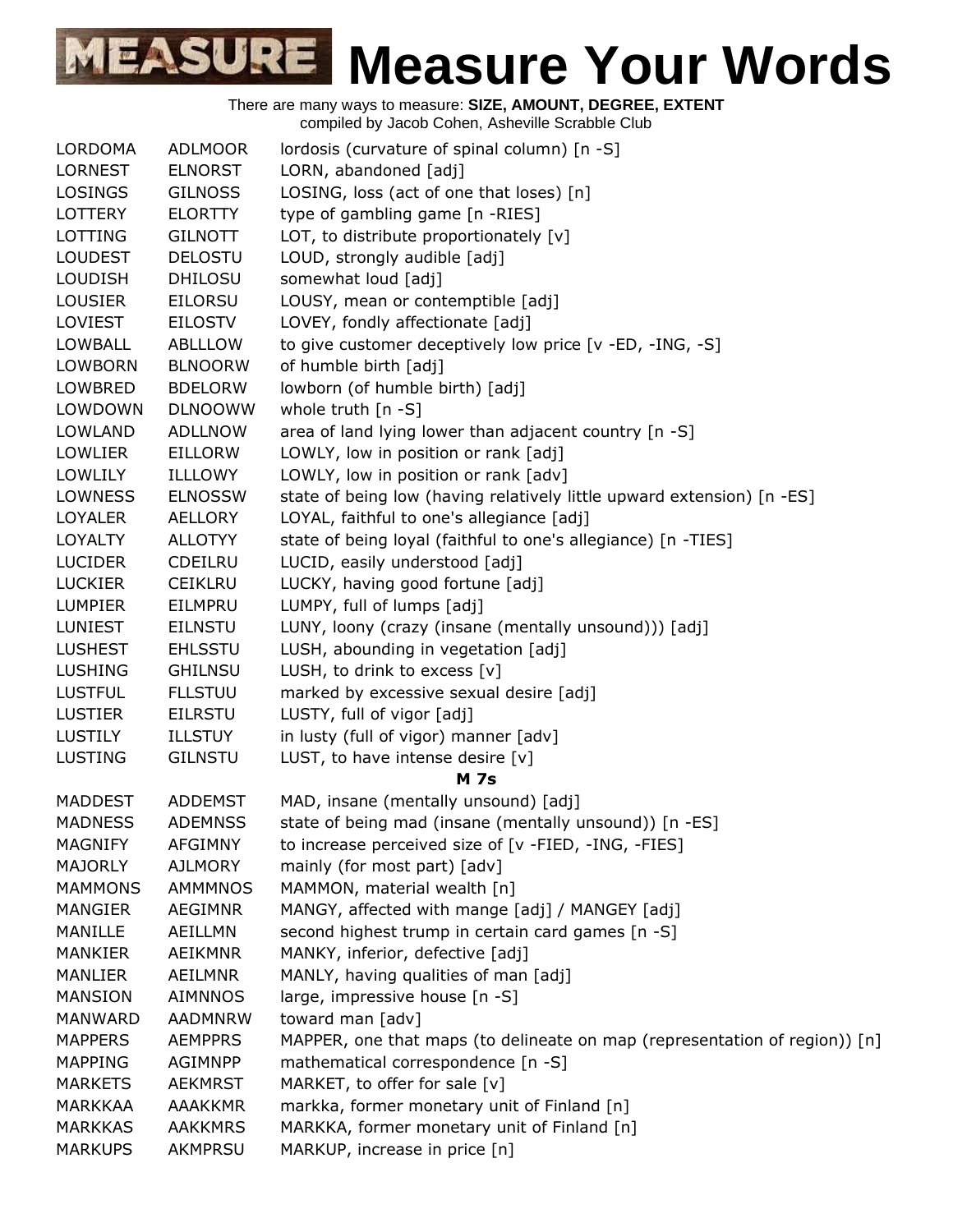| MARLIER        | AEILMRR        | MARLY, abounding with marl (earthy deposit containing lime, clay, and sand) [adj] |
|----------------|----------------|-----------------------------------------------------------------------------------|
| <b>MARRING</b> | <b>AGIMNRR</b> | MAR, to detract from perfection or wholeness of [v]                               |
| <b>MARROWY</b> | <b>AMORRWY</b> | pithy (concise (succinct (clearly expressed in few words))) [adj]                 |
| <b>MARSHAL</b> | <b>AAHLMRS</b> | to put in proper order [v -ED, -ING, -S]                                          |
| <b>MARTING</b> | <b>AGIMNRT</b> | MART, to market (to offer for sale) [v]                                           |
| <b>MASSIER</b> | <b>AEIMRSS</b> | MASSY, massive (of considerable size) [adj]                                       |
| <b>MASSIFS</b> | <b>AFIMSSS</b> | MASSIF, principal mountain mass [n]                                               |
| <b>MASSIVE</b> | <b>AEIMSSV</b> | of considerable size [adj]                                                        |
| <b>MATIEST</b> | <b>AEIMSTT</b> | MATEY, companionable [adj]                                                        |
| <b>MATINGS</b> | <b>AGIMNST</b> | MATING, period during which seasonal-breeding animal can mate [n]                 |
| <b>MATTERS</b> | <b>AEMRSTT</b> | MATTER, to be of importance [v]                                                   |
| <b>MATURER</b> | AEMRRTU        | MATURE, fully developed [adj]                                                     |
| <b>MAUDLIN</b> | ADILMNU        | excessively emotional [adj]                                                       |
| <b>MAUSIER</b> | AEIMRSU        | MAUSY, mauzy (foggy, misty) [adj]                                                 |
| MAUZIER        | AEIMRUZ        | MAUZY, foggy, misty [adj]                                                         |
| <b>MAWKISH</b> | <b>AHIKMSW</b> | offensively sentimental [adj]                                                     |
| MAXIMAL        | <b>AAILMMX</b> | element of mathematical set that is followed by no other [n -S]                   |
| MAXIMIN        | AIIMMNX        | maximum of set of minima [n -S]                                                   |
| MAXIMUM        | <b>AIMMMUX</b> | greatest possible amount, quantity, or degree [n -S or -MA]                       |
| <b>MAXWELL</b> | AELLMWX        | unit of magnetic flux [n -S]                                                      |
| <b>MAYVINS</b> | <b>AIMNSVY</b> | MAYVIN, mavin (expert) [n]                                                        |
| MAZIEST        | <b>AEIMSTZ</b> | MAZY, full of confusing turns and passages [adj]                                  |
| <b>MAZUMAS</b> | <b>AAMMSUZ</b> | MAZUMA, money (official medium of exchange and measure of value) [n]              |
| <b>MEAGRER</b> | <b>AEEGMRR</b> | MEAGRE, meager (deficient in quantity or quality) [adj]                           |
| <b>MEALIER</b> | <b>AEEILMR</b> | MEALY, soft, dry, and friable [adj]                                               |
| <b>MEANEST</b> | <b>AEEMNST</b> | MEAN, inferior in grade, quality, or character [adj]                              |
| <b>MEASURE</b> | <b>AEEMRSU</b> | to ascertain dimensions, quantity, or capacity of $[v -D, -RING, -S]$             |
| <b>MEATIER</b> | AEEIMRT        | MEATY, full of meat [adj]                                                         |
| <b>MEEKEST</b> | <b>EEEKMST</b> | MEEK, lacking in spirit and courage [adj]                                         |
| <b>MEGABAR</b> | AABEGMR        | unit of pressure [n -S]                                                           |
| <b>MEGABIT</b> | ABEGIMT        | unit of computer information [n -S]                                               |
| <b>MEGATON</b> | <b>AEGMNOT</b> | unit of explosive force [n -S]                                                    |
| <b>MEGOHMS</b> | <b>EGHMMOS</b> | MEGOHM, unit of electrical resistance [n]                                         |
| <b>MERITED</b> | <b>DEEIMRT</b> | MERIT, to earn (to gain or deserve for one's labor or service) [v]                |
| <b>MEROPIA</b> | <b>AEIMOPR</b> | partial blindness [n -S]                                                          |
| <b>MEROPIC</b> | <b>CEIMOPR</b> | MEROPIA, partial blindness [adj]                                                  |
| <b>MERRIER</b> | <b>EEIMRRR</b> | MERRY, cheerful (full of spirits) [adj]                                           |
| <b>MESSIER</b> | <b>EEIMRSS</b> | MESSY, dirty or untidy [adj]                                                      |
| <b>MESSILY</b> | <b>EILMSSY</b> | in messy (dirty or untidy) manner [adv]                                           |
| <b>MESTEES</b> | <b>EEEMSST</b> | MESTEE, mustee (octoroon (person of one-eighth black ancestry)) [n]               |
| <b>METAGES</b> | <b>AEEGMST</b> | METAGE, official measurement of weight or contents [n]                            |
| <b>METERED</b> | <b>DEEEMRT</b> | METER, to measure by mechanical means $[v]$                                       |
| <b>METICAL</b> | <b>ACEILMT</b> | monetary unit of Mozambique [n -S or -AIS]                                        |
| <b>METICAS</b> | <b>ACEIMST</b> | monetary unit of Mozambique [n]                                                   |
| <b>METRICS</b> | <b>CEIMRST</b> | METRIC, standard of measurement [n]                                               |
| <b>METRIFY</b> | <b>EFIMRTY</b> | to compose in metrical form [v -FIED, -ING, -FIES]                                |
| <b>METRING</b> | <b>EGIMNRT</b> | METRE, to meter (to measure by mechanical means) [v]                              |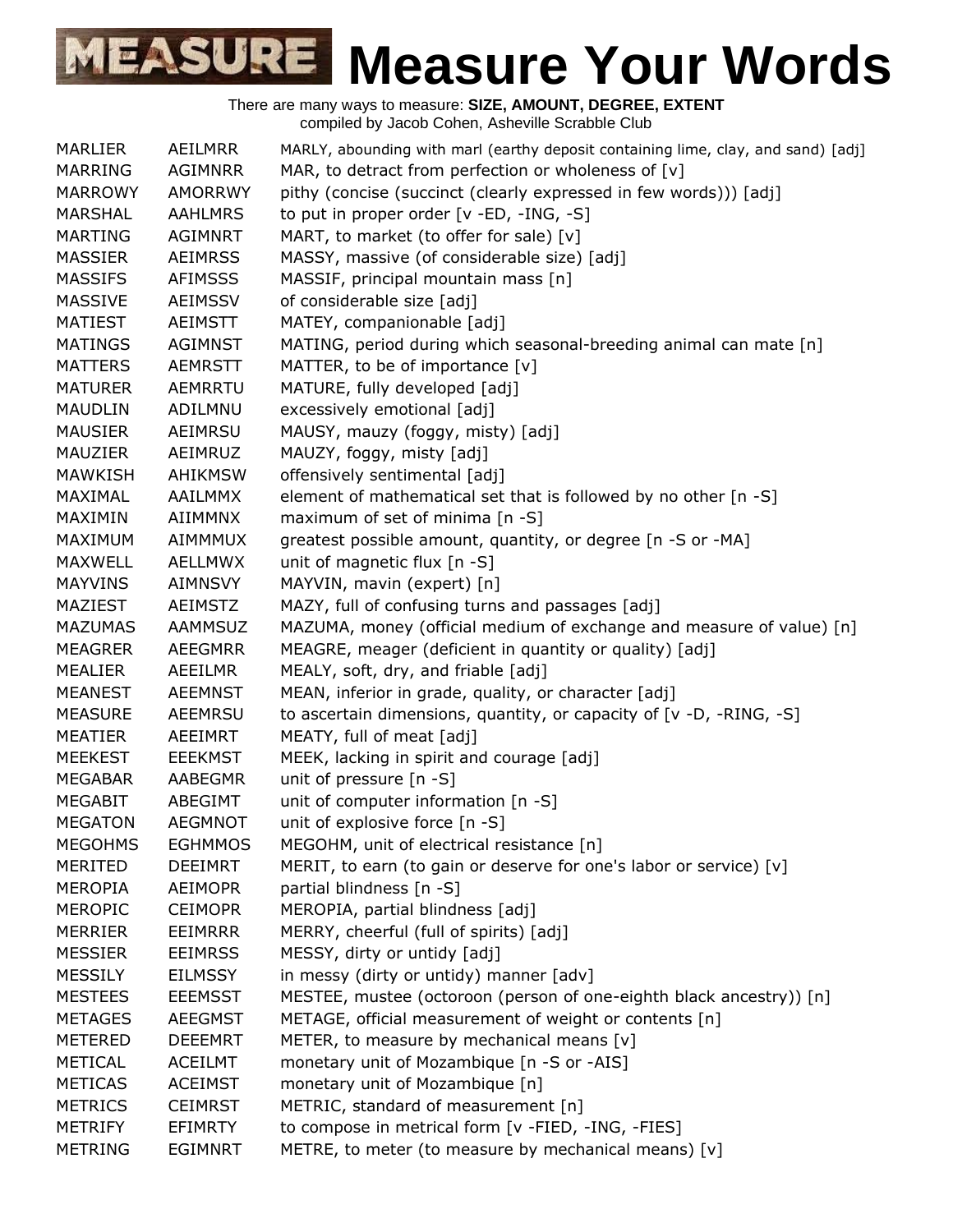| <b>MICKLER</b> | <b>CEIKLMR</b> | MICKLE, large (of considerable size or quantity) [adj]                               |
|----------------|----------------|--------------------------------------------------------------------------------------|
| <b>MICKLES</b> | <b>CEIKLMS</b> | MICKLE, large amount [n]                                                             |
| <b>MICRIFY</b> | <b>CFIIMRY</b> | to make small (of limited size or quantity) [v -FIED, -ING, -FIES]                   |
| <b>MICROHM</b> | <b>CHIMMOR</b> | unit of electrical resistance [n -S]                                                 |
| <b>MICRONS</b> | <b>CIMNORS</b> | MICRON, unit of length [n]                                                           |
| <b>MIDAIRS</b> | ADIIMRS        | MIDAIR, region in middle of air [n]                                                  |
| MIDDLED        | <b>DDDEILM</b> | MIDDLE, to place in middle (area or point equidistant from extremes or limits) [v]   |
| MIDDLES        | <b>DDEILMS</b> | MIDDLE, to place in middle (area or point equidistant from extremes or limits) $[v]$ |
| <b>MIDGETS</b> | <b>DEGIMST</b> | MIDGET, very small person [n]                                                        |
| <b>MIDLINE</b> | DEIILMN        | median line [n -S]                                                                   |
| MIDSIZE        | <b>DEIIMSZ</b> | of intermediate size [adj]                                                           |
| <b>MIFFIER</b> | <b>EFFIIMR</b> | MIFFY, easily annoyed [adj]                                                          |
| <b>MIKRONS</b> | <b>IKMNORS</b> | MIKRON, micron (unit of length) [n]                                                  |
| <b>MILAGES</b> | <b>AEGILMS</b> | MILAGE, mileage (total distance expressed in miles) [n]                              |
| <b>MILDEST</b> | <b>DEILMST</b> | MILD, not harsh or rough [adj]                                                       |
| MILEAGE        | AEEGILM        | total distance expressed in miles [n -S]                                             |
| MILLAGE        | <b>AEGILLM</b> | type of monetary rate [n -S]                                                         |
| MILLIER        | EIILLMR        | unit of weight [n -S]                                                                |
| MILLIME        | EIILLMM        | coin of Tunisia [n -S]                                                               |
| MILLINE        | EIILLMN        | unit of advertising space [n -S]                                                     |
| <b>MILLION</b> | <b>IILLMNO</b> | number $[n - S]$                                                                     |
| <b>MILREIS</b> | <b>EIILMRS</b> | former monetary unit of Portugal [n MILREIS]                                         |
| <b>MILTIER</b> | EIILMRT        | MILTY, full of milt [adj]                                                            |
| <b>MILTIER</b> | <b>EIILMRT</b> | MILTY, full of milt [adj]                                                            |
| <b>MINCIER</b> | <b>CEIIMNR</b> | MINCY, affectedly dainty [adj]                                                       |
| MINGIER        | <b>EGIIMNR</b> | MINGY, mean and stingy [adj]                                                         |
| MINIMAL        | <b>AIILMMN</b> | element of mathematical set that precedes all others [n -S]                          |
| MINIMAX        | <b>AIIMMNX</b> | minimum of set of maxima [n -ES]                                                     |
| MINIMUM        | IIMMMNU        | least possible amount, quantity, or degree [n -S or -MA]                             |
| <b>MINTIER</b> | EIIMNRT        | MINTY, having flavor of mint (aromatic herb) [adj]                                   |
| <b>MINUEND</b> | DEIMNNU        | number from which another is to be subtracted [n -S]                                 |
| <b>MINUSES</b> | <b>EIMNSSU</b> | MINUS, negative quantity [n]                                                         |
| <b>MINUTER</b> | EIMNRTU        | MINUTE, very small [adj]                                                             |
| MINUTIA        | AIIMNTU        | small detail [n -E]                                                                  |
| <b>MINYANS</b> | <b>AIMNNSY</b> | MINYAN, minimum number required to be present for conduct of Jewish service [n]      |
| <b>MIRKEST</b> | <b>EIKMRST</b> | MIRK, murk (dark (having little or no light)) [adj]                                  |
| <b>MIRKIER</b> | <b>EIIKMRR</b> | MIRKY, murky (dark (having little or no light)) [adj]                                |
| <b>MISGAGE</b> | AEGGIMS        | to misgauge (to gauge wrong or inaccurately) [v -D, -GING, -S]                       |
| <b>MISKALS</b> | <b>AIKLMSS</b> | MISKAL, Oriental unit of weight [n]                                                  |
| <b>MISTIER</b> | <b>EIIMRST</b> | MISTY, blurry (unclear (clean and pure)) [adj]                                       |
| <b>MISTIME</b> | <b>EIIMMST</b> | to time wrongly [v -D, -MING, -S]                                                    |
| <b>MITIEST</b> | <b>EIIMSTT</b> | MITY, infested with mites [adj]                                                      |
| <b>MODICUM</b> | CDIMMOU        | small amount [n -S or -CA]                                                           |
| <b>MODULES</b> | <b>DELMOSU</b> | MODULE, standard of measurement [n]                                                  |
| <b>MODULUS</b> | <b>DLMOSUU</b> | number that produces same remainder when divided into each of two numbers [n -LI]    |
| MOIDORE        | <b>DEIMOOR</b> | former gold coin of Portugal [n -S]                                                  |
| <b>MOISTER</b> | <b>EIMORST</b> | MOIST, slightly wet [adj]                                                            |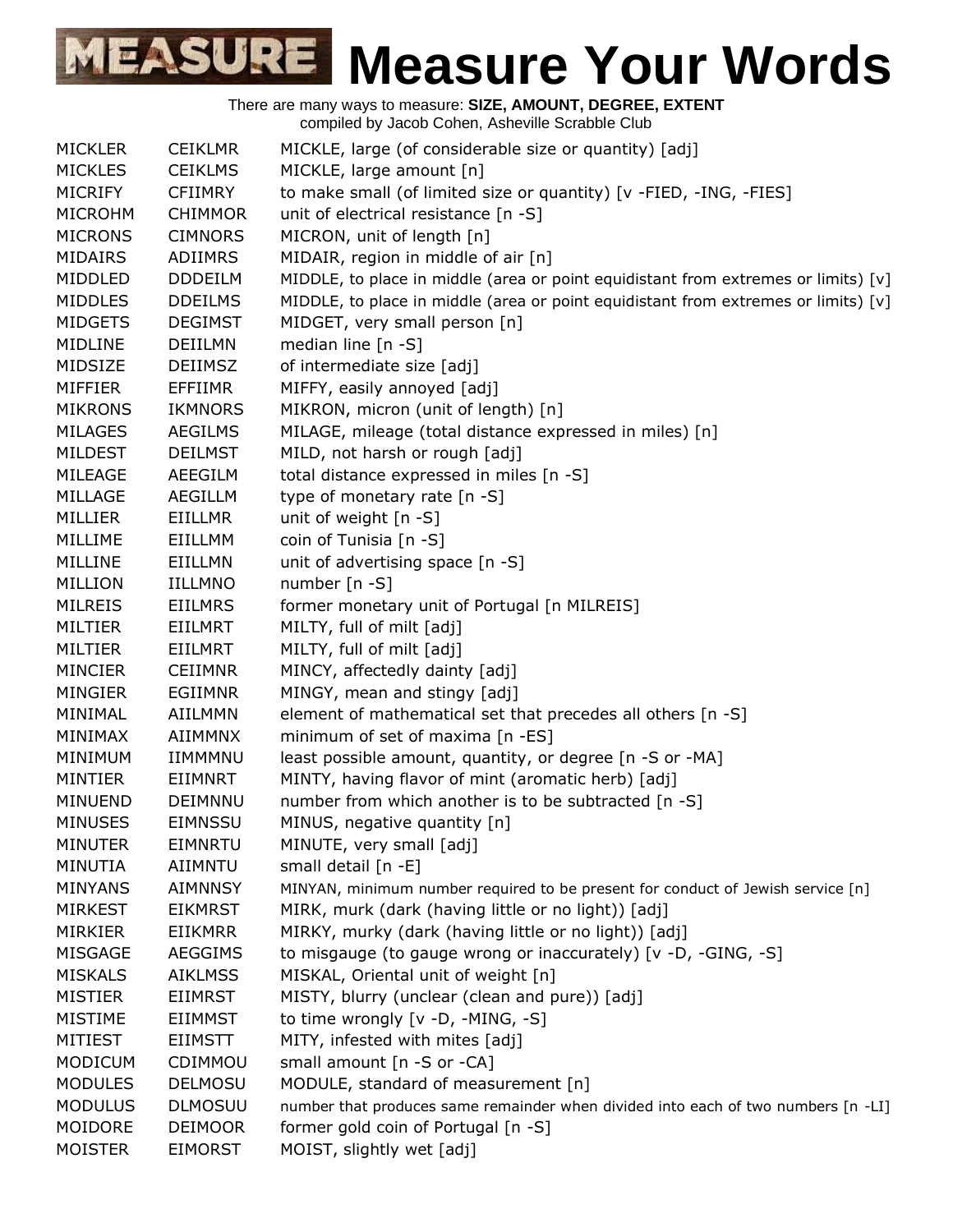| <b>MOISTLY</b> | <b>ILMOSTY</b> | in moist (slightly wet) manner [adv]                                            |
|----------------|----------------|---------------------------------------------------------------------------------|
| <b>MOLDIER</b> | <b>DEILMOR</b> | MOLDY, musty (having stale odor) [adj]                                          |
| <b>MOMENTS</b> | <b>EMMNOST</b> | MOMENT, brief period of time [n]                                                |
| <b>MONARCH</b> | <b>ACHMNOR</b> | absolute ruler [n -S]                                                           |
| <b>MONEYED</b> | <b>DEEMNOY</b> | having much money [adj]                                                         |
| <b>MONTHLY</b> | <b>HLMNOTY</b> | publication issued once month [n -LIES]                                         |
| <b>MONTIES</b> | <b>EIMNOST</b> | MONTY, full amount expected or possible [n]                                     |
| <b>MOOCHED</b> | <b>CDEHMOO</b> | MOOCH, to obtain without paying [v]                                             |
| <b>MOOCHER</b> | <b>CEHMOOR</b> | one that mooches (to obtain without paying) [n -S]                              |
| <b>MOOCHES</b> | <b>CEHMOOS</b> | MOOCH, to obtain without paying [v]                                             |
| <b>MOODIER</b> | <b>DEIMOOR</b> | MOODY, given to changing moods [adj]                                            |
| <b>MOOLAHS</b> | <b>AHLMOOS</b> | MOOLAH, money (official medium of exchange and measure of value) [n]            |
| <b>MOPIEST</b> | <b>EIMOPST</b> | MOPY, mopey (dejected) [adj] / MOPEY [adj]                                      |
| <b>MORALES</b> | <b>AELMORS</b> | MORALE, state of spirits of individual or group [n]                             |
| <b>MOREISH</b> | <b>EHIMORS</b> | so good that you want to have more [adj]                                        |
| <b>MORGANS</b> | <b>AGMNORS</b> | MORGAN, unit of distance between genes [n]                                      |
| <b>MORGENS</b> | <b>EGMNORS</b> | MORGEN, Dutch unit of land area [n]                                             |
| <b>MORSELS</b> | <b>ELMORSS</b> | MORSEL, to divide into small pieces $[v]$                                       |
| <b>MOSSIER</b> | <b>EIMORSS</b> | MOSSY, covered with moss [adj]                                                  |
| <b>MOSTEST</b> | <b>EMOSSTT</b> | most (greatest amount) [n -S]                                                   |
| <b>MOTHIER</b> | <b>EHIMORT</b> | MOTHY, full of moths [adj]                                                      |
| <b>MOTLIER</b> | <b>EILMORT</b> | MOTLEY, composed of diverse elements [adj]                                      |
| <b>MOUCHED</b> | CDEHMOU        | MOUCH, to mooch (to obtain without paying) [v]                                  |
| <b>MOUCHES</b> | <b>CEHMOSU</b> | MOUCH, to mooch (to obtain without paying) [v]                                  |
| <b>MUCKIER</b> | <b>CEIKMRU</b> | MUCKY, filthy (offensively dirty) [adj]                                         |
| <b>MUCKLER</b> | <b>CEKLMRU</b> | MUCKLE, much great [adj]                                                        |
| <b>MUCKLES</b> | <b>CEKLMSU</b> | MUCKLE, large amount [n]                                                        |
| <b>MUDDIER</b> | <b>DDEIMRU</b> | MUDDY, covered or filled with mud [adj]                                         |
| <b>MUGFULS</b> | <b>FGLMSUU</b> | MUGFUL, as much as mug can hold [n]                                             |
| <b>MUGGIER</b> | EGGIMRU        | MUGGY, warm and humid [adj]                                                     |
| <b>MUGGILY</b> | <b>GGILMUY</b> | in muggy (warm and humid) manner [adv]                                          |
| <b>MULTURE</b> | <b>ELMRTUU</b> | fee paid to miller for grinding grain [n -S]                                    |
| <b>MUMSIER</b> | EIMMRSU        | MUMSY, maternal (pertaining to or characteristic of mother) [adj]               |
| <b>MUNCHIE</b> | <b>CEHIMNU</b> | small amount of food eaten between meals [n -S]                                 |
| <b>MUNGOES</b> | <b>EGMNOSU</b> | MUNGO, low-quality wool [n]                                                     |
| <b>MURAGES</b> | <b>AEGMRSU</b> | MURAGE, tax levied for repairing walls of town [n]                              |
| <b>MURKEST</b> | <b>EKMRSTU</b> | MURK, dark (having little or no light) [adj]                                    |
| <b>MURKIER</b> | EIKMRRU        | MURKY, dark (having little or no light) [adj]                                   |
| <b>MUSSIER</b> | <b>EIMRSSU</b> | MUSSY, messy (dirty or untidy) [adj]                                            |
| <b>MUSTEES</b> | <b>EEMSSTU</b> | MUSTEE, octoroon (person of one-eighth black ancestry) [n]                      |
| <b>MUSTIER</b> | <b>EIMRSTU</b> | MUSTY, having stale odor [adj]                                                  |
| <b>MUTABLE</b> | ABELMTU        | capable of change [adj]                                                         |
| <b>MUTABLY</b> | <b>ABLMTUY</b> | MUTABLE, capable of change [adv]                                                |
| <b>MUTISMS</b> | IMMSSTU        | MUTISM, muteness (state of being mute (characterized by absence of speech)) [n] |
| <b>MUTUALS</b> | ALMSTUU        | MUTUAL, mutual fund [n]                                                         |
| <b>MUTUELS</b> | <b>ELMSTUU</b> | MUTUEL, system of betting on races [n]                                          |
| MUZZIER        | EIMRUZZ        | MUZZY, confused [adj]                                                           |
|                |                |                                                                                 |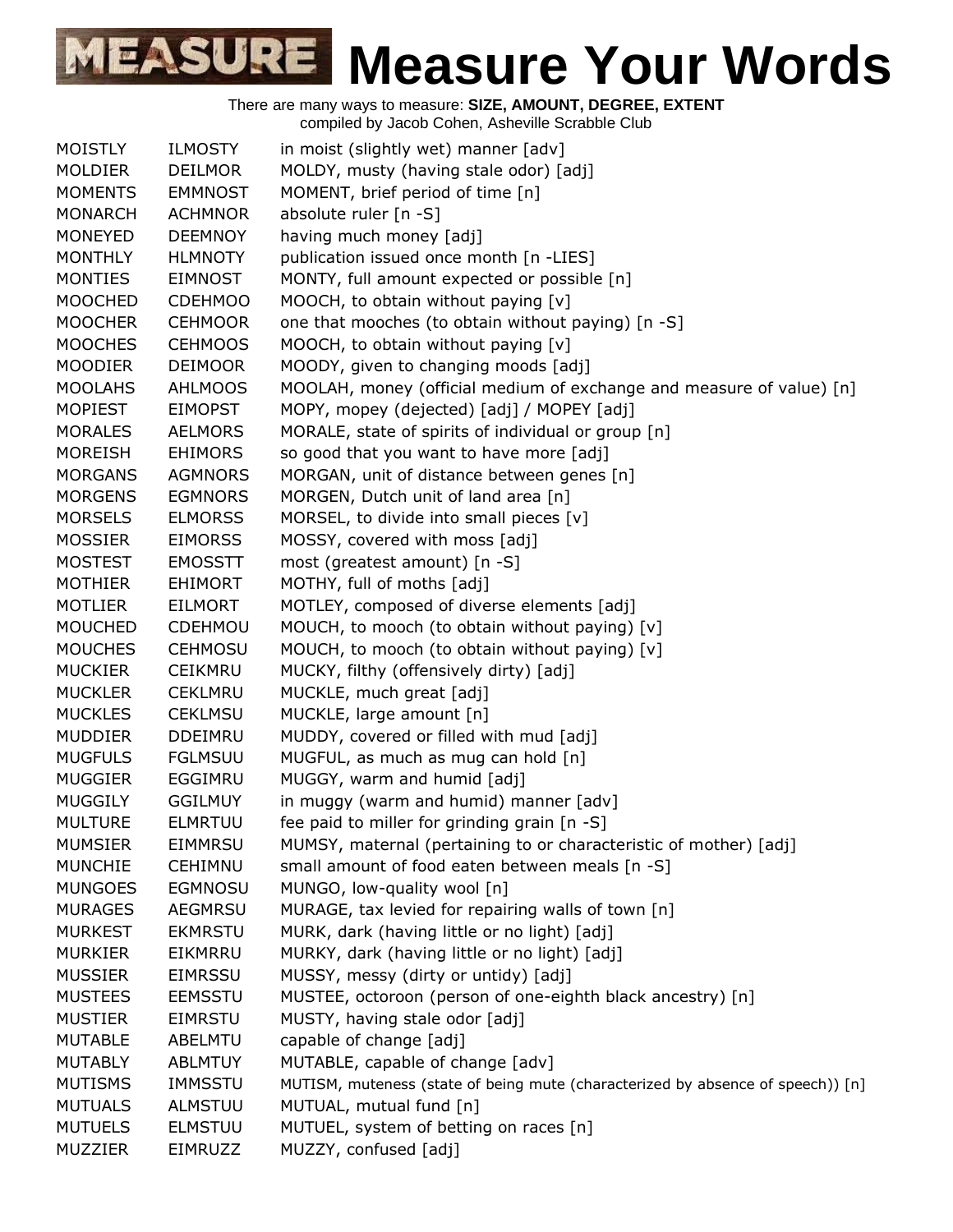| <b>MYRIADS</b> | ADIMRSY        | MYRIAD, very large number [n]<br><b>N</b> 7s                               |
|----------------|----------------|----------------------------------------------------------------------------|
| <b>NAFFEST</b> | <b>AEFFNST</b> | NAFF, lacking taste or style [adj]                                         |
| <b>NAGGIER</b> | <b>AEGGINR</b> | NAGGY, given to nagging [adj]                                              |
| <b>NAIVEST</b> | <b>AEINSTV</b> | NAIVE, lacking sophistication [adj]                                        |
| <b>NAKEDER</b> | <b>ADEEKNR</b> | NAKED, being without clothing or covering [adj]                            |
| <b>NAKEDLY</b> | <b>ADEKLNY</b> | NAKED, being without clothing or covering [adv]                            |
| <b>NANISMS</b> | <b>AIMNNSS</b> | NANISM, abnormal smallness [n]                                             |
| <b>NANOBOT</b> | ABNNOOT        | very small self-propelled machine [n -S]                                   |
| <b>NAPPERS</b> | <b>AENPPRS</b> | NAPPER, one that naps (to sleep briefly) [n]                               |
| <b>NARCISM</b> | <b>ACIMNRS</b> | excessive love of oneself [n -S]                                           |
| <b>NARKIER</b> | AEIKNRR        | NARKY, irritable [adj]                                                     |
| <b>NASTIER</b> | AEINRST        | NASTY, offensive to senses [adj]                                           |
| <b>NATTIER</b> | <b>AEINRTT</b> | NATTY, neatly dressed [adj]                                                |
| <b>NAUGHTS</b> | <b>AGHNSTU</b> | NAUGHT, zero [n]                                                           |
| <b>NEAREST</b> | <b>AEENRST</b> | NEAR, situated within short distance [adj]                                 |
| <b>NEARISH</b> | <b>AEHINRS</b> | NEAR, situated within short distance [adj]                                 |
| <b>NEATEST</b> | <b>AEENSTT</b> | NEAT, being in state of cleanliness and order [adj]                        |
| <b>NEATNIK</b> | AEIKNNT        | compulsively neat person [n -S]                                            |
| <b>NEEDIER</b> | <b>DEEEINR</b> | NEEDY, in state of poverty [adj]                                           |
| <b>NEEDILY</b> | <b>DEEILNY</b> | in needy (in state of poverty) manner [adv]                                |
| <b>NEONATE</b> | <b>AEENNOT</b> | newborn child [n -S]                                                       |
| <b>NERDIER</b> | <b>DEEINRR</b> | NERDY, socially inept [adj]                                                |
| <b>NERVIER</b> | EEINRRV        | NERVY, impudent (offensively bold or disrespectful) [adj]                  |
| <b>NERVOUS</b> | <b>ENORSUV</b> | easily excited [adj]                                                       |
| <b>NEWBIES</b> | <b>BEEINSW</b> | NEWBIE, newcomer (one that has recently arrived) [n]                       |
| <b>NEWBORN</b> | <b>BENNORW</b> | recently born infant [n -S]                                                |
| <b>NEWMOWN</b> | <b>EMNNOWW</b> | recently mown [adj]                                                        |
| <b>NEWNESS</b> | <b>EENNSSW</b> | state of being new (existing only short time) [n -ES]                      |
| <b>NEWSIER</b> | <b>EEINRSW</b> | NEWSY, full of news [adj]                                                  |
| <b>NEWTONS</b> | <b>ENNOSTW</b> | NEWTON, unit of force [n]                                                  |
| <b>NIFFERS</b> | <b>EFFINRS</b> | NIFFER, to barter, to trade, to give in exchange for another commodity [v] |
| <b>NIFFIER</b> | <b>EFFIINR</b> | NIFFY, stinky (emitting foul odor) [adj]                                   |
| <b>NIFTIER</b> | EFIINRT        | NIFTY, stylish; pleasing [adj]                                             |
| <b>NIGHEST</b> | <b>EGHINST</b> | NIGH, near (situated within short distance) [adj]                          |
| <b>NIGHTLY</b> | <b>GHILNTY</b> | every night; at night [adv]                                                |
| <b>NIMBLER</b> | <b>BEILMNR</b> | NIMBLE, agile (able to move quickly and easily) [adj]                      |
| <b>NIMIETY</b> | <b>EIIMNTY</b> | excess [n -TIES]                                                           |
| <b>NIMIOUS</b> | <b>IIMNOSU</b> | NIMIETY, excess [adj]                                                      |
| <b>NINTHLY</b> | <b>HILNNTY</b> | in ninth place [adv]                                                       |
| <b>NIPPIER</b> | <b>EIINPPR</b> | NIPPY, sharp or biting [adj]                                               |
| <b>NITTIER</b> | EIINRTT        | NITTY, full of nits [adj]                                                  |
| <b>NOBBIER</b> | <b>BBEINOR</b> | NOBBY, elegant (tastefully opulent) [adj]                                  |
| <b>NOBLEST</b> | <b>BELNOST</b> | NOBLE, possessing qualities of excellence [adj]                            |
| <b>NOISIER</b> | <b>EIINORS</b> | NOISY, making loud sounds [adj]                                            |
| <b>NOMISMS</b> | <b>IMMNOSS</b> | NOMISM, strict adherence to moral law [n]                                  |
| <b>NONAGES</b> | <b>AEGNNOS</b> | NONAGE, period of immaturity [n]                                           |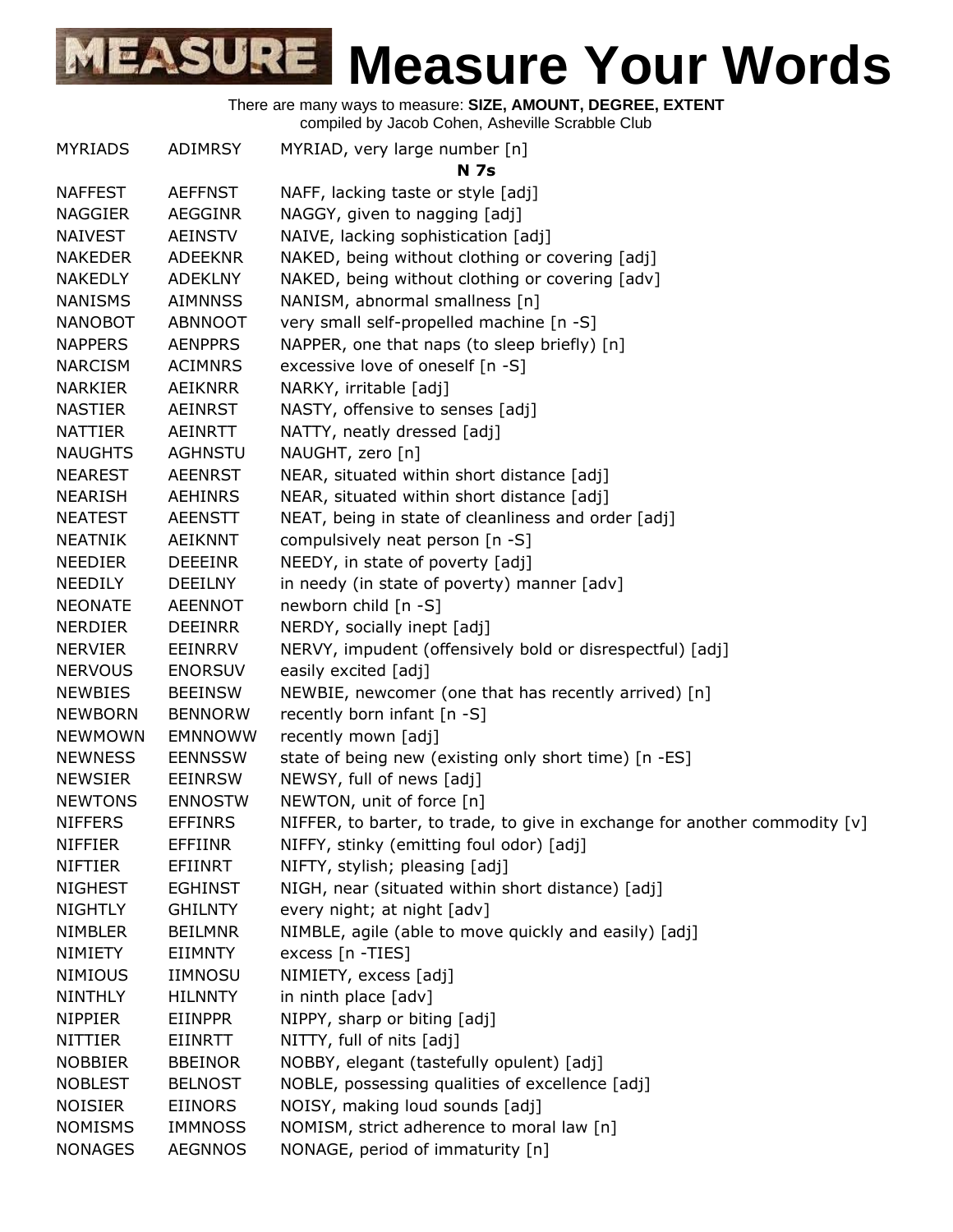There are many ways to measure: **SIZE, AMOUNT, DEGREE, EXTENT**

compiled by Jacob Cohen, Asheville Scrabble Club

| <b>NONAGON</b> | <b>AGNNNOO</b> | nine-sided polygon $[n - S]$                                                           |
|----------------|----------------|----------------------------------------------------------------------------------------|
| <b>NONBOOK</b> | <b>BKNNOOO</b> | book of little literary merit [n -S]                                                   |
| <b>NONLIFE</b> | <b>EFILNNO</b> | absence of life [n -IVES]                                                              |
| <b>NONPAID</b> | ADINNOP        | not paid (to give money or something of value in exchange for goods or services) [adj] |
| <b>NONPOOR</b> | <b>NNOOOPR</b> | not being poor [adj]                                                                   |
| <b>NONSUCH</b> | <b>CHNNOSU</b> | nonesuch (person or thing without equal) [n -ES]                                       |
| <b>NONUPLE</b> | <b>ELNNOPU</b> | number nine times as great as another [n -S]                                           |
| <b>NONWAGE</b> | <b>AEGNNOW</b> | not including or involving wages (money paid for work or services) [adj]               |
| <b>NONZERO</b> | <b>ENNOORZ</b> | having value other than zero [adj]                                                     |
| <b>NOPLACE</b> | <b>ACELNOP</b> | not in or at any place [adv]                                                           |
| <b>NOSIEST</b> | <b>EINOSST</b> | NOSY, unduly curious [adj] / NOSEY [adj]                                               |
| <b>NOTHING</b> | <b>GHINNOT</b> | absence of all quantity or magnitude [n -S]                                            |
| <b>NOUGHTS</b> | <b>GHNOSTU</b> | NOUGHT, naught (zero) [n]                                                              |
| <b>NOWNESS</b> | <b>ENNOSSW</b> | state of existing at present time [n -ES]                                              |
| <b>NUBBIER</b> | <b>BBEINRU</b> | NUBBY, having nubs [adj]                                                               |
| <b>NULLING</b> | <b>GILLNNU</b> | NULL, to reduce to nothing [v]                                                         |
| <b>NULLITY</b> | <b>ILLNTUY</b> | something of no legal force [n -TIES]                                                  |
| <b>NUMBERS</b> | <b>BEMNRSU</b> | NUMBER, to count (to list or mention units of one by one to ascertain total) [v]       |
| <b>NUMBEST</b> | <b>BEMNSTU</b> | NUMB, lacking sensation [adj]                                                          |
| <b>NUMERAL</b> | AELMNRU        | symbol that expresses number [n -S]                                                    |
| <b>NUMERIC</b> | <b>CEIMNRU</b> | numeral (symbol that expresses number) [n -S]                                          |
| <b>NUMMARY</b> | <b>AMMNRUY</b> | pertaining to coins [adj]                                                              |
| <b>NUMMIER</b> | EIMMNRU        | NUMMY, delicious [adj]                                                                 |
| <b>NUTSIER</b> | <b>EINRSTU</b> | NUTSY, crazy (insane (mentally unsound)) [adj]                                         |
| <b>NUTTIER</b> | <b>EINRTTU</b> | NUTTY, silly; crazy [adj]                                                              |
| <b>NYMPHOS</b> | <b>HMNOPSY</b> | NYMPHO, woman obsessed by sexual desire [n]                                            |
|                |                | <b>07s</b>                                                                             |
| <b>OAKIEST</b> | <b>AEIKOST</b> | OAKY, tasting of oak sap [adj]                                                         |
| <b>OATIEST</b> | <b>AEIOSTT</b> | OATY, tasting or smelling of oats [adj]                                                |
| <b>OBESELY</b> | <b>BEELOSY</b> | OBESE, very fat [adv]                                                                  |
| <b>OBTUSER</b> | <b>BEORSTU</b> | OBTUSE, dull (mentally slow) [adj]                                                     |
| <b>OCELLUS</b> | <b>CELLOSU</b> | minute simple eye [n -LLI]                                                             |
| <b>OCTADIC</b> | <b>ACCDIOT</b> | OCTAD, group of eight [adj]                                                            |
| <b>OCTAGON</b> | <b>ACGNOOT</b> | eight-sided polygon [n -S]                                                             |
| <b>OCTANTS</b> | <b>ACNOSTT</b> | OCTANT, eighth of circle [n]                                                           |
| <b>OCTAVAL</b> | <b>AACLOTV</b> | OCTAVE, type of musical interval [adj]                                                 |
| <b>OCTAVOS</b> | <b>ACOOSTV</b> | OCTAVO, page size [n]                                                                  |
| <b>OCTETTE</b> | <b>CEEOTTT</b> | octet (group of eight) [n -S]                                                          |
| <b>OCTROIS</b> | <b>CIOORST</b> | OCTROI, tax on certain articles brought into city [n]                                  |
| <b>OCTUPLE</b> | <b>CELOPTU</b> | to multiply by eight [v -D, -LING, -S]                                                 |
| <b>OCTUPLY</b> | <b>CLOPTUY</b> | to eight times degree [adv]                                                            |
| <b>ODDNESS</b> | <b>DDENOSS</b> | state of being odd (unusual (not usual)) [n -ES]                                       |
| <b>OERSTED</b> | <b>DEEORST</b> | unit of magnetic intensity [n -S]                                                      |
| <b>OFTENER</b> | <b>EEFNORT</b> | OFTEN, frequently (in frequent (occurring again and again) manner) [adv]               |
| <b>OGDOADS</b> | ADDGOOS        | group of eight [n]                                                                     |
| <b>OILIEST</b> | <b>EIILOST</b> | OILY, covered or soaked with oil [adj]                                                 |
| <b>OLDNESS</b> | <b>DELNOSS</b> | state of being old (living or existing for relatively long time) [n -ES]               |
|                |                |                                                                                        |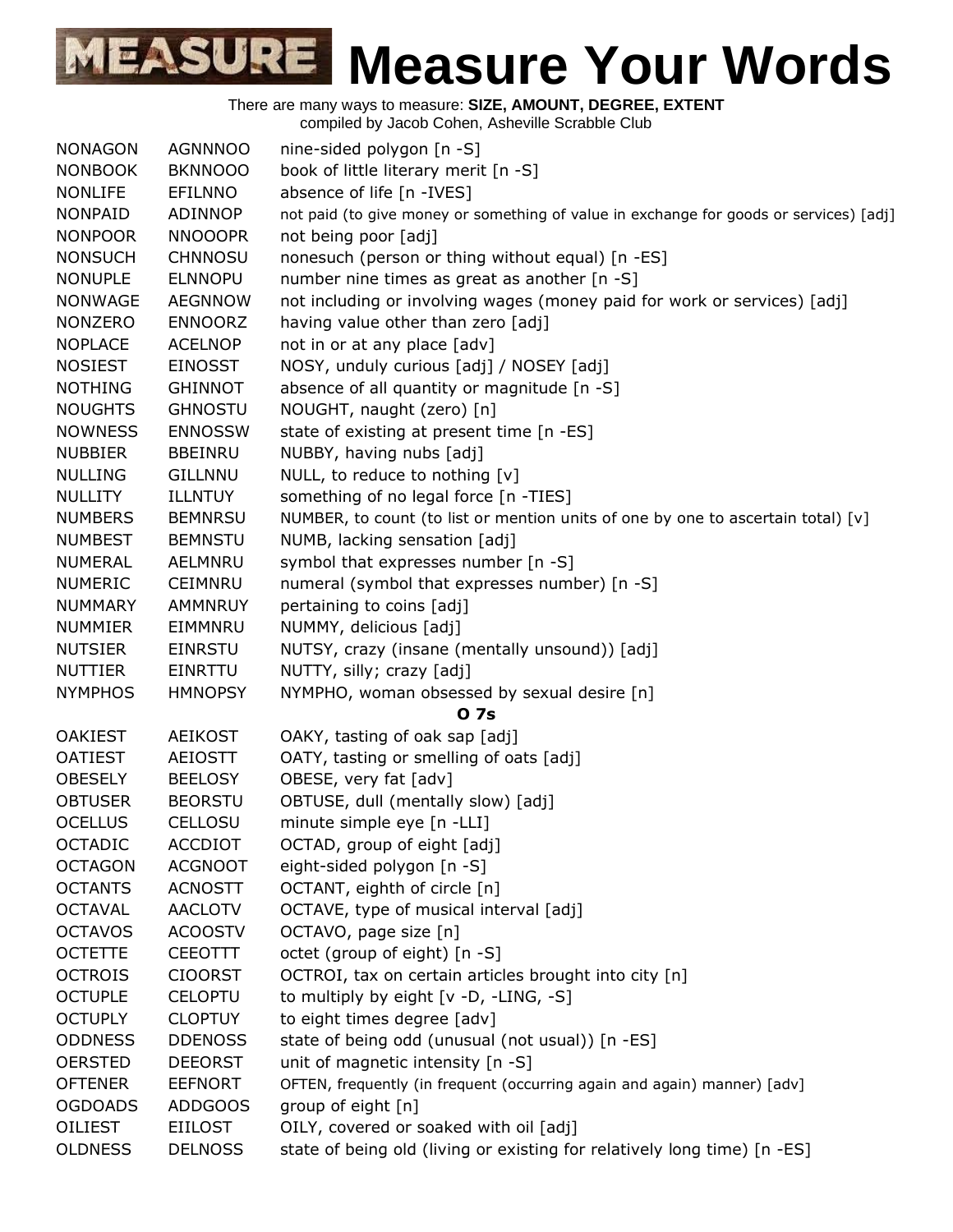| ONEFOLD        | <b>DEFLNOO</b> | constituting single, undivided whole [adj]                          |
|----------------|----------------|---------------------------------------------------------------------|
| <b>ONENESS</b> | <b>EENNOSS</b> | unity (state of being one single entity) [n -ES]                    |
| ONERIER        | <b>EEINORR</b> | ONERY, ornery (stubborn and mean-spirited) [adj]                    |
| <b>ONLIEST</b> | <b>EILNOST</b> | only, with nothing or no one else [adj]                             |
| <b>OPAQUER</b> | AEOPQRU        | OPAQUE, impervious to light [adj]                                   |
| <b>OPENEST</b> | <b>EENOPST</b> | OPEN, affording unobstructed access, passage, or view [adj]         |
| <b>OPTIMAL</b> | <b>AILMOPT</b> | most desirable [adj]                                                |
| <b>OPULENT</b> | <b>ELNOPTU</b> | wealthy (having wealth (great quantity of valuable material)) [adj] |
| <b>ORALITY</b> | AILORTY        | state of being produced orally [n -TIES]                            |
| ORDINAL        | <b>ADILNOR</b> | number designating position in series [n -S]                        |
| <b>OROTUND</b> | <b>DNOORTU</b> | full and clear in sound [adj]                                       |
| <b>OSCULAR</b> | <b>ACLORSU</b> | pertaining to mouth [adj]                                           |
| <b>OSMOLAL</b> | <b>ALLMOOS</b> | OSMOL, unit of osmotic pressure [adj]                               |
| <b>OSMOLES</b> | <b>ELMOOSS</b> | OSMOLE, osmol (unit of osmotic pressure) [n]                        |
| <b>OSTMARK</b> | <b>AKMORST</b> | former East German monetary unit [n -S]                             |
| <b>OUGIYAS</b> | <b>AGIOSUY</b> | OUGIYA, ouguiya, monetary unit of Mauritania [n]                    |
| <b>OUGUIYA</b> | <b>AGIOUUY</b> | monetary unit of Mauritania [n -S]                                  |
| <b>OUTACTS</b> | ACOSTTU        | OUTACT, to surpass in acting [v]                                    |
| <b>OUTADDS</b> | ADDOSTU        | OUTADD, to surpass in adding [v]                                    |
| <b>OUTASKS</b> | AKOSSTU        | OUTASK, to surpass in asking [v]                                    |
| <b>OUTBACK</b> | <b>ABCKOTU</b> | isolated rural country [n -S]                                       |
| <b>OUTBAKE</b> | <b>ABEKOTU</b> | to surpass in baking [v -D, -KING, -S]                              |
| <b>OUTBARK</b> | ABKORTU        | to surpass in barking [v -ED, -ING, -S]                             |
| <b>OUTBAWL</b> | <b>ABLOTUW</b> | to surpass in bawling [v -ED, -ING, -S]                             |
| <b>OUTBEAM</b> | <b>ABEMOTU</b> | to surpass in beaming [v -ED, -ING, -S]                             |
| <b>OUTBEGS</b> | <b>BEGOSTU</b> | OUTBEG, to surpass in begging [v]                                   |
| <b>OUTBIDS</b> | <b>BDIOSTU</b> | OUTBID, to bid higher than [v]                                      |
| <b>OUTBRAG</b> | <b>ABGORTU</b> | to surpass in bragging [v -GGED, -GGING, -S]                        |
| <b>OUTBULK</b> | <b>BKLOTUU</b> | to surpass in bulking [v -ED, -ING, -S]                             |
| <b>OUTBURN</b> | <b>BNORTUU</b> | to burn longer than [v -ED, -T, -ING, -S]                           |
| <b>OUTBUYS</b> | <b>BOSTUUY</b> | OUTBUY, to surpass in buying [v]                                    |
| <b>OUTCAST</b> | <b>ACOSTTU</b> | one that is cast out [n -S]                                         |
| <b>OUTCOOK</b> | <b>CKOOOTU</b> | to surpass in cooking [v -ED, -ING, -S]                             |
| <b>OUTCROW</b> | <b>COORTUW</b> | to surpass in crowing $[v - ED, -ING, -S]$                          |
| <b>OUTDARE</b> | ADEORTU        | to surpass in daring [v -D, -RING, -S]                              |
| <b>OUTDOER</b> | <b>DEOORTU</b> | one that outdoes (to exceed in performance) [n -S]                  |
| <b>OUTDOES</b> | <b>DEOOSTU</b> | OUTDO, to exceed in performance [v]                                 |
| <b>OUTDONE</b> | <b>DENOOTU</b> | OUTDO, to exceed in performance [v]                                 |
| <b>OUTDRAG</b> | <b>ADGORTU</b> | to surpass in drag racing [v -GGED, -GGING, -S]                     |
| <b>OUTDRAW</b> | <b>ADORTUW</b> | to attract larger audience than [v -REW, -N, -ING, -S]              |
| <b>OUTDROP</b> | <b>DOOPRTU</b> | to surpass in dropping [v -PPED, -PPING, -S]                        |
| <b>OUTDUEL</b> | <b>DELOTUU</b> | to surpass in dueling [v -ED, -LLED -ING, -LLING, -S]               |
| <b>OUTEARN</b> | <b>AENORTU</b> | to surpass in earning [v -ED, -ING, -S]                             |
| <b>OUTEATS</b> | <b>AEOSTTU</b> | OUTEAT, to surpass in eating [v]                                    |
| <b>OUTECHO</b> | <b>CEHOOTU</b> | to surpass in echoing [v -ED, -ING, -ES]                            |
| <b>OUTFAST</b> | <b>AFOSTTU</b> | to surpass in fasting [v -ED, -ING, -S]                             |
| <b>OUTFAWN</b> | <b>AFNOTUW</b> | to surpass in fawning [v -ED, -ING, -S]                             |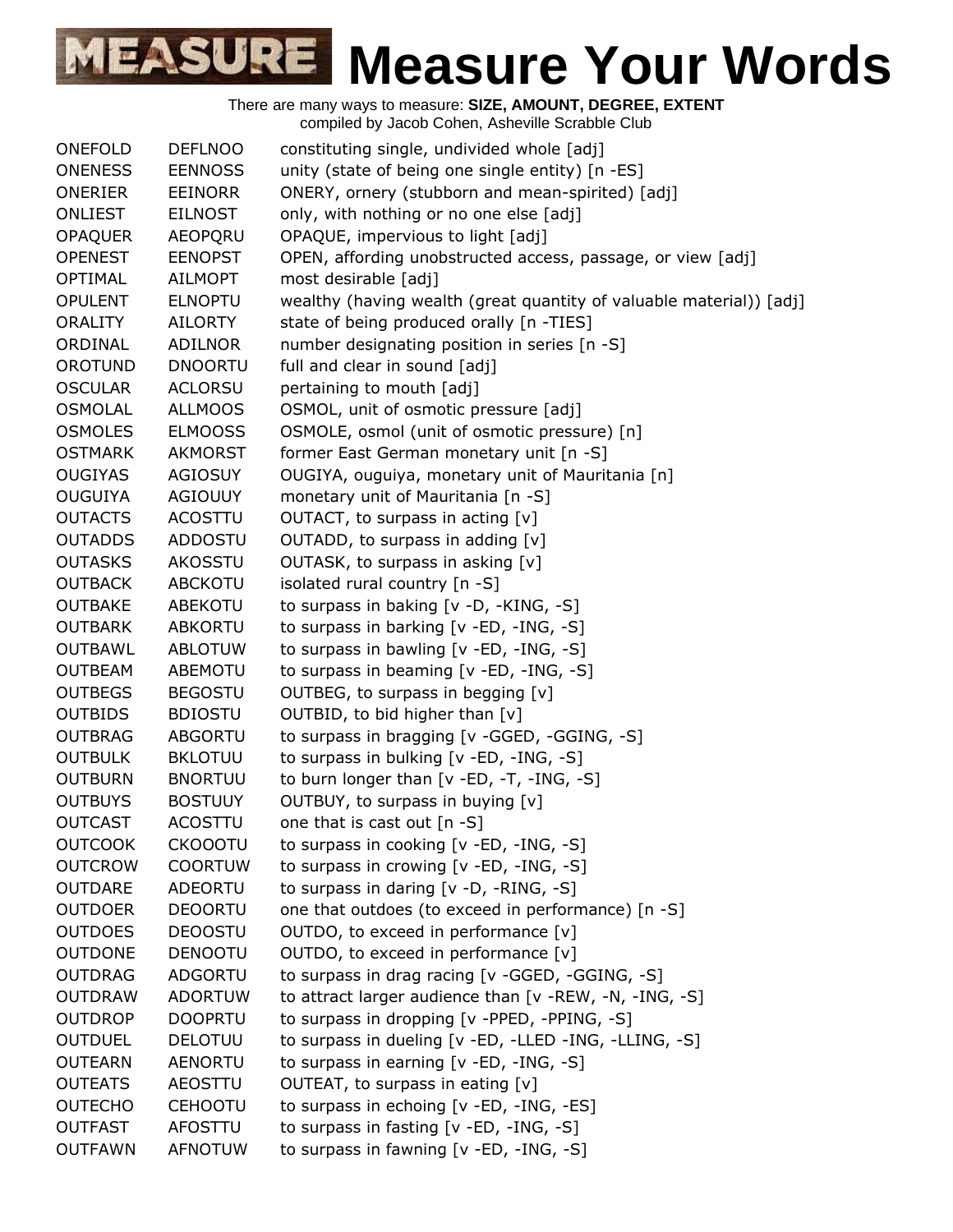| <b>OUTFEEL</b> | <b>EEFLOTU</b> | to surpass in feeling [v -FELT, -ING, -S]        |
|----------------|----------------|--------------------------------------------------|
| <b>OUTFIND</b> | <b>DFINOTU</b> | to surpass in finding [v -FOUND, -ING, -S]       |
| <b>OUTFIRE</b> | <b>EFIORTU</b> | to surpass in firing [v -D, -RING, -S]           |
| <b>OUTFISH</b> | <b>FHIOSTU</b> | to surpass in fishing [v -ED, -ING, -ES]         |
| <b>OUTFLEW</b> | <b>EFLOTUW</b> | OUTFLY, to surpass in speed of flight [v]        |
| <b>OUTFOOL</b> | <b>FLOOOTU</b> | to surpass in fooling $[v - ED, -ING, -S]$       |
| <b>OUTFOOT</b> | <b>FOOOTTU</b> | to surpass in speed [v -ED, -ING, -S]            |
| <b>OUTGAIN</b> | AGINOTU        | to gain more than $[v - ED, -ING, -S]$           |
| <b>OUTGAZE</b> | <b>AEGOTUZ</b> | to surpass in gazing [v -D, -ZING, -S]           |
| <b>OUTGIVE</b> | <b>EGIOTUV</b> | to give more than [v -GAVE, -N, -VING, -S]       |
| <b>OUTGLOW</b> | <b>GLOOTUW</b> | to surpass in glowing [v -ED, -ING, -S]          |
| <b>OUTGNAW</b> | <b>AGNOTUW</b> | to surpass in gnawing [v -ED, -N, -ING, -S]      |
| <b>OUTGOES</b> | <b>EGOOSTU</b> | OUTGO, to go beyond [v]                          |
| <b>OUTGONE</b> | <b>EGNOOTU</b> | OUTGO, to go beyond [v]                          |
| <b>OUTGRIN</b> | <b>GINORTU</b> | to surpass in grinning [v -NNED, -NNING, -S]     |
| <b>OUTGROW</b> | <b>GOORTUW</b> | to grow too large for [v -REW, -N, -ING, -S]     |
| <b>OUTGUNS</b> | <b>GNOSTUU</b> | OUTGUN, to surpass in firepower [v]              |
| <b>OUTGUSH</b> | <b>GHOSTUU</b> | to surpass in gushing [v -ED, -ING, -S]          |
| <b>OUTHEAR</b> | <b>AEHORTU</b> | to surpass in hearing [v -D, -ING, -S]           |
| <b>OUTHITS</b> | <b>HIOSTTU</b> | OUTHIT, to get more hits than [v]                |
| <b>OUTHOWL</b> | <b>HLOOTUW</b> | to surpass in howling [v -ED, -ING, -S]          |
| <b>OUTHUNT</b> | <b>HNOTTUU</b> | to surpass in hunting [v -ED, -ING, -S]          |
| <b>OUTJINX</b> | <b>IJNOTUX</b> | to surpass in jinxing [v -ED, -ING, -ES]         |
| <b>OUTJUMP</b> | <b>JMOPTUU</b> | to surpass in jumping [v -ED, -ING, -S]          |
| <b>OUTKEEP</b> | <b>EEKOPTU</b> | to surpass in keeping [v -KEPT, -ING, -S]        |
| <b>OUTKICK</b> | <b>CIKKOTU</b> | to surpass in kicking [v -ED, -ING, -S]          |
| <b>OUTKILL</b> | IKLLOTU        | to surpass in killing [v -ED, -ING, -S]          |
| <b>OUTKISS</b> | <b>IKOSSTU</b> | to surpass in kissing [v -ED, -ING, -ES]         |
| OUTLAID        | ADILOTU        | OUTLAY, OUTLIE, to lie beyond [v]                |
| <b>OUTLAIN</b> | <b>AILNOTU</b> | OUTLIE, to lie beyond [v]                        |
| <b>OUTLAST</b> | ALOSTTU        | to last longer than $[v - ED, -ING, -S]$         |
| <b>OUTLAYS</b> | <b>ALOSTUY</b> | OUTLAY, OUTLIE, to lie beyond [v]                |
| <b>OUTLEAD</b> | <b>ADELOTU</b> | to surpass in leading [v -LED, -ING, -S]         |
| <b>OUTLEAP</b> | <b>AELOPTU</b> | to surpass in leaping $[v - ED, -T, -ING, -S]$   |
| <b>OUTLIES</b> | <b>EILOSTU</b> | OUTLIE, to lie beyond [v]                        |
| <b>OUTLIVE</b> | <b>EILOTUV</b> | to live longer than $[v -D, -VING, -S]$          |
| <b>OUTLOVE</b> | <b>ELOOTUV</b> | to surpass in loving [v -D, -VING, -S]           |
| <b>OUTMANS</b> | <b>AMNOSTU</b> | OUTMAN, to surpass in manpower [v]               |
| <b>OUTMOST</b> | <b>MOOSTTU</b> | farthest out [adj]                               |
| <b>OUTMOVE</b> | <b>EMOOTUV</b> | to move faster or farther than [v -D, -VING, -S] |
| <b>OUTPACE</b> | <b>ACEOPTU</b> | to surpass in speed [v -D, -CING, -S]            |
| <b>OUTPASS</b> | AOPSSTU        | to excel in passing football [v -ED, -ING, -ES]  |
| <b>OUTPITY</b> | <b>IOPTTUY</b> | to surpass in pitying [v -PIED, -ING, -PIES]     |
| <b>OUTPLAN</b> | <b>ALNOPTU</b> | to surpass in planning [v -NNED, -NNING, -S]     |
| <b>OUTPLAY</b> | <b>ALOPTUY</b> | to excel or defeat in game [v -ED, -ING, -S]     |
| <b>OUTPLOD</b> | <b>DLOOPTU</b> | to surpass in plodding [v -DDED, -DDING, -S]     |
| <b>OUTPLOT</b> | LOOPTTU        | to surpass in plotting [v -TTED, -TTING, -S]     |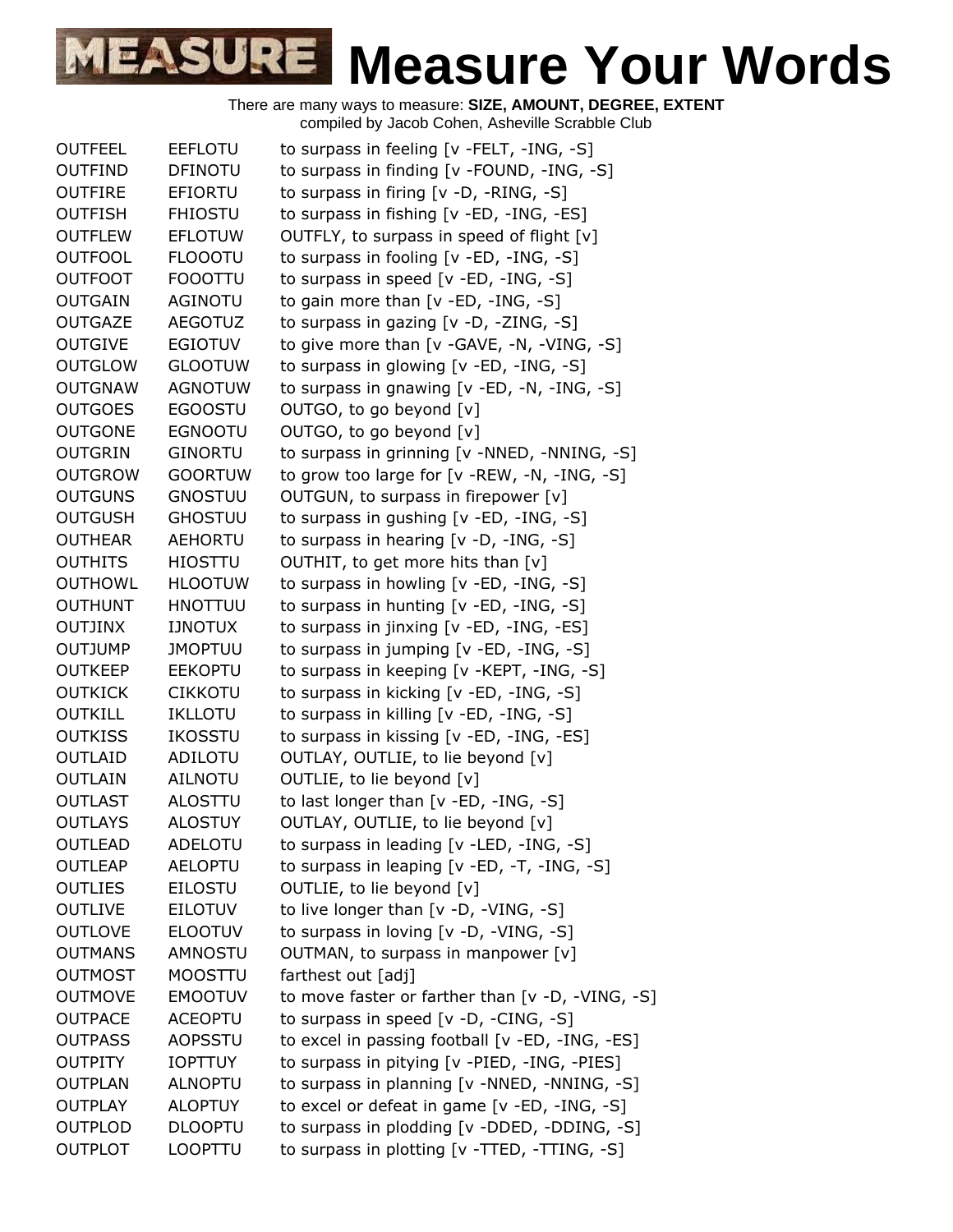| <b>OUTPOLL</b> | <b>LLOOPTU</b> | to get more votes than $[v - ED, -ING, -S]$                    |
|----------------|----------------|----------------------------------------------------------------|
| <b>OUTPRAY</b> | <b>AOPRTUY</b> | to surpass in praying [v -ED, -ING, -S]                        |
| <b>OUTPULL</b> | <b>LLOPTUU</b> | to attract larger audience or following than [v -ED, -ING, -S] |
| <b>OUTPUSH</b> | <b>HOPSTUU</b> | to surpass in pushing [v -ED, -ING, -ES]                       |
| <b>OUTRACE</b> | <b>ACEORTU</b> | to run faster or farther than [v -D, -CING, -S]                |
| <b>OUTRAGE</b> | <b>AEGORTU</b> | to arouse anger or resentment in [v -D, -GING, -S]             |
| <b>OUTRANK</b> | <b>AKNORTU</b> | to rank higher than $[v - ED, -ING, -S]$                       |
| <b>OUTRATE</b> | AEORTTU        | to surpass in rating [v -D, -TING, -S]                         |
| <b>OUTRAVE</b> | <b>AEORTUV</b> | to surpass in raving [v -D, -VING, -S]                         |
| <b>OUTREAD</b> | <b>ADEORTU</b> | to surpass in reading [v -READ, -ING, -S]                      |
| <b>OUTRIDE</b> | <b>DEIORTU</b> | to ride faster or better than [v -RODE, -RIDDEN, -ING, -S]     |
| <b>OUTRING</b> | <b>GINORTU</b> | to ring louder than [v -RANG, -RUNG, -ING, -S]                 |
| <b>OUTROAR</b> | <b>AOORRTU</b> | to roar louder than $[v - ED, -ING, -S]$                       |
| <b>OUTROCK</b> | <b>CKOORTU</b> | to surpass in rocking [v -ED, -ING, -S]                        |
| <b>OUTROLL</b> | <b>LLOORTU</b> | to roll out $[v - ED, -ING, -S]$                               |
| <b>OUTROWS</b> | <b>OORSTUW</b> | OUTROW, to surpass in rowing [v]                               |
| <b>OUTRUNS</b> | <b>NORSTUU</b> | OUTRUN, to run faster than [v]                                 |
| <b>OUTRUSH</b> | <b>HORSTUU</b> | to surpass in rushing [v -ED, -ING, -ES]                       |
| <b>OUTSAID</b> | <b>ADIOSTU</b> | OUTSAY, to surpass in saying [v]                               |
| <b>OUTSAIL</b> | AILOSTU        | to sail faster than [v -ED, -ING, -S]                          |
| <b>OUTSAYS</b> | <b>AOSSTUY</b> | OUTSAY, to surpass in saying [v]                               |
| <b>OUTSELL</b> | <b>ELLOSTU</b> | to sell more than [v -SOLD, -ING, -S]                          |
| <b>OUTSING</b> | <b>GINOSTU</b> | to surpass in singing [v -SANG, -SUNG, -ING, -S]               |
| <b>OUTSINS</b> | <b>INOSSTU</b> | OUTSIN, to surpass in sinning [v]                              |
| <b>OUTSITS</b> | <b>IOSSTTU</b> | OUTSIT, to remain sitting or in session longer than [v]        |
| <b>OUTSIZE</b> | <b>EIOSTUZ</b> | unusual size [n -S]                                            |
| <b>OUTSOAR</b> | <b>AOORSTU</b> | to soar beyond [v -ED, -ING, -S]                               |
| <b>OUTSTAY</b> | <b>AOSTTUY</b> | to surpass in staying power [v -ED, -ING, -S]                  |
| <b>OUTSTEP</b> | <b>EOPSTTU</b> | to step beyond [v -PPED, -PPING, -S]                           |
| <b>OUTSULK</b> | <b>KLOSTUU</b> | to surpass in sulking [v -ED, -ING, -S]                        |
| <b>OUTSUNG</b> | <b>GNOSTUU</b> | OUTSING, to surpass in singing [v]                             |
| <b>OUTSWIM</b> | <b>IMOSTUW</b> | to swim faster or farther than [v -WAM, -WUM, -MMING, -S]      |
| <b>OUTTALK</b> | AKLOTTU        | to surpass in talking [v -ED, -ING, -S]                        |
| <b>OUTTASK</b> | AKOSTTU        | to surpass in tasking [v -ED, -ING, -S]                        |
| <b>OUTTROT</b> | <b>OORTTTU</b> | to surpass in trotting [v -TTED, -TTING, -S]                   |
| <b>OUTTURN</b> | <b>NORTTUU</b> | quantity produced [n -S]                                       |
| <b>OUTVIED</b> | <b>DEIOTUV</b> | OUTVIE, to surpass in competition [v]                          |
| <b>OUTVIES</b> | <b>EIOSTUV</b> | OUTVIE, to surpass in competition [v]                          |
| <b>OUTVOTE</b> | <b>EOOTTUV</b> | to defeat by majority of votes [v -D, -TING, -S]               |
| <b>OUTWAIT</b> | <b>AIOTTUW</b> | to exceed in patience [v -ED, -ING, -S]                        |
| <b>OUTWALK</b> | AKLOTUW        | to surpass in walking [v -ED, -ING, -S]                        |
| <b>OUTWARS</b> | <b>AORSTUW</b> | OUTWAR, to surpass in warring [v]                              |
| <b>OUTWEAR</b> | <b>AEORTUW</b> | to last longer than [v -WORN, WORE, -ING, -S]                  |
| <b>OUTWEEP</b> | <b>EEOPTUW</b> | to weep more than [v -WEPT, -ING, -S]                          |
| <b>OUTWENT</b> | <b>ENOTTUW</b> | OUTGO, to go beyond [v]                                        |
| <b>OUTWILE</b> | <b>EILOTUW</b> | to surpass in wiling [v -D, -LING, -S]                         |
| <b>OUTWILL</b> | ILLOTUW        | to surpass in willpower [v -ED, -ING, -S]                      |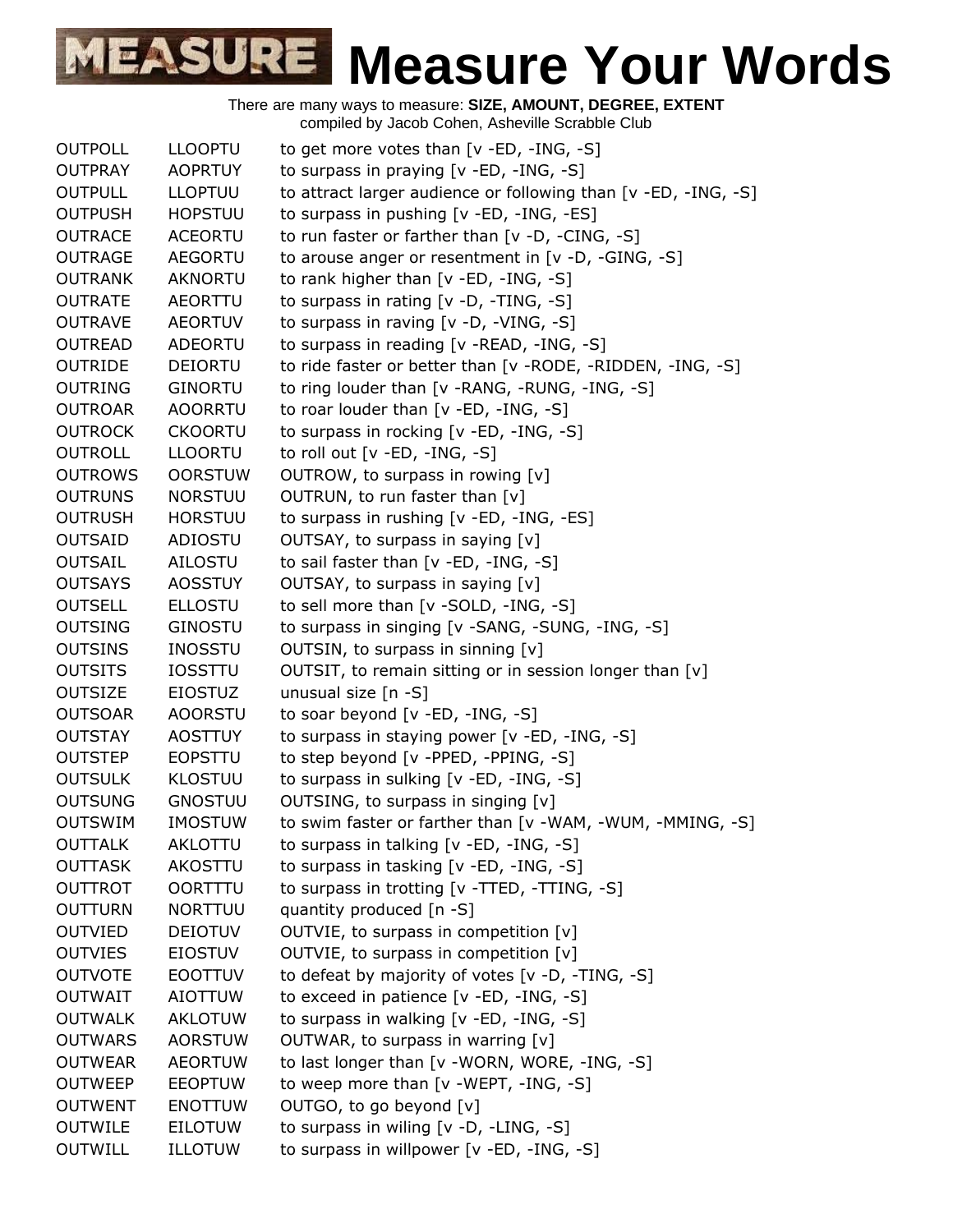

| <b>OUTWISH</b> | <b>HIOSTUW</b> | to surpass in wishing [v -ED, -ING, -ES]                                                                      |
|----------------|----------------|---------------------------------------------------------------------------------------------------------------|
| <b>OUTWITH</b> | <b>HIOTTUW</b> | beyond limits of [prep]                                                                                       |
| <b>OUTWORK</b> | <b>KOORTUW</b> | to work faster or better than [v -ED, -WROUGHT, -ING, -S]                                                     |
| <b>OUTYELL</b> | <b>ELLOTUY</b> | to yell louder than [v -ED, -ING, -S]                                                                         |
| <b>OUTYELP</b> | <b>ELOPTUY</b> | to surpass in yelping [v -ED, -ING, -S]                                                                       |
| <b>OVALITY</b> | AILOTVY        | ovalness (state of being oval) [n -TIES]                                                                      |
| OVARIAL        | AAILORV        | ovarian (pertaining to ovary (female reproductive gland)) [adj]                                               |
| <b>OVERAGE</b> | <b>AEEGORV</b> | amount in excess $[n - S]$                                                                                    |
| <b>OVERAPT</b> | <b>AEOPRTV</b> | excessively apt [adj]                                                                                         |
| <b>OVERARM</b> | <b>AEMORRV</b> | to supply with excess of weaponry [v -ED, -ING, -S]                                                           |
| <b>OVERBET</b> | <b>BEEORTV</b> | to bet too much [v -BET, -TTED, -TTING, -S]                                                                   |
| <b>OVERBID</b> | <b>BDEIORV</b> | to bid higher than [v OVERBID, -DEN, -ING, -S]                                                                |
| <b>OVERBIG</b> | <b>BEGIORV</b> | too big [adj]                                                                                                 |
| <b>OVERBUY</b> | <b>BEORUVY</b> | to buy in quantities exceeding need or demand [v -BOUGHT, -ING, -S]                                           |
| <b>OVERCOY</b> | <b>CEOORVY</b> | too coy [adj]                                                                                                 |
| <b>OVERCUT</b> | <b>CEORTUV</b> | to cut too much [v OVERCUT, -TTING, -S]                                                                       |
| <b>OVERDID</b> | <b>DDEIORV</b> | OVERDO, to do to excess [v]                                                                                   |
| <b>OVERDOG</b> | <b>DEGOORV</b> | one that is dominant or victorious [n -S]                                                                     |
| <b>OVERDRY</b> | <b>DEORRVY</b> | to dry too much [v -RIED, -ING, -RIES]                                                                        |
| <b>OVERDUB</b> | <b>BDEORUV</b> | to add sound to existing recording [v -BBED, -BBING, -S S]                                                    |
| <b>OVERDYE</b> | <b>DEEORVY</b> | to dye with too much color [v -D, -ING, -S]                                                                   |
| <b>OVEREAT</b> | <b>AEEORTV</b> | to eat to excess $[v -ATE, -EN -ING, -S]$                                                                     |
| <b>OVERFAR</b> | <b>AEFORRV</b> | too great in distance, extent, or degree [adj]                                                                |
| <b>OVERFAT</b> | <b>AEFORTV</b> | too fat [adj]                                                                                                 |
| <b>OVERFIT</b> | <b>EFIORTV</b> | fitted to excess [adj]                                                                                        |
| <b>OVERHOT</b> | <b>EHOORTV</b> | too hot [adj]                                                                                                 |
| <b>OVERLAX</b> | <b>AELORVX</b> | too lax [adj]                                                                                                 |
| <b>OVERLET</b> | <b>EELORTV</b> | to let to excess [v OVERLET, -TTING, -S]                                                                      |
| <b>OVERLIT</b> | <b>EILORTV</b> | OVERLIGHT, to light excessively [v]                                                                           |
| <b>OVERMAN</b> | <b>AEMNORV</b> | foreman (man who supervises workers) [n MEN] / to provide with more men than are needed [v -NNED, -NNING, -S] |
| <b>OVERMIX</b> | <b>EIMORVX</b> | to mix too much [v -ED, -ING, -ES]                                                                            |
| <b>OVERNEW</b> | <b>EENORVW</b> | too new [adj]                                                                                                 |
| <b>OVERPAY</b> | <b>AEOPRVY</b> | to pay too much [v -AID, -ING, -S]                                                                            |
| <b>OVERPLY</b> | <b>ELOPRVY</b> | to ply to excess; overwork [v -LIED, -ING, -LIES]                                                             |
| <b>OVERSAD</b> | <b>ADEORSV</b> | excessively sad [adj]                                                                                         |
| <b>OVERSUP</b> | <b>EOPRSUV</b> | to sup to excess [v -PPED, -PPING, -S]                                                                        |
| <b>OVERTAX</b> | <b>AEORTVX</b> | to tax too heavily [v -ED, -ING, -S]                                                                          |
| <b>OVERTIP</b> | <b>EIOPRTV</b> | to tip more than what is customary [v -PPED, -PPING, -S]                                                      |
| <b>OVERUSE</b> | <b>EEORSUV</b> | to use too much [v -D, -SING, -S]                                                                             |
| <b>OVERWET</b> | <b>EEORTVW</b> | to wet too much [v -TTED, -TTING, -S]                                                                         |
|                |                | <b>P</b> 7s                                                                                                   |
| <b>PACIEST</b> | <b>ACEIPST</b> | PACEY, keeping fast pace (rate of speed) [adj] / PACY [adj]                                                   |
| PAEONIC        | <b>ACEINOP</b> | PAEON, metrical foot of four syllables [adj]                                                                  |
| <b>PAGEFUL</b> | <b>AEFGLPU</b> | as much as page can hold [n -S]                                                                               |
| PAHLAVI        | AAHILPV        | former coin of Iran [n -S]                                                                                    |
| <b>PAILFUL</b> | AIFLLPU        | as much as pail can hold [n -S or -LSFUL]                                                                     |
| <b>PALIEST</b> | <b>AEILPST</b> | PALY, somewhat pale [adj]                                                                                     |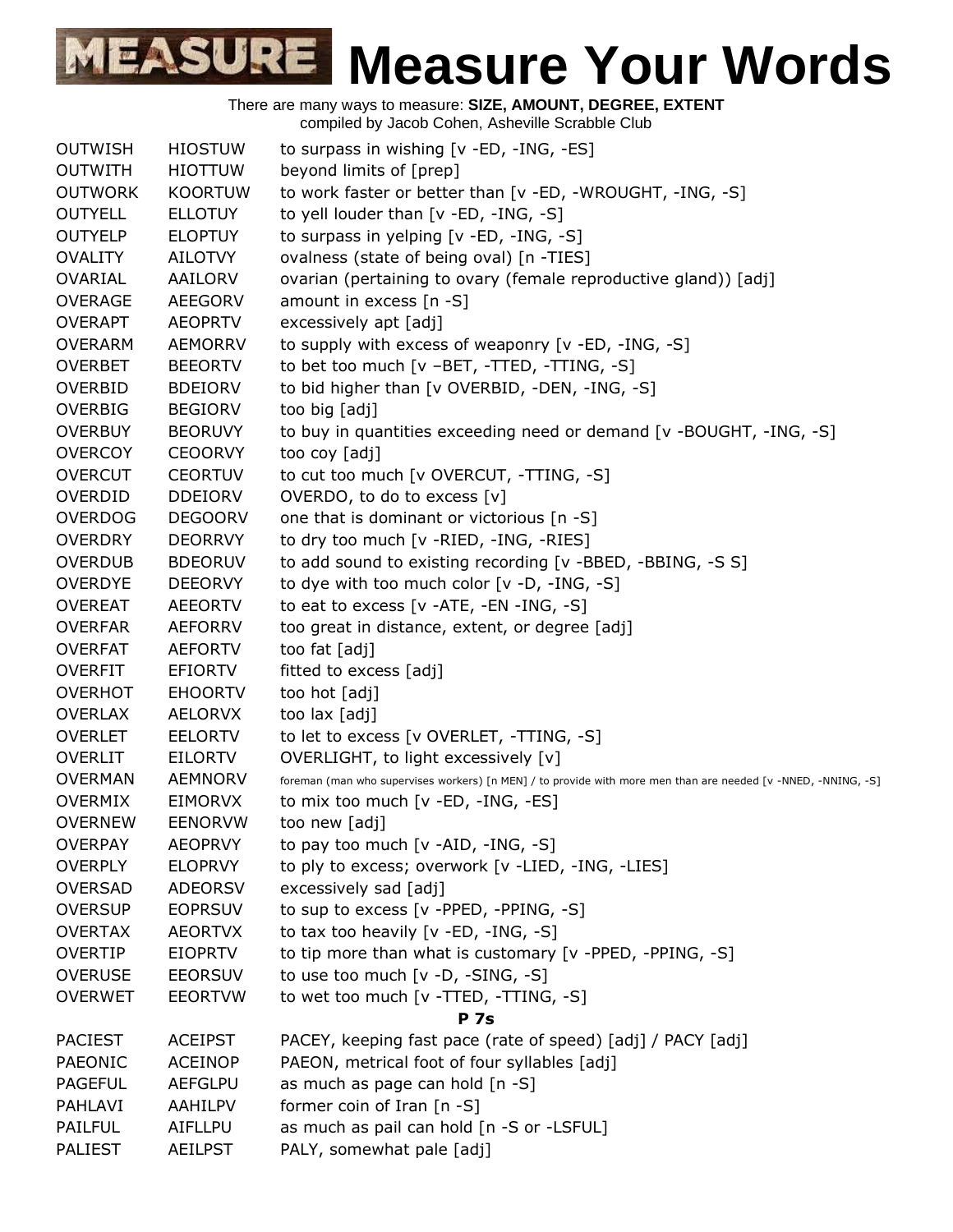| <b>PALLIER</b> | <b>AEILLPR</b> | PALLY, marked by close friendship [adj]                           |
|----------------|----------------|-------------------------------------------------------------------|
| <b>PALMFUL</b> | <b>AFLLMPU</b> | as much as palm can hold [n -S]                                   |
| <b>PALMIER</b> | <b>AEILMPR</b> | PALMY, marked by prosperity [adj]                                 |
| <b>PALSIER</b> | <b>AEILPRS</b> | PALSY, friendly in way that is not proper or sincere [adj]        |
| <b>PARCELS</b> | <b>ACELPRS</b> | PARCEL, to divide into parts or shares [v]                        |
| <b>PARKIER</b> | AEIKPRR        | PARKY, chilly (cool (moderately cold)) [adj]                      |
| <b>PARRING</b> | AFINPRR        | PAR, to shoot in standard number of strokes in golf [v]           |
| <b>PARSECS</b> | <b>ACEPRSS</b> | PARSEC, unit of astronomical distance [n]                         |
| <b>PARTIER</b> | AEIPRRT        | PARTY [adj]                                                       |
| <b>PARTITE</b> | AEIPRTT        | divided into parts [adj]                                          |
| <b>PARTWAY</b> | <b>AAPRTWY</b> | to some extent [adv]                                              |
| <b>PASCALS</b> | <b>AACLPRS</b> | PASCAL, unit of pressure [n]                                      |
| <b>PASSELS</b> | <b>AELPSSS</b> | PASSEL, large quantity or number [n]                              |
| PASSION        | <b>AINOPSS</b> | intense emotion [n -S]                                            |
| <b>PASTIER</b> | <b>AEIPRST</b> | PASTY, pale and unhealthy in appearance [adj]                     |
| <b>PATACAS</b> | <b>AAACPST</b> | PATACA, monetary unit of Macao [n]                                |
| <b>PATENCY</b> | <b>ACENPTY</b> | state of being obvious (easily perceived or understood) [n -CIES] |
| <b>PATNESS</b> | <b>AENPSST</b> | suitability (quality of being suitable (appropriate)) [n -ES]     |
| <b>PATTEST</b> | <b>AEPSTTT</b> | PAT, known thoroughly [adj]                                       |
| <b>PAUCITY</b> | <b>ACIPTUY</b> | smallness of number or quantity [n -TIES]                         |
| <b>PAUPERS</b> | <b>AEPPRSU</b> | PAUPER, to reduce to poverty [v]                                  |
| <b>PAWKIER</b> | <b>AEIKPRW</b> | PAWKY, sly (crafty (skillful in deceiving)) [adj]                 |
| PAYABLE        | AABELPY        | profitable [adj]                                                  |
| PAYABLY        | <b>AABLPYY</b> | PAYABLE, profitable [adv]                                         |
| <b>PAYBACK</b> | <b>AABCKPY</b> | return on investment equal to original capital outlay [n -S]      |
| <b>PAYDOWN</b> | <b>ADNOPWY</b> | reduction of debt through repayment [n -S]                        |
| <b>PAYOFFS</b> | <b>AFFOPSY</b> | PAYOFF, act of distributing gains [n]                             |
| <b>PAYOUTS</b> | <b>AOPSTUY</b> | PAYOUT, money that is paid out [n]                                |
| <b>PEAKIER</b> | <b>AEEIKPR</b> | PEAKY, sickly (appearing as if sick) [adj]                        |
| <b>PEARTER</b> | <b>AEEPRRT</b> | PEART, lively (full of energy) [adj]                              |
| <b>PECKIER</b> | <b>CEEIKPR</b> | PECKY, marked by decay caused by fungi [adj]                      |
| PEISING        | <b>EGIINPS</b> | PEISE, to weigh (to determine weight of) [v]                      |
| <b>PENNIES</b> | <b>EEINNPS</b> | PENNY, coin of United Kingdom [n]                                 |
| <b>PENSIVE</b> | <b>EEINPSV</b> | engaged in deep thought [adj]                                     |
| <b>PENTADS</b> | <b>ADENPST</b> | PENTAD, group of five [n]                                         |
| <b>PENTOSE</b> | <b>EENOPST</b> | sugar having five carbon atoms per molecule [n -S]                |
| <b>PENULTS</b> | <b>ELNPSTU</b> | PENULT, next to last syllable in word [n]                         |
| <b>PEPPIER</b> | <b>EEIPPPR</b> | PEPPY, full of energy [adj]                                       |
| PEPTIZE        | <b>EEIPPTZ</b> | to increase colloidal dispersion of [v -D, -ZING, -S]             |
| <b>PERCENT</b> | <b>CEENPRT</b> | one part in hundred [n -S]                                        |
| PERIGON        | <b>EGINOPR</b> | angle equal to 360 degrees [n -S]                                 |
| <b>PERIODS</b> | <b>DEIOPRS</b> | PERIOD, portion of time [n]                                       |
| <b>PERKIER</b> | <b>EEIKPRR</b> | PERKY, jaunty (having lively and self-confident manner) [adj]     |
| <b>PERTEST</b> | <b>EEPRSTT</b> | PERT, impudent (offensively bold or disrespectful) [adj]          |
| <b>PERVIER</b> | EEIPRRV        | PERVY, sexually perverted [adj]                                   |
| <b>PESETAS</b> | <b>AEEPSST</b> | PESETA, former monetary unit of Spain [n]                         |
| <b>PESEWAS</b> | <b>AEEPSSW</b> | PESEWA, monetary unit of Ghana [n]                                |
|                |                |                                                                   |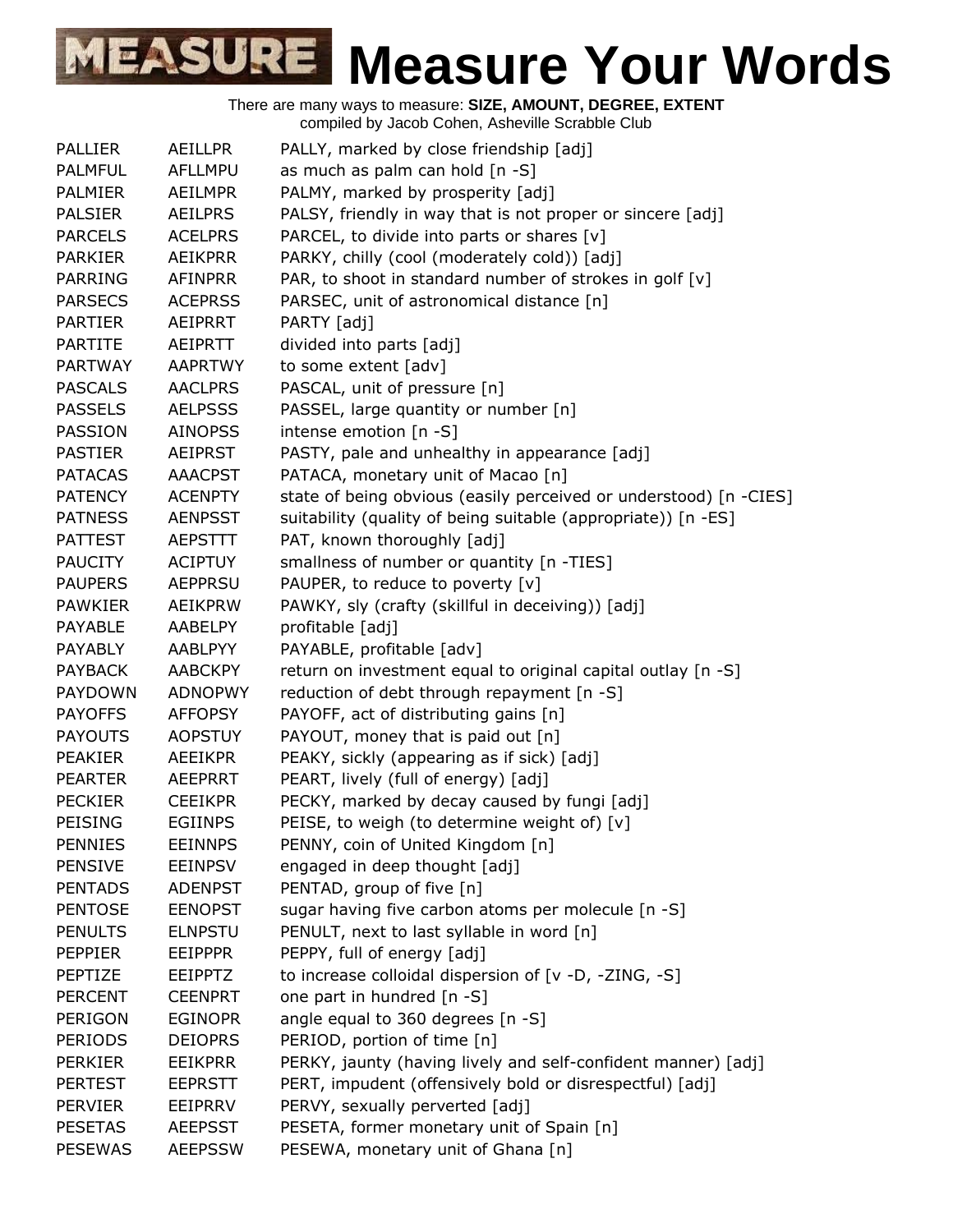

There are many ways to measure: **SIZE, AMOUNT, DEGREE, EXTENT**

compiled by Jacob Cohen, Asheville Scrabble Club

| <b>PESKIER</b> | <b>EEIKPRS</b> | PESKY, annoying [adj]                                                     |
|----------------|----------------|---------------------------------------------------------------------------|
| <b>PESTIER</b> | <b>EEIPRST</b> | PESTY, annoying [adj]                                                     |
| <b>PETERED</b> | <b>DEEEPRT</b> | PETER, to diminish gradually [v]                                          |
| <b>PETTIER</b> | <b>EEIPRTT</b> | PETTY, insignificant [adj]                                                |
| <b>PFENNIG</b> | <b>EFGINNP</b> | formerly used bronze coin of Germany [n -S or -GE]                        |
| <b>PHATTER</b> | <b>AEHPRTT</b> | PHAT, excellent [adj]                                                     |
| <b>PHONEME</b> | <b>EEHMNOP</b> | unit of speech [n -S]                                                     |
| <b>PHONIER</b> | <b>EHINOPR</b> | PHONEY, phony (not genuine or real) [adj] / PHONY [adj]                   |
| <b>PIASTER</b> | <b>AEIPRST</b> | monetary unit of several Arab countries [n -S]                            |
| <b>PIASTRE</b> | <b>AEIPRST</b> | piaster, monetary unit of several Arab countries [n -S]                   |
| <b>PICKIER</b> | <b>CEIIKPR</b> | PICKY, fussy (overly concerned with small details) [adj]                  |
| PIEFORT        | <b>EFIOPRT</b> | unusually thick coin [n -S]                                               |
| <b>PIETIES</b> | <b>EEIIPST</b> | PIETY, quality or state of being pious [n]                                |
| PIETISM        | <b>EIIMPST</b> | piety (quality or state of being pious) [n -S]                            |
| <b>PIGGIER</b> | <b>EGGIIPR</b> | PIGGY, piggish (greedy or dirty) [adj]                                    |
| <b>PIGOUTS</b> | <b>GIOPSTU</b> | PIGOUT, instance of eating to excess [n]                                  |
| PINIEST        | <b>EIINPST</b> | PINEY, piny (suggestive of or covered with pine trees) [adj] / PINY [adj] |
| <b>PINKEST</b> | <b>EIKNPST</b> | PINK, of pale reddish hue [adj]                                           |
| <b>PINKIER</b> | <b>EIIKNPR</b> | PINKY, pinkish (somewhat pink) [adj]                                      |
| <b>PIOSITY</b> | <b>IIOPSTY</b> | excessive show of piety [n -TIES]                                         |
| <b>PIPEFUL</b> | EFILPPU        | quantity sufficient to fill tobacco pipe [n -S]                           |
| <b>PIPETTE</b> | <b>EEIPPTT</b> | to measure liquid with calibrated tube [v -D, -TING, -S]                  |
| PIPIEST        | <b>EIIPPST</b> | PIPY, shrill (having high-pitched and piercing quality) [adj]             |
| <b>PISSIER</b> | <b>EIIPRSS</b> | PISSY, offensive word [adj]                                               |
| <b>PITHIER</b> | <b>EHIIPRT</b> | PITHY, concise (succinct (clearly expressed in few words)) [adj]          |
| PIVOTAL        | <b>AILOPTV</b> | critically important [adj]                                                |
| <b>PLAINER</b> | <b>AEILNPR</b> | PLAIN, evident (clear to vision or understanding) [adj]                   |
| <b>PLATEAU</b> | <b>AAELPTU</b> | to reach period or condition of stability [v -D, -ING, -S]                |
| <b>PLATIER</b> | AEILPRT        | PLATY, split into thin, flat pieces [adj]                                 |
| <b>PLEIADS</b> | <b>ADEILPS</b> | PLEIAD, group of seven illustrious persons [n]                            |
| <b>PLOTZED</b> | <b>DELOPTZ</b> | PLOTZ, to be overwhelmed by emotion [v]                                   |
| <b>PLOTZES</b> | <b>ELOPSTZ</b> | PLOTZ, to be overwhelmed by emotion [v]                                   |
| <b>PLUGOLA</b> | <b>AGLLOPU</b> | free incidental advertising on radio or television [n]                    |
| PLUMBED        | <b>BDELMPU</b> | PLUMB, to determine depth of [v]                                          |
| <b>PLUMIER</b> | EILMPRU        | PLUMY, covered with feathers [adj]                                        |
| <b>PLUMMER</b> | <b>ELMMPRU</b> | PLUM, highly desirable [adj]                                              |
| <b>PLUMPER</b> | <b>ELMPPRU</b> | PLUMP, well-rounded and full in form [adj]                                |
| <b>PLUSHED</b> | <b>DEHLPSU</b> | showily luxurious [adj]                                                   |
| <b>PLUSHER</b> | <b>EHLPRSU</b> | PLUSH, luxurious [adj]                                                    |
| <b>PLUSHLY</b> | <b>HLLPSUY</b> | PLUSH, luxurious [adv]                                                    |
| <b>PLUSSES</b> | <b>ELPSSSU</b> | PLUS, additional quantity [n]                                             |
| <b>POCKIER</b> | <b>CEIKOPR</b> | POCKY, covered with pocks [adj]                                           |
| <b>PODGIER</b> | <b>DEGIOPR</b> | PODGY, pudgy (short and fat) [adj]                                        |
| <b>PODUNKS</b> | <b>DKNOPSU</b> | PODUNK, small, unimportant town [n]                                       |
| <b>POKIEST</b> | <b>EIKOPST</b> | POKY, slow (moving with little speed) [adj]                               |
| <b>POLITER</b> | <b>EILOPRT</b> | POLITE, showing consideration for others [adj]                            |
| <b>PONGIER</b> | <b>EGINOPR</b> | PONGY, stinky (emitting foul odor) [adj]                                  |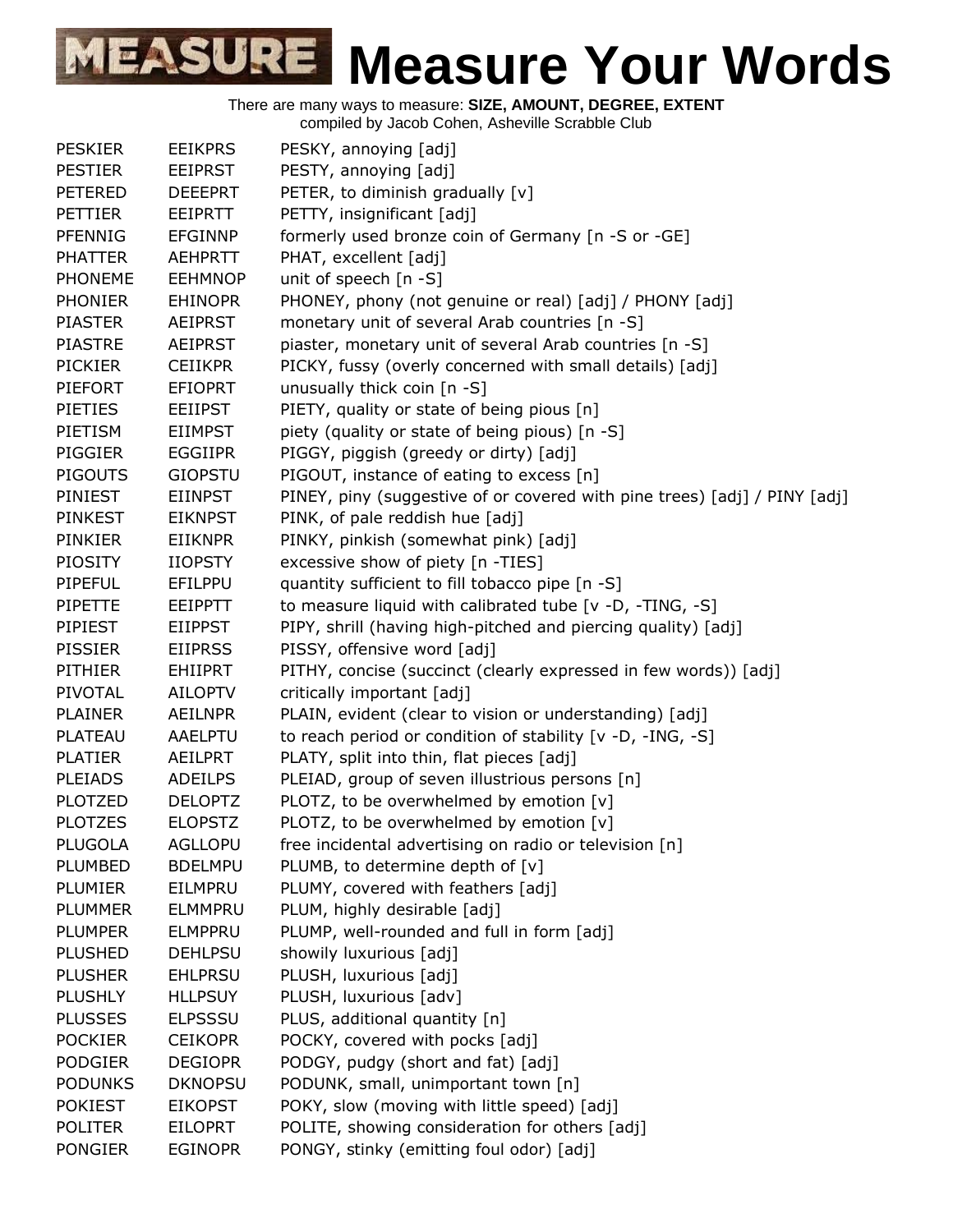| <b>POOPIER</b> | <b>EIOOPPR</b>  | POOPY, stupid or ineffectual [adj]                                           |
|----------------|-----------------|------------------------------------------------------------------------------|
| <b>POOREST</b> | <b>EOOPRST</b>  | POOR, lacking means of support [adj]                                         |
| <b>POORISH</b> | <b>HIOOPRS</b>  | somewhat poor [adj]                                                          |
| <b>POPPIER</b> | <b>EIOPPPR</b>  | POPPY, having characteristics of pop music [adj]                             |
| <b>PORISMS</b> | <b>IMOPRSS</b>  | PORISM, type of mathematical proposition [n]                                 |
| <b>PORNIER</b> | <b>EINOPRR</b>  | PORNY, pornographic [adj]                                                    |
| <b>PORTION</b> | <b>INOOPRT</b>  | to divide into shares for distribution [v -ED, -ING, -S]                     |
| <b>POSHEST</b> | <b>EHOPSST</b>  | POSH, stylish or elegant [adj]                                               |
| <b>POSIEST</b> | <b>EIOPSST</b>  | POSEY, pretentious [adj]                                                     |
| <b>POSTTAX</b> | <b>AOPSTTX</b>  | remaining after taxes [adj]                                                  |
| <b>POTBOIL</b> | <b>BILOOPT</b>  | to produce inferior literary or artistic work [v -ED, -ING, -S]              |
| <b>POTENCE</b> | <b>CEENOPT</b>  | potency (quality of being potent (powerful (possessing great force))) [n -S] |
| <b>POTTIER</b> | <b>EIOPRTT</b>  | POTTY, of little importance [adj]                                            |
| <b>POUNDAL</b> | <b>ADLNOPU</b>  | unit of force $[n -S]$                                                       |
| <b>POUTIER</b> | <b>EIOPRTU</b>  | POUTY, tending to pout [adj]                                                 |
| <b>POVERTY</b> | <b>EOPRTVY</b>  | state of being poor (lacking means of support) [n -TIES]                     |
| <b>POXIEST</b> | <b>EIOPSTX</b>  | POXY, afflicted with pox [adj]                                               |
| PREEMIE        | <b>EEEIMPR</b>  | infant born prematurely [n -S]                                               |
| PREMIUM        | EIMMPRU         | additional payment [n -S]                                                    |
| <b>PRICERS</b> | <b>CEIPRRS</b>  | PRICER, one that prices (to set value on) [n]                                |
| <b>PRICIER</b> | <b>CEIIPRR</b>  | PRICY, pricey (expensive) [adj] / PRICEY [adj]                               |
| PRICILY        | <b>CIILPRY</b>  | PRICY, pricey (expensive) [adv]                                              |
| <b>PRICING</b> | <b>CGIINPR</b>  | PRICE, to set value on [v]                                                   |
| PRIMACY        | <b>ACIMPRY</b>  | state of being first [n -CIES]                                               |
| PRIMAGE        | <b>AEGIMPR</b>  | amount paid as addition to freight charges [n -S]                            |
| PRIMELY        | <b>EILMPRY</b>  | excellently (in excellent manner) [adv]                                      |
| PRISMOID       | <b>DIIMOPRS</b> | geometric solid [n -S]                                                       |
| <b>PRIVACY</b> | <b>ACIPRVY</b>  | state of being private (not for public use or knowledge) [n -CIES]           |
| <b>PRIVIER</b> | EIIPRRV         | PRIVY, private (not for public use or knowledge) [adj]                       |
| PRIZING        | GIINPRZ         | PRIZE, to value highly [v]                                                   |
| <b>PROBING</b> | <b>BGINOPR</b>  | PROBE, to investigate or examine thoroughly [v]                              |
| <b>PROBITS</b> | <b>BIOPRST</b>  | PROBIT, unit of statistical probability [n]                                  |
| <b>PROFITS</b> | <b>FIOPRST</b>  | PROFIT, to gain advantage or benefit [v]                                     |
| <b>PROLONG</b> | <b>GLNOOPR</b>  | to lengthen in duration [v -ED, -ING, -S]                                    |
| <b>PRONEST</b> | <b>ENOPRST</b>  | PRONE, lying with front or face downward [adj]                               |
| <b>PRORATE</b> | <b>AEOPRRT</b>  | to divide proportionately [v -D, -TING, -S]                                  |
| <b>PROSIER</b> | <b>EIOPRRS</b>  | PROSY, prosaic (pertaining to prose) [adj]                                   |
| <b>PROTEND</b> | <b>DENOPRT</b>  | to extend (to stretch out to full length) [v -ED, -ING, -S]                  |
| <b>PROTEST</b> | <b>EOPRSTT</b>  | to express strong objection [v -ED, ING, -S]                                 |
| <b>PROUDER</b> | <b>DEOPRRU</b>  | PROUD, having or displaying pride [adj]                                      |
| <b>PROWEST</b> | <b>EOPRSTW</b>  | PROW, brave (showing courage) [adj]                                          |
| <b>PRUTOTH</b> | <b>HOPRTTU</b>  | PRUTAH, former monetary unit of Israel [n]                                   |
| <b>PUBERAL</b> | ABELPRU         | PUBERTY, period of sexual maturation [adj]                                   |
| <b>PUBERTY</b> | <b>BEPRTUY</b>  | period of sexual maturation [n -TIES]                                        |
| <b>PUDGIER</b> | <b>DEGIPRU</b>  | PUDGY, short and fat [adj]                                                   |
| <b>PUFFERY</b> | <b>EFFPRUY</b>  | excessive public praise [n -RIES]                                            |
| <b>PUFFIER</b> | EFFIPRU         | PUFFY, swollen [adj]                                                         |
|                |                 |                                                                              |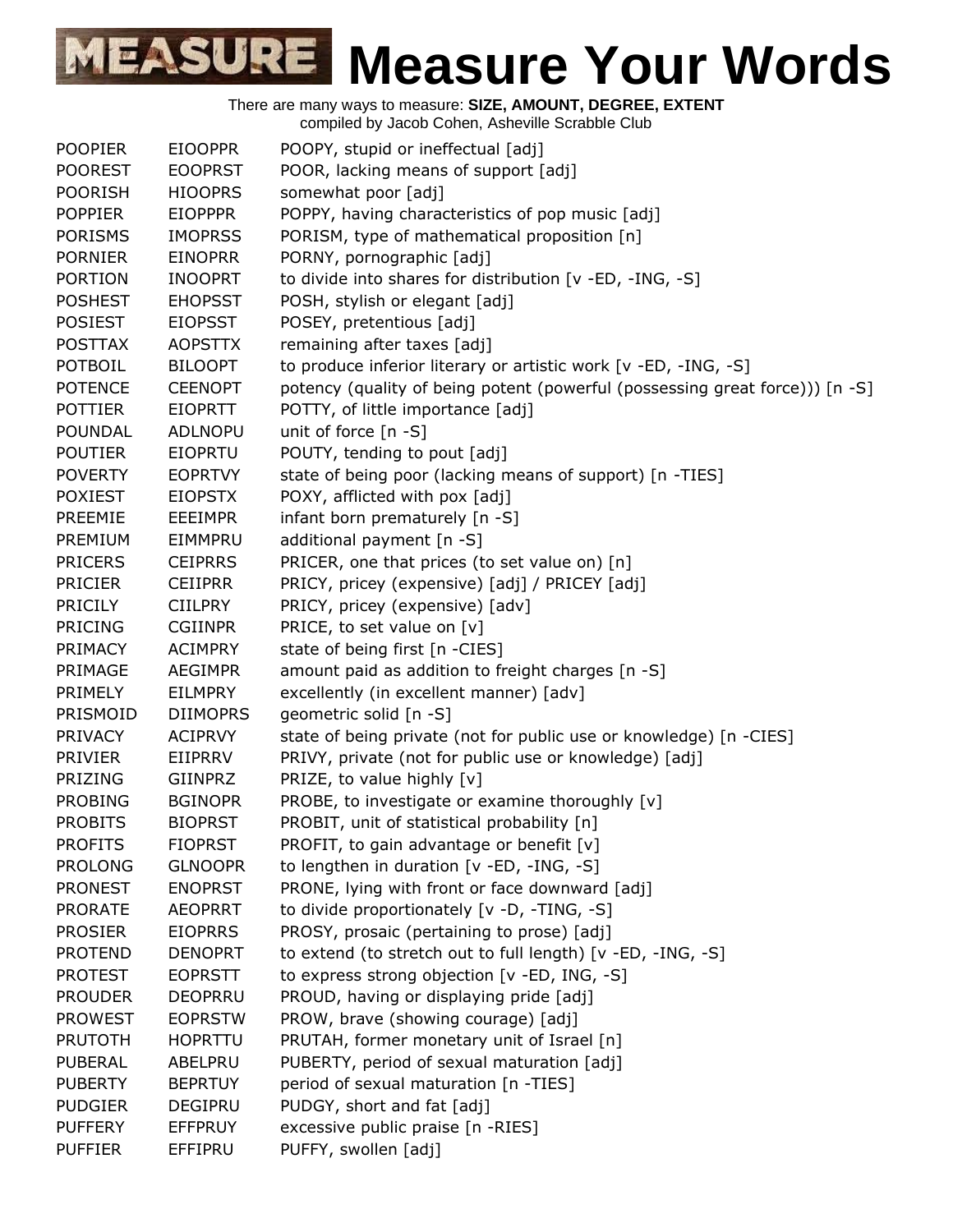|                |                | saces concinent concernic conditions                               |
|----------------|----------------|--------------------------------------------------------------------|
| <b>PUGGIER</b> | EGGIPRU        | PUGGY, puggish (somewhat stubby) [adj]                             |
| <b>PUNIEST</b> | <b>EINPSTU</b> | PUNY, of inferior size, strength, or significance [adj]            |
| <b>PUNKEST</b> | <b>EKNPSTU</b> | PUNK, of inferior quality [adj]                                    |
| <b>PUNNIER</b> | EINNPRU        | PUNNY, being or involving pun [adj]                                |
| <b>PURPLER</b> | <b>ELPPRRU</b> | PURPLE, of color intermediate between red and blue [adj]           |
| <b>PURSIER</b> | <b>EIPRRSU</b> | PURSY, short of breath [adj]                                       |
| <b>PURTIER</b> | <b>EIPRRTU</b> | PURTY, pretty (pleasing to eye) [adj]                              |
| <b>PURVIEW</b> | EIPRUVW        | extent of operation, authority, or concern [n -S]                  |
| <b>PUSHIER</b> | <b>EHIPRSU</b> | PUSHY, offensively aggressive [adj]                                |
| <b>PUSSIER</b> | <b>EIPRSSU</b> | PUSSY, full of pus [adj]                                           |
| PYRAMID        | <b>ADIMPRY</b> | to raise or increase by adding amounts gradually [v -ED, -ING, -S] |
| PYRRHIC        | <b>CHIPRRY</b> | type of metrical foot [n -S]                                       |
|                |                | <b>Q</b> 7s                                                        |
| QINDARS        | ADINQRS        | QINDAR, qintar, monetary unit of Albania [n]                       |
| QINTARS        | AINQRST        | QINTAR, monetary unit of Albania [n]                               |
| QUADDED        | ADDDEQU        | QUAD, to space out by means of quadrats [v]                        |
| QUADRIC        | ACDIQRU        | type of geometric surface [n -S]                                   |
| QUAKIER        | AEIKQRU        | QUAKY, tending to quake [adj]                                      |
| QUANTAL        | AALNQTU        | pertaining to quantum (fundamental unit of energy) [adj]           |
| QUANTIC        | <b>ACINQTU</b> | type of mathematical function [n -S]                               |
| QUANTUM        | AMNQTUU        | fundamental unit of energy [n -TA]                                 |
| <b>QUARTER</b> | <b>AEQRRTU</b> | to divide into four equal parts [v -ED, -ING, -S]                  |
| QUARTET        | AEQRTTU        | group of four [n -S]                                               |
| QUARTIC        | ACIQRTU        | type of mathematical function [n -S]                               |
| <b>QUARTOS</b> | <b>AOQRSTU</b> | QUARTO, size of piece of paper cut four from sheet [n]             |
| QUASHED        | ADEHQSU        | QUASH, to suppress completely [v]                                  |
| QUASHER        | <b>AEHQRSU</b> | one that quashes (to suppress completely) [n -S]                   |
| <b>QUASHES</b> | <b>AEHQSSU</b> | QUASH, to suppress completely [v]                                  |
| QUATRES        | <b>AEQRSTU</b> | QUATRE, four at cards or dice [n]                                  |
| <b>QUBYTES</b> | <b>BEQSTUY</b> | QUBYTE, sequence of eight quantum bits [n]                         |
| QUEERER        | EEEQRRU        | QUEER, deviating from expected or normal [adj]                     |
| QUEERLY        | <b>EELQRUY</b> | in queer (deviating from expected or normal) manner [adv]          |
| QUICKEN        | CEIKNQU        | to speed up $[v - ED, -ING, -S]$                                   |
| QUICKER        | <b>CEIKQRU</b> | QUICK, acting or capable of acting with speed [adj]                |
| QUICKIE        | CEIIKQU        | something done quickly [n -S]                                      |
| QUICKLY        | <b>CIKLQUY</b> | in quick (acting or capable of acting with speed) manner [adv]     |
| QUIETER        | EEIQRTU        | QUIET, making little or no noise [adj]                             |
| QUILLET        | <b>EILLQTU</b> | trivial distinction [n -S]                                         |
| QUINARY        | AINQRUY        | group of five [n -RIES]                                            |
| QUINATE        | AEINQTU        | arranged in groups of five [adj]                                   |
| QUINTAL        | AILNQTU        | unit of weight [n -S]                                              |
| QUINTAR        | AINQRTU        | qintar, monetary unit of Albania [n -S]                            |
| QUINTET        | EINQTTU        | group of five [n -S]                                               |
| QUINTIC        | <b>CIINQTU</b> | type of mathematical function [n -S]                               |
| QUIPPUS        | <b>IPPQSUU</b> | QUIPPU, quipu (ancient calculating device) [n]                     |
| QUIRING        | GIINQRU        | QUIRE, to arrange sheets of paper in sets of twenty-four [v]       |
| <b>QURSHES</b> | <b>EHQRSSU</b> | QURSH, monetary unit of Saudi Arabia [n]                           |
|                |                |                                                                    |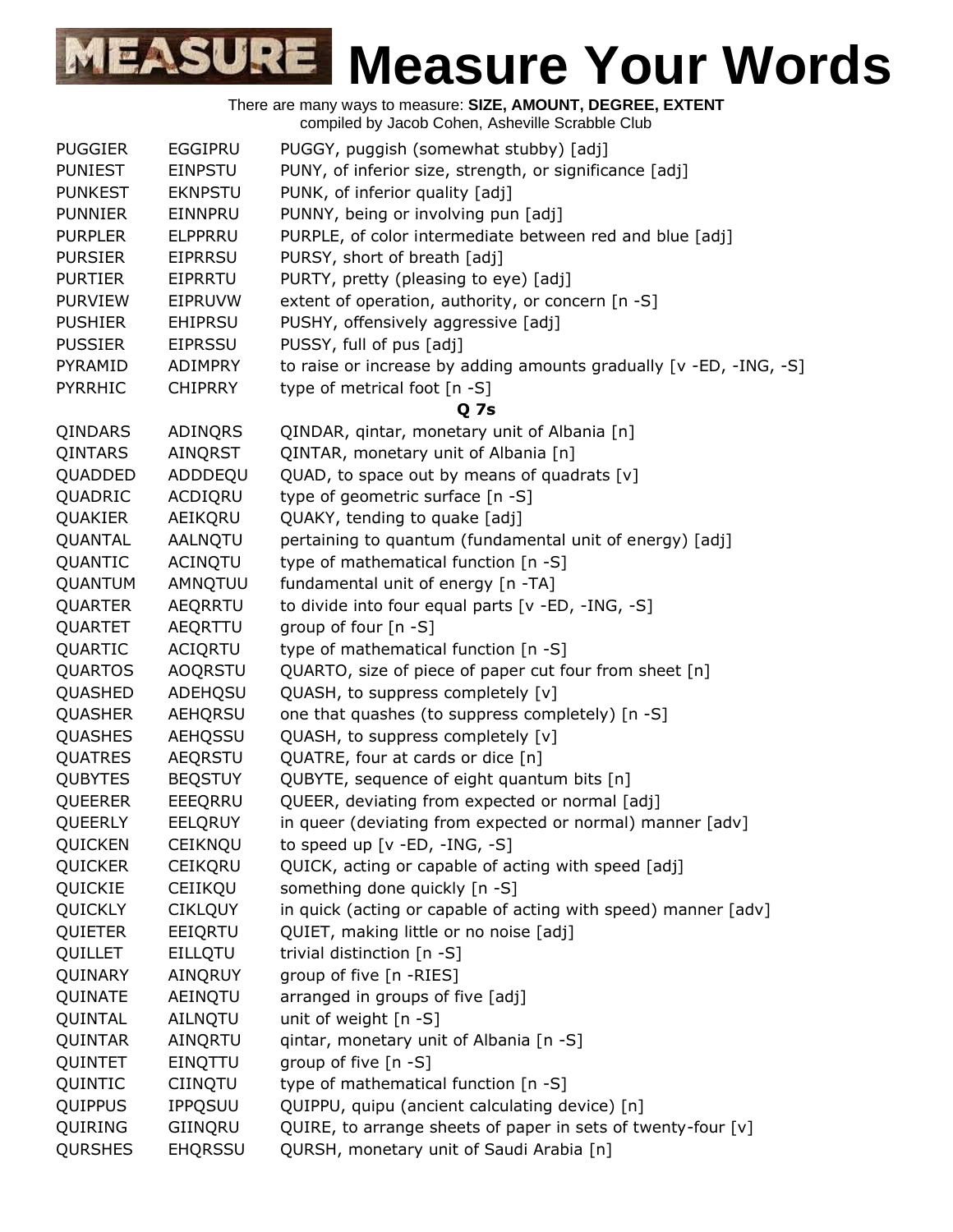There are many ways to measure: **SIZE, AMOUNT, DEGREE, EXTENT** compiled by Jacob Cohen, Asheville Scrabble Club

#### **R 7s**

| <b>RACIEST</b> | <b>ACEIRST</b> | RACY, bordering on impropriety or indecency [adj]                                      |
|----------------|----------------|----------------------------------------------------------------------------------------|
| <b>RACKFUL</b> | <b>ACFKLRU</b> | as much as rack can hold [n -S]                                                        |
| <b>RADDEST</b> | <b>ADDERST</b> | RAD, very appealing or good [adj]                                                      |
| <b>RADIANS</b> | <b>AADINRS</b> | RADIAN, unit of angular measure [n]                                                    |
| <b>RAGEFUL</b> | <b>AEFGLRU</b> | full of violent anger [adj]                                                            |
| RAINIER        | AEIINRR        | RAINY, marked by rain [adj]                                                            |
| <b>RAKEOFF</b> | <b>AEFFKOR</b> | share of profits [n -S]                                                                |
| <b>RANDIER</b> | <b>ADEINRR</b> | RANDY, lustful (marked by excessive sexual desire) [adj]                               |
| <b>RANGIER</b> | <b>AEGINRR</b> | RANGY, tall and slender [adj]                                                          |
| <b>RANKEST</b> | <b>AEKNRST</b> | RANK, strong and disagreeable in odor or taste [adj]                                   |
| <b>RAPIDER</b> | <b>ADEIPRR</b> | RAPID, fast-moving [adj]                                                               |
| <b>RASHEST</b> | <b>AEHRSST</b> | RASH, acting without due caution or forethought [adj]                                  |
| <b>RASPIER</b> | <b>AEIPRRS</b> | RASPY, rough (having uneven surface) [adj]                                             |
| <b>RATCHET</b> | <b>ACEHRTT</b> | to increase or decrease by small amounts [v -ED, -ING, -S]                             |
| <b>RATTIER</b> | AEIRRTT        | RATTY, infested with rats [adj]                                                        |
| <b>RAUCITY</b> | <b>ACIRTUY</b> | state of being raucous (loud and unruly) [n -TIES]                                     |
| <b>RAUNCHY</b> | <b>ACHNRUY</b> | slovenly (habitually untidy or unclean) [adj -HIER, -HIEST]                            |
| <b>RAVAGED</b> | <b>AADEGRV</b> | RAVAGE, to destroy (to damage beyond repair or renewal) [v]                            |
| RAVAGER        | <b>AAEGRRV</b> | one that ravages (to destroy (to damage beyond repair or renewal)) [n -S]              |
| <b>RAVAGES</b> | <b>AAEGRSV</b> | RAVAGE, to destroy (to damage beyond repair or renewal) [v]                            |
| <b>RAVENER</b> | <b>AEENRRV</b> | RAVEN, glossy black [adj]                                                              |
| <b>RAVIEST</b> | <b>AEIRSTV</b> | RAVEY, characteristic of rave (all-night dance party with fast electronic music) [adj] |
| <b>RAWNESS</b> | <b>AENRSSW</b> | state of being raw (uncooked (not cooked (cook))) [n -ES]                              |
| <b>READIER</b> | <b>ADEEIRR</b> | READY, prepared [adj]                                                                  |
| <b>REALEST</b> | <b>AEELRST</b> | REAL, having actual existence [adj]                                                    |
| <b>REBATED</b> | <b>ABDEERT</b> | REBATE, to deduct or return from payment or bill [v]                                   |
| <b>REBATER</b> | <b>ABEERRT</b> | one that rebates, to deduct or return from payment or bill [n -S]                      |
| <b>REBATES</b> | <b>ABEERST</b> | REBATE, to deduct or return from payment or bill [v]                                   |
| <b>REBILLS</b> | <b>BEILLRS</b> | REBILL, BILL, to present statement of costs to [v]                                     |
| <b>RECENCY</b> | <b>CCEENRY</b> | state of being recent (of or pertaining to time not long past) [n -CIES]               |
| <b>RECKONS</b> | <b>CEKNORS</b> | RECKON, to count or compute [v]                                                        |
| <b>RECOUPE</b> | <b>CEEOPRU</b> | divided twice [adj]                                                                    |
| <b>RECTIFY</b> | <b>CEFIRTY</b> | to correct (to make free from error) [v, -FIED, -ING, -FIES]                           |
| <b>REDDEST</b> | <b>DDEERST</b> | RED, of color of blood [adj]                                                           |
| <b>REDDIER</b> | <b>DDEEIRR</b> | REDDY, reddish (somewhat red) [adj]                                                    |
| <b>REDNESS</b> | <b>DEENRSS</b> | state of being red (of color of blood) [n -ES]                                         |
| <b>REDUCED</b> | CDDEERU        | REDUCE, to diminish (to lessen (to make or become less)) [v]                           |
| <b>REDUCER</b> | <b>CDEERRU</b> | one that reduces (to diminish (to lessen)) [n -S]                                      |
| <b>REDUCES</b> | <b>CDEERSU</b> | REDUCE, to diminish (to lessen (to make or become less)) [v]                           |
| <b>REEARNS</b> | <b>AEENRRS</b> | REEARN, to earn again [v]                                                              |
| <b>REEDIER</b> | <b>DEEEIRR</b> | REEDY, abounding in reeds [adj]                                                        |
| <b>REEFIER</b> | <b>EEEFIRR</b> | REEFY, abounding in ridges of rock [adj]                                               |
| <b>REEFING</b> | <b>EEFGINR</b> | REEF, to reduce area of sail [v]                                                       |
| <b>REEKIER</b> | <b>EEEIKRR</b> | REEKY, reeking [adj]                                                                   |
| <b>REFINED</b> | <b>DEEFINR</b> | REFINE, to free from impurities [v]                                                    |
| <b>REFINER</b> | <b>EEFINRR</b> | one that refines (to free from impurities) [n -S]                                      |
|                |                |                                                                                        |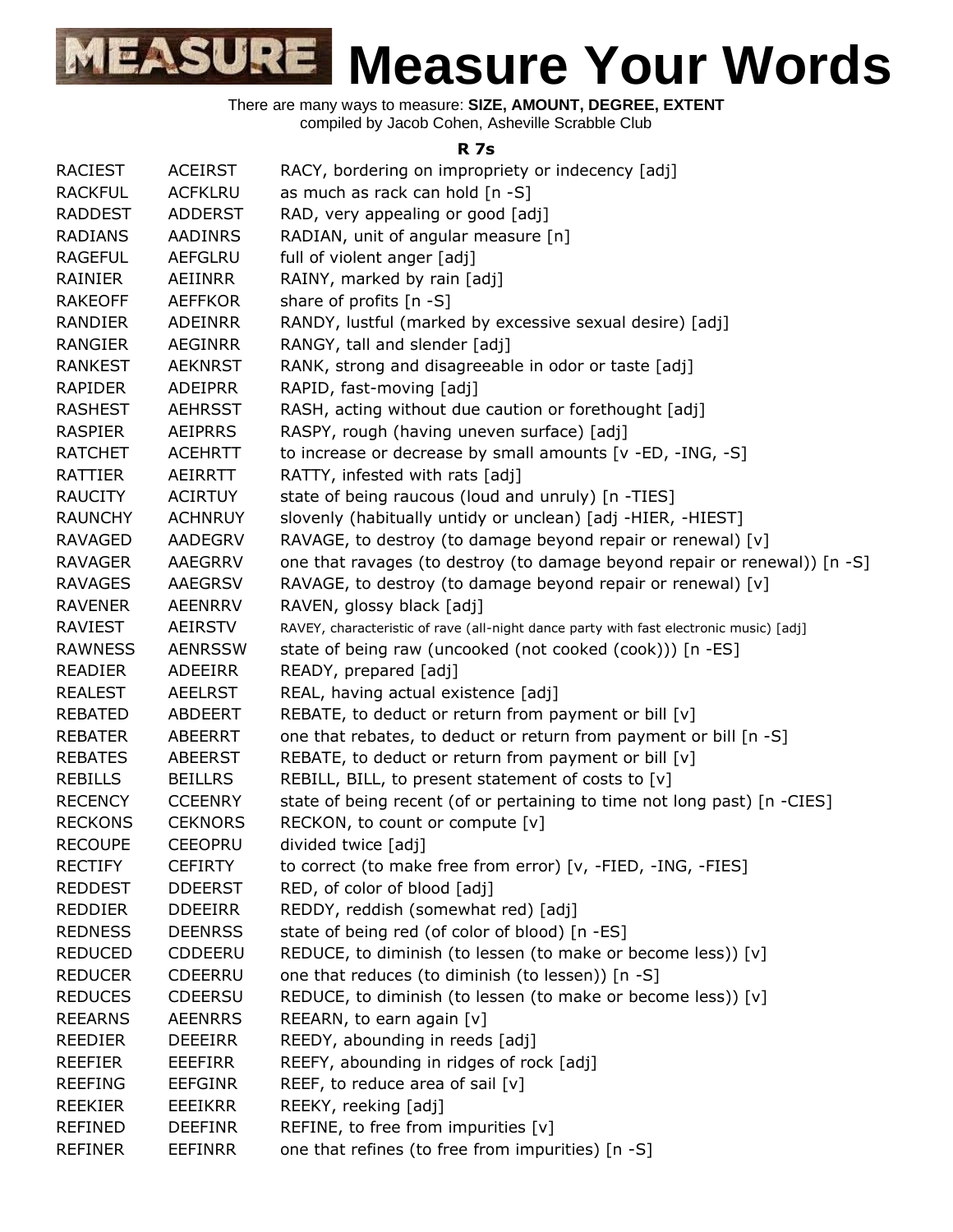| <b>REFINES</b> | <b>EEFINRS</b> | REFINE, to free from impurities [v]                                                            |
|----------------|----------------|------------------------------------------------------------------------------------------------|
| <b>REGAINS</b> | <b>AEGINRS</b> | REGAIN, to gain again [v]                                                                      |
| <b>REGAUGE</b> | AEEGGRU        | GAUGE, to measure precisely [v -D, -GING, -S]                                                  |
| <b>REMOTER</b> | <b>EEMORRT</b> | REMOTE, situated far away [adj]                                                                |
| <b>REPLUMB</b> | <b>BELMPRU</b> | PLUMB, to determine depth of [v -ED, -ING, -S]                                                 |
| <b>REPRICE</b> | <b>CEEIPRR</b> | PRICE, to set value on [v -D, -CING, -S]                                                       |
| <b>RESCALE</b> | <b>ACEELRS</b> | to plan on new scale [v -D, -LING, -S]                                                         |
| <b>RESCORE</b> | <b>CEEORRS</b> | to score again [v -D, -RING, -S]                                                               |
| <b>RETAILS</b> | <b>AEILRST</b> | RETAIL, to sell in small quantities [v]                                                        |
| <b>RETALLY</b> | <b>AELLRTY</b> | to tally again [v -LLIED, -ING, -LLIES]                                                        |
| <b>RETAXED</b> | <b>ADEERTX</b> | RETAX, tax, to place tax, charge imposed by authority for public purposes on [v]               |
| <b>RETAXES</b> | <b>AEERSTX</b> | RETAX, to tax again $[v]$                                                                      |
| <b>REVALUE</b> | <b>AEELRUV</b> | VALUE, to estimate value (quality that renders thing useful or desirable) of [v -D, -UING, -S] |
| <b>REVENUE</b> | <b>EEENRUV</b> | income of government [n -S]                                                                    |
| <b>RHOMBIC</b> | <b>BCHIMOR</b> | having shape of rhombus [adj]                                                                  |
| <b>RHOMBUS</b> | <b>BHMORSU</b> | type of geometric figure [n -BI, -ES]                                                          |
| RIBBIER        | <b>BBEIIRR</b> | RIBBY, marked by prominent ribs (curved bony rods in body) [adj]                               |
| <b>RICHEST</b> | <b>CEHIRST</b> | RICH, having wealth (great quantity of valuable material) [adj]                                |
| <b>RICHEST</b> | <b>CEHIRST</b> | RICH, having wealth [adj]                                                                      |
| RIDGIER        | <b>DEGIIRR</b> | RIDGY, having ridges [adj]                                                                     |
| <b>RIGHTER</b> | <b>EGHIRRT</b> | RIGHT, being in accordance with what is good, proper, or just [adj]                            |
| <b>RIGIDER</b> | <b>DEGIIRR</b> | RIGID, not flexible; strict, harsh [adj]                                                       |
| <b>RIGOURS</b> | <b>GIORRSU</b> | RIGOUR, rigor (strictness or severity) [n]                                                     |
| RIMIEST        | <b>EIIMRST</b> | RIMY, frosty (covered with frost) [adj]                                                        |
| <b>RINGGIT</b> | <b>GGIINRT</b> | monetary unit of Malaysia [n -S]                                                               |
| <b>RIPPING</b> | <b>GIINPPR</b> | excellent [adj]                                                                                |
| <b>RISKIER</b> | <b>EIIKRRS</b> | RISKY, dangerous [adj]                                                                         |
| <b>RITZIER</b> | <b>EIIRRTZ</b> | RITZY, elegant (tastefully opulent) [adj]                                                      |
| <b>ROCKIER</b> | <b>CEIKORR</b> | ROCKY, unsteady (firm in position) [adj]                                                       |
| <b>ROILIER</b> | <b>EIILORR</b> | ROILY, muddy (covered or filled with mud) [adj]                                                |
| <b>RONTGEN</b> | <b>EGNNORT</b> | roentgen (unit of radiation dosage) [n -S]                                                     |
| <b>ROOKIER</b> | <b>EIKOORR</b> | ROOKY, abounding in rooks [adj]                                                                |
| <b>ROOMFUL</b> | <b>FLMOORU</b> | as much as room can hold [n -S or -MSFUL]                                                      |
| <b>ROOMIER</b> | <b>EIMOORR</b> | ROOMY, spacious (vast or ample in extent) [adj]                                                |
| <b>ROOTIER</b> | <b>EIOORRT</b> | ROOTY, full of roots [adj]                                                                     |
| <b>ROSIEST</b> | <b>EIORSST</b> | ROSY, rose-colored [adj]                                                                       |
| <b>ROTGUTS</b> | <b>GORSTTU</b> | ROTGUT, inferior liquor [n]                                                                    |
| <b>ROUBLES</b> | <b>BELORSU</b> | ROUBLE, ruble, monetary unit of Russia [n]                                                     |
| <b>ROUCHES</b> | <b>CEHORSU</b> | ROUCHE, ruche (pleated strip of fine fabric) [n]                                               |
| <b>ROUGHER</b> | <b>EGHORRU</b> | ROUGH, having uneven surface [adj]                                                             |
| <b>ROUGHLY</b> | <b>GHLORUY</b> | in rough (having uneven surface) manner [adv]                                                  |
| <b>ROUNDER</b> | DENORRU        | ROUND, shaped like sphere [adj]                                                                |
| <b>ROUPIER</b> | EIOPRRU        | ROUPY, hoarse (low and rough in sound) [adj]                                                   |
| <b>ROUSING</b> | <b>GINORSU</b> | ROUSE, to bring out of state of sleep or inactivity [v]                                        |
| <b>ROWDIER</b> | <b>DEIORRW</b> | ROWDY, disorderly in behavior [adj]                                                            |
| <b>RUBBISH</b> | <b>BBHIRSU</b> | to reject as worthless [v -ED, -ING, -ES]                                                      |
| <b>RUBIEST</b> | <b>BEIRSTU</b> | RUBY, of deep-red color [adj]                                                                  |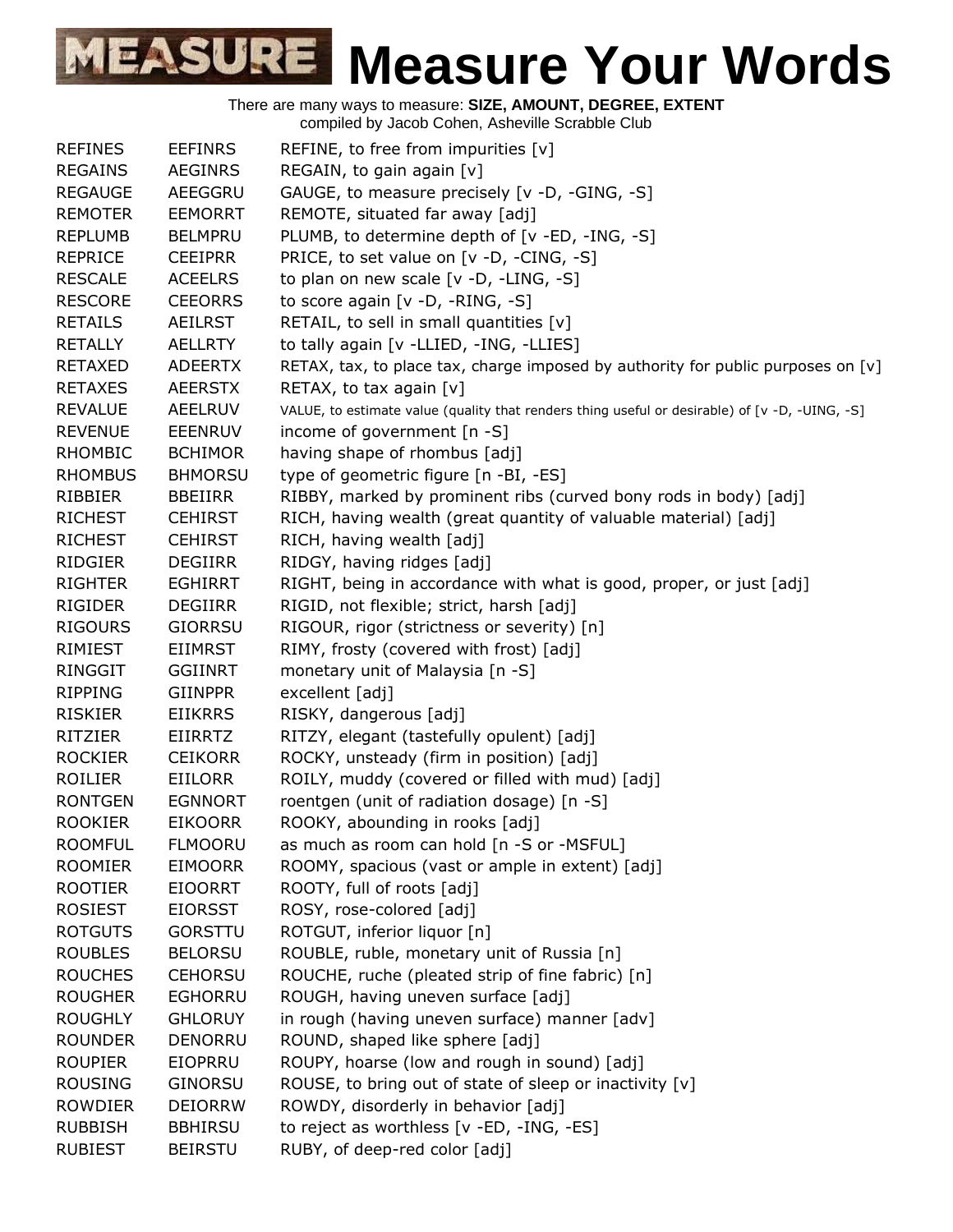| <b>RUDDIER</b> | <b>DDEIRRU</b> | RUDDY, having healthy, reddish color [adj]                           |
|----------------|----------------|----------------------------------------------------------------------|
| <b>RUFIYAA</b> | AAFIRUY        | monetary unit of Maldives [n RUFIYAA]                                |
| <b>RULIEST</b> | <b>EILRSTU</b> | RULY, orderly [adj]                                                  |
| <b>RUMMEST</b> | <b>EMMRSTU</b> | RUM, odd (unusual (something that is usual (ordinary))) [adj]        |
| <b>RUMMIER</b> | EIMMRRU        | RUMMY, odd (unusual (something that is usual (ordinary))) [adj]      |
| <b>RUMNESS</b> | <b>EMNRSSU</b> | quality or state of being odd or peculiar [n -ES]                    |
| <b>RUNNIER</b> | EINNRRU        | RUNNY, tending to drip [adj]                                         |
| <b>RUNTIER</b> | <b>EINRRTU</b> | RUNTY, small (of limited size or quantity) [adj]                     |
| <b>RUNTISH</b> | <b>HINRSTU</b> | RUNT, small person or animal [adj]                                   |
| <b>RUPIAHS</b> | AHIPRSU        | RUPIAH, monetary unit of Indonesia [n]                               |
| <b>RUSHIER</b> | <b>EHIRRSU</b> | RUSHY, abounding in rushes [adj]                                     |
| <b>RUSTIER</b> | EIRRSTU        | RUSTY, covered with rust [adj]                                       |
| <b>RUTTIER</b> | EIRRTTU        | RUTTY, marked by ruts [adj]                                          |
| <b>RUTTISH</b> | <b>HIRSTTU</b> | lustful (marked by excessive sexual desire) [adj]                    |
|                |                | S <sub>7s</sub>                                                      |
| <b>SABLEST</b> | <b>ABELSST</b> | SABLE, dark, gloomy [adj]                                            |
| <b>SADDEST</b> | <b>ADDESST</b> | SAD, unhappy (marked by joy) [adj]                                   |
| <b>SADNESS</b> | <b>ADENSSS</b> | state of being sad (unhappy (not happy (marked by joy))) [n -ES]     |
| <b>SAGGIER</b> | <b>AEGGIRS</b> | SAGGY, characterized by sagging [adj]                                |
| <b>SAGIEST</b> | <b>AEGISST</b> | SAGY, flavored with sage [adj]                                       |
| <b>SALTEST</b> | <b>AELSSTT</b> | SALT, salty (tasting of or containing salt) [adj]                    |
| <b>SALTIER</b> | <b>AEILRST</b> | SALTY, tasting of or containing salt [adj]                           |
| SAMADHI        | <b>AADHIMS</b> | state of concentration in yoga [n -S]                                |
| SAMIEST        | <b>AEIMSST</b> | SAMEY, lacking variety [adj]                                         |
| <b>SAMPLED</b> | <b>ADELMPS</b> | SAMPLE, to test representative portion of whole [v]                  |
| <b>SAMPLER</b> | <b>AELMPRS</b> | one that samples (to test representative portion of whole) [n -S]    |
| <b>SAMPLES</b> | <b>AELMPSS</b> | SAMPLE, to test representative portion of whole [v]                  |
| <b>SANDIER</b> | <b>ADEINRS</b> | SANDY, containing or covered with sand [adj]                         |
| SANTIMI        | AIIMNST        | santim, formerly used coin of Latvia [n]                             |
| <b>SANTIMS</b> | <b>AIMNSST</b> | SANTIM, formerly used coin of Latvia [n]                             |
| SANTIMU        | AIMNSTU        | santim, formerly used coin of Latvia [n]                             |
| <b>SAPLESS</b> | <b>AELPSSS</b> | lacking vitality (exuberant physical strength or mental vigor) [adj] |
| <b>SAPPIER</b> | <b>AEIPPRS</b> | SAPPY, silly (showing lack of good sense) [adj]                      |
| <b>SARKIER</b> | <b>AEIKRRS</b> | SARKY, sarcastic [adj]                                               |
| <b>SASSIER</b> | <b>AEIRSSS</b> | SASSY, impudent (offensively bold or disrespectful) [adj]            |
| <b>SATANGS</b> | <b>AAGNSST</b> | SATANG, monetary unit of Thailand [n]                                |
| <b>SATANIC</b> | <b>AACINST</b> | extremely evil (morally bad) [adj]                                   |
| <b>SATIATE</b> | AAEISTT        | to satisfy to or beyond capacity [v -D, -TING, -S]                   |
| <b>SATIETY</b> | AEISTTY        | state of being satiated [n -TIES]                                    |
| <b>SAUCIER</b> | <b>ACEIRSU</b> | SAUCY, impudent (offensively bold or disrespectful) [adj]            |
| <b>SAVAGER</b> | <b>AAEGRSV</b> | SAVAGE, fierce (violently hostile or aggressive) [adj]               |
| <b>SAVINGS</b> | <b>AGINSSV</b> | SAVING, act or instance of saving [n]                                |
| <b>SAVVIER</b> | <b>AEIRSVV</b> | SAVVY, shrewd (having keen insight) [adj]                            |
| <b>SCALAGE</b> | <b>AACEGLS</b> | percentage deduction to compensate for shrinkage [n -S]              |
| <b>SCALARS</b> | <b>AACLRSS</b> | SCALAR, mathematical quantity possessing only magnitude [n]          |
| <b>SCALDIC</b> | <b>ACCDILS</b> | skaldic (ancient Scandinavian poet) [adj]                            |
| <b>SCALENE</b> | <b>ACEELNS</b> | triangle having no two sides equal [n -S]                            |
|                |                |                                                                      |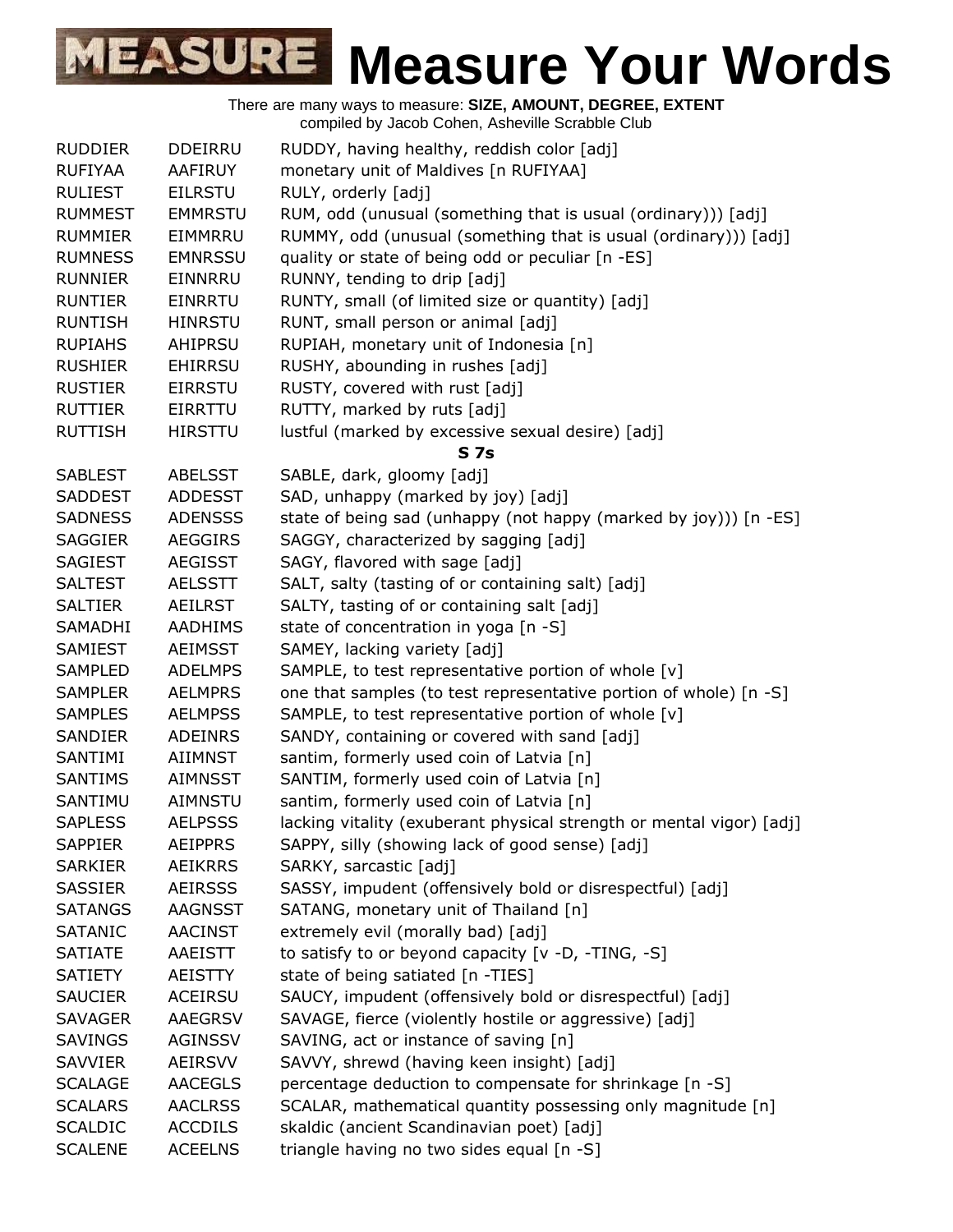| <b>SCALEUP</b> | <b>ACELPSU</b> | increase based on fixed ratio [n -S]                                       |
|----------------|----------------|----------------------------------------------------------------------------|
| <b>SCALIER</b> | <b>ACEILRS</b> | SCALY, peeling off in flakes [adj]                                         |
| <b>SCANTER</b> | <b>ACENRST</b> | SCANT, meager (deficient in quantity or quality) [adj]                     |
| <b>SCARCER</b> | <b>ACCERRS</b> | SCARCE, infrequently seen or found [adj]                                   |
| <b>SCARIER</b> | <b>ACEIRRS</b> | SCAREY, scary (frightening) [adj] / SCARY [adj]                            |
| <b>SCATHED</b> | <b>ACDEHST</b> | SCATHE, to criticize severely [v]                                          |
| <b>SCATHES</b> | <b>ACEHSST</b> | SCATHE, to criticize severely [v]                                          |
| <b>SCHLOCK</b> | <b>CCHKLOS</b> | inferior merchandise [n -S]                                                |
| <b>SCHMALZ</b> | <b>ACHLMSZ</b> | schmaltz (excessive sentimentality) [n -ES]                                |
| <b>SCHNEID</b> | <b>CDEHINS</b> | losing streak $[n - S]$                                                    |
| <b>SCOPING</b> | <b>CGINOPS</b> | SCOPE, to look at in order to evaluate [v]                                 |
| <b>SCRAGGY</b> | <b>ACGGRSY</b> | scrawny (extremely thin) [adj -GIER, -GIEST]                               |
| <b>SCRAWNY</b> | <b>ACNRSWY</b> | extremely thin [adj -NIER, -NIEST]                                         |
| <b>SCRIMPY</b> | <b>CIMPRSY</b> | meager (deficient in quantity or quality) [adj -PIER, -PIEST]              |
| <b>SCRUBBY</b> | <b>BBCRSUY</b> | inferior in size or quality [adj -BIER, -BIEST]                            |
| <b>SCUTAGE</b> | <b>ACEGSTU</b> | tax exacted by feudal lord in lieu of military service [n -S]              |
| <b>SEABOOT</b> | <b>ABEOOST</b> | waterproof boot [n -S]                                                     |
| <b>SEAGIRT</b> | AEGIRST        | surrounded by sea [adj]                                                    |
| <b>SEAMIER</b> | <b>AEEIMRS</b> | SEAMY, unpleasant (pleasing) [adj]                                         |
| <b>SEAREST</b> | <b>AEERSST</b> | SEAR, sere (wired; dry) [adj]                                              |
| <b>SEAWANS</b> | <b>AAENSSW</b> | SEAWAN, wampum, form of currency formerly used by Native Americans [n]     |
| <b>SEAWANT</b> | <b>AAENSTW</b> | SEAWAN, wampum, form of currency formerly used by Native Americans [n -S]  |
| <b>SECPARS</b> | <b>ACEPRSS</b> | SECPAR, parsec (unit of astronomical distance) [n]                         |
| <b>SECTION</b> | <b>CEINOST</b> | to divide into sections (distinct parts) [v -ED, -ING, -S]                 |
| <b>SECTORS</b> | <b>CEORSST</b> | SECTOR, to divide into sectors (sections) [v]                              |
| <b>SECURER</b> | <b>CEERRSU</b> | SECURE, free from danger [adj]                                             |
| <b>SEDATER</b> | <b>ADEERST</b> | SEDATE, calm (free from agitation) [adj]                                   |
| <b>SEDGIER</b> | <b>DEEGIRS</b> | SEDGY, abounding in sedge [adj]                                            |
| <b>SEEDIER</b> | <b>DEEEIRS</b> | SEEDY, containing seeds; inferior in condition or quality [adj]            |
| <b>SEEDILY</b> | <b>DEEILSY</b> | in seedy (containing seeds; inferior in condition or quality) manner [adv] |
| <b>SEEPAGE</b> | <b>AEEEGPS</b> | quantity of fluid that has seeped [n -S]                                   |
| <b>SEEPIER</b> | <b>EEEIPRS</b> | SEEPY, soaked or oozing with water [adj]                                   |
| <b>SEGMENT</b> | <b>EEGMNST</b> | to divide into sections $[v - ED, -ING, -S]$                               |
| <b>SELLERS</b> | <b>EELLRSS</b> | SELLER, one that sells [n]                                                 |
| <b>SELLING</b> | <b>EGILLNS</b> | SELL, to give up to another for money or other valuable consideration [v]  |
| <b>SELLOFF</b> | <b>EFFLLOS</b> | sale of large number of stocks, bonds, or commodities [n -S]               |
| <b>SELLOUT</b> | <b>ELLOSTU</b> | performance for which all seats have been sold [n -S]                      |
| <b>SEMIDRY</b> | <b>DEIMRSY</b> | moderately dry [adj]                                                       |
| <b>SEMILOG</b> | <b>EGILMOS</b> | having one scale logarithmic and other arithmetic [adj]                    |
| <b>SEMIMAT</b> | <b>AEIMMST</b> | having slight luster [adj]                                                 |
| <b>SEMIRAW</b> | <b>AEIMRSW</b> | somewhat raw [adj]                                                         |
| <b>SEMISES</b> | <b>EEIMSSS</b> | SEMIS, coin of ancient Rome [n]                                            |
| <b>SENITIS</b> | <b>EIINSST</b> | SENITI, monetary unit of Tonga [n]                                         |
| <b>SENTIMO</b> | <b>EIMNOST</b> | monetary unit of Philippines [n -S]                                        |
| <b>SEPTETS</b> | <b>EEPSSTT</b> | SEPTET, group of seven [n]                                                 |
| <b>SERENER</b> | <b>EEENRRS</b> | SERENE, calm; tranquil [adj]                                               |
| <b>SERVICE</b> | <b>CEEIRSV</b> | to repair (to restore to good condition) $[v -D, -CING, -S]$               |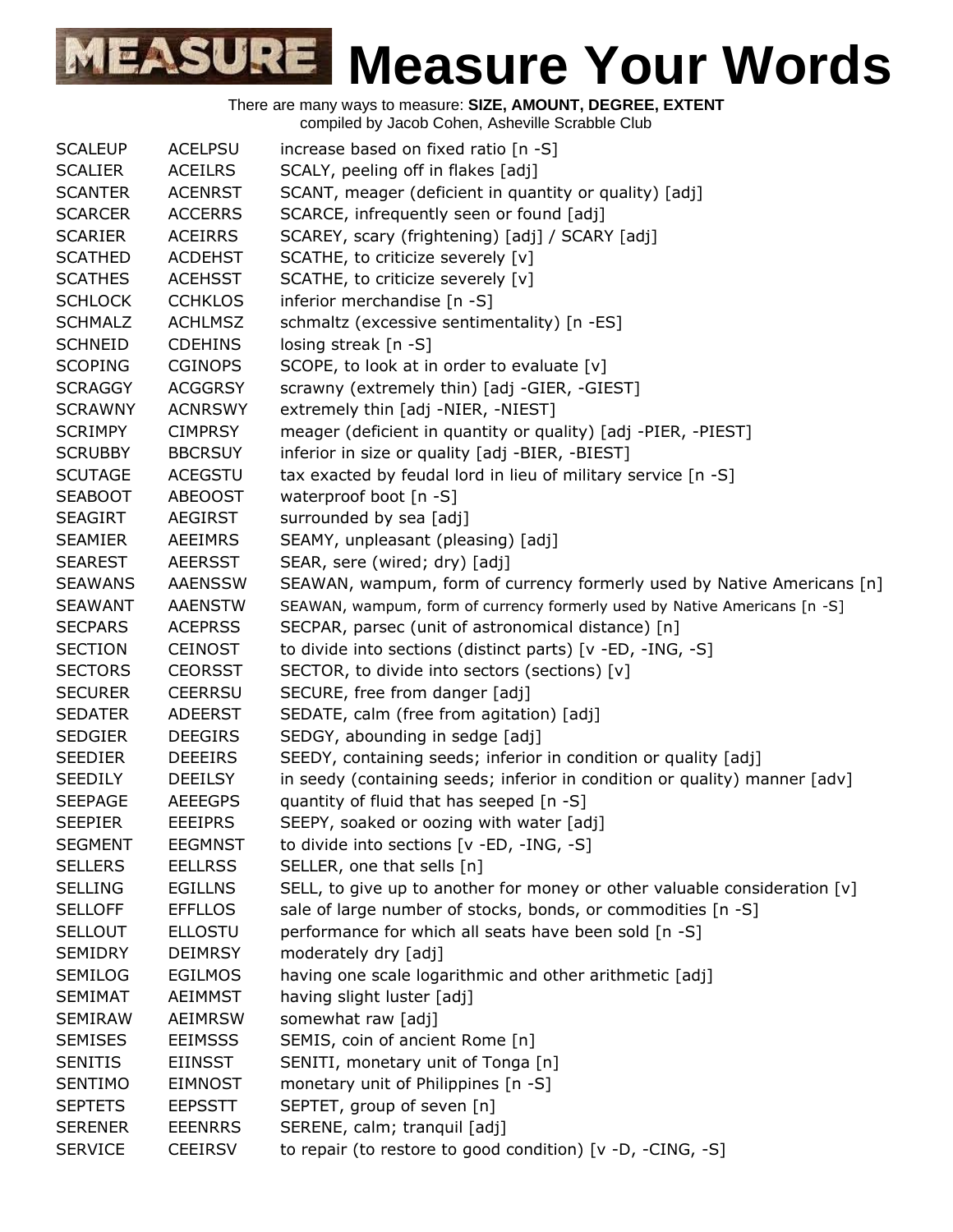There are many ways to measure: **SIZE, AMOUNT, DEGREE, EXTENT**

compiled by Jacob Cohen, Asheville Scrabble Club

| <b>SERVILE</b> | <b>EEILRSV</b> | slavishly submissive [adj]                                                |
|----------------|----------------|---------------------------------------------------------------------------|
| <b>SESTETS</b> | <b>EESSSTT</b> | SESTET, stanza of six lines [n]                                           |
| <b>SEVENTH</b> | <b>EEHNSTV</b> | one of seven equal parts [n -S]                                           |
| <b>SEVENTY</b> | <b>EENSTVY</b> | number [n -TIES]                                                          |
| <b>SEVERED</b> | <b>DEEERSV</b> | SEVER, to divide or cut into parts [v]                                    |
| <b>SEVERER</b> | <b>EEERRSV</b> | SEVERE, unsparing in treatment of others [adj]                            |
| <b>SEXIEST</b> | <b>EEISSTX</b> | SEXY, arousing sexual desire [adj]                                        |
| <b>SEXTAIN</b> | <b>AEINSTX</b> | stanza of six lines [n -S]                                                |
| <b>SEXTANT</b> | <b>AENSTTX</b> | instrument for measuring angular distances [n -S]                         |
| <b>SEXTETS</b> | <b>EESSTTX</b> | SEXTET, group of six [n]                                                  |
| <b>SEXTILE</b> | <b>EEILSTX</b> | position of two celestial bodies when they are sixty degrees apart [n -S] |
| <b>SHADIER</b> | <b>ADEHIRS</b> | SHADY, shaded [adj]                                                       |
| <b>SHAKIER</b> | <b>AEHIKRS</b> | SHAKY, shaking [adj]                                                      |
| <b>SHALLOW</b> | <b>AHLLOSW</b> | having little depth [adj -ER, -EST] / to make shallow [v -ED, -ING, -S]   |
| <b>SHARPER</b> | <b>AEHPRRS</b> | SHARP, suitable for or capable of cutting or piercing [adj]               |
| <b>SHEERER</b> | <b>EEEHRRS</b> | SHEER, of very thin texture [adj]                                         |
| <b>SHEERLY</b> | <b>EEHLRSY</b> | SHEER, of very thin texture [adv]                                         |
| <b>SHEQELS</b> | <b>EEHLQSS</b> | SHEQEL, shekel (ancient unit of weight and money) [n]                     |
| <b>SHINIER</b> | <b>EHIINRS</b> | SHINY, filled with light [adj]                                            |
| <b>SHLOCKS</b> | <b>CHKLOSS</b> | SHLOCK, schlock (inferior merchandise) [n]                                |
| <b>SHLOCKY</b> | <b>CHKLOSY</b> | schlocky (of inferior quality) [adj -KIER, -KIEST]                        |
| <b>SHOALER</b> | <b>AEHLORS</b> | SHOAL, shallow (having little depth) [adj]                                |
| <b>SHOEPAC</b> | <b>ACEHOPS</b> | waterproof boot [n -S]                                                    |
| <b>SHOPPED</b> | <b>DEHOPPS</b> | SHOP, to examine goods with intent to buy [v]                             |
| <b>SHOPPER</b> | <b>EHOPPRS</b> | one that shops (to examine goods with intent to buy) [n -S]               |
| <b>SHORTER</b> | <b>EHORRST</b> | SHORT, having little length [adj]                                         |
| <b>SHORTLY</b> | <b>HLORSTY</b> | in short time [adv]                                                       |
| <b>SHOWIER</b> | <b>EHIORSW</b> | SHOWY, making great or brilliant display [adj]                            |
| <b>SHYLOCK</b> | <b>CHKLOSY</b> | to lend money at high interest rates [v -ED, -ING, -S]                    |
| <b>SHYNESS</b> | <b>EHNSSSY</b> | state of being shy (timid (lacking courage or self-confidence)) [n -ES]   |
| <b>SICKEST</b> | <b>CEIKSST</b> | SICK, affected with disease or ill health [adj]                           |
| <b>SIEMENS</b> | <b>EEIMNSS</b> | unit of electrical conductance [n SIEMENS, -ES]                           |
| <b>SIEVERT</b> | <b>EEIRSTV</b> | unit of ionizing radiation $[n - S]$                                      |
| <b>SILLIER</b> | <b>EIILLRS</b> | SILLY, showing lack of good sense [adj]                                   |
| <b>SILTIER</b> | <b>EIILRST</b> | SILTY, full of silt [adj]                                                 |
| <b>SIMILAR</b> | <b>AIILMRS</b> | being like but not completely identical to [adj]                          |
| <b>SIMPLER</b> | <b>EILMPRS</b> | SIMPLE, not complex or complicated [adj]                                  |
| <b>SINKAGE</b> | <b>AEGIKNS</b> | act, process, or degree of sinking [n -S]                                 |
| <b>SINKFUL</b> | <b>FIKLNSU</b> | as much as sink can hold [n -S]                                           |
| <b>SINLESS</b> | <b>EILNSSS</b> | free from sin [adj]                                                       |
| <b>SIPPING</b> | <b>GIINPPS</b> | SIP, to drink in small quantities [v]                                     |
| <b>SIXFOLD</b> | <b>DFILOSX</b> | being six times as great as [adj]                                         |
| <b>SIXTEEN</b> | <b>EEINSTX</b> | number [n -S]                                                             |
| <b>SIXTHLY</b> | <b>HILSTXY</b> | in sixth place [adv]                                                      |
| <b>SIXTIES</b> | <b>EIISSTX</b> | SIXTY, number [n]                                                         |
| <b>SIZABLE</b> | ABEILSZ        | of considerable size [adj]                                                |
| <b>SIZABLY</b> | ABILSYZ        | SIZABLE, of considerable size [adv]                                       |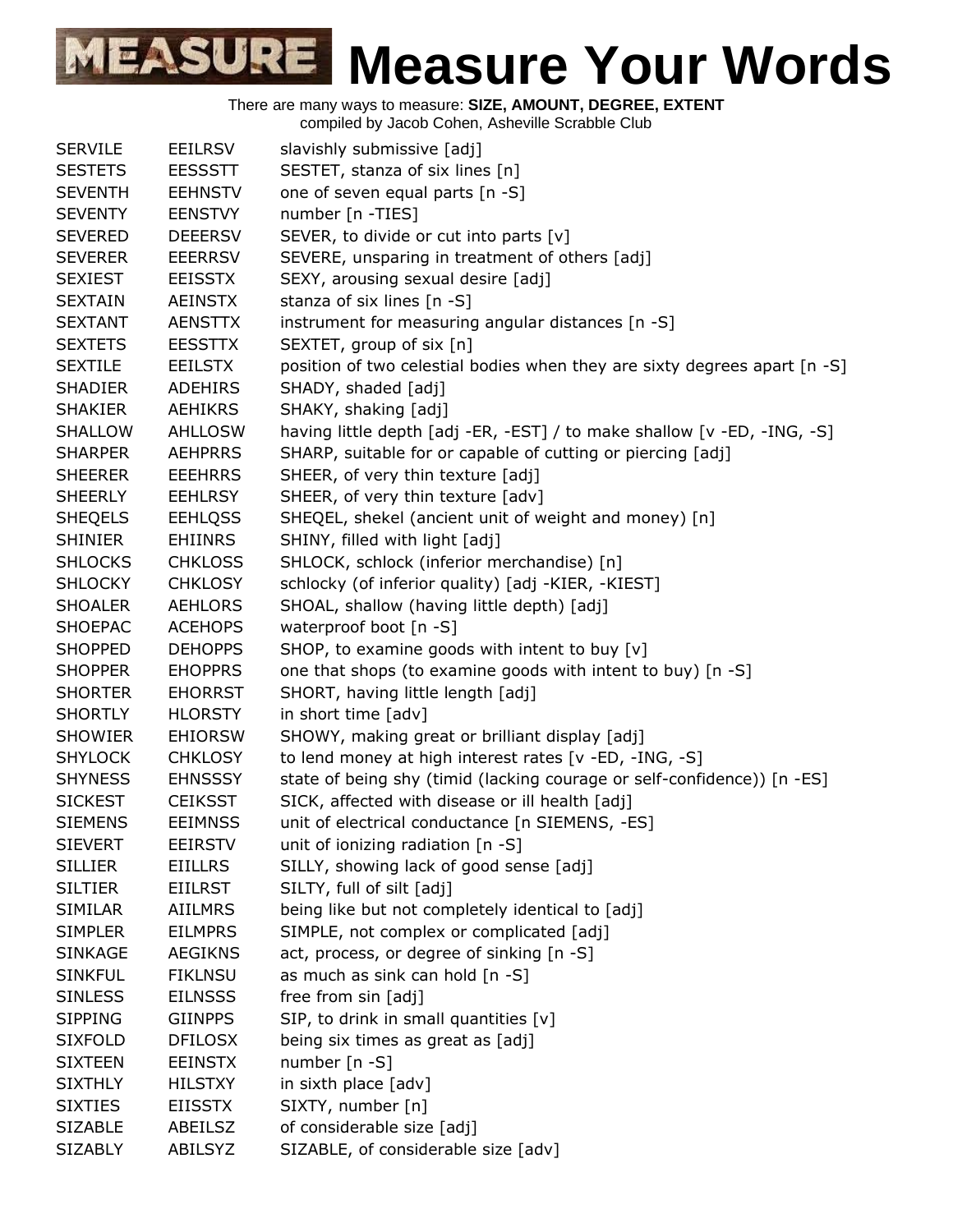| <b>SIZIEST</b> | <b>EIISSTZ</b> | SIZY, viscid (thick and adhesive) [adj]                                    |
|----------------|----------------|----------------------------------------------------------------------------|
| <b>SKOSHES</b> | <b>EHKOSSS</b> | SKOSH, small amount [n]                                                    |
| <b>SLACKER</b> | <b>ACEKLRS</b> | SLACK, not tight or taut [adj]                                             |
| <b>SLEEKER</b> | <b>EEEKLRS</b> | SLEEK, smooth and glossy [adj]                                             |
| <b>SLENDER</b> | <b>DEELNRS</b> | thin (having relatively little density or thickness) [adj -DERER, -DEREST] |
| <b>SLICKER</b> | <b>CEIKLRS</b> | SLICK, smooth and slippery [adj]                                           |
| <b>SLIMMER</b> | <b>EILMMRS</b> | SLIM, slender (thin (having relatively little density or thickness)) [adj] |
| <b>SLOWEST</b> | <b>ELOSSTW</b> | SLOW, moving with little speed [adj]                                       |
| <b>SLUBBER</b> | <b>BBELRSU</b> | SLUB [adj]                                                                 |
| <b>SLYNESS</b> | <b>ELNSSSY</b> | quality or state of being sly [n -ES]                                      |
| <b>SMALLER</b> | <b>AELLMRS</b> | SMALL, of limited size or quantity [adj]                                   |
| SMARMED        | <b>ADEMMRS</b> | SMARM, to use excessive flattery to obtain favors [v]                      |
| <b>SMARTER</b> | <b>AEMRRST</b> | SMART, characterized by mental acuity [adj]                                |
| SMIDGEN        | <b>DEGIMNS</b> | very small amount [n -S]                                                   |
| <b>SMIDGES</b> | <b>DEGIMSS</b> | SMIDGE, smidgen (very small amount) [n]                                    |
| SMIDGIN        | <b>DGIIMNS</b> | smidgen (very small amount) [n -S]                                         |
| <b>SMILIER</b> | <b>EIILMRS</b> | SMILEY, displaying smile [adj]                                             |
| <b>SMOKIER</b> | <b>EIKMORS</b> | SMOKEY, smoky (filled with smoke) [adj] / SMOKY [adj]                      |
| <b>SMUGGER</b> | <b>EGGMRSU</b> | SMUG, highly self-satisfied [adj]                                          |
| <b>SNAFUED</b> | <b>ADEFNSU</b> | SNAFU, to bring into state of confusion [v]                                |
| <b>SNELLER</b> | <b>EEKKNRS</b> | SNELL, keen (enthusiastic) [adj]                                           |
| <b>SNIDEST</b> | <b>DEINSST</b> | SNIDE, maliciously derogatory [adj]                                        |
| SNOWIER        | <b>EINORSW</b> | SNOWY, abounding in snow [adj]                                             |
| <b>SNUBBER</b> | <b>BBENRSU</b> | SNUB [adj]                                                                 |
| <b>SNUGGER</b> | <b>EGGNRSU</b> | SNUG, warmly comfortable [adj]                                             |
| <b>SOBERER</b> | <b>BEEORRS</b> | SOBER, having control of one's faculties [adj]                             |
| <b>SOFTEST</b> | <b>EFOSSTT</b> | SOFT, yielding readily to pressure [adj]                                   |
| <b>SOGGIER</b> | <b>EGGIORS</b> | SOGGY, heavy with moisture [adj]                                           |
| <b>SOLIDER</b> | <b>DEILORS</b> | SOLID, having definite shape and volume [adj]                              |
| <b>SOLIDUS</b> | <b>DILOSSU</b> | coin of ancient Rome [n -DI]                                               |
| <b>SOMBRER</b> | <b>BEMORRS</b> | SOMBRE, somber (gloomy (dismally dark)) [adj]                              |
| SOMEDAY        | <b>ADEMOSY</b> | at some future time [adv]                                                  |
| SOMEHOW        | <b>EHMOOSW</b> | by some means [adv]                                                        |
| SOMEWAY        | <b>AEMOSWY</b> | somehow (by some means) [adv]                                              |
| SOMONIS        | <b>IMNOOSS</b> | SOMONI, monetary unit of Tajikistan [n]                                    |
| SONSIER        | <b>EINORSS</b> | SONSIE, sonsy (comely (pleasing to look at)) [adj] / SONSY [adj]           |
| <b>SOONEST</b> | <b>ENOOSST</b> | SOON, in near future [adv]                                                 |
| SOONISH        | <b>HINOOSS</b> | SOON, in near future [adj]                                                 |
| <b>SOOTHER</b> | <b>EHOORST</b> | SOOTH, true (consistent with fact or reality) [adj]                        |
| <b>SOOTIER</b> | <b>EIOORST</b> | SOOTY, covered with soot [adj]                                             |
| <b>SOPPIER</b> | <b>EIOPPRS</b> | SOPPY, very wet [adj]                                                      |
| SOPRANO        | <b>ANOOPRS</b> | highest singing voice [n -S or -NI]                                        |
| <b>SORRIER</b> | <b>EIORRRS</b> | SORRY, feeling grief or penitence [adj]                                    |
| <b>SOUNDER</b> | <b>DENORSU</b> | SOUND, being in good health or condition [adj]                             |
| SOUPCON        | <b>CNOOPSU</b> | minute amount [n -S]                                                       |
| <b>SOUPIER</b> | <b>EIOPRSU</b> | SOUPY, foggy (filled with fog) [adj]                                       |
| <b>SOUREST</b> | <b>EORSSTU</b> | SOUR, sharp or biting to taste [adj]                                       |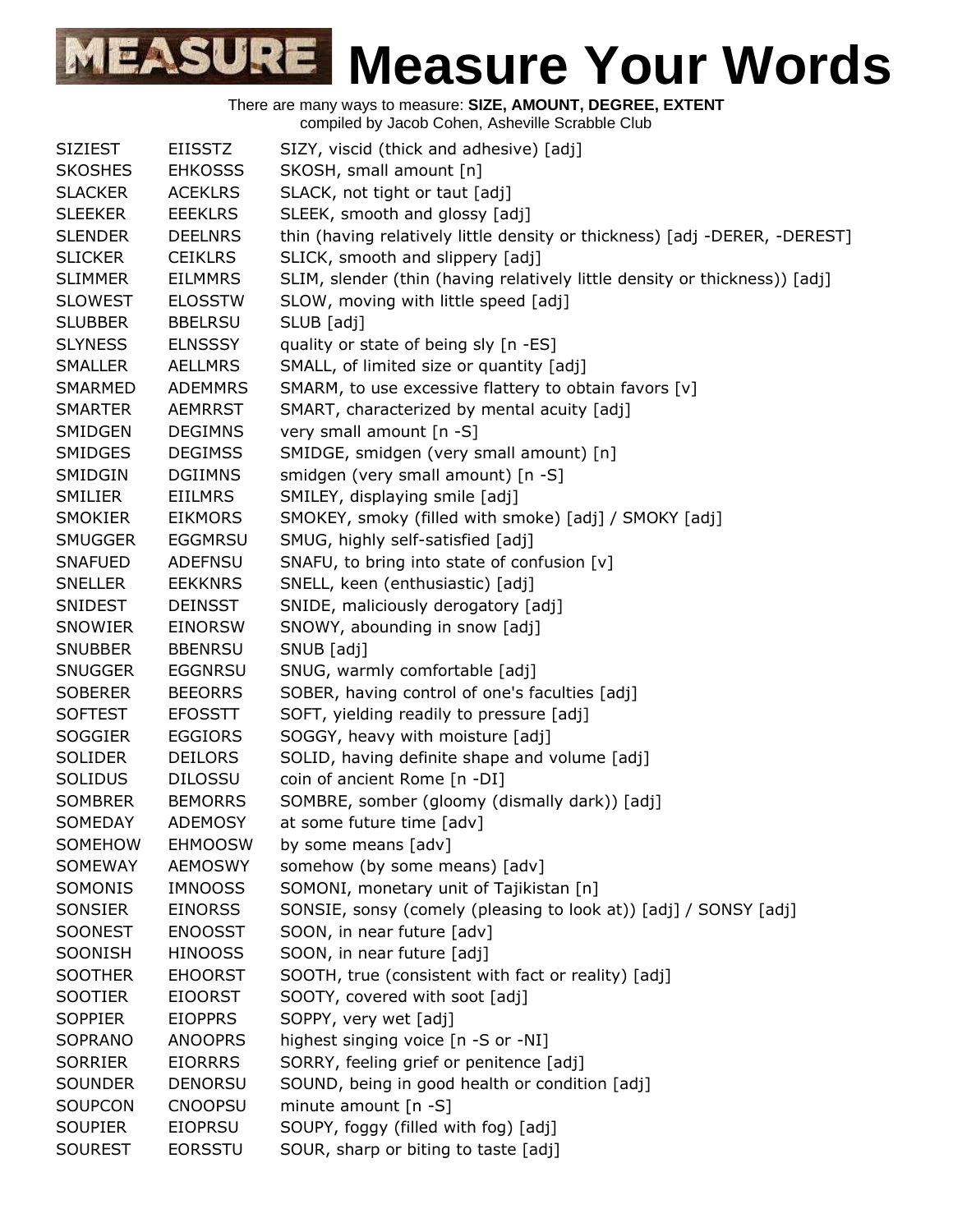| <b>SOVRANS</b> | <b>ANORSSV</b> | SOVRAN, monarch (absolute ruler) [n]                                                             |
|----------------|----------------|--------------------------------------------------------------------------------------------------|
| <b>SPACIER</b> | <b>ACEIPRS</b> | SPACEY, weird in behavior [adj] / SPACY [adj]                                                    |
| <b>SPACING</b> | <b>ACGINPS</b> | distance between any two objects [n -S] / SPACE, to set some distance apart [v]                  |
| <b>SPARELY</b> | <b>AELPRSY</b> | SPARE, meager (deficient in quantity or quality) [adv]                                           |
| <b>SPAREST</b> | <b>AEPRSST</b> | SPARE, meager (deficient in quantity or quality) [adj]                                           |
| <b>SPARSER</b> | <b>AEPRRSS</b> | SPARSE, thinly distributed [adj]                                                                 |
| <b>SPARTAN</b> | <b>AANPRST</b> | avoiding luxury and comfort [adj]                                                                |
| <b>SPECIFY</b> | <b>CEFIPSY</b> | to state in detail [v -FIED, -ING, -FIES]                                                        |
| <b>SPEEDUP</b> | <b>DEEPPSU</b> | acceleration of production without increase in pay [n -S]                                        |
| <b>SPICIER</b> | <b>CEEIPRS</b> | SPICY, containing spices [adj] / SPICEY [adj]                                                    |
| <b>SPINIER</b> | <b>EIINPRS</b> | SPINY, bearing or covered with thorns [adj]                                                      |
| <b>SPINORS</b> | <b>INOPRSS</b> | SPINOR, type of mathematical vector [n]                                                          |
| <b>SPIRIER</b> | <b>EIIPRRS</b> | SPIRY, tall, slender, and tapering [adj]                                                         |
| <b>SPLURGE</b> | <b>EGLPRSU</b> | to spend money lavishly [v -D, -GING, -S]                                                        |
| <b>SPLURGY</b> | <b>GLPRSUY</b> | tending to splurge [adj -GIER, -GIEST]                                                           |
| <b>SPONDEE</b> | <b>DEENOPS</b> | type of metrical foot [n -S]                                                                     |
| <b>SPRIEST</b> | <b>EIPRSST</b> | SPRY, nimble (agile (able to move quickly and easily)) [adj]                                     |
| <b>SPRUCER</b> | <b>CEPRRSU</b> | SPRUCE, neat and trim in appearance [adj]                                                        |
| <b>SPRYEST</b> | <b>EPRSSTY</b> | SPRY, nimble (agile (able to move quickly and easily)) [adj]                                     |
| <b>SPUMIER</b> | <b>EIMPRSU</b> | SPUMY, foamy (covered with foam) [adj]                                                           |
| SQUALID        | ADILQSU        | marked by filthiness caused by neglect or poverty [adj -ER, -EST]                                |
| SQUALOR        | <b>ALOQRSU</b> | quality or state of being squalid (marked by filthiness caused by neglect or poverty) [n -S]     |
| <b>SQUARER</b> | <b>AEQRRSU</b> | SQUARE, having four equal sides and four right angles / one that squares (to make square) [n -S] |
| <b>SQUARER</b> | AEQRRSU        | SQUARE, having four equal sides and four right angles [adj]                                      |
| <b>SQUARER</b> | AEQRRSU        | SQUARE, having four equal sides and four right angles; rigidly conventional [adj]                |
| <b>STABLER</b> | <b>ABELRST</b> | STABLE, resistant to sudden change or position or condition [adj]                                |
| <b>STADIAS</b> | AADISST        | STADIA, method of surveying distances [n]                                                        |
| <b>STAGIER</b> | <b>AEGIRST</b> | STAGEY, stagy (having theatrical quality) [adj] / STAGY [adj]                                    |
| <b>STAIDER</b> | ADEIRST        | STAID, sober and sedate [adj]                                                                    |
| <b>STALEST</b> | <b>AELSSTT</b> | STALE, not fresh [adj]                                                                           |
| <b>STAMPER</b> | <b>AEMPRST</b> | one that stamps (to bring foot down heavily) [n -S]                                              |
| <b>STANINE</b> | AEINNST        | one of nine classes into which set of scores are divided [n -S]                                  |
| <b>STARKER</b> | <b>AEKRRST</b> | STARK, harsh in appearance [adj]                                                                 |
| <b>STEEPER</b> | <b>EEEPRST</b> | STEEP, inclined sharply [adj]                                                                    |
| <b>STEEPER</b> | <b>EEEPRST</b> | STEEP, inclined sharply [adj]                                                                    |
| <b>STEEPLY</b> | <b>EELPSTY</b> | in steep (inclined sharply) manner [adv]                                                         |
| <b>STELLAS</b> | <b>AELLSST</b> | STELLA, formerly used coin of United States [n]                                                  |
| <b>STERNER</b> | <b>EENRRST</b> | STERN, unyielding (to give up) [adj]                                                             |
| <b>STHENIA</b> | <b>AEHINST</b> | excessive energy [n -S]                                                                          |
| <b>STHENIC</b> | <b>CEHINST</b> | STHENIA, excessive energy [adj]                                                                  |
| <b>STIFFER</b> | <b>EFFIRST</b> | STIFF, difficult to bend or stretch [adj]                                                        |
| <b>STILLER</b> | <b>EILLRST</b> | STILL, free from sound or motion [adj]                                                           |
| <b>STIPEND</b> | <b>DEINPST</b> | fixed sum of money paid periodically [n -S]                                                      |
| <b>STIVERS</b> | <b>EIRSSTV</b> | STIVER, formerly used Dutch coin [n]                                                             |
| <b>STONIER</b> | <b>EINORST</b> | STONY, abounding in stones [adj] / STONEY [adj]                                                  |
| <b>STOUTER</b> | <b>EORSTTU</b> | STOUT, fat (having abundance of flesh) [adj]                                                     |
| <b>STRETCH</b> | <b>CEHRSTT</b> | to draw out or open to full length [v -ED, -ING, -ES]                                            |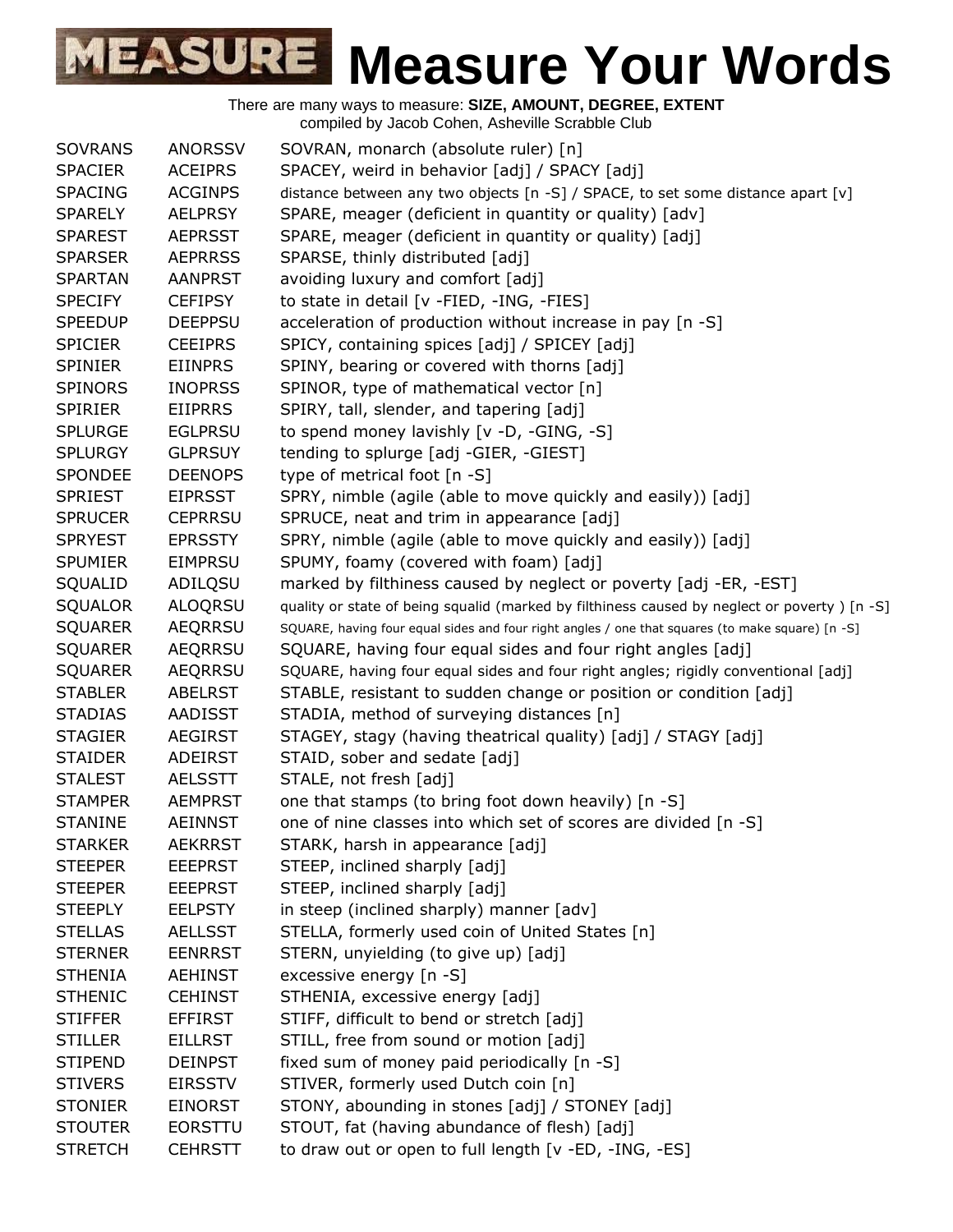| <b>STUIVER</b> | <b>EIRSTUV</b> | stiver, formerly used Dutch coin [n -S]                               |
|----------------|----------------|-----------------------------------------------------------------------|
| <b>STUPORS</b> | <b>OPRSSTU</b> | STUPOR, state of reduced sensibility [n]                              |
| <b>SUAVEST</b> | <b>AESSTUV</b> | SUAVE, smoothly affable and polite [adj]                              |
| <b>SUAVITY</b> | <b>AISTUVY</b> | state of being suave (smoothly affable and polite) [n -TIES]          |
| <b>SUBAREA</b> | <b>AABERSU</b> | subdivision of area [n -S]                                            |
| <b>SUBARID</b> | ABDIRSU        | somewhat arid [adj]                                                   |
| <b>SUBCELL</b> | <b>BCELLSU</b> | subdivision of cell [n -S]                                            |
| <b>SUBCLAN</b> | <b>ABCLNSU</b> | subdivision of clan [n -S]                                            |
| <b>SUBCODE</b> | <b>BCDEOSU</b> | subdivision of code [n -S]                                            |
| <b>SUBCOOL</b> | <b>BCLOOSU</b> | to cool below freezing point without solidification [v -ED, -ING, -S] |
| <b>SUBCULT</b> | <b>BCLSTUU</b> | subdivision of cult [n -S]                                            |
| <b>SUBDEAN</b> | <b>ABDENSU</b> | subordinate dean [n -S]                                               |
| <b>SUBDEBS</b> | <b>BBDESSU</b> | SUBDEB, girl year before she becomes debutante [n]                    |
| <b>SUBFILE</b> | <b>BEFILSU</b> | subdivision of file [n -S]                                            |
| <b>SUBGOAL</b> | ABGLOSU        | subordinate goal [n -S]                                               |
| <b>SUBHEAD</b> | ABDEHSU        | heading of subdivision [n -S]                                         |
| <b>SUBIDEA</b> | ABDEISU        | inferior idea [n -S]                                                  |
| <b>SUBITEM</b> | <b>BEIMSTU</b> | item that forms subdivision of larger topic [n -S]                    |
| <b>SUBLOTS</b> | <b>BLOSSTU</b> | SUBLOT, subdivision of lot [n]                                        |
| <b>SUBMENU</b> | <b>BEMNSUU</b> | secondary list of options for computer [n -S]                         |
| <b>SUBMISS</b> | <b>BIMSSSU</b> | inclined to submit [adj]                                              |
| <b>SUBOVAL</b> | <b>ABLOSUV</b> | nearly oval [adj]                                                     |
| <b>SUBPART</b> | <b>ABPRSTU</b> | subdivision of part [n -S]                                            |
| <b>SUBPLOT</b> | <b>BLOPSTU</b> | secondary literary plot [n -S]                                        |
| <b>SUBRACE</b> | <b>ABCERSU</b> | subdivision of race [n -S]                                            |
| <b>SUBRING</b> | <b>BGINRSU</b> | subset of mathematical ring that is itself ring [n -S]                |
| <b>SUBSALE</b> | ABELSSU        | resale of purchased goods [n -S]                                      |
| <b>SUBSETS</b> | <b>BESSSTU</b> | SUBSET, mathematical set contained within larger set [n]              |
| <b>SUBSIDE</b> | <b>BDEISSU</b> | to sink to lower or normal level [v -D, -DING, -S]                    |
| <b>SUBSIDY</b> | <b>BDISSUY</b> | grant or contribution of money [n -DIES]                              |
| <b>SUBSIST</b> | <b>BISSSTU</b> | to continue to exist [v -ED, -ING, -S]                                |
| <b>SUBSITE</b> | <b>BEISSTU</b> | subdivision of site [n -S]                                            |
| <b>SUBSUME</b> | <b>BEMSSUU</b> | to include within larger group [v -D, -MING, -S]                      |
| <b>SUBTASK</b> | <b>ABKSSTU</b> | subordinate task [n -S]                                               |
| <b>SUBTEEN</b> | <b>BEENSTU</b> | person approaching teenage years [n -S]                               |
| <b>SUBTEND</b> | <b>BDENSTU</b> | to extend under or opposite to [v -ED, -ING, -S]                      |
| <b>SUBTEST</b> | <b>BESSTTU</b> | subdivision of test [n -S]                                            |
| <b>SUBTILE</b> | <b>BEILSTU</b> | subtle (so slight as to be difficult to detect) [adj -R, -ST]         |
| <b>SUBTLER</b> | <b>BELRSTU</b> | SUBTLE, so slight as to be difficult to detect [adj]                  |
| <b>SUBTONE</b> | <b>BENOSTU</b> | low or subdued tone [n -S]                                            |
| <b>SUBTYPE</b> | <b>BEPSTUY</b> | type that is subordinate to or included in another type [n -S]        |
| <b>SUBUNIT</b> | <b>BINSTUU</b> | unit that is part of larger unit $[n - S]$                            |
| <b>SUBURBS</b> | <b>BBRSSUU</b> | SUBURB, residential area adjacent to city [n]                         |
| <b>SUBVERT</b> | <b>BERSTUV</b> | to destroy completely [v -ED, -ING, -S]                               |
| <b>SUBZERO</b> | <b>BEORSUZ</b> | registering less than zero [adj]                                      |
| <b>SUBZONE</b> | <b>BENOSUZ</b> | subdivision of zone [n -S]                                            |
| <b>SUCKIER</b> | <b>CEIKRSU</b> | SUCKY, extremely objectionable [adj]                                  |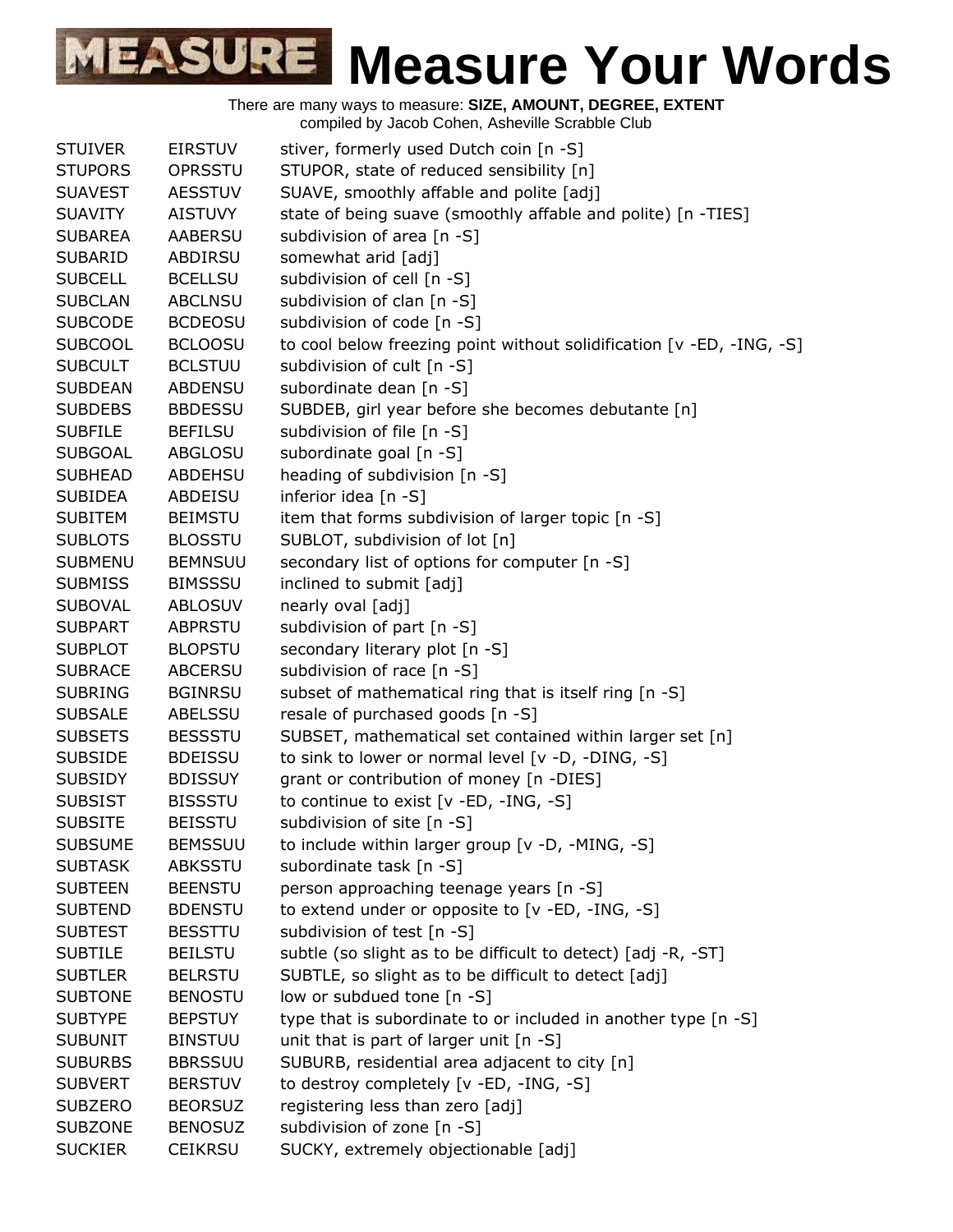| <b>SUDSIER</b> | <b>DEIRSSU</b> | SUDSY, foamy (covered with foam) [adj]                                                         |
|----------------|----------------|------------------------------------------------------------------------------------------------|
| <b>SULKIER</b> | <b>EIKLRSU</b> | SULKY, sullenly aloof or withdrawn [adj]                                                       |
| <b>SUMLESS</b> | <b>ELMSSSU</b> | too large for calculation [adj]                                                                |
| <b>SUMMAND</b> | <b>ADMMNUS</b> | addend (number to be added to another) [n -S]                                                  |
| <b>SUMMARY</b> | <b>AMMRSUY</b> | short restatement [n -RIES]                                                                    |
| <b>SUMMATE</b> | <b>AEMMSTU</b> | to sum (to add into one total) [v -D, -TING, -S]                                               |
| <b>SUMMING</b> | GIMMNSU        | SUM, to add into one total [v]                                                                 |
| <b>SUMMITS</b> | <b>IMMSSTU</b> | SUMMIT, to participate in highest-level conference [v]                                         |
| <b>SUNLAND</b> | <b>ADLNNSU</b> | area marked by great amount of sunshine [n -S]                                                 |
| <b>SUNLESS</b> | <b>ELNSSSU</b> | having no sunlight [adj]                                                                       |
| <b>SUNNIER</b> | <b>EINNRSU</b> | SUNNY, filled with sunlight [adj]                                                              |
| <b>SUPPLER</b> | <b>ELPPRSU</b> | SUPPLE, pliant (easily bent) [adj]                                                             |
| <b>SUPREME</b> | <b>EEMPRSU</b> | highest in power or authority [adj -R, -ST]                                                    |
| <b>SUPREMO</b> | <b>EMOPRSU</b> | one who is highest in authority [n -MOS]                                                       |
| <b>SURFIER</b> | EFIRRSU        | SURFY, abounding in breaking waves [adj]                                                       |
| <b>SURLIER</b> | EILRRSU        | SURLY, sullenly rude [adj]                                                                     |
| <b>SVELTER</b> | <b>EELRSTV</b> | SVELTE, gracefully slender [adj]                                                               |
| <b>SWANKER</b> | <b>AEKNRSW</b> | SWANK, imposingly elegant [adj]                                                                |
| <b>SWEETER</b> | <b>EEERSTW</b> | SWEET, pleasing to taste [adj]                                                                 |
| <b>SWELLED</b> | <b>DEELLSW</b> | SWELL, to increase in size or volume [v]                                                       |
| <b>SWELLER</b> | <b>EELLRSW</b> | SWELL, stylish (fashionable) [adj]                                                             |
| <b>SWELLER</b> | <b>EELLRSW</b> | SWELL, stylish (fashionable) [adj]                                                             |
| <b>SWIFTER</b> | <b>EFIRSTW</b> | SWIFT, moving with great rate of motion [adj]                                                  |
| <b>SWISHER</b> | <b>EHIRSSW</b> | SWISH, 1. smart, fashionable 2. effeminate [adj]                                               |
| <b>SWIVETS</b> | <b>EISSTVW</b> | SWIVET, state of nervous excitement [n]                                                        |
| SWIZZLE        | <b>EILSWZZ</b> | to drink excessively [v -D, -LING, -S]                                                         |
| <b>SWOLLEN</b> | <b>ELLNOSW</b> | SWELL, to increase in size or volume [v]                                                       |
|                |                | T 7s                                                                                           |
| <b>TACKIER</b> | <b>ACEIKRT</b> | TACKY, adhesive [adj] / TACKEY [adj]                                                           |
| <b>TACNODE</b> | <b>ACDENOT</b> | point of contact between two curves [n -S]                                                     |
| <b>TAGMEME</b> | AEEGMMT        | smallest unit of meaningful grammatical relation [n -S]                                        |
| <b>TAILLES</b> | <b>AEILLST</b> | TAILLE, former French tax [n]                                                                  |
| <b>TALCIER</b> | <b>ACEILRT</b> | TALCY, TALC, to treat with talc (soft mineral with soapy texture) [adj]                        |
| <b>TALKIER</b> | AEIKLRT        | TALKY, tending to talk great deal [adj]                                                        |
| <b>TALLAGE</b> | AAEGLLT        | to tax, to place tax, $[v -D, -GING, -S]$                                                      |
| <b>TALLEST</b> | <b>AELLSTT</b> | TALL, having great height [adj]                                                                |
| <b>TALLIED</b> | ADEILLT        | TALLY, to count (to list or mention units of one by one to ascertain total) $[v]$              |
| <b>TALLIER</b> | <b>AEILLRT</b> | one that tallies (to count (to list or mention units of one by one to ascertain total)) [n -S] |
| <b>TALLIES</b> | <b>AEILLST</b> | TALLY, to count (to list or mention units of one by one to ascertain total) $[v]$              |
| <b>TALLISH</b> | AHILLST        | somewhat tall [adj]                                                                            |
| <b>TAMBALA</b> | AAABLMT        | monetary unit of Malawi [n -S or MATAMBALA]                                                    |
| <b>TANGIER</b> | <b>AEGINRT</b> | TANGY, pungent (sharply affecting organs of taste or smell) [adj]                              |
| <b>TANKAGE</b> | <b>AAEGKNT</b> | capacity of tank [n -S]                                                                        |
| <b>TANNEST</b> | <b>AENNSTT</b> | TAN, brown from sun's rays [adj]                                                               |
| <b>TARDIER</b> | <b>ADEIRRT</b> | TARDY, late (coming or occurring after expected time) [adj]                                    |
| <b>TARIFFS</b> | AFFIRST        | TARIFF, to tax imported or exported goods [v]                                                  |
| <b>TARTEST</b> | <b>AERSTTT</b> | TART, having sharp, sour taste [adj]                                                           |
|                |                |                                                                                                |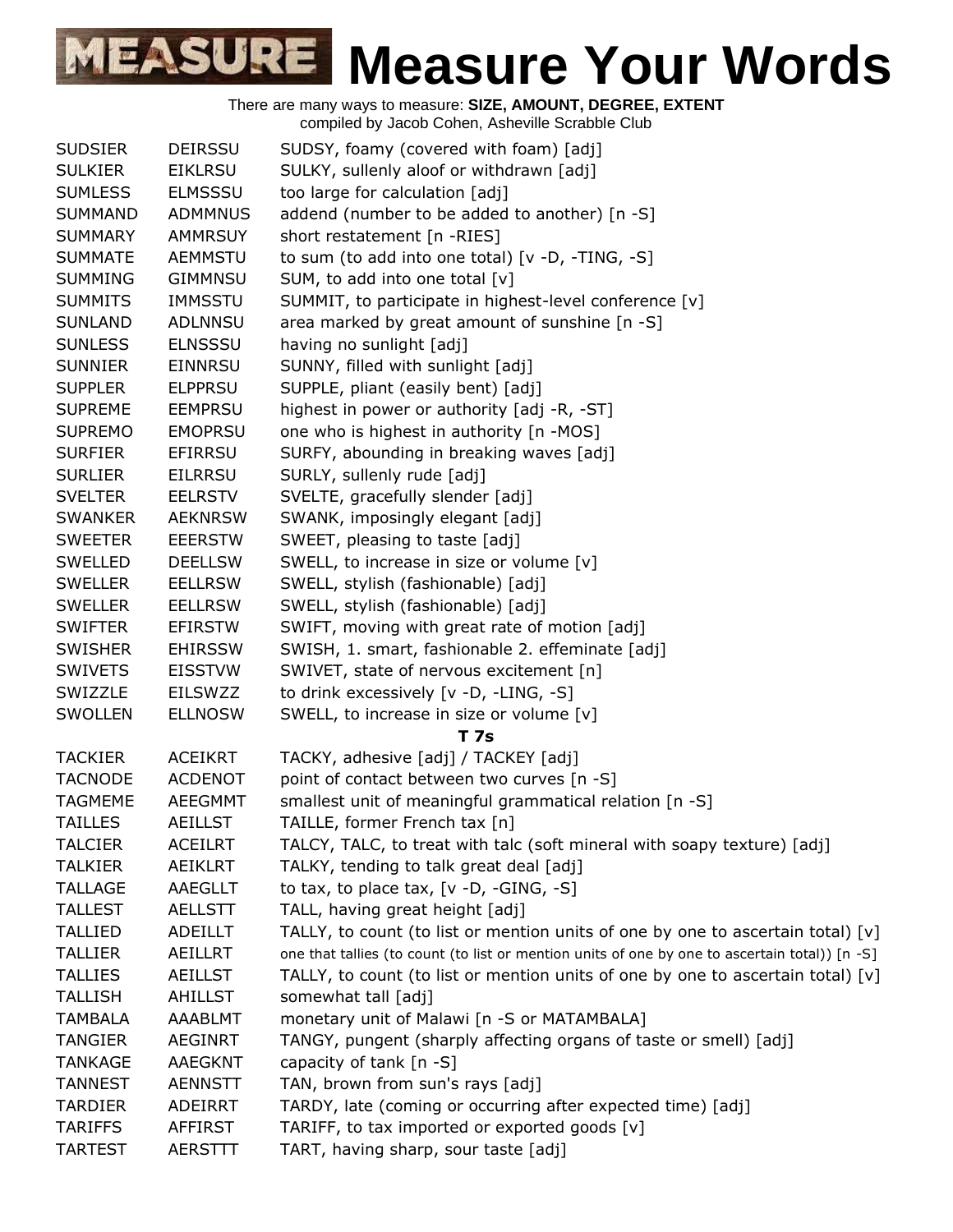|                |                | complied by Jacob Conen, Asheville Octabble Club                                                 |
|----------------|----------------|--------------------------------------------------------------------------------------------------|
| <b>TARTIER</b> | AEIRRTT        | TARTY, suggestive of prostitute [adj]                                                            |
| <b>TARZANS</b> | <b>AANRSTZ</b> | TARZAN, person of superior strength and agility [n]                                              |
| <b>TASTIER</b> | <b>AEIRSTT</b> | TASTY, pleasant to taste [adj]                                                                   |
| <b>TATTIER</b> | AEIRTTT        | TATTY, shabby (ragged (tattered)) [adj]                                                          |
| <b>TAUTEST</b> | AESTTTU        | TAUT, fully stretched, so as not to be slack [adj]                                               |
| <b>TAWNIER</b> | <b>AEINRTW</b> | TAWNY, light brown [adj]                                                                         |
| <b>TAXABLE</b> | AABELTX        | subject to tax [adj]                                                                             |
| <b>TAXABLY</b> | AABLTXY        | taxable, subject to tax [adv]                                                                    |
| <b>TAXEMIC</b> | <b>ACEIMTX</b> | TAXEME, minimum grammatical feature of selection [adj]                                           |
| <b>TAXLESS</b> | <b>AELSSTX</b> | free from taxation [adj]                                                                         |
| <b>TAXPAID</b> | <b>AADIPTX</b> | paid for by taxes [adj]                                                                          |
| <b>TAXWISE</b> | <b>AEISTWX</b> | pertaining to taxes [adj]                                                                        |
| <b>TEARIER</b> | AEEIRRT        | TEARY, tearful (full of tears) [adj]                                                             |
| <b>TECHIER</b> | <b>CEEHIRT</b> | TECHY, tetchy (irritable) [adj]                                                                  |
| <b>TEDIUMS</b> | <b>DEIMSTU</b> | TEDIUM, state of being tedious (causing weariness (quality of being weary (tired))) [n]          |
| <b>TEENIER</b> | EEEINRT        | TEENY, tiny (very small) [adj]                                                                   |
| <b>TENFOLD</b> | <b>DEFLNOT</b> | amount ten times as great as given unit [n -S]                                                   |
| <b>TENNERS</b> | <b>EENNRST</b> | TENNER, ten-dollar bill [n]                                                                      |
| <b>TENSEST</b> | <b>EENSSTT</b> | TENSE, taut (fully stretched, so as not to be slack) [adj]                                       |
| <b>TENSITY</b> | <b>EINSTTY</b> | state of being tense (taut (fully stretched, so as not to be slack)) [n -TIES]                   |
| <b>TENSIVE</b> | <b>EEINSTV</b> | causing tensity (state of being tense (taut (fully stretched, so as not to be slack))) [adj]     |
| <b>TENTHLY</b> | <b>EHLNTTY</b> | in tenth place [adv]                                                                             |
| <b>TENTIER</b> | <b>EEINRTT</b> | TENTY, watchful (closely observant or alert) [adj] / TENTIE [adj]                                |
| <b>TENUITY</b> | <b>EINTTUY</b> | lack of substance or strength [n -TIES]                                                          |
| <b>TENUOUS</b> | <b>ENOSTUU</b> | having little substance or strength [adj]                                                        |
| <b>TEPIDLY</b> | <b>DEILPTY</b> | TEPID, moderately warm [adv]                                                                     |
| <b>TERAOHM</b> | <b>AEHMORT</b> | one trillion ohms [n -S]                                                                         |
| <b>TERCETS</b> | <b>CEERSTT</b> | TERCET, group of three lines of verse [n]                                                        |
| <b>TERNARY</b> | <b>AENRRTY</b> | group of three [n -RIES]                                                                         |
| <b>TERNATE</b> | <b>AEENRTT</b> | arranged in groups of three [adj]                                                                |
| <b>TERNION</b> | <b>EINNORT</b> | group of three [n -S]                                                                            |
| <b>TERRIFY</b> | EFIRRTY        | to fill with terror [v -FIED, -ING, -FIES]                                                       |
| <b>TERRORS</b> | <b>EORRRST</b> | TERROR, intense fear [n]                                                                         |
| <b>TERSELY</b> | <b>EELRSTY</b> | TERSE, succinct (clearly expressed in few words) [adv]                                           |
| <b>TERSEST</b> | <b>EERSSTT</b> | TERSE, succinct (clearly expressed in few words) [adj]                                           |
| <b>TESTIER</b> | <b>EEIRSTT</b> | TESTY, irritable [adj]                                                                           |
| <b>TESTONS</b> | <b>ENOSSTT</b> | TESTON, former French coin [n]                                                                   |
| <b>TESTOON</b> | <b>ENOOSTT</b> | teston, former French coin [n -S]                                                                |
| <b>THERMEL</b> | <b>EEHLMRT</b> | device for temperature measurement [n -S]                                                        |
| <b>THERMES</b> | <b>EEHMRST</b> | THERME, therm (unit of quantity of heat) [n]                                                     |
| <b>THETRIS</b> | <b>EHIRSTT</b> | THETRI, tetri (monetary unit of Republic of Georgia) [n]                                         |
| <b>THEWIER</b> | <b>EEHIRTW</b> | THEWY, brawny (muscular (pertaining to muscle)) [adj]                                            |
| <b>THICKER</b> | <b>CEHIKRT</b> | THICK, having relatively great extent from one surface to its opposite [adj]                     |
| <b>THINNER</b> | EHINNRT        | one that thins (to make thin) [n -S] / THIN, having relatively little density or thickness [adj] |
| <b>THIRDLY</b> | <b>DHILRTY</b> | in third place [adv]                                                                             |
| <b>THRAVES</b> | <b>AEHRSTV</b> | THRAVE, unit of measure for grain [n]                                                            |
|                |                |                                                                                                  |
| <b>THRUPUT</b> | <b>HPRTTUU</b> | amount of raw material processed within given time [n -S]                                        |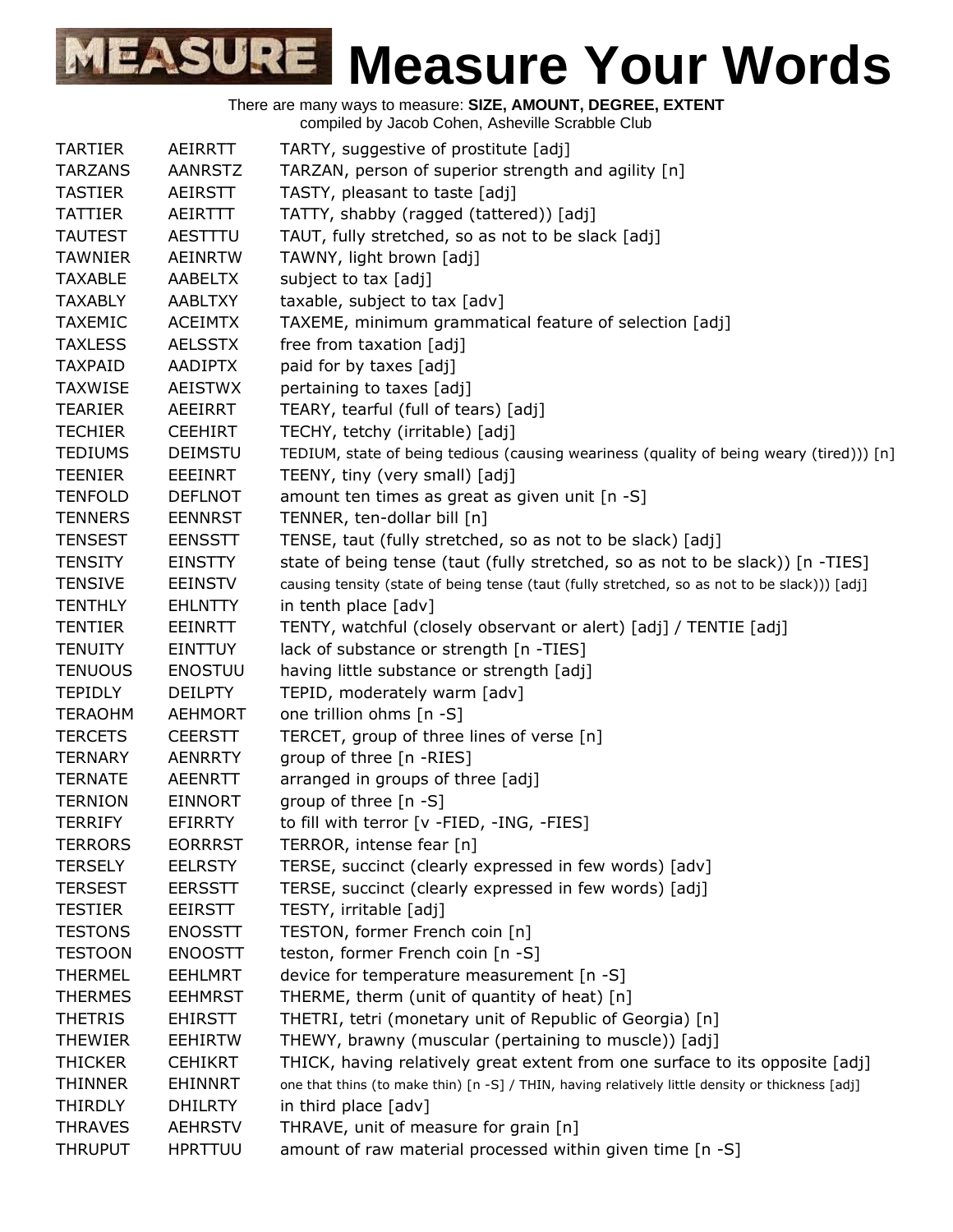|                |                | <b>The condition of the condition of the condition of the condition of the condition of the condition of the condition of the condition of the condition of the condition of the condition of the condition of the condition of </b> |
|----------------|----------------|--------------------------------------------------------------------------------------------------------------------------------------------------------------------------------------------------------------------------------------|
| <b>THYMIER</b> | <b>EHIMRTY</b> | THYMEY, thymy (abounding in thyme) [adj] / THYMY [adj]                                                                                                                                                                               |
| <b>TIDIEST</b> | <b>DEIISTT</b> | TIDY, neat and orderly [adj]                                                                                                                                                                                                         |
| <b>TIERCED</b> | <b>CDEEIRT</b> | divided into three equal parts [adj]                                                                                                                                                                                                 |
| <b>TIERCES</b> | <b>CEEIRST</b> | TIERCE, one of seven canonical daily periods for prayer and devotion [n]                                                                                                                                                             |
| <b>TIGHTER</b> | <b>EGHIRTT</b> | TIGHT, firmly or closely fixed in place [adj]                                                                                                                                                                                        |
| <b>TIMIDER</b> | <b>DEIIMRT</b> | TIMID, lacking courage or self-confidence [adj]                                                                                                                                                                                      |
| <b>TINIEST</b> | <b>EIINSTT</b> | TINY, very small [adj]                                                                                                                                                                                                               |
| <b>TIPPIER</b> | <b>EIIPPRT</b> | TIPPY, unsteady (firm in position) [adj]                                                                                                                                                                                             |
| <b>TIPSIER</b> | <b>EIIPRST</b> | TIPSY, slightly drunk [adj]                                                                                                                                                                                                          |
| <b>TIREDER</b> | <b>DEEIRRT</b> | TIRED, sapped of strength [adj]                                                                                                                                                                                                      |
| <b>TITANIC</b> | <b>ACIINTT</b> | of great size [adj]                                                                                                                                                                                                                  |
| <b>TITCHES</b> | <b>CEHISTT</b> | TITCH, small amount [n]                                                                                                                                                                                                              |
| <b>TITCHIE</b> | <b>CEHIITT</b> | titchy (very small) [adj -R, -ST]                                                                                                                                                                                                    |
| <b>TITHERS</b> | <b>EHIRSTT</b> | TITHER, one that tithes (to pay tithe (small tax)) [n]                                                                                                                                                                               |
| <b>TITHERS</b> | <b>EHIRSTT</b> | TITHER, one that tithes, to pay tithe, small tax [n]                                                                                                                                                                                 |
| <b>TITHING</b> | <b>GHIINTT</b> | act of levying tithes $[n -S] / TITHE$ , to pay tithe (small tax) $[v]$                                                                                                                                                              |
| <b>TITRATE</b> | AEIRTTT        | to determine strength of solution by adding reagent until desired reaction occurs [v -D, -TING, -S]                                                                                                                                  |
| <b>TIZZIES</b> | EIISTZZ        | TIZZY, state of nervous confusion [n]                                                                                                                                                                                                |
| <b>TONEMES</b> | <b>EEMNOST</b> | TONEME, tonal unit of speech [n]                                                                                                                                                                                                     |
| <b>TONEMIC</b> | <b>CEIMNOT</b> | TONEME, tonal unit of speech [adj]                                                                                                                                                                                                   |
| <b>TONETIC</b> | <b>CEINOTT</b> | TONETICS, phonetic study of tone in language [adj]                                                                                                                                                                                   |
| <b>TONIEST</b> | <b>EINOSTT</b> | TONEY, tony (stylish (fashionable)) [adj] / TONY [adj]                                                                                                                                                                               |
| <b>TONNAGE</b> | <b>AEGNNOT</b> | total weight in tons [n -S]                                                                                                                                                                                                          |
| <b>TONNERS</b> | <b>ENNORST</b> | TONNER, object having specified tonnage [n]                                                                                                                                                                                          |
| <b>TOPFULL</b> | <b>FLLOPTU</b> | full to top [adj]                                                                                                                                                                                                                    |
| <b>TOPMOST</b> | <b>MOOPSTT</b> | highest (reaching far upward) [adj]                                                                                                                                                                                                  |
| <b>TORNADO</b> | <b>ADNOORT</b> | violent windstorm [n -S, -ES]                                                                                                                                                                                                        |
| <b>TOROIDS</b> | <b>DIOORST</b> | TOROID, type of geometric surface [n]                                                                                                                                                                                                |
| <b>TORREFY</b> | <b>EFORRTY</b> | to subject to intense heat [v -FIED, -ING, -FIES]                                                                                                                                                                                    |
| <b>TORRIFY</b> | <b>FIORRTY</b> | to torrefy (to subject to intense heat) [v -FIED, -ING, -FIES]                                                                                                                                                                       |
| <b>TOUGHER</b> | <b>EGHORTU</b> | TOUGH, strong and resilient [adj]                                                                                                                                                                                                    |
| <b>TOWMOND</b> | <b>DMNOOTW</b> | year (period of time consisting of 365 or 366 days) [n -S]                                                                                                                                                                           |
| <b>TOWMONT</b> | <b>MNOOTTW</b> | towmond (year (period of time consisting of 365 or 366 days)) [n -S]                                                                                                                                                                 |
| <b>TRIDUUM</b> | <b>DIMRTUU</b> | period of three days of prayer [n -S]                                                                                                                                                                                                |
| <b>TRIFOLD</b> | <b>DFILORT</b> | having three parts [adj]                                                                                                                                                                                                             |
| <b>TRIFORM</b> | <b>FIMORRT</b> | having three forms [adj]                                                                                                                                                                                                             |
| <b>TRIGAMY</b> | <b>AGIMRTY</b> | crime of being married to three people at once [n -MIES]                                                                                                                                                                             |
| <b>TRIGGER</b> | <b>EGGIRRT</b> | TRIG, neat (being in state of cleanliness and order) [adj]                                                                                                                                                                           |
| TRIGRAM        | <b>AGIMRRT</b> | cluster of three successive letters [n -S]                                                                                                                                                                                           |
| <b>TRIJETS</b> | <b>EIJRSTT</b> | TRIJET, airplane powered by three jet engines [n]                                                                                                                                                                                    |
| <b>TRILITH</b> | HIILRTT        | prehistoric structure of three large stones [n -S]                                                                                                                                                                                   |
| <b>TRILOGY</b> | <b>GILORTY</b> | group of three related literary works [n -GIES]                                                                                                                                                                                      |
| <b>TRIMMER</b> | <b>EIMMRRT</b> | TRIM, neat and orderly [adj]                                                                                                                                                                                                         |
| <b>TRIMPOT</b> | <b>IMOPRTT</b> | small instrument for adjusting resistance to voltage [n -S]                                                                                                                                                                          |
| <b>TRINARY</b> | <b>AINRRTY</b> | consisting of three parts [adj]                                                                                                                                                                                                      |
| <b>TRINITY</b> | <b>IINRTTY</b> | group of three [n -TIES]                                                                                                                                                                                                             |
| TRIPART        | <b>AIPRRTT</b> | divided into three parts [adj]                                                                                                                                                                                                       |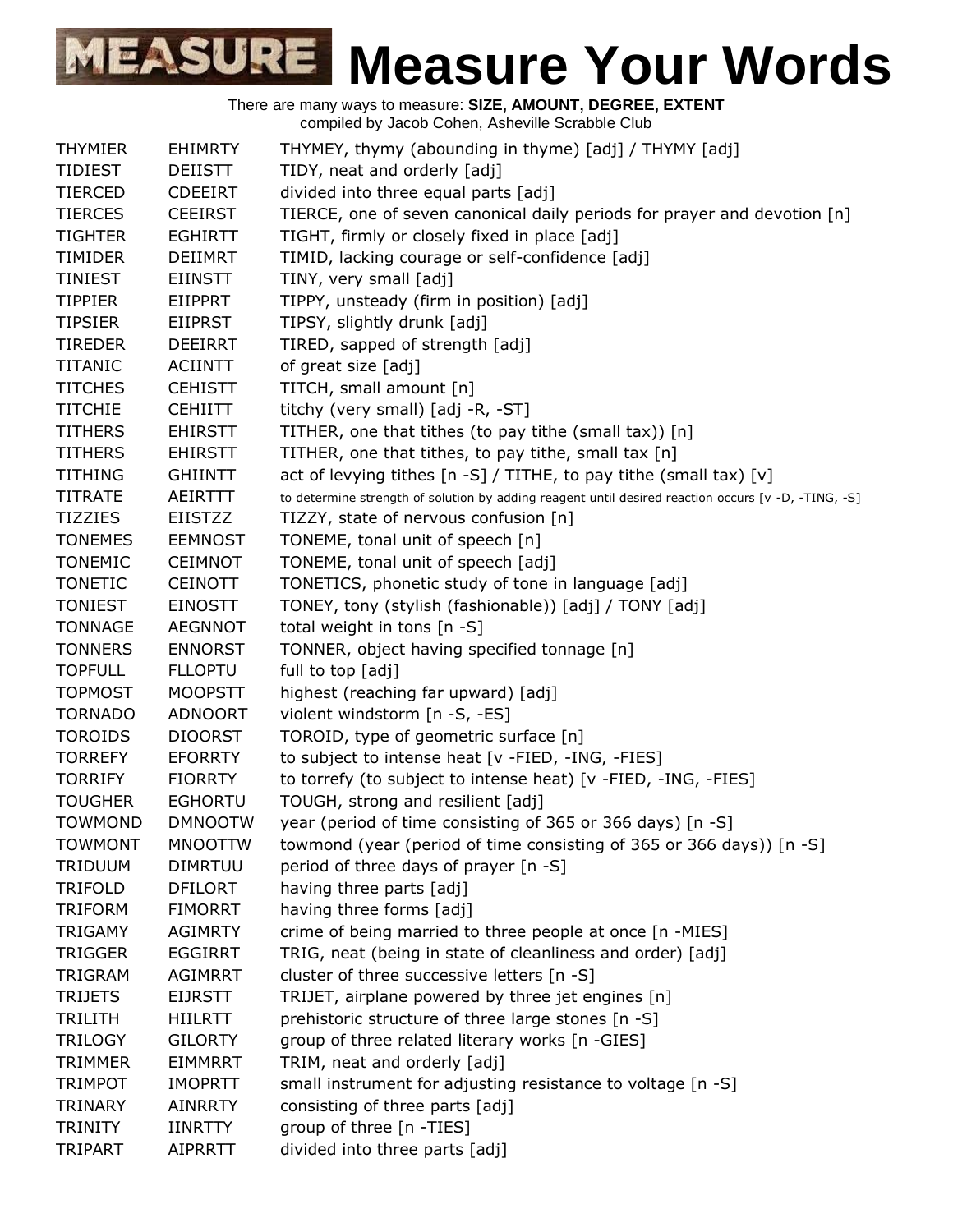| <b>TRIPLED</b> | <b>DEILPRT</b> | TRIPLE, to make three times as great $[v]$                                          |
|----------------|----------------|-------------------------------------------------------------------------------------|
| <b>TRIPLES</b> | <b>EILPRST</b> | TRIPLE, to make three times as great [v]                                            |
| <b>TRIPLET</b> | <b>EILPRTT</b> | group of three of one kind [n -S]                                                   |
| <b>TRIPLEX</b> | <b>EILPRTX</b> | to provide something in triplicate [v -ED, -ING, -ES]                               |
| <b>TRIPODS</b> | <b>DIOPRST</b> | TRIPOD, stand having three legs [n]                                                 |
| <b>TRIPODY</b> | <b>DIOPRTY</b> | verse of three metrical feet [n -DIES]                                              |
| <b>TRISECT</b> | <b>CEIRSTT</b> | to divide into three equal parts [v -ED, -ING, -S]                                  |
| <b>TRISEME</b> | <b>EEIMRST</b> | type of metrical foot [n -S]                                                        |
| <b>TRITEST</b> | <b>EIRSTTT</b> | TRITE, used so often as to be made commonplace [adj]                                |
| <b>TRITONE</b> | <b>EINORTT</b> | musical interval of three whole tones [n -S]                                        |
| <b>TRIUNES</b> | <b>EINRSTU</b> | TRIUNE, trinity (group of three) [n]                                                |
| <b>TRIVIAL</b> | <b>AIILRTV</b> | insignificant [adj]                                                                 |
| <b>TROCHEE</b> | <b>CEEHORT</b> | type of metrical foot [n -S]                                                        |
| <b>TROLAND</b> | <b>ADLNORT</b> | unit of measurement of retinal response to light [n -S]                             |
| <b>TRUCKLE</b> | <b>CEKLRTU</b> | to yield weakly [v -D, -LING, -S]                                                   |
| <b>TRUEING</b> | <b>EGINRTU</b> | TRUE, to bring to conformity with standard or requirement [v]                       |
| <b>TRUMPED</b> | <b>DEMPRTU</b> | TRUMP, to outdo (to exceed in performance) [v]                                      |
| <b>TUBBIER</b> | <b>BBEIRTU</b> | TUBBY, short and fat [adj]                                                          |
| <b>TUBFULS</b> | <b>BFLSTUU</b> | TUBFUL, as much as tub will hold [n]                                                |
| <b>TUFTIER</b> | EFIRTTU        | TUFTY, abounding in tufts [adj]                                                     |
| <b>TUGHRIK</b> | <b>GHIKRTU</b> | tugrik, monetary unit of Mongolia [n -S]                                            |
| <b>TUNNAGE</b> | <b>AEGNNTU</b> | tonnage (total weight in tons) [n -S]                                               |
| <b>TURFIER</b> | EFIRRTU        | TURFY, covered with turf [adj]                                                      |
| <b>TURGORS</b> | <b>GORRSTU</b> | TURGOR, quality or state of being turgid [n]                                        |
| <b>TUSKIER</b> | EIKRSTU        | TUSKY, having tusks [adj]                                                           |
| TWASOME        | <b>AEMOSTW</b> | twosome (group of two) [n -S]                                                       |
| <b>TWELFTH</b> | <b>EFHLTTW</b> | number twelve in series [n -S]                                                      |
| <b>TWELVES</b> | <b>EELSTVW</b> | TWELVE, number [n]                                                                  |
| TWIGGED        | <b>DEGGITW</b> | TWIG, to observe (to look attentively) [v]                                          |
| <b>TWOFERS</b> | <b>EFORSTW</b> | TWOFER, something sold at rate of two for price of one [n]                          |
| <b>TWOFOLD</b> | <b>DFLOOTW</b> | amount twice as great as given unit [n -S]                                          |
| <b>TWONESS</b> | <b>ENOSSTW</b> | state of being two [n -ES]                                                          |
| <b>TWOONIE</b> | <b>EINOOTW</b> | toonie (Canadian two-dollar coin) [n -S]                                            |
| <b>TWOSOME</b> | <b>EMOOSTW</b> | group of two [n -S]                                                                 |
| <b>TYPIEST</b> | <b>EIPSTTY</b> | TYPEY, typy (characterized by strict conformance to characteristics of group) [adj] |
| <b>TYTHING</b> | <b>GHINTTY</b> | TYTHE, to tithe (to pay tithe (small tax)) $[v]$                                    |
| <b>TYTHING</b> | <b>GHINTTY</b> | TYTHE, to tithe, to pay tithe, small tax [v]                                        |
|                |                | <b>U</b> 7s                                                                         |
| <b>UGLIEST</b> | <b>EGILSTU</b> | UGLY, displeasing to sight [adj]                                                    |
| <b>ULLAGED</b> | ADEGLLU        | ULLAGE, amount that container lacks of being full [adj]                             |
| <b>ULLAGES</b> | <b>AEGLLSU</b> | ULLAGE, amount that container lacks of being full [n]                               |
| <b>ULTIMAS</b> | <b>AILMSTU</b> | ULTIMA, last syllable of word [n]                                                   |
| <b>UMPTEEN</b> | <b>EEMNPTU</b> | indefinitely numerous [adj]                                                         |
| <b>UMPTIER</b> | <b>EIMPRTU</b> | UMPTY, indefinitely many [adj]                                                      |
| <b>UNADDED</b> | ADDDENU        | not added (to combine or join so as to bring about increase) [adj]                  |
| <b>UNADEPT</b> | ADENPTU        | not adept (highly skilled) [adj]                                                    |
| <b>UNBATED</b> | <b>ABDENTU</b> | unabated (not abated (to reduce in degree or intensity)) [adj]                      |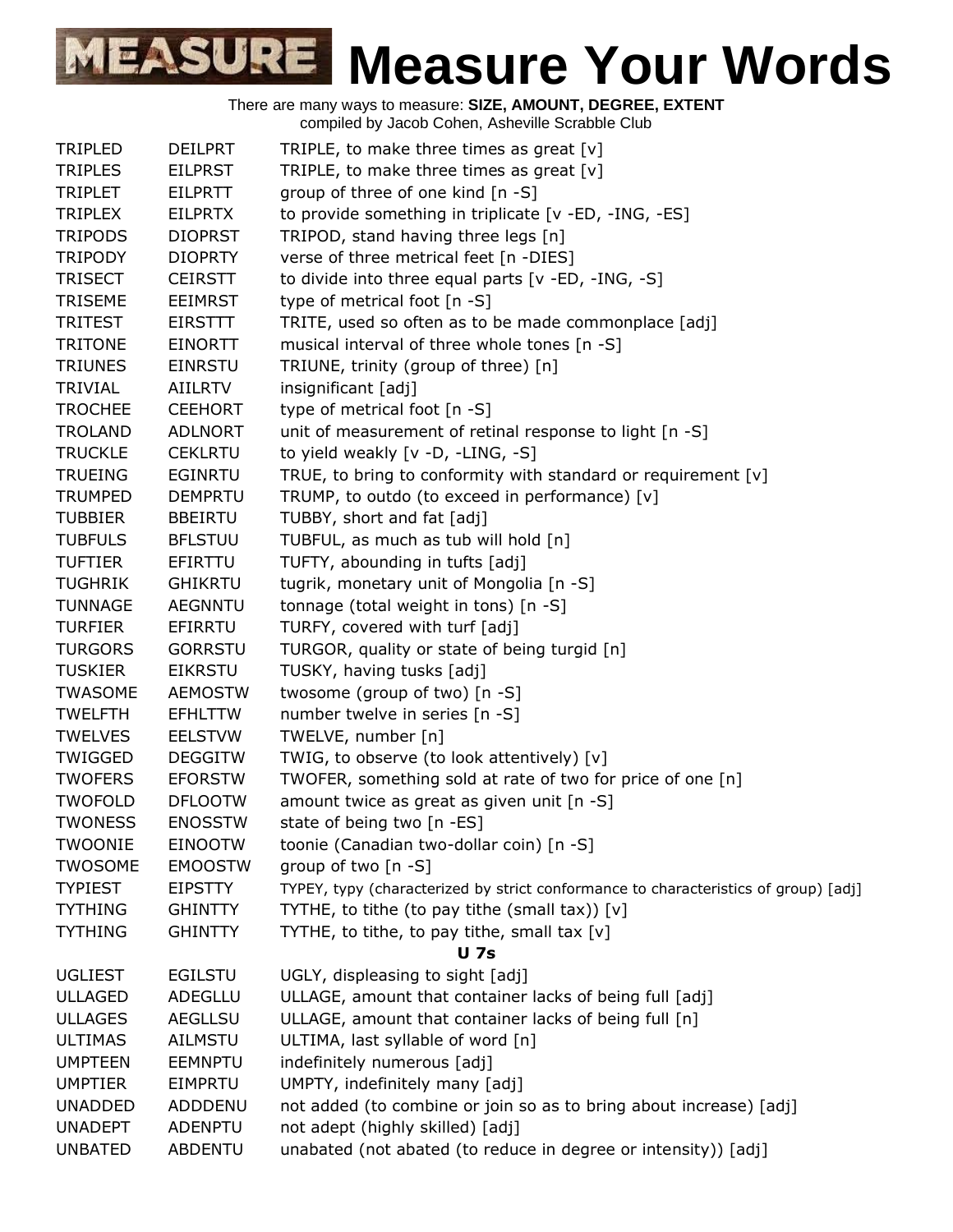There are many ways to measure: **SIZE, AMOUNT, DEGREE, EXTENT** compiled by Jacob Cohen, Asheville Scrabble Club UNDERDO DDENORU to do insufficiently [v -DID, -DONE, -ING, -ES] UNEQUAL AELNQUU one that is not equal to another [n -S] UNIDEAL ADEILNU not ideal [adj] UNIQUER EINQRUU UNIQUE, existing as only one of its kind; very unusual [adj] UNISIZE EIINSUZ made to fit all sizes [adj] UNISONS INNOSSU UNISON, complete agreement [n] UNITAGE AEGINTU amount in units [n -S] UNITARY AINRTUY pertaining to unit (specific quantity used as standard of measurement) [adj] UNITIES EIINSTU UNITY, state of being one single entity [n] UNRATED ADENRTU not rated (to estimate value of) [adj] UNRIPER EINPRRU UNRIPE, not ripe [adj] UNSAFER AEFNRSU UNSAFE, SAFE, free from danger [adj] UNSIZED DEINSUZ not sized (to arrange according to size (physical proportions)) [adj] UNTAXED ADENTUX TAX, to place tax, charge imposed by authority for public purposes on [adj] UNTIMED DEIMNTU TIME, to determine speed or duration of [adj] UNTRACK ACKNRTU to cause to escape from slump [v -ED, -ING, -S] UNTRIED DEINRTU not tried (to attempt (to make effort to do or accomplish)) [adj] UNTRUER ENRRTUU UNTRUE, TRUE, consistent with fact or reality [adj] UNUSUAL ALNSUUU not usual [adj] UNWISER EINRSUW UNWISE, WISE, having wisdom [adj] UPLIGHT GHILPTU to light to higher degree [v -ED, -IT, -ING, -S] UPRATED ADEPRTU UPRATE, to improve power output of engine [v] UPRATES AEPRSTU UPRATE, to improve power output of engine [v] UPROARS AOPRRSU UPROAR, state of noisy excitement and confusion [n] UPSELLS ELLPSSU UPSELL, to try to sell customer something more expensive [v] UPSIZED DEIPSUZ UPSIZE, to increase in size [v] UPSIZES EIPSSUZ UPSIZE, to increase in size [v] UPSKILL IKLLPSU to improve job skills of someone [v -ED, -ING, -S] UPTEMPO EMOPPTU fast or lively tempo [n -S] UPTICKS CIKPSTU UPTICK, increase or rise [n] UPTREND DENPRTU tendency upward or toward growth [n -S] UPWARDS ADPRSUW upward (toward higher place or position) [adv] URBANER ABENRRU URBANE, refined and elegant [adj] USELESS EELSSSU serving no purpose [adj] USUALLY ALLSUUY ordinarily (in ordinary (of kind to be expected in normal order of events) manner) [adv] USURERS ERRSSUU USURER, one that practices usury, lending of money at exorbitant interest rate [n] USURIES EIRSSUU USURY, lending of money at exorbitant interest rate [n] USURPED DEPRSUU USURP, to seize and hold without legal authority [v] USURPER EPRRSUU one that usurps (to seize and hold without legal authority) [n -S] UTMOSTS MOSSTTU UTMOST, greatest degree or amount [n] UTTERLY ELRTTUY totally (completely (in complete (having all necessary parts) manner)) [adv] **V 7s** VACANCY AACCNVY quality or state of being vacant [n -CIES] VACUITY ACITUVY empty space [n -TIES] VACUOUS ACOSUUV empty (containing nothing (absence of all quantity or magnitude)) [adj] VACUUMS ACMSUUV VACUUM, space entirely devoid of matter [n] VAGUEST AEGSTUV VAGUE, not clearly expressed or understood [adj]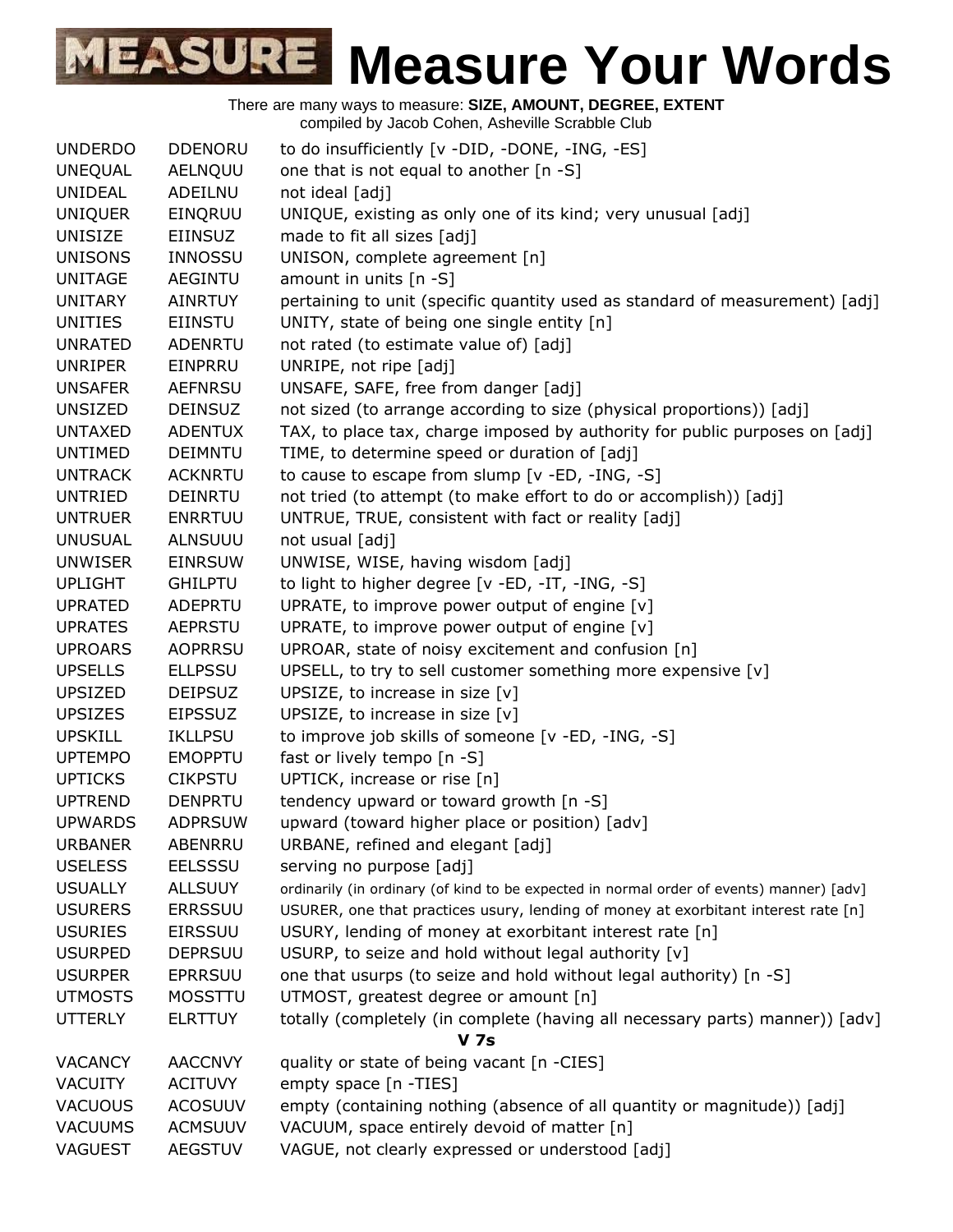| VAINEST        | AEINSTV        | VAIN, filled with undue admiration for oneself [adj]                                                |
|----------------|----------------|-----------------------------------------------------------------------------------------------------|
| <b>VALENCE</b> | <b>ACEELNV</b> | degree of combining power of element or radical [n -S]                                              |
| <b>VALENCY</b> | <b>ACELNVY</b> | valence (degree of combining power of element or radical) [n -CIES]                                 |
| <b>VALUATE</b> | <b>AAELTUV</b> | to appraise (to set value on) $[v -D, -TING, -S]$                                                   |
| <b>VALUERS</b> | <b>AELRSUV</b> | VALUER, one that values (to estimate value (quality that renders thing useful or desirable) of) [n] |
| VALUING        | AGILNUV        | VALUE, to estimate value (quality that renders thing useful or desirable) of [v]                    |
| <b>VALUTAS</b> | <b>AALSTUV</b> | VALUTA, agreed or exchange value of currency [n]                                                    |
| <b>VAMPIER</b> | AEIMPRV        | VAMPY, seductive [adj]                                                                              |
| VANLOAD        | <b>AADLNOV</b> | quantity that van can carry [n -S]                                                                  |
| VANWARD        | <b>AADNRVW</b> | toward front [adv]                                                                                  |
| VARIANT        | AAINRTV        | variable (something that varies (to become or make different)) [n -S]                               |
| VARIATE        | AAEIRTV        | to vary (to become or make different) [v -D, -TING, -S]                                             |
| VARIERS        | AEIRRSV        | VARIER, one that varies (to become or make different) [n]                                           |
| VARIETY        | AEIRTVY        | something differing from others of same general kind [n -TIES]                                      |
| VARIOLA        | AAILORV        | smallpox (virus disease) [n -S]                                                                     |
| VARIOLE        | AEILORV        | foveola (small fovea) [n -S]                                                                        |
| <b>VARIOUS</b> | <b>AIORSUV</b> | of diverse kinds [adj]                                                                              |
| <b>VASEFUL</b> | <b>AEFLSUV</b> | as much as vase can hold [n -S]                                                                     |
| <b>VASTEST</b> | <b>AESSTTV</b> | VAST, of great extent or size [adj]                                                                 |
| <b>VASTIER</b> | <b>AEIRSTV</b> | VASTY, vast (of great extent or size) [adj]                                                         |
| <b>VASTITY</b> | <b>AISTTVY</b> | vastness (quality or state of being vast) [n -TIES]                                                 |
| <b>VEALIER</b> | AEEILRV        | VEALY, immature [adj]                                                                               |
| <b>VEINIER</b> | EEIINRV        | VEINY, full of veins [adj]                                                                          |
| <b>VENALLY</b> | AELLNVY        | VENAL, open to bribery [adv]                                                                        |
| <b>VENDEES</b> | <b>DEEENSV</b> | VENDEE, buyer (one that buys (to purchase)) [n]                                                     |
| <b>VENDERS</b> | <b>DEENRSV</b> | VENDER, vendor (seller (one that sells (sell))) [n]                                                 |
| <b>VENDING</b> | <b>DEGINNV</b> | VEND, to sell, to give up to another for money or other valuable consideration [v]                  |
| <b>VENDORS</b> | <b>DENORSV</b> | VENDOR, seller, one that sells, [n]                                                                 |
| <b>VENDUES</b> | <b>DEENSUV</b> | VENDUE, public sale [n]                                                                             |
| <b>VENTURE</b> | <b>EENRTUV</b> | to risk (to expose to risk (chance of injury or loss)) [v -D, -RING, -S]                            |
| <b>VERIEST</b> | <b>EEIRSTV</b> | VERY, absolute (free from restriction) [adj]                                                        |
| <b>VERNIER</b> | EEINRRV        | auxiliary scale used with main scale to obtain fine measurements $[n -S]$                           |
| <b>VERSINE</b> | <b>EEINRSV</b> | trigonometric function of angle [n -S]                                                              |
| <b>VERSINS</b> | <b>EINRSSV</b> | VERSIN, versine (trigonometric function of angle) [n]                                               |
| <b>VERSTES</b> | <b>EERSSTV</b> | VERSTE, verst (Russian measure of distance) [n]                                                     |
| <b>VETTERS</b> | <b>EERSTTV</b> | VETTER, one that evaluates something for approval [n]                                               |
| <b>VIEWIER</b> | EEIIRVW        | VIEWY, showy (making great or brilliant display) [adj]                                              |
| <b>VIFFING</b> | <b>FFGIINV</b> | VIFF, to change direction abruptly of vertical take-off aircraft [v]                                |
| <b>VIGOURS</b> | <b>GIORSUV</b> | VIGOUR, vigor (active strength or force) [n]                                                        |
| VILLAIN        | <b>AIILLNV</b> | cruelly malicious person [n -S]                                                                     |
| <b>VINIEST</b> | <b>EIINSTV</b> | VINY, covered with vines [adj]                                                                      |
| <b>VIRGATE</b> | <b>AEGIRTV</b> | early English measure of land area [n -S]                                                           |
| <b>VISCOID</b> | <b>CDIIOSV</b> | somewhat viscid [adj]                                                                               |
| <b>VISCOUS</b> | <b>CIOSSUV</b> | having relatively high resistance to flow [adj]                                                     |
| <b>VITALLY</b> | AILLTVY        | in vital (necessary to life) manner [adv]                                                           |
| <b>VITESSE</b> | <b>EEISSTV</b> | speed [n -S]                                                                                        |
| <b>VIVIDER</b> | DEIIRVV        | VIVID, strikingly bright or intense [adj]                                                           |
|                |                |                                                                                                     |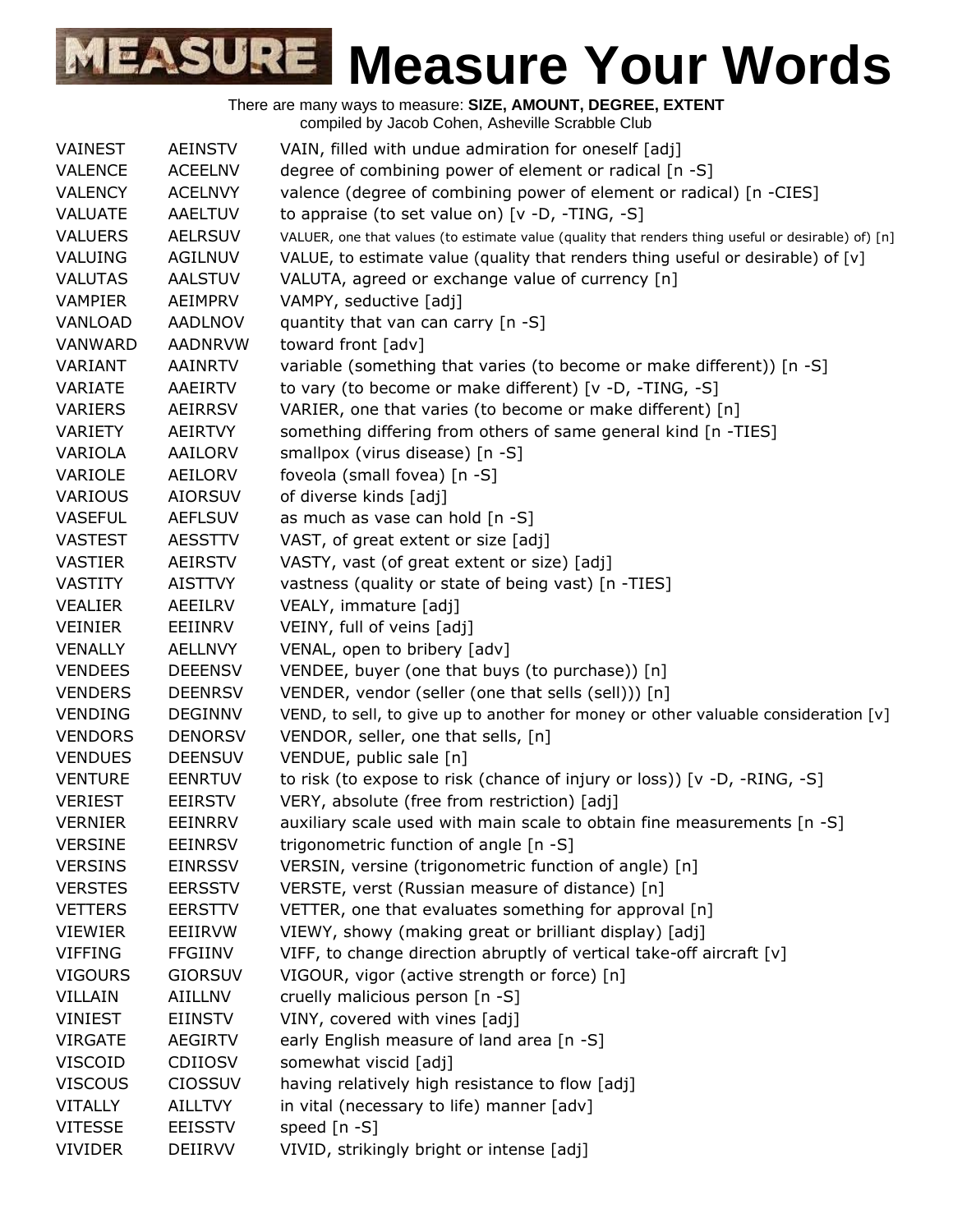| <b>VOLUMED</b> | <b>DELMOUV</b> | VOLUME, to send or give out in large quantities [v]                     |
|----------------|----------------|-------------------------------------------------------------------------|
| <b>VOLUMES</b> | <b>ELMOSUV</b> | VOLUME, to send or give out in large quantities [v]                     |
| <b>VUGGIER</b> | <b>EGGIRUV</b> | VUGGY, abounding in vugs (small cavity in rock or lode) [adj]           |
|                |                | <b>W</b> 7s                                                             |
| <b>WACKEST</b> | <b>ACEKSTW</b> | WACK, very bad [adj]                                                    |
| <b>WACKIER</b> | <b>ACEIKRW</b> | WACKY, very irrational [adj]                                            |
| <b>WAENESS</b> | <b>AEENSSW</b> | woeness (sadness (state of being sad (unhappy))) [n -ES]                |
| WAKIKIS        | <b>AIIKKSW</b> | WAKIKI, shell money of South Sea Islands [n]                            |
| WANIEST        | <b>AEINSTW</b> | WANEY, wany (waning in some parts) [adj] / WANY [adj]                   |
| <b>WANNESS</b> | <b>AENNSSW</b> | quality of being wan (unnaturally pale) [n -ES]                         |
| <b>WANNEST</b> | <b>AENNSTW</b> | WAN, unnaturally pale [adj]                                             |
| WANTAGE        | <b>AAEGNTW</b> | something that is lacking [n -S]                                        |
| <b>WANTERS</b> | <b>AENRSTW</b> | WANTER, one that wants (to have desire for) [n]                         |
| WARIEST        | <b>AEIRSTW</b> | WARY, watchful (closely observant or alert) [adj]                       |
| <b>WARMEST</b> | <b>AEMRSTW</b> | WARM, moderately hot [adj]                                              |
| <b>WARMISH</b> | <b>AHIMRSW</b> | somewhat warm [adj]                                                     |
| <b>WARMTHS</b> | <b>AHMRSTW</b> | WARMTH, warmness (state of being warm (moderately hot)) [n]             |
| WARTIER        | AEIRRTW        | WARTY, covered with warts [adj]                                         |
| <b>WASHIER</b> | <b>AEHIRSW</b> | WASHY, overly diluted [adj]                                             |
| <b>WATTEST</b> | <b>AESTTTW</b> | WAT, wet (covered or saturated with liquid) [adj]                       |
| WAVIEST        | <b>AEISTVW</b> | WAVY, having waves [adj]                                                |
| <b>WEAKEST</b> | <b>AEEKSTW</b> | WEAK, lacking strength [adj]                                            |
| <b>WEAKISH</b> | <b>AEHIKSW</b> | somewhat weak [adj]                                                     |
| <b>WEALTHS</b> | <b>AEHLSTW</b> | WEALTH, great quantity of valuable material [n]                         |
| <b>WEALTHY</b> | <b>AEHLTWY</b> | having wealth (great quantity of valuable material) [adj -HIER, -HIEST] |
| <b>WEARIER</b> | AEEIRRW        | WEARY, tired (sapped of strength) [adj]                                 |
| WEEDBED        | <b>BDDEEEW</b> | area of body of water having many weeds [n -S]                          |
| WEENIER        | <b>EEEINRW</b> | WEENY, tiny (very small) [adj]                                          |
| <b>WEEPIER</b> | EEEIPRW        | WEEPY, tending to weep [adj]                                            |
| WEIGHED        | <b>DEEGHIW</b> | WEIGH, to determine weight of [v]                                       |
| <b>WEIGHER</b> | <b>EEGHIRW</b> | one that weighs (to determine weight of) [n -S]                         |
| WEIGHTS        | <b>EGHISTW</b> | WEIGHT, to add weight (heaviness) to [v]                                |
| <b>WEIGHTY</b> | <b>EGHITWY</b> | having great weight [adj -TIER, -TIEST]                                 |
| WEIRDER        | <b>DEEIRRW</b> | WEIRD, mysteriously strange [adj]                                       |
| <b>WELSHED</b> | <b>DEEHLSW</b> | WELSH, to fail to pay debt [v]                                          |
| <b>WELSHER</b> | <b>EEHLRSW</b> | one that welshes, to fail to pay debt [n -S]                            |
| <b>WELSHES</b> | <b>EEHLSSW</b> | WELSH, to fail to pay debt [v]                                          |
| <b>WERGELD</b> | <b>DEEGLRW</b> | price paid for taking of man's life in Anglo-Saxon law [n -S]           |
| WERGELT        | <b>EEGLRTW</b> | wergeld (price paid for taking of man's life in Anglo-Saxon law) [n -S] |
| WERGILD        | <b>DEGILRW</b> | wergeld (price paid for taking of man's life in Anglo-Saxon law) [n -S] |
| <b>WETNESS</b> | <b>EENSSTW</b> | state of being wet (covered or saturated with liquid) [n -ES]           |
| <b>WETTEST</b> | <b>EESTTTW</b> | WET, covered or saturated with liquid [adj]                             |
| WHINIER        | EHIINRW        | WHINEY, whiny (tending to whine) [adj] / WHINY [adj]                    |
| <b>WHITEST</b> | <b>EHISTTW</b> | WHITE, of color of pure snow [adj]                                      |
| WHITIER        | <b>EHIIRTW</b> | WHITY, whitish (somewhat white) [adj]                                   |
| <b>WHOPPER</b> | <b>EHOPPRW</b> | something unusually large [n -S]                                        |
| WIDENED        | <b>DDEEINW</b> | WIDEN, to make wide or wider [v]                                        |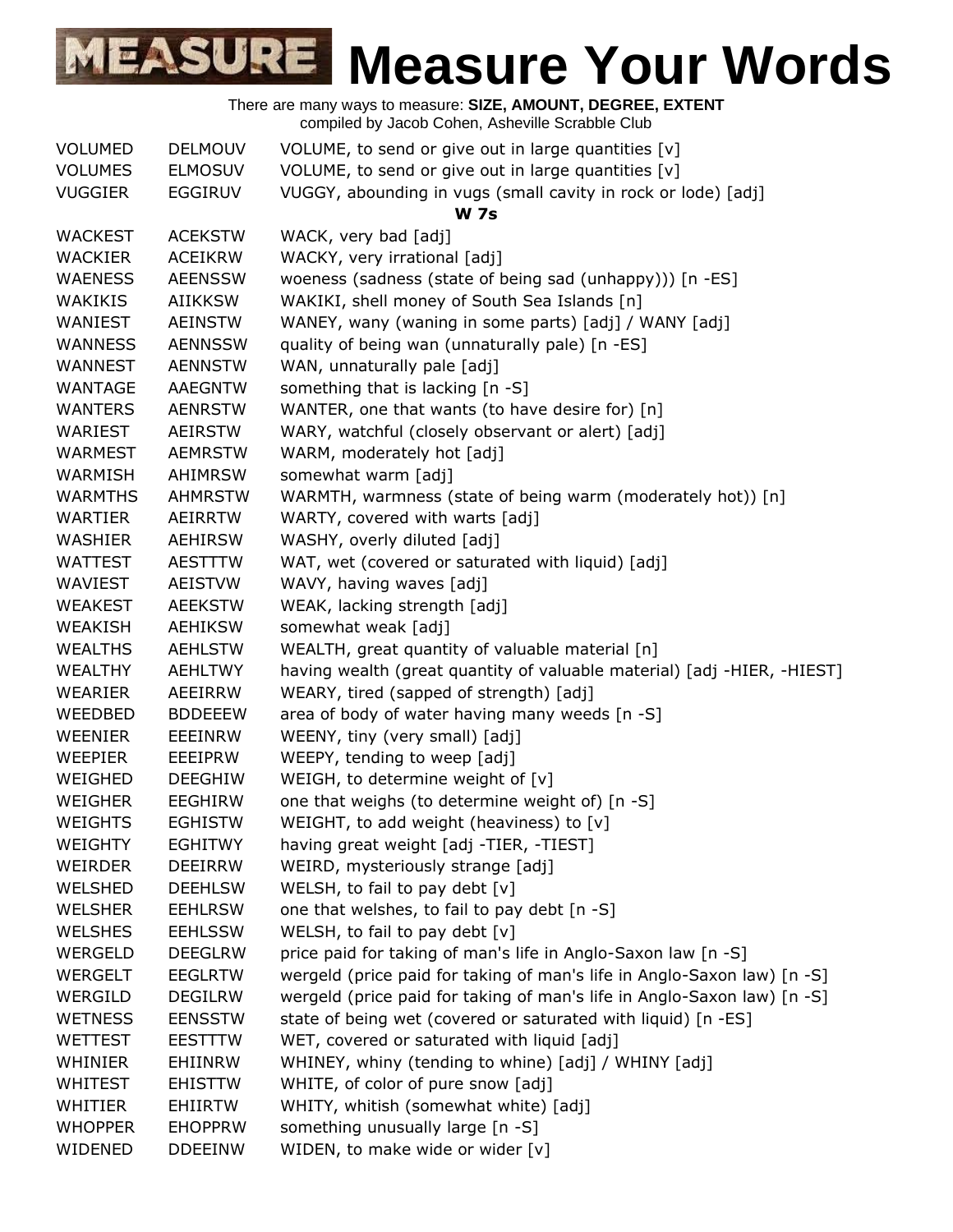| <b>WIDENER</b> | <b>DEEINRW</b> | one that widens (to make wide or wider) [n -S]                                |
|----------------|----------------|-------------------------------------------------------------------------------|
| <b>WIFTIER</b> | <b>EFIIRTW</b> | WIFTY, ditsy (silly, eccentric) [adj]                                         |
| WIGGIER        | EGGIIRW        | WIGGY, crazy (insane (mentally unsound)) [adj]                                |
| WILDCAT        | <b>ACDILTW</b> | to search for oil in area of doubtful productivity [v -TTED, -TTING, -S       |
| WILDEST        | <b>DEILSTW</b> | WILD, living in natural state [adj]                                           |
| WILIEST        | <b>EIILSTW</b> | WILY, crafty (skillful in deceiving) [adj]                                    |
| WIMPIER        | EIIMPRW        | WIMPY, weak, ineffectual [adj]                                                |
| WINDIER        | <b>DEIINRW</b> | WINDY, marked by strong wind [adj]                                            |
| WINGIER        | EGIINRW        | WINGY, swift (moving with great rate of motion) [adj]                         |
| WINIEST        | <b>EIINSTW</b> | WINEY, winy (having taste or qualities of wine) [adj]                         |
| WINLESS        | <b>EILNSSW</b> | having no wins [adj]                                                          |
| WINNING        | GIINNNW        | money won in game or competition [n -S]                                       |
| WITHIER        | <b>EHIIRTW</b> | WITHY, flexible and tough [adj]                                               |
| WITTIER        | <b>EIIRTTW</b> | WITTY, humorously clever [adj]                                                |
| <b>WOENESS</b> | <b>EENOSSW</b> | sadness (state of being sad (unhappy (not happy))) [n -ES]                    |
| <b>WOMBIER</b> | <b>BEIMORW</b> | WOMBY, hollow (not solid) [adj]                                               |
| <b>WONKIER</b> | <b>EIKNORW</b> | WONKY, unsteady (firm in position) [adj]                                      |
| <b>WOOPIES</b> | <b>EIOOPSW</b> | WOOPIE, well-off older person [n] / WOOPY, woopie [n]                         |
| <b>WOOZIER</b> | <b>EIOORWZ</b> | WOOZY, dazed [adj]                                                            |
| <b>WORDAGE</b> | <b>ADEGORW</b> | number of words used [n -S]                                                   |
| <b>WORDIER</b> | <b>DEIORRW</b> | WORDY, using many or too many words [adj]                                     |
| <b>WORLDLY</b> | <b>DLLORWY</b> | pertaining to world (earth and all its inhabitants) [adj -LIER, -LIEST]       |
| <b>WORMIER</b> | <b>EIMORRW</b> | WORMY, infested with worms [adj]                                              |
| <b>WRONGER</b> | <b>EGNORRW</b> | WRONG, not according to what is right, proper, or correct [adj]               |
| <b>WRYNESS</b> | <b>ENRSSWY</b> | state of being wry (contorted) [n -ES]                                        |
| <b>WUSSIER</b> | <b>EIRSSUW</b> | WUSSY, wimpy (weak, ineffectual) [adj]                                        |
|                |                | X <sub>7s</sub>                                                               |
|                |                | <b>Y</b> 7s                                                                   |
| <b>YAPPIER</b> | AEIPPRY        | YAPPY, inclined to yap [adj]                                                  |
| <b>YARDERS</b> | <b>ADERRSY</b> | YARDER, one having specified number of yards in length [n]                    |
| <b>YEELINS</b> | <b>EEILNSY</b> | YEELIN, yealing (person of same age) [n]                                      |
| <b>YOUNGER</b> | <b>EGNORUY</b> | inferior in age [n -S] / YOUNG, being in early period of life or growth [adj] |
| <b>YOUNGER</b> | <b>EGNORUY</b> | YOUNG, being in early period of life or growth [adj]                          |
| <b>YUCKIER</b> | <b>CEIKRUY</b> | YUCKY, disgusting [adj]                                                       |
| <b>YUKKIER</b> | <b>EIKKRUY</b> | YUKKY, yucky (disgusting) [adj]                                               |
| YUMMIER        | <b>EIMMRUY</b> | YUMMY, delicious [adj]                                                        |
|                |                | $Z$ 7s                                                                        |
| ZANIEST        | <b>AEINSTZ</b> | ZANY, ludicrously comical [adj]                                               |
| <b>ZAPPIER</b> | AEIPPRZ        | ZAPPY, zippy (full of energy) [adj]                                           |
| <b>ZECCHIN</b> | <b>CCEHINZ</b> | zecchino, former gold coin of Italy [n -S]                                    |
| <b>ZECHINS</b> | <b>CEHINSZ</b> | zechin, zecchino, former gold coin of Italy [n]                               |
| <b>ZENITHS</b> | <b>EHINSTZ</b> | ZENITH, highest point [n]                                                     |
| <b>ZEROING</b> | <b>EGINORZ</b> | ZERO, to aim at exact center of target $[v]$                                  |
| <b>ZESTIER</b> | <b>EEIRSTZ</b> | ZESTY, marked by zest [adj]                                                   |
| <b>ZILCHES</b> | <b>CEHILSZ</b> | ZILCH, nothing (absence of all quantity or magnitude) [n]                     |
| ZILLION        | <b>IILLNOZ</b> | indeterminately large number [n -S]                                           |
| ZINGIER        | EGIINRZ        | ZINGY, enjoyably exciting [adj]                                               |